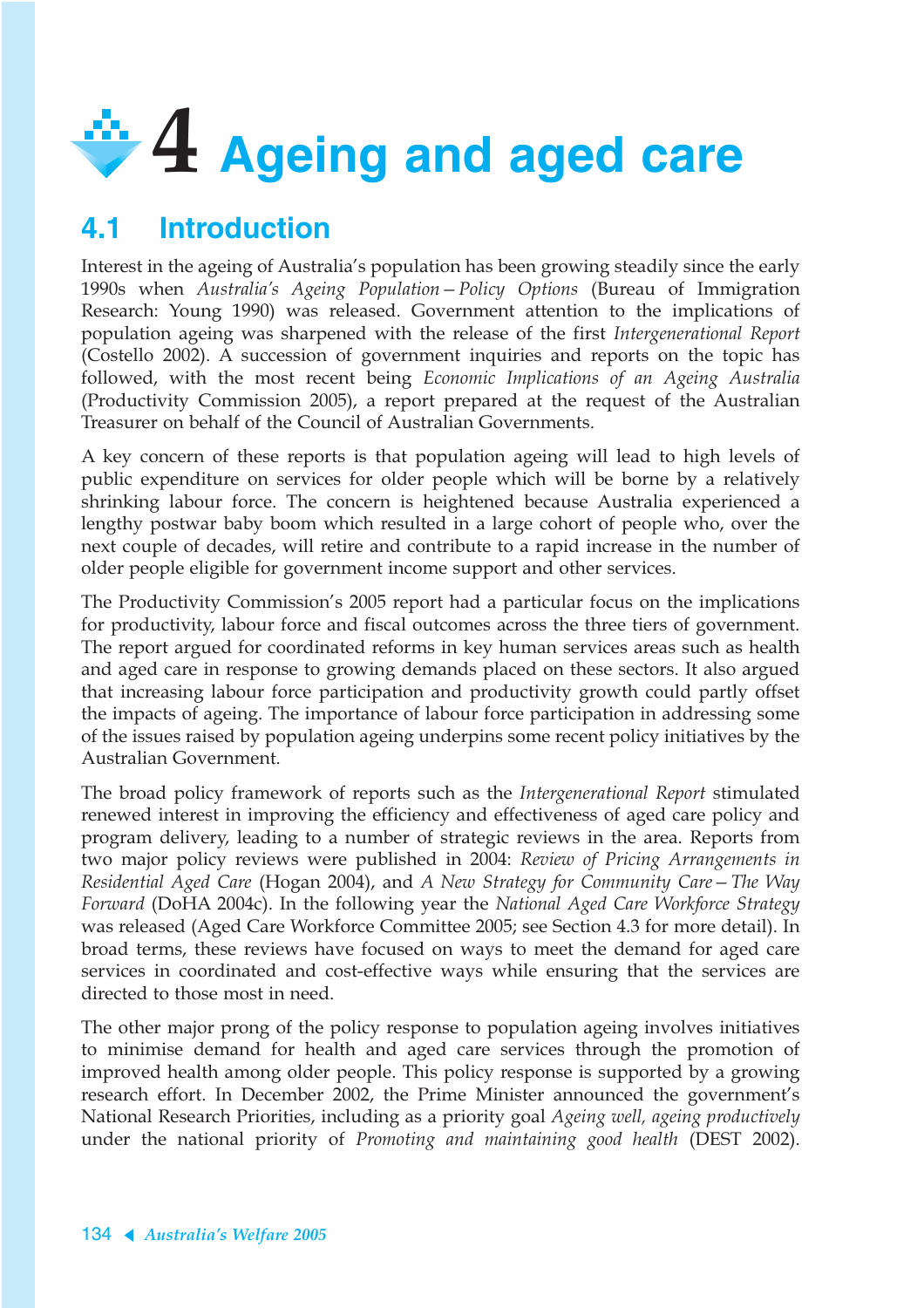As part of this, Australia's peak research bodies, the National Health and Medical Research Council and the Australian Research Council, funded the Ageing Well Research Network in 2004 for 5 years (ARC/NHMRC Research Network in Ageing Well 2005; NHMRC 2004), and in June 2005, called for expressions of interest in the Ageing Well, Ageing Productively Research Program (up to \$10 million is available over 5 years).

Improving the process of translating research evidence into policy and practice is one of the priorities of the Building Ageing Research Capacity project. Funded through the Office for an Ageing Australia and implemented jointly with the AIHW, this project aims to facilitate collaboration and coordination between Australian researchers and policy makers on ageing issues. Its activities have included developing a framework for an Australian ageing research agenda and implementing an interactive web-based directory of ageing-related research projects, courses of study and research grants (<www.aro.gov.au>).

# **Chapter outline**

This chapter discusses the characteristics of Australia's older population and the care and services that they receive. The chapter has a primary focus on those aged 65 years and over, the age from which people can access the Age Pension. Other age groups are also sometimes relevant in discussions about ageing. For example, workers aged 45 and over—mature age workers—are the focus of research and policy designed to retain older workers in the labour force. Where relevant and useful, the chapter also includes data on age groups younger than 65.

Section 4.2 provides an overview of demographic changes resulting in population ageing. A focus on the problems caused by population ageing can result in a failure to appreciate that the majority of older Australians enjoy good health and lead active lives, making valuable contributions to the welfare of their communities. This section also reports on the health and disability levels of older Australians and on their contributions as volunteers and carers of people with disabilities.

There is also a risk that the debate about population ageing can encourage a view that all older people have the same needs for health and aged care. It is not possible here to examine the full diversity of the ageing experience. The chapter does, however, disaggregate data by age group wherever possible, revealing large differences between the 'younger' old and the very old in their health and disability status (Section 4.2) and use of aged care services (Sections 4.4 and 4.5).

Older people are eligible for, and make use of, a range of benefits and services that are available to the general population, such as housing (see Chapter 6), hospital care, medical care and pharmaceuticals (see AIHW 2004a). However, certain types of income support and care services are either targeted to, or primarily used by, older people. Section 4.3 provides an overview of the support and services available to older people. It should be noted that the population aged 65 years and over is not used by government as a planning or funding tool for the majority of the programs discussed, and that younger people can and do access these services. The use of services by younger disabled people is examined in Chapter 5.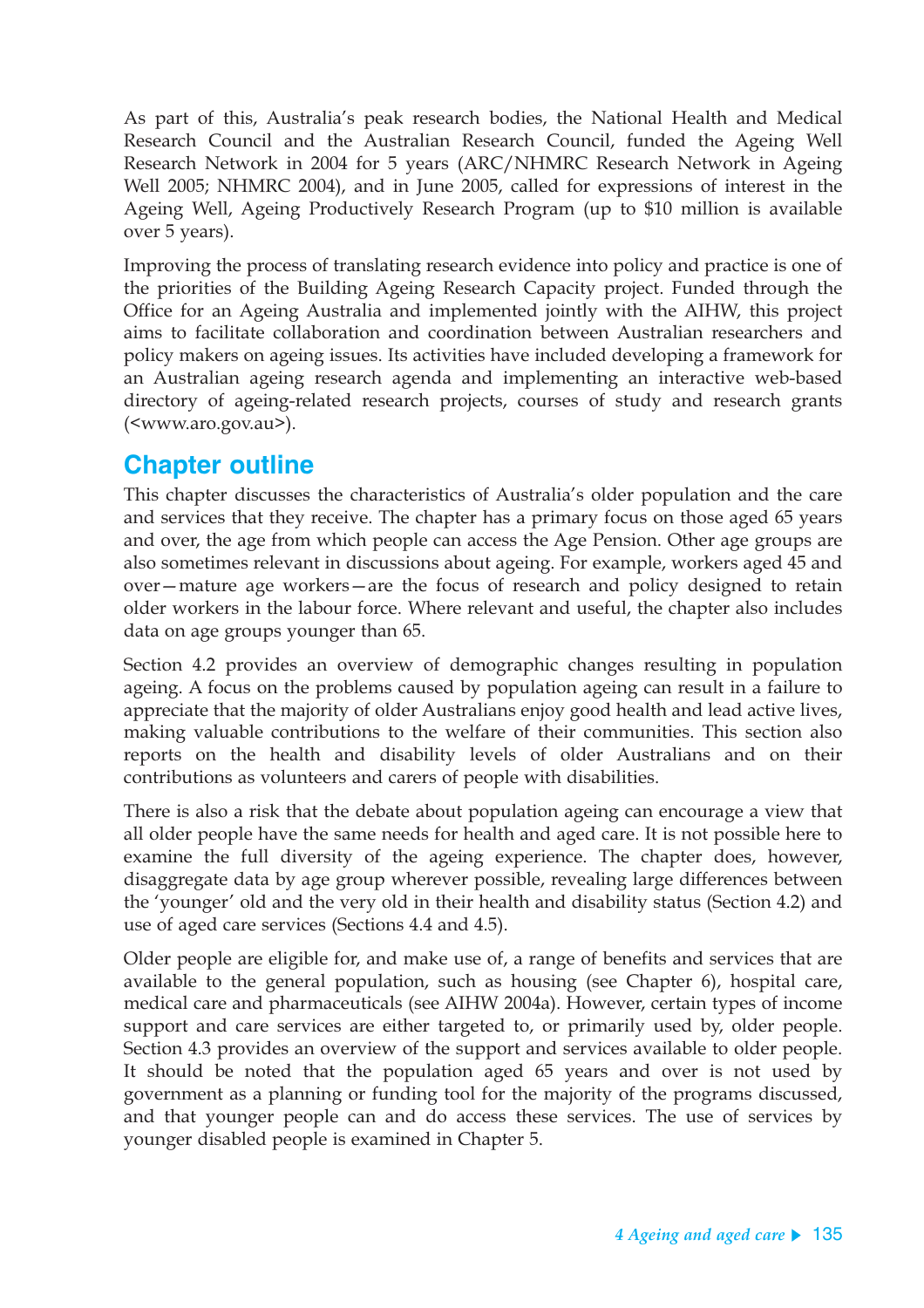Sections 4.4 to 4.7 present data on national aged care services and assistance, the clients of these services and the expenditure involved by both government and service users. Section 4.8 discusses outcomes for older people in relation to aged care services, and a brief summary follows in Section 4.9. Regionally-limited services (state, territory or local government) are not included in the chapter. Information on aged care services within states and territories can be found in the annual *Report on Government Services* (SCRCSSP 2005).

# **Presenting the picture**

The analysis presented in this chapter draws on a number of data sources to present a picture of older people's welfare. New data sources used in this edition include the ABS Survey of Disability, Ageing and Carers conducted in 2003, and data from the Aged Care Assessment Program MDS version 2.0. Extensive use is made of data collections that are now well-established, notably on the residential aged care program and the Home and Community Care MDS version 1.0 which provides a comprehensive account of HACC clients and service use.

Reflecting the policy development activity in aged care, a number of recent national data development activities have occurred that will allow improved analysis of the aged care sector in the future (Box 4.1).

# **4.2 Ageing in Australia**

As discussed in the last edition of *Australia's Welfare* (AIHW 2003a:279–82), the Australian population is ageing numerically in that the number of older people is increasing, and structurally in that the proportion of people who are aged at least 65 years is rising.

# **Population structure and change**

On 30 June 2004, people aged 65 years and over represented 13% of Australia's total population, or 2.6 million people (ABS 2004b; Table 4.1). Fifty-three per cent were aged 65–74 years, 36% were aged 75–84, and a significant minority—over 298,000 people—were aged 85 and over (11%). Fifty-five per cent of older people (65+) were women. As age increases, this predominance becomes progressively more evident and by age 85 and over, there were more than twice as many women as men. In absolute numbers, in June 2004 there were 274,000 more women than men aged 65 and over in Australia.

In the 20 years to 2024, the number of people aged 65 and over is expected to increase by 92%, from 2.6 million to almost 5.0 million, and comprise 20% of the population by that time. This compares with a rise of 66% (or an increase of 1 million people) in the 20 years from 1984 when older people accounted for 10% of the population (ABS 2004b). The number of people aged 85 and over, among whom we find those most likely to be in need of services and assistance, is projected to expand more rapidly than other age groups: from 298,300 in 2004 to 725,300 in 2024, an increase of 143%. In addition, as a proportion of the total population, the number of people aged 85 and over is projected to rise from 1.5% in 2004 to 2.9% in 2024.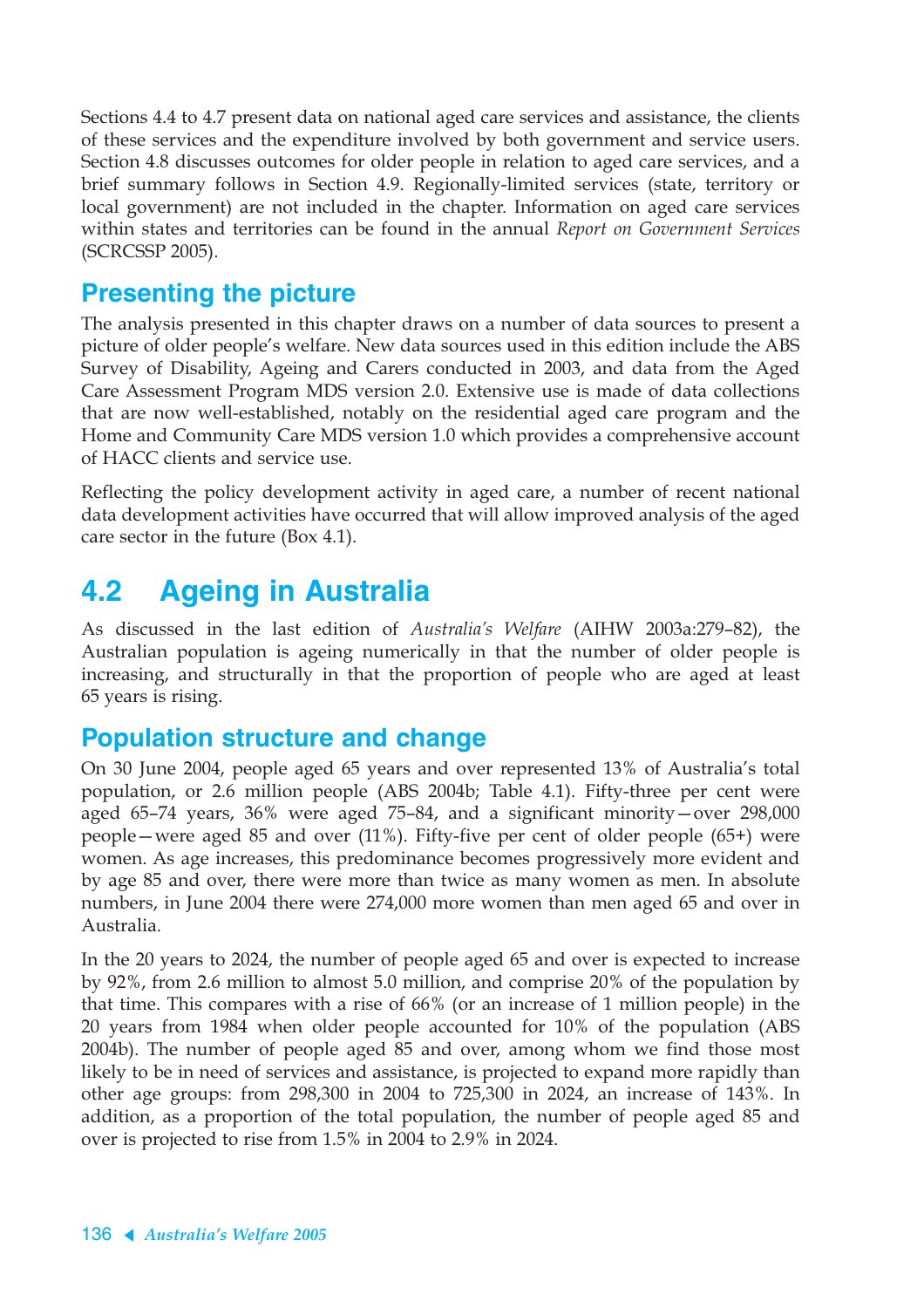### **Box 4.1: Data development in aged care services**

*The ACAP Minimum Data Set version 2.0 was implemented progressively from 1 April 2003. By 30 June 2004 this version of the MDS was in use in all areas of Australia except Queensland and some parts of New South Wales.*

*An evaluation of the Home and Community Care Minimum Data Set version 1.0 (HACC MDS version 1.0) was concluded in 2003 (Alt Beatty Consulting & Australian Institute for Primary Care 2003). The HACC Data Reform Working Group examined a range of possible amendments based on the evaluation results. Its recommendations have been accepted by HACC Officials and are reflected in the HACC MDS version 2.0 to be implemented from 1 January 2006. In version 2.0, information about the care recipient and their carer is recorded on the same client record. New data elements include those specifically related to the care recipient's need for assistance or dependency status, dates of entry into and exit from HACC service episodes and a range of carer characteristics. A new HACC MDS User Guide incorporating the HACC Data Dictionary and Guidelines to the HACC MDS is being developed.*

*HACC service standards: Part of the HACC evaluation process included reporting on 'options for the future direction of managing compliance to the HACC Standards' (Australian Healthcare Associates 2005:6). Key recommendations included ensuring that in the future the process is nationally consistent, shifting the focus from compliance to quality improvement, and revising the National Service Standards Instrument to make it easier to use. There was general support, both from service providers and government, for a service standards appraisal program using an improved NSSI (Australian Healthcare Associates 2005:8–14, 46).*

*The National Respite for Carers Program Minimum Data Set has been developed. Analysis and assessment of initial data is currently being undertaken.*

*In 2003 and 2004, the need for a national minimum data set for community-based palliative care was examined (AIHW 2004e), and the resulting recommendations led to the decision to develop a national Data Set Specification. Final specifications are expected to be endorsed in 2006. At this stage, there is no commitment to implement a national data collection based on these specifications. Over the same period, performance indicators for palliative care were developed, with four indicators being endorsed by the Palliative Care Intergovernmental Forum. A trial national collection of data from regions and agencies to support the calculation of these four performance indicators was held in the second half of 2005.*

### **People born overseas**

Past migration patterns have a significant impact on the mix of backgrounds found among the older population. On 30 June 2003, of people aged 65 and over, 518,100 (20% of older Australians) were originally from mainly non-English-speaking countries, 336,700 (13%) were from the main English-speaking countries and 1,691,600 (66%) were born in Australia (ABS 2005c).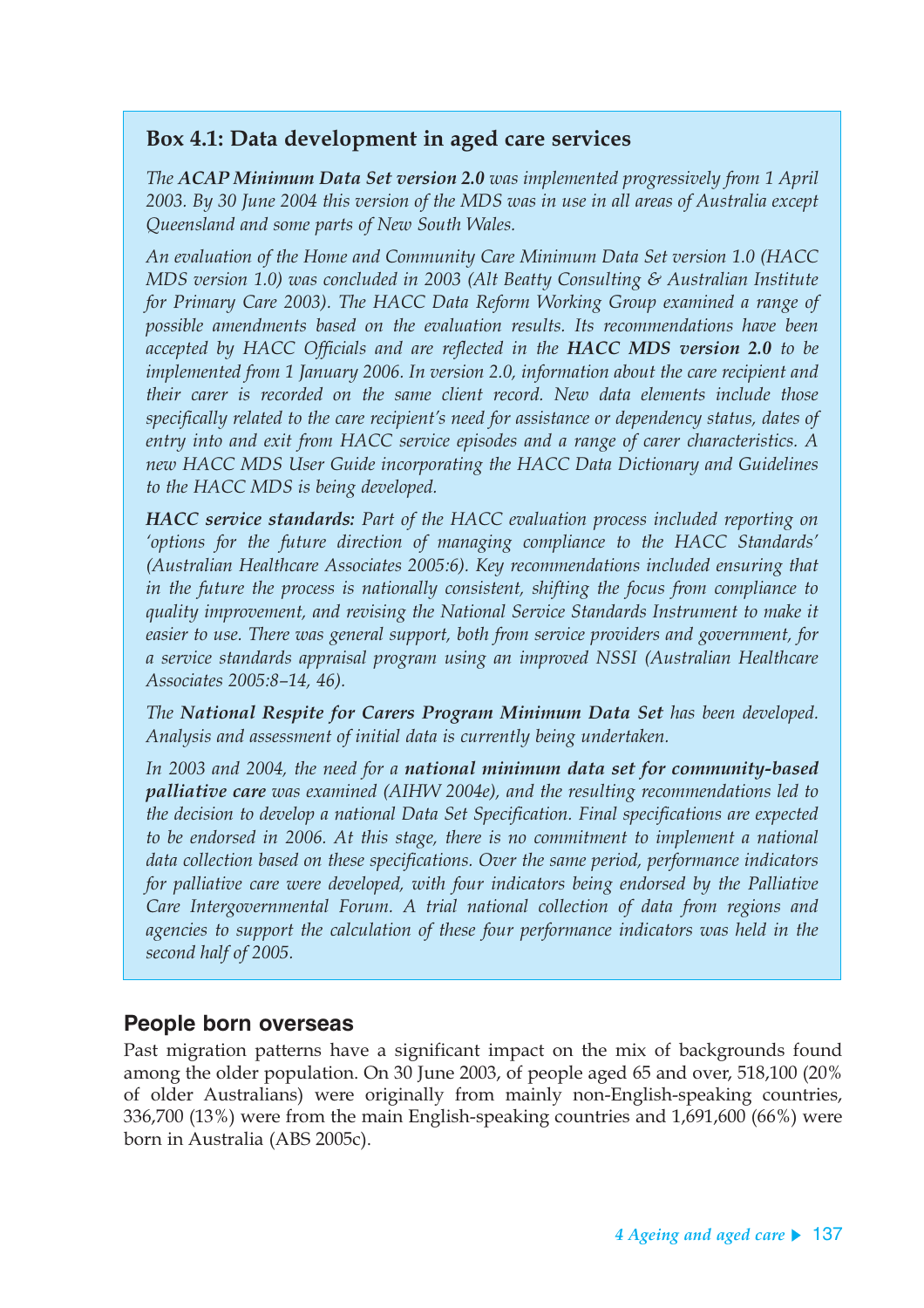| Age                     | <b>Males</b> | <b>Females</b> | <b>Persons</b> | <b>Males</b> | <b>Females</b>                  | <b>Persons</b> |
|-------------------------|--------------|----------------|----------------|--------------|---------------------------------|----------------|
| 2004                    |              | <b>Number</b>  |                |              | Per cent of people 65+          |                |
| $65 - 69$               | 367,800      | 377,400        | 745,200        | 31.6         | 26.2                            | 28.6           |
| $70 - 74$               | 300,200      | 325,900        | 626,100        | 25.8         | 22.6                            | 24.0           |
| $75 - 79$               | 247,100      | 301,800        | 548,800        | 21.2         | 21.0                            | 21.1           |
| $80 - 84$               | 155,500      | 230,900        | 386,400        | 13.3         | 16.0                            | 14.8           |
| $85+$                   | 94,800       | 203,500        | 298,300        | 8.1          | 14.1                            | 11.5           |
| <b>Total</b>            | 1,165,500    | 1,439,400      | 2,604,900      | 100.0        | 100.0                           | 100.0          |
|                         |              |                |                |              | Per cent of population aged 65+ |                |
| <b>Total population</b> | 9,994,500    | 10,116,800     | 20,111,300     | 11.7         | 14.2                            | 13.0           |
| 2024                    |              |                |                |              | Per cent of people 65+          |                |
| $65 - 69$               | 678,300      | 711,900        | 1,390,200      | 29.0         | 26.8                            | 27.8           |
| $70 - 74$               | 587,000      | 631,600        | 1,218,600      | 25.1         | 23.7                            | 24.4           |
| $75 - 79$               | 482,700      | 529,200        | 1,012,000      | 20.7         | 19.9                            | 20.3           |
| $80 - 84$               | 299,700      | 350,800        | 650,500        | 12.8         | 13.2                            | 13.0           |
| $85+$                   | 289,500      | 435,800        | 725,300        | 12.4         | 16.4                            | 14.5           |
| Total                   | 2,337,300    | 2,659,300      | 4,996,600      | 100.0        | 100.0                           | 100.0          |
|                         |              |                |                |              | Per cent of population aged 65+ |                |
| <b>Total population</b> | 12,257,500   | 12,413,300     | 24,670,800     | 19.1         | 21.4                            | 20.3           |

**Table 4.1: Persons aged 65 years and over, 30 June 2004(a) and 30 June 2024(b)**

(a) Estimated resident population.

(b) Projected.

Note: Components may not add to total due to rounding.

Sources: ABS 2003b: series 8, 2004b.

A higher proportion of overseas-born Australians in 2003 were aged 65 or over compared with the rest of the population: 19% from mainly non-English-speaking countries and 18% from the main English-speaking countries compared with 11% of the Australian-born population. Much of this difference results from the underrepresentation of children among migrants: for people aged 45 and over, around 50% were aged 65 and over in all three birthplace groups. The age profile of older people from the non-English-speaking countries was younger than that of people from the main English-speaking countries and those born in Australia: only 7% of older people born in non-English-speaking countries were aged 85 or over, compared with 11% from the main English-speaking countries and 12% of those born in Australia (ABS 2005c).

As well as having a different age structure, Australians born overseas have a different mix of the sexes. In 2003, a relatively high proportion of older people born overseas were males: 49% from non-English-speaking countries and 47% born in Englishspeaking countries, compared with 43% of those born in Australian. This pattern was particularly noticeable for the 65–74 age group, among whom men outnumbered women among overseas-born people but not among those born in Australia. The ratio of women to men increased with age in both the overseas-born and Australian-born older populations (ABS 2005c).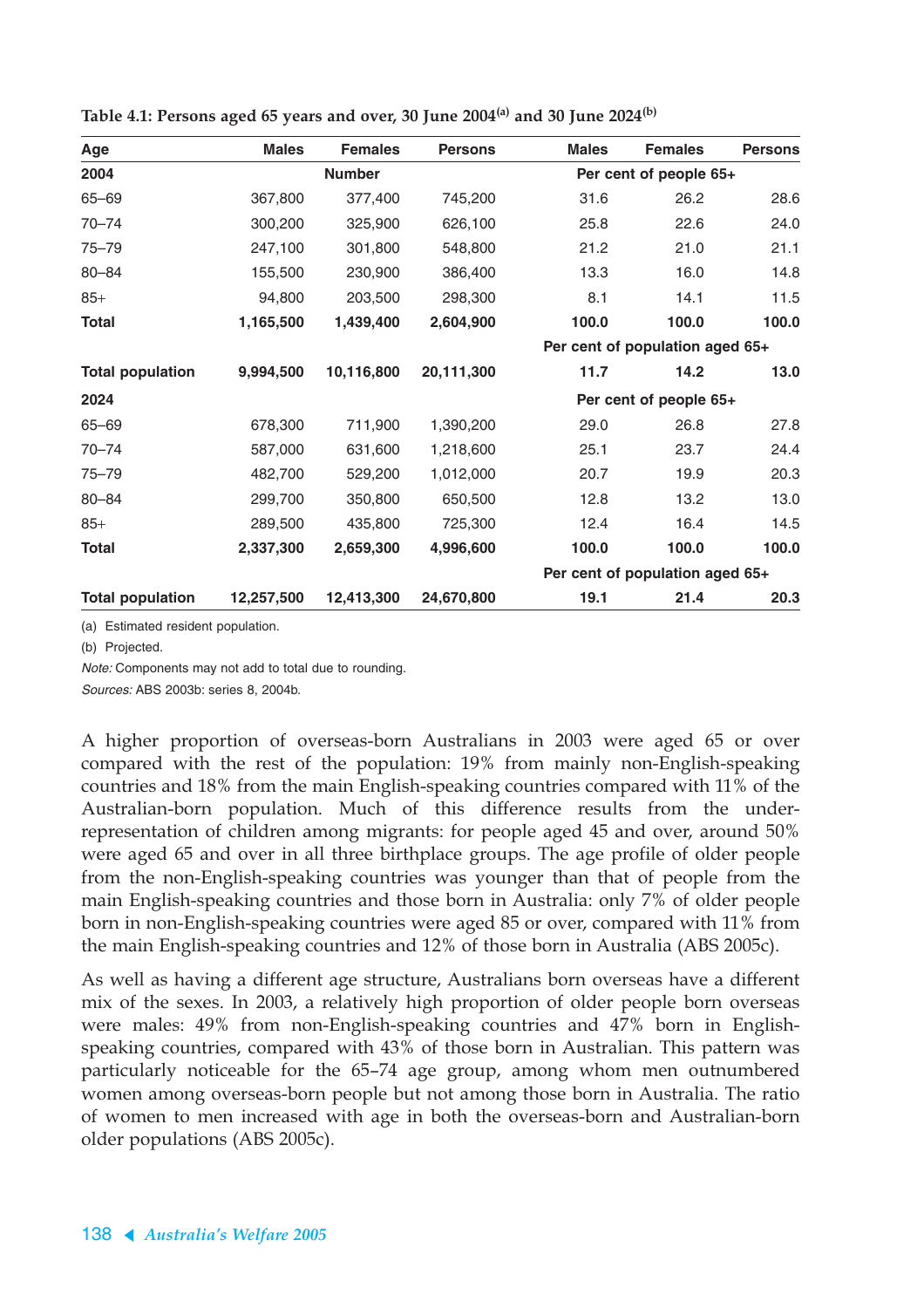The older population (65+) born in non-English-speaking countries is projected to increase more quickly and age more rapidly than the older Australian-born population (AIHW: Gibson et al. 2001). This more rapid ageing reflects both the waves of postwar immigration and the concentrated age profile of migrants, with large numbers of those from non-English-speaking countries now moving into the older age groups. In the 15 years between 1996 and 2011, the older population born in non-English-speaking countries is projected to increase by approximately 66%, compared with an increase of 23% among the older Australian-born population. In particular, the proportion of older people who are aged 80 or over is projected to grow faster among those born in non-English-speaking countries than among people born in Australia. Consequently, the proportion of people aged 80 and over who are from non-English-speaking countries is projected to increase from 13% to 22% (AIHW: Rowland & Karmel 2004). These changes will not be uniform across all countries of birth, with some communities expanding rapidly and others contracting, depending on the timing and strength of migration waves. The ageing of the older population born in non-English-speaking countries will impact considerably on service provision, both because people from different backgrounds prefer different types of services (see Section 4.6) and because people tend to revert to their mother tongue in their later years.

### **Aboriginal and Torres Strait Islander people**

Indigenous Australians have a shorter life expectancy than other Australians. For the period 1996–2001, life expectancy at birth was 59.4 years for Indigenous men and 64.8 years for Indigenous women. In contrast, life expectancy at birth for all Australians was about 17 years longer (76.6 years for men and 82 years for women for the period 1998–2000) (ABS & AIHW 2005; also see Table 2.8 in Chapter 2).

Because of their different life expectancies, the age distributions of Indigenous and non-Indigenous Australians are quite different (see Figure 3.2). People aged 65 years and over were a relatively small proportion of all Indigenous Australians in 2004, accounting for just 2.8% of the population, compared with 13% for all Australians (ABS 2004b, 2004c). Aboriginal and Torres Strait Islander people aged 50 and over (51,700 people) accounted for 11% of Australia's total Indigenous population; among all Australians this age group made up 30% of the population.

Of Indigenous Australians aged 50 and over, 74% were aged 50–64 years, 18% were aged 65–74 years, and 8% were aged 75 and over; 53% were women. The predominance of women becomes more evident as age increases, reaching a ratio of approximately three women for every two men in the oldest age group (75+). In absolute numbers, in June 2004 there were 3,000 more Indigenous women than Indigenous men aged 50 and over in Australia (ABS 2004c).

Like the total Australian population, the structure of the Aboriginal and Torres Strait Islander population is ageing but at a much slower pace than that of the general population. On 30 June 1996, 10% of the Indigenous population were aged 50 or over. By 2009, this group is expected to have increased to 12% (ABS 2004c).

# **Ageing well, ageing productively**

The aim of the priority goal *Ageing well, ageing productively* research initiative is to reduce the risk of disease and disability, to maintain mental and physical function, and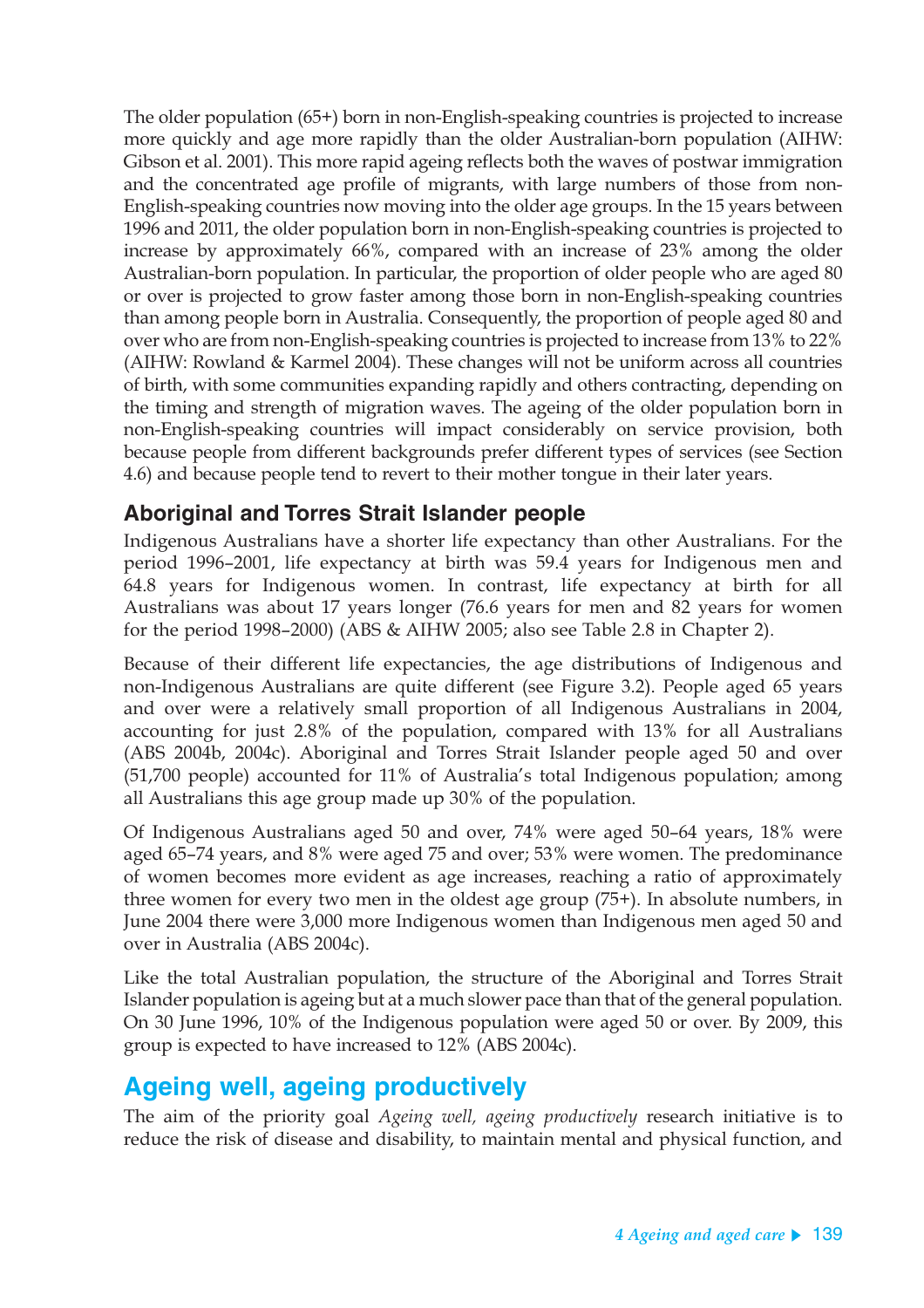to encourage active engagement with families, local communities and the broader society as people age. The ability of individuals and populations to age well and age productively is influenced by many factors. Figure 4.1 is a simple representation of some of the components of ageing well and productively, and the broad factors that influence them, together with some brief examples.

#### Source: Based on WHO 2002 and ARC/NHMRC Research Network in Ageing Well 2005. **Figure 4.1: Ageing well, ageing productively—influencing factors and components Components** • **Good health** e.g. mental, physical and functional • **Independent living** e.g. self-management, decision making, quality of life • **Social participation** e.g. volunteer work, informal caring, relationships, recreation and leisure • **Productivity** e.g. paid employment, volunteer work, caring • **Economic security** e.g. income, assets **Influencing factors** • **Personal characteristics** e.g. biology, genetics, psychological factors • **Behavioural determinants** e.g. tobacco use, physical activity, healthy eating, medication use • **Social environment** e.g. social support, education and literacy, culture, gender, ethnicity • **Economic factors** e.g. income, labour market, macro economy • **Physical environment** e.g. built environment, transportation, housing, water, air, food, safety • **Health and social services** e.g. health promotion, management and treatment, community care, long-term care

Maintaining and improving good physical and mental health and functioning are central to notions of 'ageing well'. These are necessary conditions for older people to continue living independently in the community with relatively low demands on formal care and health systems. They also enhance the capacity of older people to remain productive as they age by being actively involved in their community, for example, through voluntary work, the provision of care to others or through paid employment activities.

A number of factors clearly influence older people's ability to maintain good health and to participate in their community. These include sufficient income, adequate and safe housing, and a physical environment which facilitates independence and mobility (see Chapter 2 for a discussion of these). Older people's own behaviour in respect of health risks and their individual social and genetic characteristics are also important influences on their health status. It is worth noting that these factors are not only pertinent to the ageing process, but also contribute to a person's experience of health and socioeconomic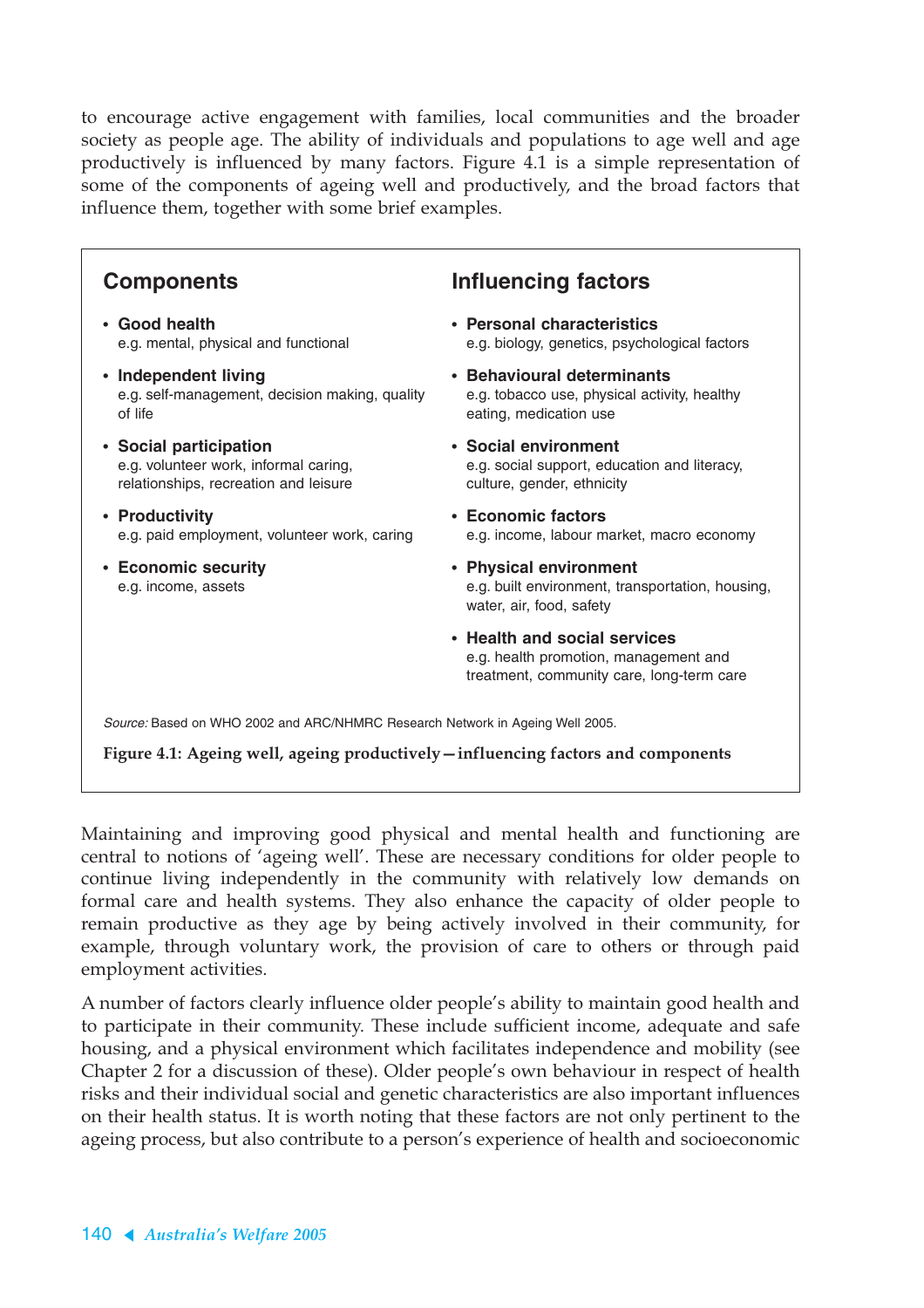participation throughout their lives. The impact of these factors through an individual's younger life may continue to affect their experience of ageing.

### **Ageing well**

### **Health**

Falling death rates in each of the age groups 65–74, 75–84, and 85 years and over are strong evidence that the health of older Australians has been improving. Much of the reduction has been due to large falls in death rates for cardiovascular diseases, attributed mainly to improvements in health behaviours and medical care. Death rates have also declined for cancer, with marked falls among smoking-related causes in men. This falling mortality has contributed to increasing life expectancy for older Australians. At age 65, men can expect to live for a further 17 years and women for 20 years. In addition, Australians experience about 90% of their life span in good health, without illness or disability. Australian males can expect to live for about 71 years without reduced functioning and Australian females about 74 years (AIHW 2004a).

Many older people have a positive view of their health even though older age is generally associated with increasing levels of disability and illness. Self-assessed health status is used as an indicator of general health and wellbeing, and has been found to be a strong indicator of future mortality (Idler & Benjamini 1997). By far the majority of older Australians consider themselves to be in good, very good or excellent health, although the proportion of older men and women reporting fair or poor health increases with age (Table 4.2). This pattern is similar to that observed in 1995 and 2001 (ABS 2002).

| Self-assessed<br>health status <sup>(a)</sup> | <b>Males</b> |           |       | <b>Females</b> |           |       |  |
|-----------------------------------------------|--------------|-----------|-------|----------------|-----------|-------|--|
|                                               | $55 - 64$    | $65 - 74$ | $75+$ | $55 - 64$      | $65 - 74$ | $75+$ |  |
| Excellent/ very good                          | 44.2         | 36.2      | 29.0  | 48.7           | 32.8      | 28.2  |  |
| Good                                          | 30.3         | 31.3      | 34.7  | 27.9           | 33.3      | 32.3  |  |
| Fair/ poor                                    | 25.5         | 32.5      | 36.3  | 23.5           | 33.9      | 39.5  |  |
| <b>Total</b>                                  | 100.0        | 100.0     | 100.0 | 100.0          | 100.0     | 100.0 |  |

**Table 4.2: Self-assessed health status of older Australians, 2002**

(a) The person's general assessment of their own health against a five point scale from excellent through to poor. Note: Components may not add to total due to rounding.

Source: ABS 2003a.

### **Healthy behaviour**

Healthy behaviour is an important determinant of health and is usually measured by behavioural risk factors that put an individual at increased risk of experiencing disease. Some risk factors have an accumulative effect over the life course and risk factor behaviour in middle age can lead to poorer health in later life. There is, however, potential for health gain at all stages of life through appropriate management of these risk behaviours in addition to early prevention. The prevalence of major preventable risk behaviours that can lead to ill-health in older Australians is shown in Table 4.3.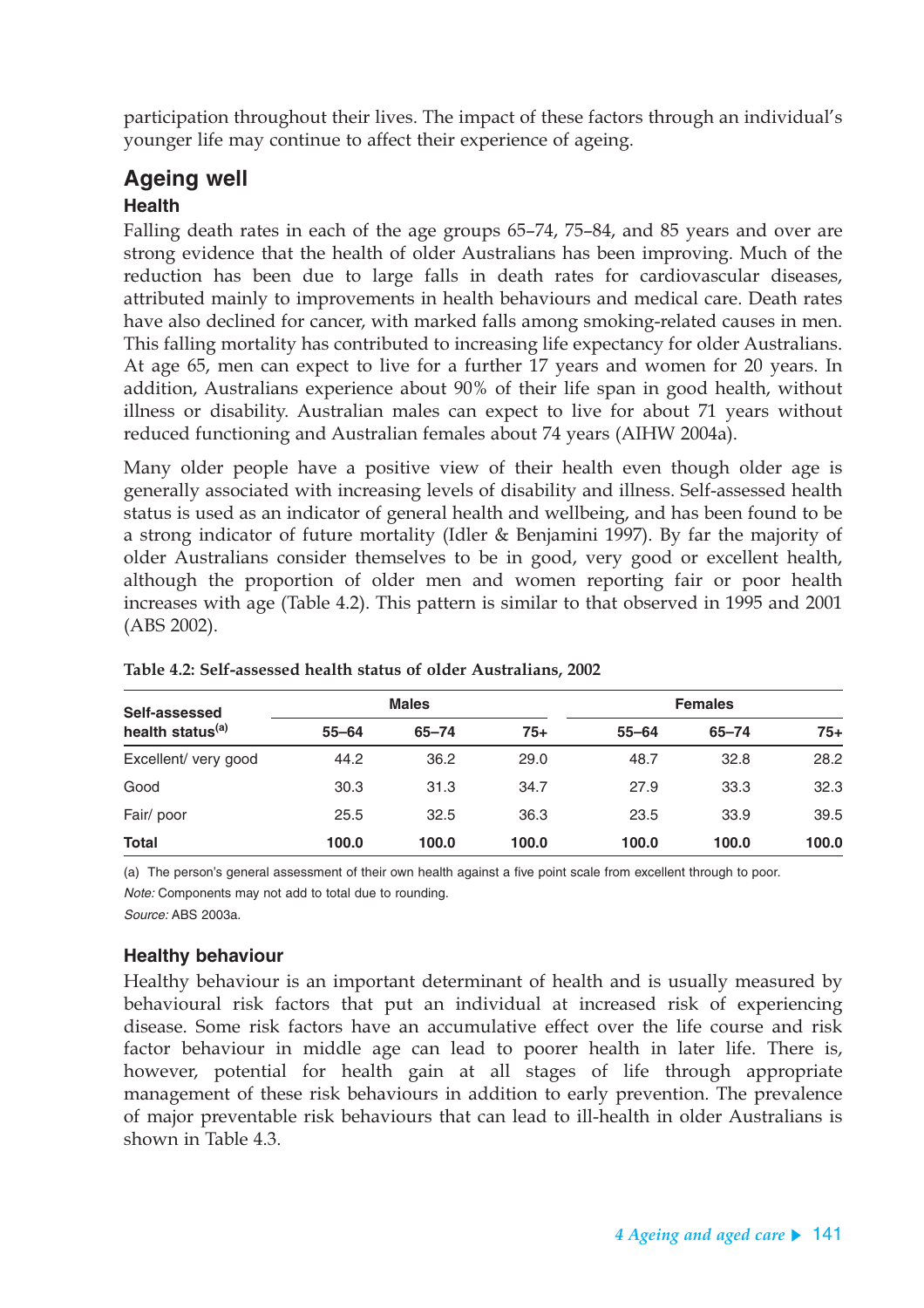|                                          |           | <b>Males</b> |       | <b>Females</b> |           |       |
|------------------------------------------|-----------|--------------|-------|----------------|-----------|-------|
| <b>Risk behaviour</b>                    | $55 - 64$ | $65 - 74$    | $75+$ | $55 - 64$      | $65 - 74$ | $75+$ |
| Smoking $(a)$                            | 21.7      | 12.4         | 7.4   | 15.8           | 9.4       | 4.8   |
| Obesity <sup>(b)</sup>                   | 17.8      | 14.6         | 8.9   | 21.8           | 20.1      | 10.5  |
| Physical inactivity <sup>(c)</sup>       | 34.9      | 30.9         | 44.0  | 31.2           | 38.8      | 55.9  |
| Poor diet                                |           |              |       |                |           |       |
| Low fruit consumption <sup>(d)</sup>     | 46.9      | 39.6         | 38.1  | 29.4           | 30.8      | 31.7  |
| Low vegetable consumption <sup>(e)</sup> | 68.0      | 66.5         | 63.9  | 57.3           | 60.0      | 61.3  |
| Usually add salt to food $(f)$           | 38.6      | 40.5         | 39.8  | 23.9           | 22.1      | 27.5  |
| Risky alcohol consumption <sup>(g)</sup> | 15.1      | 9.1          | 4.6   | 8.5            | 7.0       | 4.7   |

**Table 4.3: Prevalence of risk behaviours among older Australians, 2001 (per cent within age group)**

(a) Current regular (daily) smoker or current smoker not regular.

(b) A body mass index of 30 kg/m2 or more.

(c) Sedentary (exercise score less than 100, including no exercise) during previous 2 weeks. The exercise score was based on frequency, intensity and duration of exercise (for recreation, sport or fitness).

(d) Usual daily intake of 1 serve or less. Dietary guidelines recommend at least 2 serves of fruit per day (NHMRC 2003).

(e) Usual daily intake of 3 serves or less. Dietary guidelines recommend at least 5 serves of vegetables per day (NHMRC 2003).

(f) Dietary guidelines recommend choosing foods low in salt and using salt sparingly (NHMRC 2003).

(g) Based on the NHMRC risk levels for harm in the long term (NHMRC 2001).

Note: Estimates are based on self-reported data. Individuals may be engaged in more than one type of behaviour. Source: ABS 2002.

Smoking levels have declined generally in Australia, but particularly among older Australians (ABS 2002). The lower rates among older Australians are likely to reflect a greater prevalence of smoking cessation in older age groups and greater mortality among smokers than non-smokers (AIHW 2004a). Smoking rates remain higher among older men than older women. Smoking is a major risk factor for coronary heart disease, stroke, peripheral vascular disease, cancer, chronic obstructive pulmonary diseases and a variety of other diseases and conditions. There is evidence that smoking cessation can have a substantial effect on subsequent mortality (Anthonisen et al. 2005).

Obesity rates in Australia have increased substantially over recent years, including for older Australians. Based on self-reported data, which are likely to underestimate the true prevalence, by 2001 obesity rates had reached 15% for men and 20% for women, aged 65–74. The likely health consequences for older Australians of increased body fatness are premature death from life-threatening diseases and debilitating conditions that impair quality of life (WHO 2000). This has implications for health care costs, for carers and their wellbeing, and for aged care services (AIHW: Bennett et al. 2004).

There has been little change in exercise levels among older Australians (AIHW 2004a). Physical inactivity is relatively more common in older age groups, perhaps reflecting reduced functioning and increased rates of disability in older age. Physical activity at all ages can help reduce the likelihood of obesity, and delay functional decline and the onset of chronic disease. It can also reduce the severity of disability associated with chronic diseases, improve mental health, promote social contacts, prolong independent living and reduce the risk of falls (Bauman & Smith 2000; WHO 2002).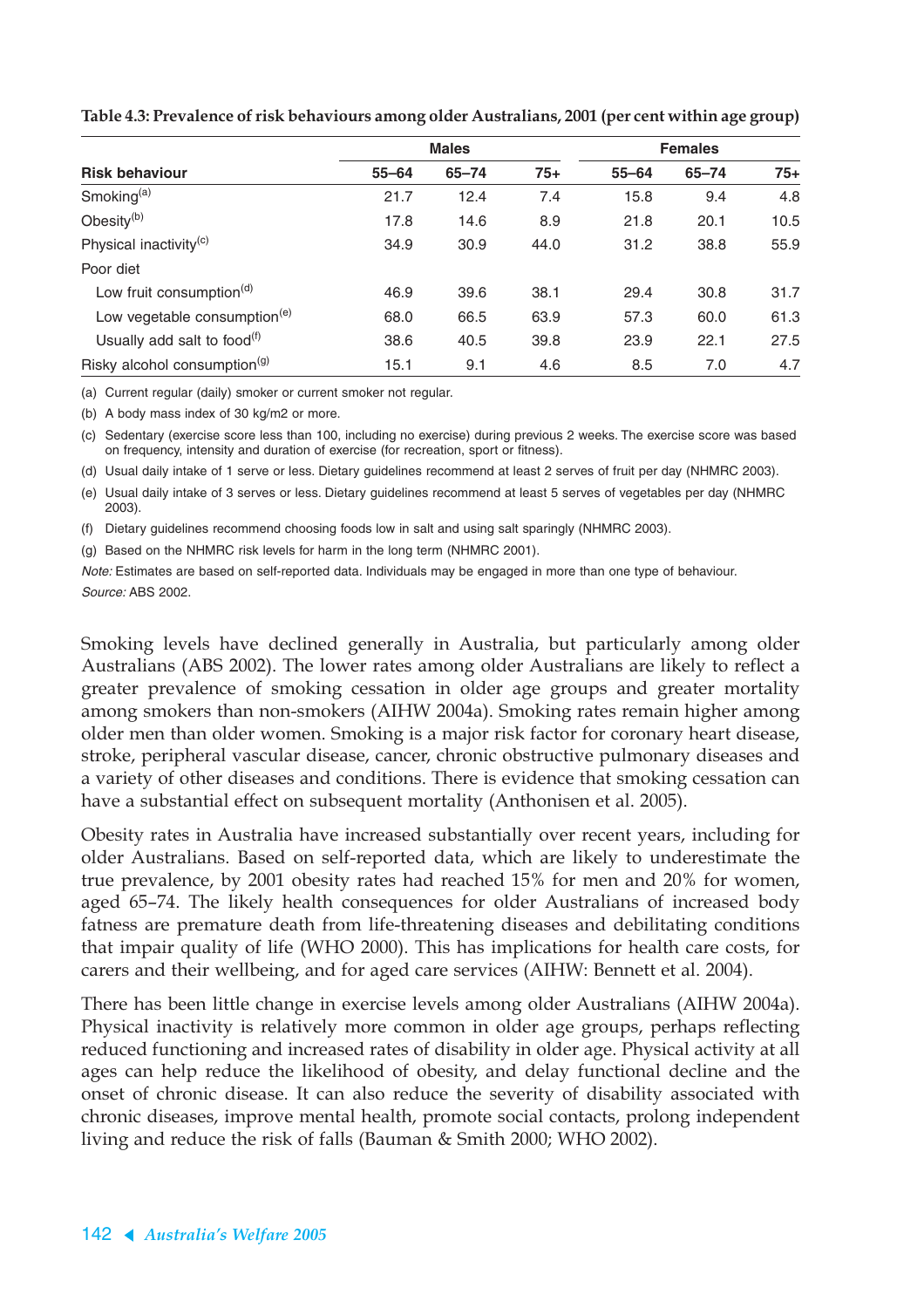Despite general concerns about the contribution of over-eating to the rising prevalence of obesity, many older Australians are not consuming adequate amounts of fruit and vegetables. Older men are more likely than older women to report low fruit intake and, to a lesser degree, low vegetable intake. For men, both low fruit intake and low vegetable intake are less common in older age groups. This is not the case for women. The prevalence of older Australians who reported that they usually add salt to food varied little by age but was higher among men than women.

The prevalence of alcohol consumption at levels that pose a risk to health in the longer term is lower in older age groups and less than 5% in Australians aged 75 years or older. Alcohol in sufficient levels over time increases the risk of developing some cancers, cirrhosis of the liver, alcohol dependence, cognitive problems, dementia, and sexual difficulties in men. Although there is evidence that low levels of alcohol may protect against heart disease and some types of stroke, heavy drinking has no additional benefits for heart disease and increases the risk of stroke. Although older people tend to drink less than people do in their younger or middle years, it remains an important part of social life that often expands in retirement. However, as people age their tolerance for alcohol tends to decrease; they are more likely to take medication, which may interact with alcohol; falls become a greater risk which is further increased with intoxication; and driving ability, which may be influenced by the effects of ageing, can be further impaired (NHMRC 2001).

### **Ageing and disability**

Key factors affecting the ability of many people to take part in the daily activities of life—from workforce participation to independent living—include illness or injury and the related level of disability which arises. While many older Australians are free from a disability for which they require assistance, a proportion have more intensive care and assistance needs.

In 2003, the ABS conducted the fifth Survey of Disability, Ageing and Carers. This survey provides, among other things, information on the prevalence of disability in the Australian population, people's need for assistance, and the assistance they received (for more details about the survey, see Chapter 5 and Technical Appendix of this publication; ABS 2004a). The survey covered people in both private and non-private dwellings, including those in cared-accommodation establishments but excluding those in gaols and correctional institutions. Data from this survey were released in 2004, and are used in the following discussion.

In 2003, over half of all people aged 65 years and over (56% or 1.4 million) had at least one form of disability (see Tables 5.1; A5.2). While almost all older people with a disabling condition also reported a limitation or restriction in at least one of 10 specific and non-specific types of activities (see Table A5.2), having a disability does not necessarily imply a need for assistance. For example, while a person may have reduced mobility they may not require assistance undertaking the activities of daily living. Core activity limitation—which relates to difficulty or need for assistance with self-care, mobility or communication—provides a more useful indicator of the level of difficulty experienced or help needed in performing activities basic to living. Core activity limitations, as recorded in the 2003 survey, range from profound or severe, where assistance is always or sometimes needed, to moderate or mild, where assistance is not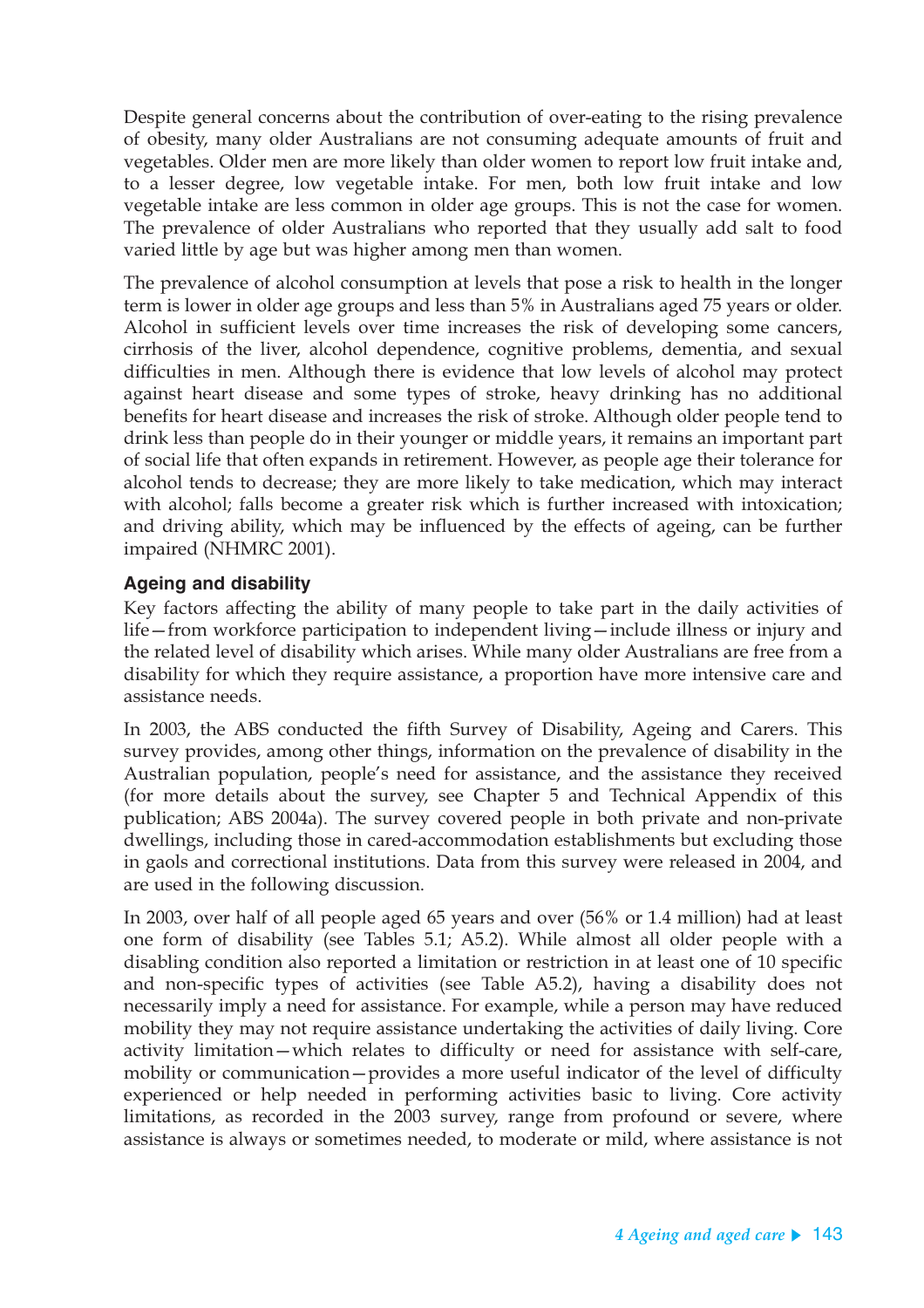required but difficulty in performing core activities may be experienced or aids and equipment may be used. The group of older people most likely to be in need of assistance from aged care programs providing relatively high levels of care are those with a profound or severe limitation. Therefore, the following discussion focuses on this group.

In 2003, almost one-quarter (23%) of older people (560,900) reported a profound or severe core activity limitation (Table 5.1). The rates of such limitation were quite low until age 75, remaining under 15%. The rates then rose markedly with age, increasing from 20% among people aged 75–79 to 58% among the very old (85+) (see Figure 5.3). Overall, a higher percentage of women (27%) than men (17%) had a profound or severe core activity limitation, and this was true for all age groups over 65.

Aids and equipments used by people with a disability to assist them with tasks can influence the level of impairment, limitation or restriction experienced. In addition, the use of equipment has been suggested as being more efficacious in the management of disability than personal assistance (see AIHW: Bricknell 2003: ch. 3 for literature review). In 2003, 923,400 people aged 65 or over with a disability reported using one or more aids. Overall, these people used over 2.4 million aids—an average of 2.6 aids per individual. This compares with an average number of between 1.4 and 1.7 aids used by people with a disability in younger age groups (see Table 5.9). The length of time that a person lives with a disability also affects their overall quality of life; age at onset of disability is discussed in Chapter 5.

Respondents to the 2003 Survey of Disability, Ageing and Carers provided detailed information on their health conditions, allowing the relationship between health conditions and level of disability to be examined. It should be noted that the survey relied on self-reporting by people or their carers to identify their health conditions. Self-identification of conditions in the absence of clinical assessment can result in mis-reporting, particularly in mild or moderate cases. Thus the estimated association between a condition and the experience of profound or severe core activity limitation may be biased for some conditions.

Overall, 87% of people aged 65 and over reported a long-term health condition, with many reporting more than one. The five most commonly reported conditions were hypertension (37%), arthritis and related disorders (36%), hearing disorders (29%), heart diseases (18%) and back problems (16%) (AIHW analysis of ABS 2003 SDAC data). Other health conditions affecting more than 10% of the older population were diabetes, high cholesterol and stroke.

Some conditions are more likely than others to be associated with profound or severe core activity limitation. Ninety-eight per cent of people reported with dementia and Alzheimer's disease had this level of limitation. Severe or profound disability was also high among people with paralysis (89% of older sufferers), problems with speech (87%), Parkinson's disease (79%), and schizophrenia (76%) (see Table A5.7).

The combination of the prevalence of a health condition and the extent of disability among those with the condition determines the overall burden of a disease on the population. Consequently, the prevalence of a certain condition among people with a profound or severe core activity limitation can be used to look broadly at the burden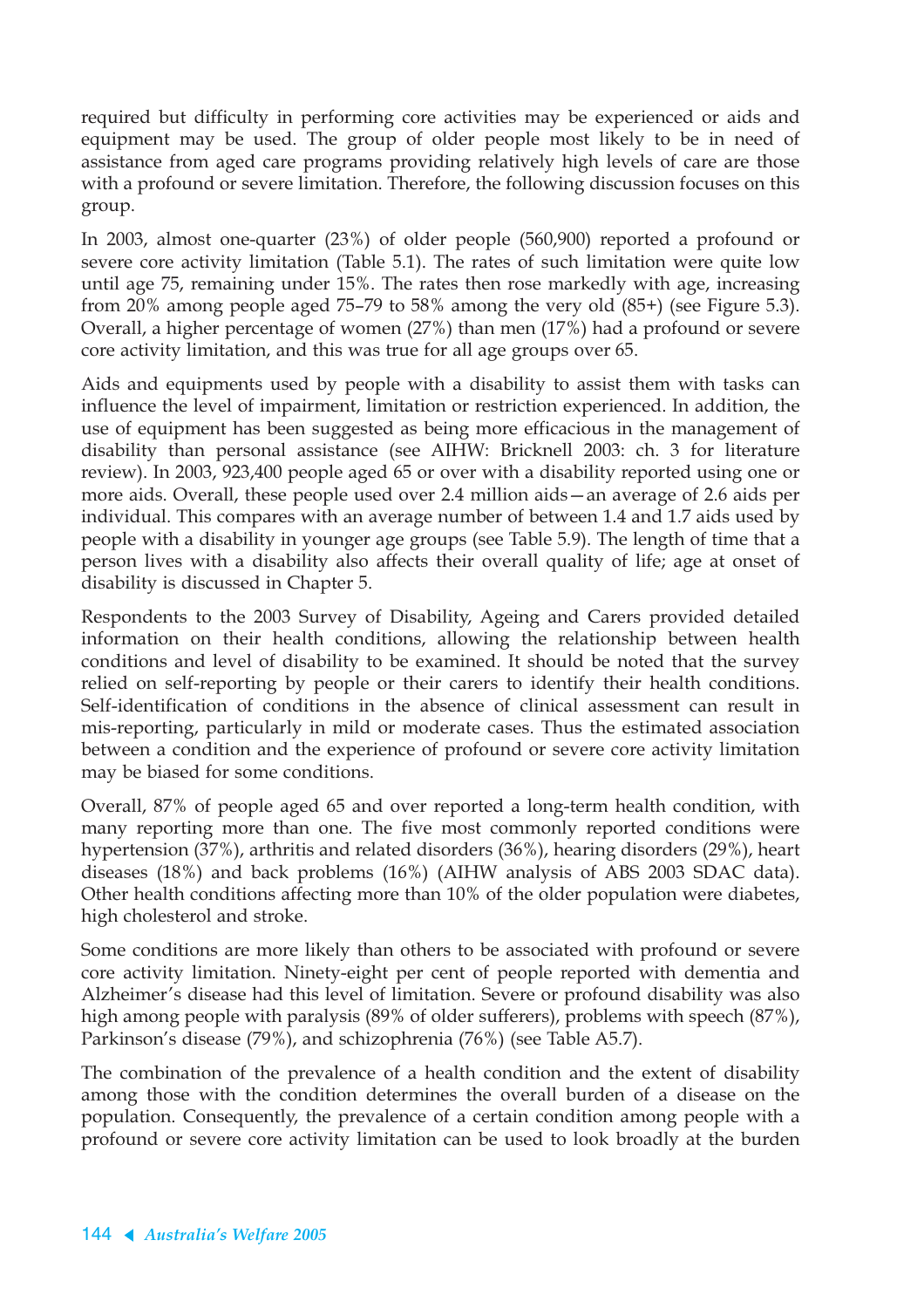that the particular disease places on the community. Twenty-three per cent of the older population had a profound or severe limitation. Among this older population, arthritis was the most commonly occurring health condition, affecting 50% of these people. Hearing disorders (43%), hypertension (38%), heart diseases (30%) and stroke (23%) were also commonly reported conditions among older people with a profound or severe disability. For all of these conditions, fewer than 50% of older sufferers had profound or severe core activity limitation, but the high prevalence of the condition in the older population generally—ranging from 10% of the older population having suffered from stroke to 37% with hypertension—leads to considerable burden on the community.

In contrast, although dementia and Alzheimer's disease together were reported by only 4% of the older population, 17% of older people with a profound or severe core activity limitation had this condition. Similarly 3% of older people reported speech problems, and 12% of older people with a profound or severe limitation had such problems. Detailed work on the burden of disease, which takes into account which condition is the main cause of disability, is currently being carried out by the AIHW and will be released within the next 12 months.

### **Ageing productively**

Older people are actively involved in Australian society in a number of ways, making important contributions to the family, community and economy. Since the late 1990s there have been a number of policy initiatives aimed at giving people greater choices in their working lives before final retirement from the paid workforce. Some of these encourage older people to remain in the workforce while others remove the retiree/ worker dichotomy, thereby taking away the necessity to choose between being either in or out of the workforce. Early initiatives aimed at supporting older people who would like to remain in the workforce at least part-time were the Pension Bonus Scheme (introduced on 1 July 1998) and the Senior Australians' Tax Offset (from July 2001) (see Box 4.4).

Since 2004, there have been several further changes that support older people in the workforce. In particular, the *Age Discrimination Act 2004* prohibits discrimination on the basis of age in key areas of public life, including employment. Other policy initiatives have included:

- The mature age worker tax offset (from 1 July 2004), which rewards workers aged 55 years or more who stay in the workforce by providing a tax offset of up to \$500 a year, with the final value of the offset depending on the person's net income from working.
- The transition to retirement policy (from 1 July 2005) which gives older employees greater flexibility in arranging their working lives before final retirement by allowing people who have reached their preservation age to access their superannuation through a non-commutable income stream while continuing in the workforce. Previously, people had to retire completely from the workforce to access their superannuation benefits.
- Changes to job search requirements for job seekers aged over 50 years and the introduction of a new employment service, Employment Preparation, for mature age job seekers on income support (announced in the 2005 Budget).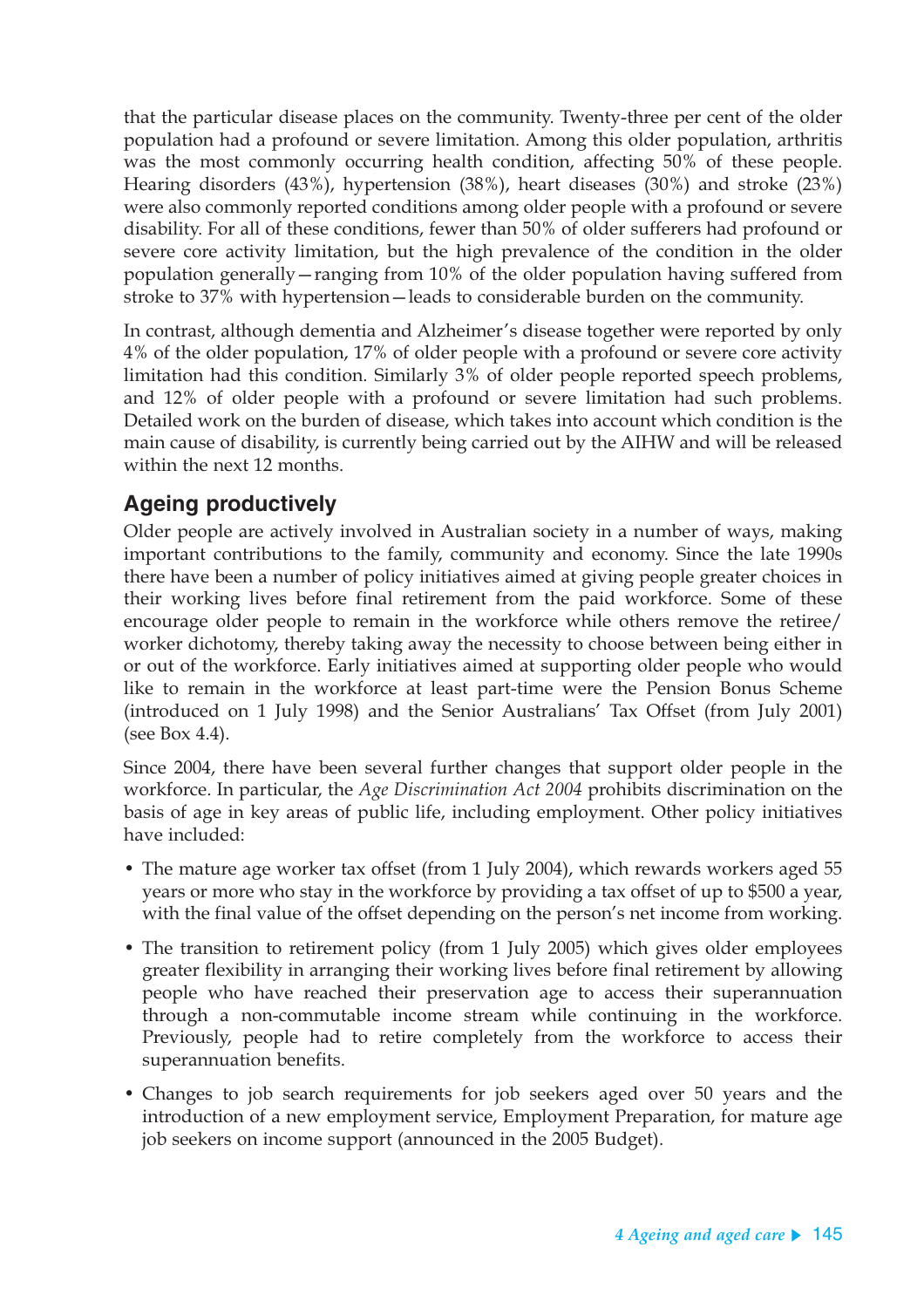In May 2005, 42% of people aged 60–64 and 7% of those aged 65 and over were in the workforce (ABS 2005b: table 1.2). The corresponding figures for December 2002 were 38% and 6% (AIHW 2003a:286).

Two other areas where older people make valuable contributions are through organised volunteer work and the provision of care to family and friends.

### **Older people as volunteers**

Many Australians, including older people, provide support to the wider community by voluntary work through organisations. In the 2002 General Social Survey, voluntary work was defined as the provision of unpaid help—in the form of time, service or skills—through an organisation or group in the last 12 months. Around 32% of people aged 65–74 years and 24% of people aged 75 and over undertook voluntary work in 2002 (Table 4.4). This represents 634,000 people aged 65 and over.

These rates of volunteering are higher than equivalent estimates from the 2000 Survey of Voluntary Work: 30% for people aged 65–74 and 18% for those 75 years and over. Although the gap between the two surveys was less than 2 years, the General Social Survey results suggest a growing trend in volunteering that has been noticeable in older Australians since the mid-1990s; for example, from 24% in 1995 to 33% in 2000 for people aged 55–64 years (ABS 2001). Similarly, rates increased from 23% to 30% for people aged 65–74.

|                              |           | Age group            |       | Age group |                           |       |  |
|------------------------------|-----------|----------------------|-------|-----------|---------------------------|-------|--|
|                              | $55 - 64$ | $65 - 74$            | $75+$ | $55 - 64$ | $65 - 74$                 | $75+$ |  |
|                              |           | <b>Number ('000)</b> |       |           | Per cent within age group |       |  |
| <b>Males</b>                 | 347.2     | 175.0                | 100.0 | 36.5      | 28.3                      | 24.6  |  |
| Females                      | 368.7     | 235.2                | 123.7 | 39.5      | 35.5                      | 22.3  |  |
| <b>Total</b>                 | 715.9     | 410.2                | 223.7 | 38.0      | 32.0                      | 23.6  |  |
| Main types of voluntary work |           |                      |       |           |                           |       |  |
| Sport/recreation/hobby       | 188.4     | 85.9                 | 37.9  | 10.0      | 6.7                       | 4.0   |  |
| Welfare/community            | 310.9     | 232.0                | 117.6 | 16.5      | 18.1                      | 12.4  |  |
| Health                       | 54.6      | 51.3                 | 27.5  | 2.9       | 4.0                       | 2.9   |  |
| Education/training/youth     |           |                      |       |           |                           |       |  |
| development                  | 75.4      | 25.6                 | 22.8  | 4.0       | 2.0                       | 2.4   |  |
| Religious                    | 201.6     | 128.2                | 81.5  | 10.7      | 10.0                      | 8.6   |  |

**Table 4.4: Volunteering among older Australians, 2002**

Note: Estimates are based on self-reported data. Individuals may be engaged in more than one type of voluntary work. Source: ABS 2003a.

The rates of volunteering differed little between men and women overall. On the other hand, they varied with age, with higher rates during middle age and lower rates among the older age groups. However, the median number of hours of voluntary work was highest in the 65–74 age group (2.5 hours per week in 2000) (ABS 2001).

Older Australians were most likely to volunteer to assist welfare and community organisations, and religious organisations. While volunteering to assist sport-, recreation- or hobby-related organisations also featured among people aged 65 years and over, rates were not as high as among younger Australians.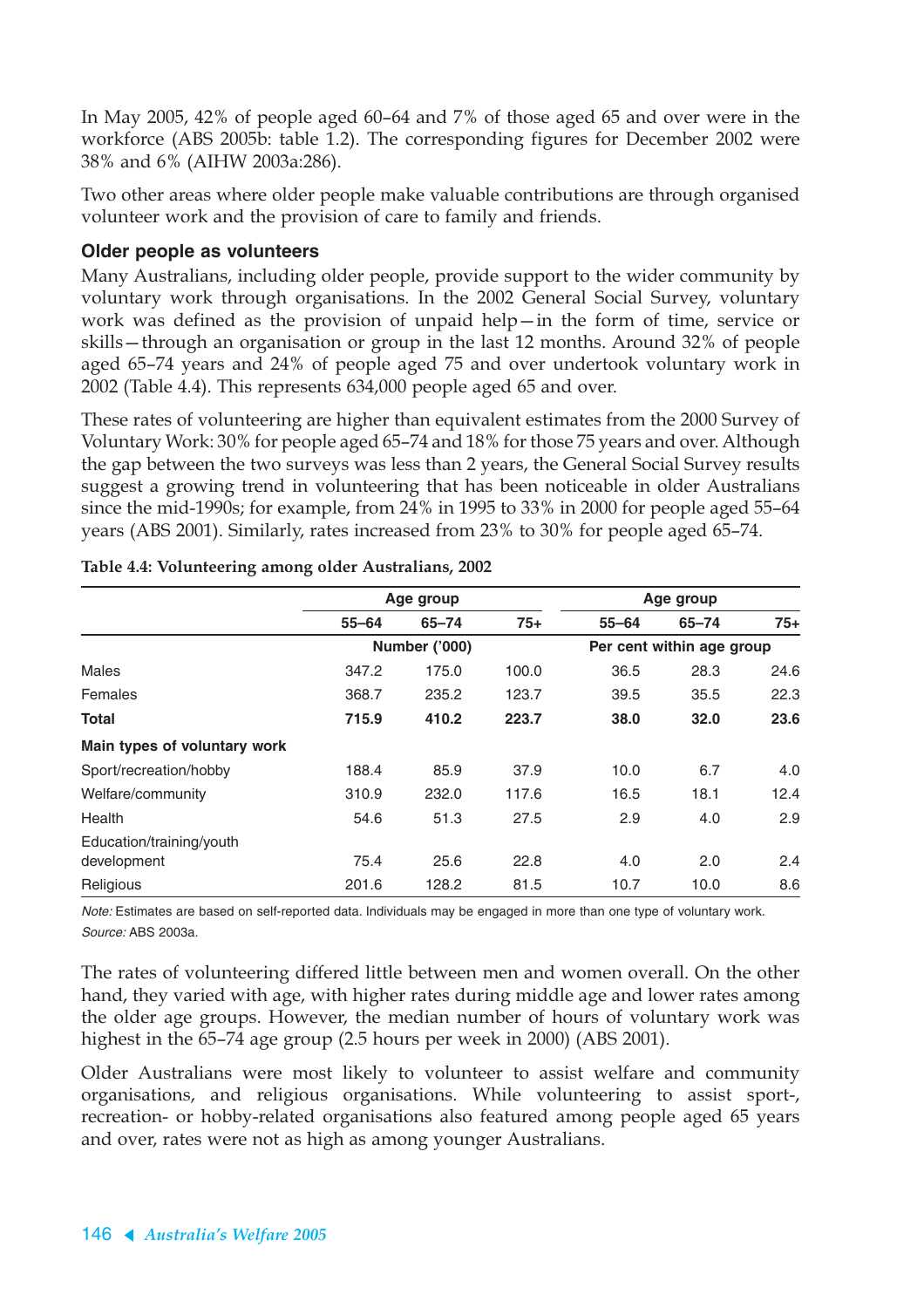#### **Older people as carers**

Many older people provide care for family and friends who need assistance in their daily lives. They supply a substantial amount of informal care for children, and in almost 23,000 families, children are being raised by grandparents (see Chapter 3). In addition, older people play an active role in the community as carers of their ageing spouse. A number continue to provide care for adult children with disabilities, a role that a lot of them have been undertaking for many years.

In 2003, nearly 454,000 people aged 65 years and over provided assistance to people with a disability (ABS 2004a: table 27). Around one-quarter of these care providers (113,200) were a primary carer, that is, they provided the most assistance—in terms of help or supervision—to the care recipient. Overall, people aged 65 and over accounted for 24% of primary carers of people with a disability (Table 4.5).

Nearly one-fifth (17%) of older carers were aged at least 80. As with all primary carers in 2003, older carers were predominantly women. However, this preponderance was greater in the younger than older age groups: in 2003, 63% of primary carers aged 65–74 were female compared with just (50%) of carers aged 80 and over.

| Age                | <b>Males</b> | <b>Females</b>                           | <b>Persons</b> |  |  |  |  |  |
|--------------------|--------------|------------------------------------------|----------------|--|--|--|--|--|
|                    |              | Number ('000)                            |                |  |  |  |  |  |
| $65 - 69$          | 11.3         | 22.7                                     | 33.9           |  |  |  |  |  |
| $70 - 74$          | 11.6         | 16.0                                     | 27.6           |  |  |  |  |  |
| $75 - 79$          | 15.5         | 17.3                                     | 32.8           |  |  |  |  |  |
| $80 - 84$          | $*8.1$       | $*8.3$                                   | 16.4           |  |  |  |  |  |
| $85+$              | $**1.3$      | $**1.2$                                  | $*2.5$         |  |  |  |  |  |
| Total 65+          | 47.7         | 65.4                                     | 113.2          |  |  |  |  |  |
| All primary carers | 135.4        | 337.1                                    | 472.5          |  |  |  |  |  |
|                    | Per cent     |                                          |                |  |  |  |  |  |
| 65-69              | 23.6         | 34.6                                     | 30.0           |  |  |  |  |  |
| $70 - 74$          | 24.3         | 24.4                                     | 24.4           |  |  |  |  |  |
| $75 - 79$          | 32.5         | 26.4                                     | 28.9           |  |  |  |  |  |
| $80 - 84$          | $*16.9$      | $*12.7$                                  | 14.5           |  |  |  |  |  |
| $85+$              | $*2.7$       | $**1.9$                                  | $*2.2$         |  |  |  |  |  |
| Total 65+          | 100.0        | 100.0                                    | 100.0          |  |  |  |  |  |
|                    |              | Carer rate within age-sex population (%) |                |  |  |  |  |  |
| 65-69              | 3.3          | 6.4                                      | 4.8            |  |  |  |  |  |
| $70 - 74$          | 3.9          | 4.9                                      | 4.4            |  |  |  |  |  |
| $75 - 79$          | 6.7          | 5.9                                      | 6.2            |  |  |  |  |  |
| $80 - 84$          | $*5.5$       | $*3.8$                                   | 4.5            |  |  |  |  |  |
| $85+$              | $**1.4$      | $*0.6$                                   | $*0.9$         |  |  |  |  |  |
| Total 65+          | 4.3          | 4.7                                      | 4.5            |  |  |  |  |  |

**Table 4.5: Older primary carers (aged 65+), 2003**

#### **Notes**

1. Table excludes people living in remote and sparsely settled parts of Australia.

2. Components may not add to total due to rounding.

Source: AIHW analysis of ABS 2003 Survey of Disability, Ageing and Carers confidentialised unit record file.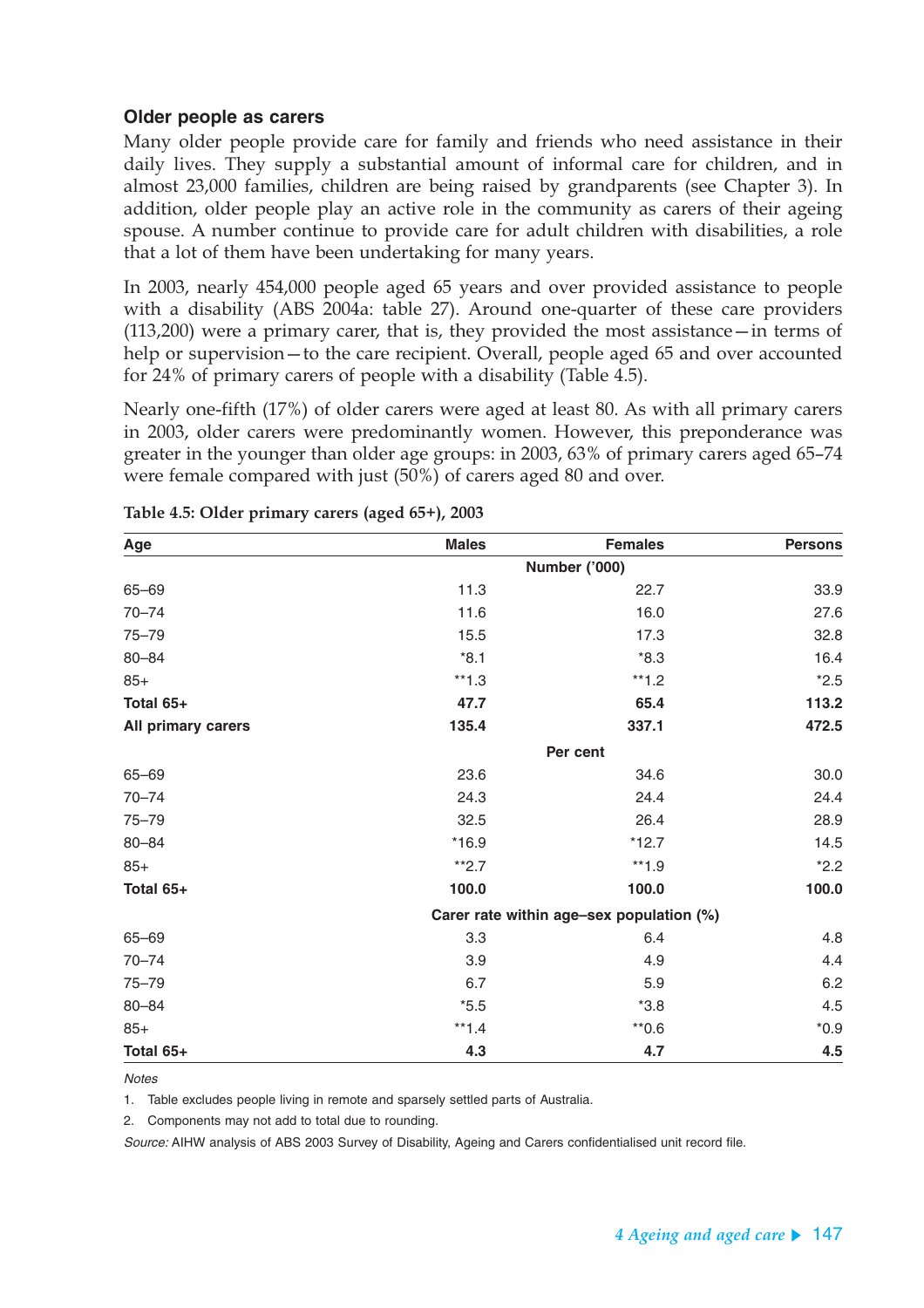Overall, 4.5% of those aged 65 years and over were primary carers and this proportion increased with age, reaching a peak in the 75–79 age group among whom 6% were primary carers. By age 85 years few people were the primary carers of others (under 1%). Estimates suggest that while women aged 65–74 had higher carer rates than men of a similar age, the reverse was true for people aged 75 and over.

Primary carers aged 65 and over mainly care for their partner, and this is particularly true for men: in 2003, 92% of male carers compared with 76% of female carers (ABS 2004a: table 30). As a consequence, older carers generally lived with the care recipient. However, while 99% of older people caring for their partner lived in the same household as their partner, among those caring for another relative or friend around 40% were not co-resident with the care recipient. Around 9,000 older people were primary carers for people who were neither their partner, child nor parent.

# **4.3 Support and care for older people**

In Australian society, support and care for older people are provided by the government in two ways: through income assistance to ensure financial security, and through the provision of services to people needing care and to those caring for their family and friends.l

# **Policy and program development**

The last 2 years have been a period of considerable activity in relation to aged care policy (Box 4.2). The Review of Pricing Arrangements in Residential Aged Care examined current and alternative funding arrangements and long-term financing options for residential aged care (Hogan 2004). It made 20 recommendations to improve arrangements in the short to medium term, covering planning, place allocations, aged care assessment, funding supplements, workforce development and expansion, industry accountability and consumer financial contributions. The review also proposed six longer-term options for government consideration. A consultation process to progress this phase will commence in 2005–06 (DoHA 2005b).

The Australian Government's response to the review's recommendations has largely been put into effect through budget measures announced in 2004 and 2005 (Bishop 2004). The aged care provision ratio will increase from 100 to 108 operational places for every 1,000 persons aged 70 years and over, and the weighting for community care places within that ratio will double to 20 places (Community Aged Care Packages and Extended Aged Care at Home places combined). The allocation of places will be announced 3 years in advance with the intention that this will improve the ability of providers to plan for expansion.

In the 2004 Budget, the government announced that in 2006 the number of classification categories for basic subsidy funding in residential aged care would be reduced from eight to three and two supplements would be introduced covering dementia and nursing/palliative care to better target existing funding towards residents with high care needs. The new Aged Care Funding Instrument will replace the current Resident Classification Scale (RCS) and will focus on assessing resident care needs rather than care provided.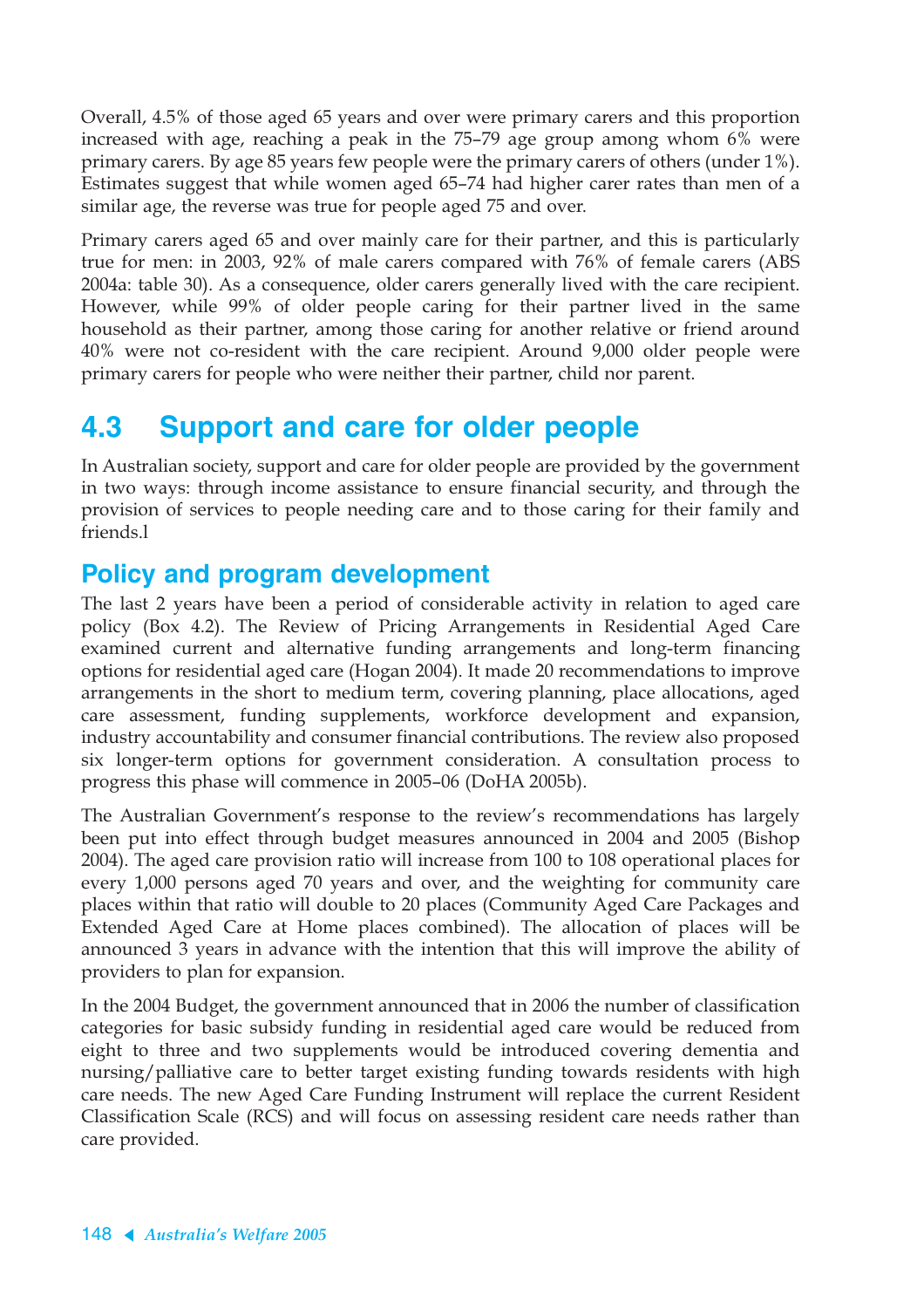### **Box 4.2: Policy developments in aged care, 2003 to 2005**

*On 5 April 2004, Professor Warren Hogan presented his Final Report of the Review of Pricing Arrangements in Residential Aged Care to the government, making 20 recommendations with respect to planning, assessment and funding systems, workforce training and user contribution arrangements (Hogan 2004).*

*The 2004 Budget paper Investing in Aged Care: More Places, Better Care (Bishop 2004) outlined a range of initiatives in response to the review's recommendations, including:*

- *increased provision of places and funding supplements for special need care recipients such as those with dementia;*
- *from 1 July 2004, a new Medicare rebate was introduced for GPs to provide assessments for aged care residents. From the same date, the requirement to reassess residents moving between low and high care in the same facility was removed;*
- *a new taskforce to oversee delivery of budget initiatives designed to further protect residents' bonds (announced on 13 August 2004);*
- *improved training for the aged care workforce, including through the allocation of increased nursing places at universities; and*
- *a new program, the Transition Care Program, to provide support to older people immediately following a hospital stay, to allow them and their families time to assess their options for future care. The program will have up to 2,000 places to become operational over 3 years.*

*In 2004, the government released A New Strategy for Community Care—The Way Forward (DoHA 2004c). This strategy arose from the review of community care programs and is intended to ensure programs operate in a more consistent and coordinated way.*

*The 2005 Budget announced the creation of 2,000 new dementia-specific Extended Aged Care at Home places over the next 4 years. In addition, dementia was declared a National Health Priority in recognition of its impact among older people, and the growing number of people that will be affected as the population ages.*

*From 1 July 2005, lump sum accommodation bonds paid by residents in aged care facilities are not included when applying the social security and Veterans' Affairs assets test. Also, an aged care resident who pays an accommodation bond wholly or partly by periodic payments can rent out their former home without the value of the home or the rental income affecting their rate of pension (DoHA 2005d).*

*The National Aged Care Workforce Strategy was released in March 2005. It identifies the workforce profile of the residential aged care sector and its likely needs until 2010 (Aged Care Workforce Committee 2005).*

*A national trial of the new Aged Care Funding Instrument was conducted in all states and territories between May and October 2005 to test its usability by aged care providers and external assessors, including staff from Aged Care Assessment Teams in some states and territories (see DoHA 2005e).*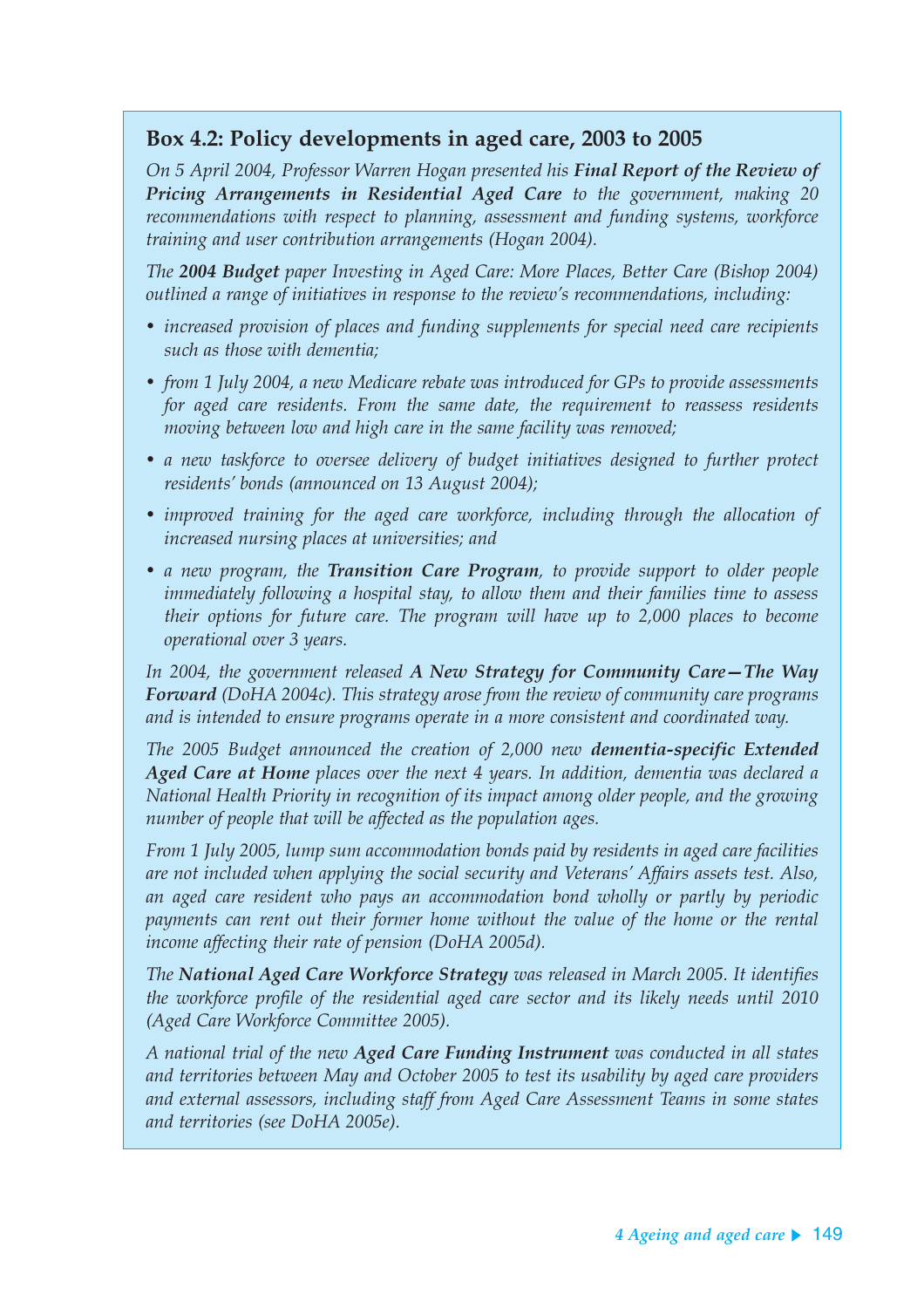Community care programs are based on the premise that most people value being able to live in their own home, and the recognition that some older people and people with a disability may find this difficult without assistance. The growing complexity and diversity of the community care environment prompted the Community Care Review, begun in March 2003. The outcome of this review is outlined in *A New Strategy for Community Care—The Way Forward* (DoHA 2004c), which broadly describes the action that the Australian Government will take, in conjunction with state and territory governments, service providers and consumer representatives from the 2004–05 financial year. The aim is to improve coordination of community care through: addressing gaps and overlaps in service delivery; making services easier to access; enhancing service management; and streamlining Australian Government programs.

The Australian, state and territory governments met in 2004 to discuss the broad principles of the Community Care Review and, specifically, how they might apply to a new Home and Community Care Agreement. The most important issues were the development of consistent assessment processes and uniform reporting requirements across all similar programs, including standard approaches to financial reporting, quantity reporting (through a minimum data set) and quality reporting. The first 3-year reporting cycle for a combined quality reporting process for the Community Aged Care Packages and Extended Aged Care at Home programs and the National Respite for Carers Program began on 1 July 2005.

Improvement in the provision of care at the interface between aged care and other kinds of care, such as hospital care, is encouraged via funding of pilot services or projects through the Aged Care Innovative Pool (DoHA 2005f:16). This Pool allows the Australian Government, in partnership with other stakeholders, to allocate aged care places to services that will: provide aged care services in new ways; provide aged care services to client groups for whom current services are limited or to newly-emerging client groups; and provide aged care via new models of partnership and collaboration. Pilots that include services that are the responsibility of state or territory governments are jointly funded with those governments. At 30 June 2004, Innovative Pool projects had a total of 1,352 places available across five types of projects: Innovative Care Rehabilitation Services pilots (383 places); Intermittent Care Service pilots (396 places); Disability pilots (231 places); Dementia pilots (234 places); and High Needs pilots (107 places).

The interface between aged care and the acute/subacute care system has been recognised for some time as an important site for appropriate responses to older people's needs for rehabilitation, recovery and care needs assessment. Transition care is a new model of care located at this interface. Transition care is designed to provide care recipients who have completed their hospital episode with low-intensity therapy services and support to stabilise their care needs, optimise their independence and confidence, and give them time to decide on a suitable long-term care option. A new program based on these principles is currently being developed. The Transition Care Program will provide care in either a residential or community setting and will build upon the experiences of earlier initiatives under the Aged Care Innovative Pool, namely the Innovative Care Rehabilitation Service pilots and Intermittent Care Service pilots. The program will have up to 2,000 places for older people who are recovering after a stay in hospital under a cost-shared model with state and territory governments.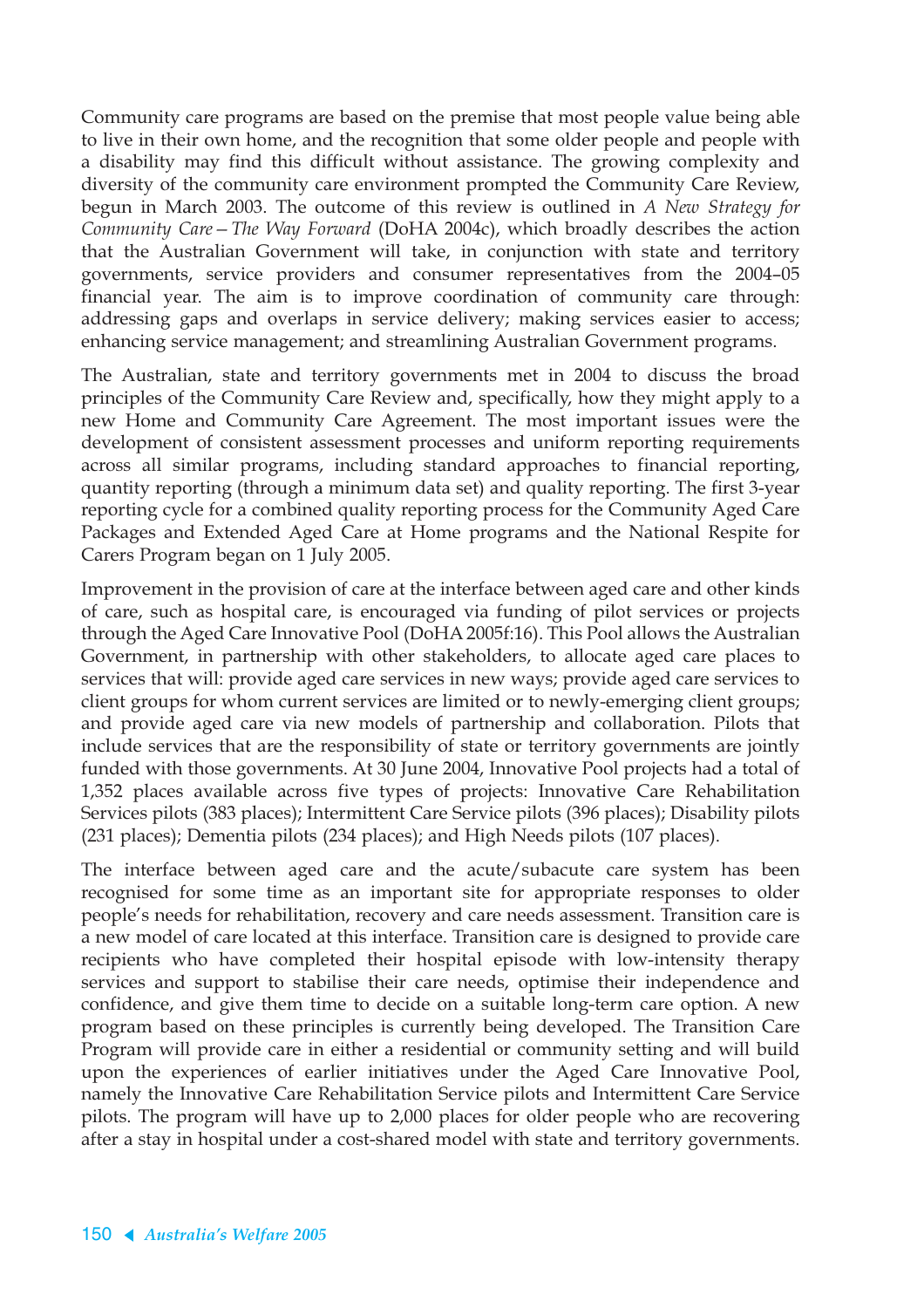The 2004 and 2005 federal budgets also contained a number of measures designed to provide support for carers (Box 4.3).

### **Box 4.3: Policy initiatives affecting carers**

*In 2003, the Australian Government commissioned a study by the COTA National Seniors Partnership to examine the financial, legal and social issues facing grandparents who are raising grandchildren (COTA National Seniors 2003).*

*From 1 November 2004, grandparents with primary care of their grandchildren may be eligible to access Child Care Benefit for up to 50 hours per week through a waiver of the work, training and study test. Grandparent carers who also receive an income support payment may be eligible for the Grandparent Child Care Benefit which covers the full cost of approved child care (Centrelink 2004a).*

*In June 2004 Carer Payment recipients were given a one-off payment of \$1,000, and Carer Allowance recipients were given a one-off payment of \$600 as part of the 2004 budget process (Treasury 2004:1). Similar one-off payments were included in the 2005 Budget.*

*From 1 September 2004, eligibility for the Carer Allowance was extended to carers who do not live with the people for whom they provide substantial levels of personal care in a home on a daily basis (at least 20 hours per week).*

*From 1 April 2005, the number of hours a week that a carer can work, train or study without losing eligibility for Carer Payment was increased from 20 to 25.*

*In the 2004 Budget, older carers were specifically targeted with the provision of up to 4 weeks a year respite for parents over 70 years of age who are caring for a son or daughter with a disability, and parents aged between 65 and 69 years who need to be hospitalised will be entitled to up to 2 weeks respite a year (to be cost-shared with state and territory governments) (Treasury 2004).*

### **Income support**

Australians today are living longer, and so spending longer in retirement, than those in preceding generations. Income security during these years is important if older people are to be able to participate in society as much as they can.

### **Pensions**

Currently, the majority of older people are on publicly-funded income support (Box 4.4). The Age Pension and payments from the Department of Veterans' Affairs (DVA) are the two main sources of income support for older people. At the end of 2004, nearly 1,888,000 people were receiving either a full or part Age Pension and 363,700 were receiving DVA payments (Table 4.6). As a result, 80% of people aged 65 and over—and 63% of Australians aged 60 and over—received either the Age Pension (full and part pensions) or a DVA payment. The proportion of people receiving payments from either of these sources increased with age, ranging from 70% for 65–69 year olds to 88% of people aged 80–84. For both pension types, nearly 60% of pensioners were women.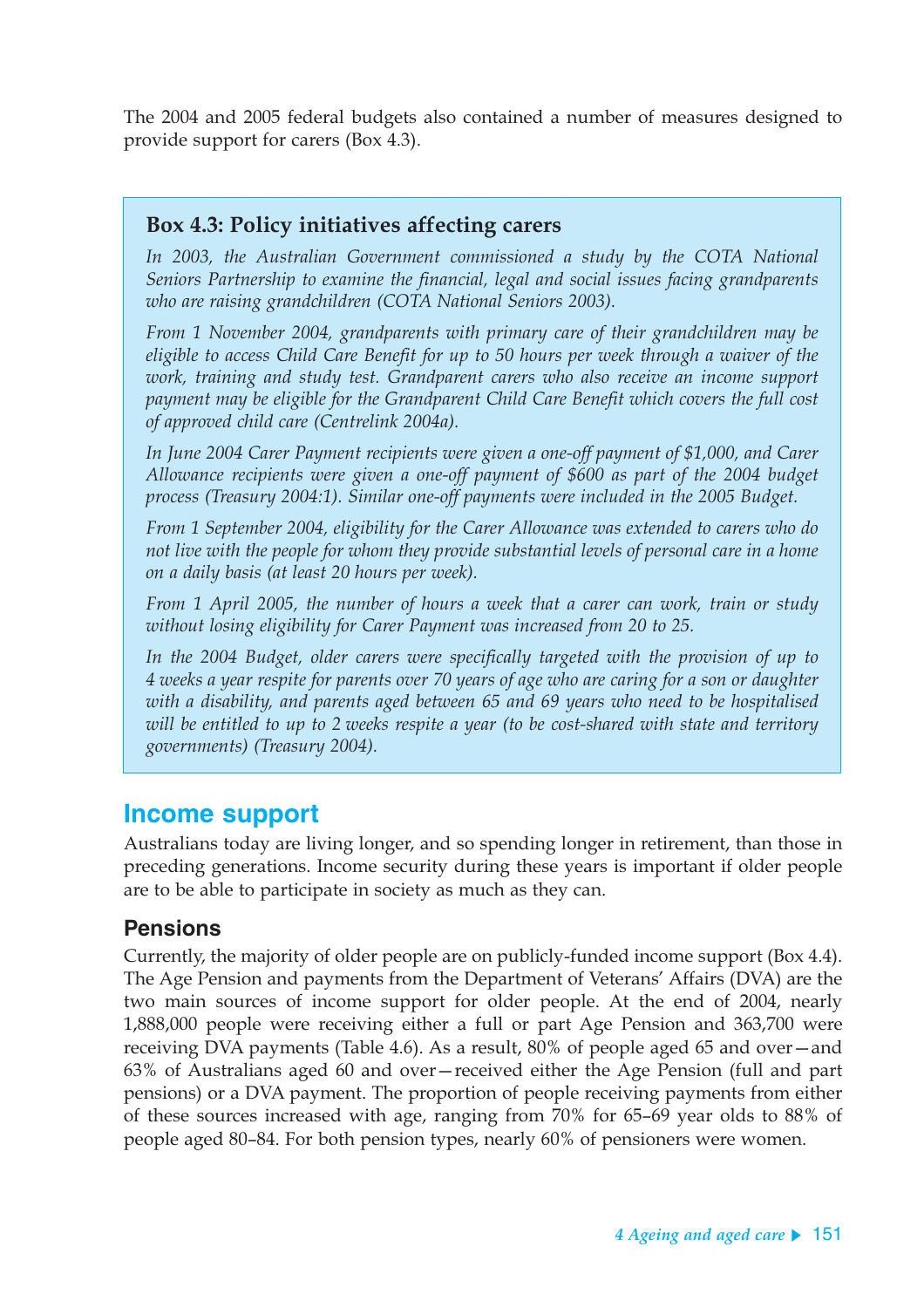Older people may also be eligible for the Senior Australians' Tax Offset. Had this offset not existed, it is estimated that the Australian Taxation Office would have collected an additional \$1,630 million in tax in the 2003–04 financial year (Treasury 2005:54). For 2002–03, the latest year for which figures are available, the ATO recorded that 599,201 people who lodged tax returns received the tax offset (ATO 2005b:19).

The Pension Bonus Scheme provides an incentive for older Australians to defer claiming income support—that is, the Age Pension—and instead remain in the workforce. In June 2004, among those over Age Pension age who were working, 32% received some Age Pension while they worked and another 17% were registered in the Pension Bonus Scheme. As at 30 June 2004, 67,975 people were registered in the scheme, and during 2003–04 a total of \$88 million was paid in bonuses to 7,416 people—an average of \$11,868 per recipient (Centrelink unpublished data).

|                                                      | Age group   |         |           |                                              |           |           |        |               |
|------------------------------------------------------|-------------|---------|-----------|----------------------------------------------|-----------|-----------|--------|---------------|
|                                                      | $(a)$ 60-64 | 65-69   | $70 - 74$ | $75 - 79$                                    | $80 - 84$ | $85 - 89$ | $90+$  | <b>Total</b>  |
|                                                      |             |         |           | Per cent of Age<br>pensioners <sup>(b)</sup> |           |           |        |               |
| Males                                                |             | 12.6    | 12.1      | 9.5                                          | 3.8       | 1.7       | 0.9    | 40.7          |
| Females                                              | 6.7         | 14.6    | 13.0      | 10.3                                         | 7.3       | 4.5       | 2.9    | 59.3          |
| <b>Persons</b>                                       | 6.7         | 27.3    | 25.1      | 19.8                                         | 11.1      | 6.2       | 3.8    | 100.0         |
| Persons (number)                                     | 126,289     | 515,176 | 474,472   | 374,648                                      | 209,453   | 117,008   | 70,940 | 1,887,986     |
| Per cent of age<br>group population <sup>(c)</sup>   | 13.7        | 68.0    | 75.9      | 68.2                                         | 53.2      | 61.1      |        | $^{(d)}66.9$  |
|                                                      |             |         |           | Per cent of DVA<br>pensioners <sup>(b)</sup> |           |           |        |               |
| Males                                                | 2.6         | 2.1     | 2.2       | 7.3                                          | 18.6      | 7.1       | 1.6    | 41.4          |
| Females                                              | 2.3         | 3.0     | 6.4       | 17.1                                         | 19.1      | 7.8       | 2.7    | 58.6          |
| <b>Persons</b>                                       | 5.0         | 5.1     | 8.6       | 24.4                                         | 37.8      | 14.9      | 4.3    | 100.0         |
| Persons (number)                                     | 18,006      | 18,541  | 31,414    | 88,618                                       | 137,297   | 54,258    | 15,518 | 363,652       |
| Per cent of age<br>group population <sup>(c)</sup>   | 1.9         | 2.4     | 5.0       | 16.1                                         | 34.9      | 22.7      | . .    | $^{(d)}$ 13.1 |
| Total as % of age<br>group population <sup>(c)</sup> | 15.6        | 70.4    | 80.9      | 84.3                                         | 88.1      | 83.8      | a a    | $0.08^{(b)}$  |

**Table 4.6: Age and DVA pension recipients, December 2004/ January 2005** 

(a) Eligibility for Age Pension in December 2004 was 62.5 years for women and 65 years for men.

(b) Age Pensions administered by DVA are included in the 'DVA pensioner' figures. Some of these pensioners were also in receipt of DVA payments. After allowing for people who received payments from more than one source, these added 2,676 to the DVA pensioner numbers (aged 60+).

(c) Age and DVA pension recipients aged 85–89 and 90+ have been combined to enable the percentage of age group to be calculated.

(d) As per cent of people aged 65+.

**Notes** 

- 1. 37 DVA cases with unknown age have been excluded.
- 2. Table includes full and part pensioners.
- 3. DVA pensioners include any person in receipt of a Service Pension, Disability Pension, War Widow Pension or Orphan Pension.
- 4. Age pensioners as at December 2004; DVA pensioners as at 7 January 2005; population as at 31 December 2004 (preliminary estimates).
- 5. Components may not add to total due to rounding.

Sources: ABS 2005a; Centrelink unpublished data; DVA unpublished data.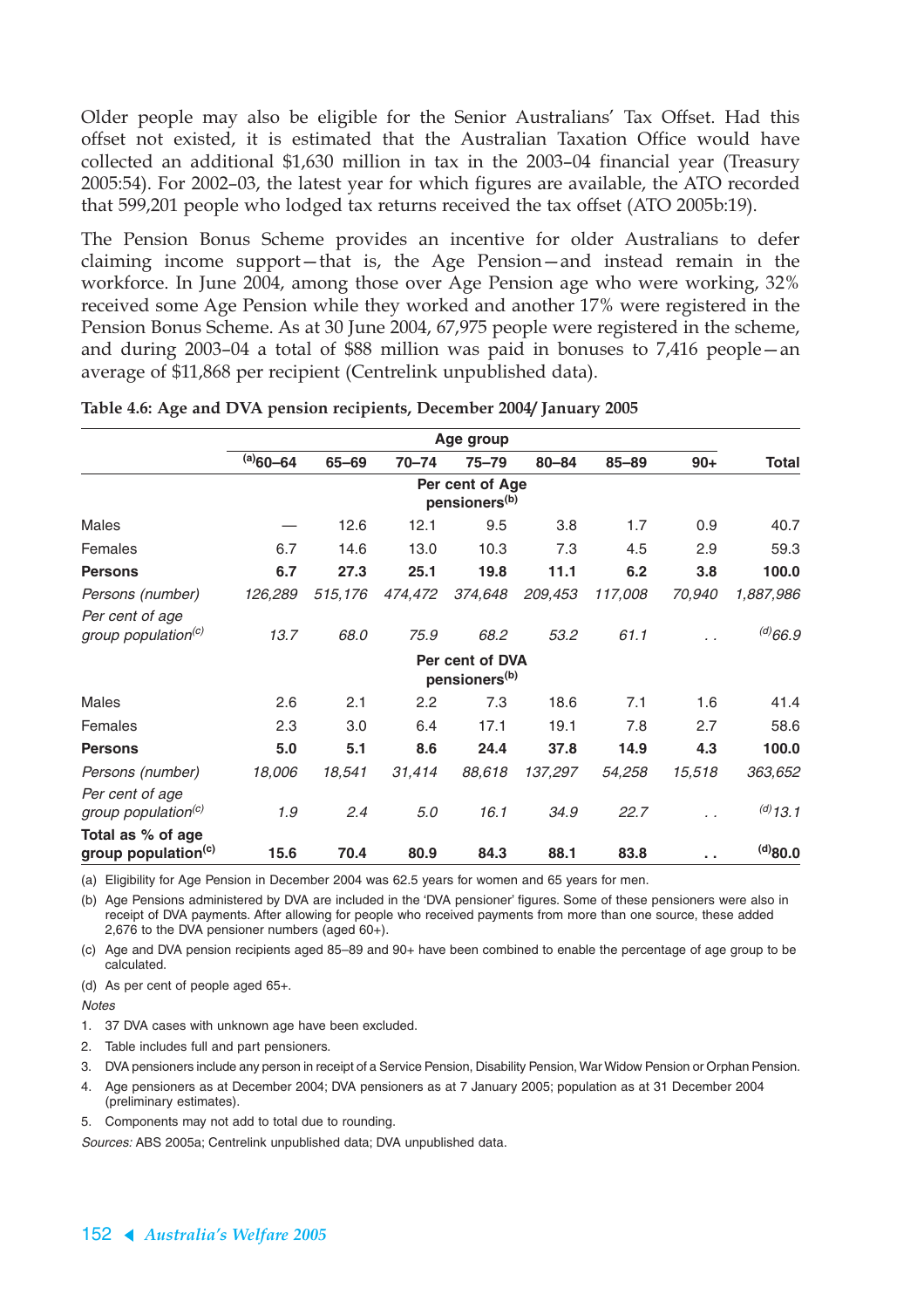### **Box 4.4: Income support**

*Age Pension: The Age Pension is assets- and income- tested, and in December 2004 was available to men aged 65 years and over and women aged 62.5 years and over. The qualification age for women, which was 60 years until 1 July 1995, has been gradually increasing and will be raised to age 65 by 2014. The maximum single base rate of pension is set to at least 25% of male total average weekly earnings. Each member of a couple receives approximately 83% of the single rate of pension. The maximum single rate is adjusted every 6 months in line with the consumer price index. At the end of 2004, a single person on the maximum rate Age Pension received \$235.35 per week, and a couple \$393 per week. Age pensioners may also be entitled to a range of additional payments and benefits, depending on their circumstances, including the Pharmaceutical Allowance, Rent Assistance, Telephone Allowance, Remote Area Allowance, Utilities Allowance and a Pension Concession Card entitling the holder to reduced cost medicines as well as a range of state and local government concessions (Centrelink 2004d; private correspondence with FaCS).*

*DVA pension and benefits: The Service Pension is paid to veterans, eligible partners, widows and widowers. It is similar to the Age Pension, being paid at the same rate and subject to income and assets tests. In general, it is available 5 years earlier than the Age Pension; however, it may be granted at an earlier age to partners and in cases of invalidity. There are also forms of compensation available from DVA which are neither taxable nor subject to means testing. These include the war widow(er)'s pension, disability compensation, and ancillary benefits. Depending on their age, family circumstances and income and assets, people on the war widow(er)'s pension may also be eligible for the income support supplement (ISS). Allowances payable in association with the Service Pension and ISS include a pharmaceutical allowance, rent assistance, telephone allowance, annual utilities allowance and remote area allowance (DVA 2005).*

*Senior Australians' Tax Offset: Regardless of the source of their income, older Australians of Age Pension age are entitled to the income-tested Senior Australians' Tax Offset. The effect of the offset is to increase the non-taxable income threshold so that individuals who earn below \$20,500 per year and couples who earn a combined amount of less than \$33,612 per year do not pay income tax. As income rises, the amount of the tax offset is reduced by 12.5 cents per dollar earned above the tax-free income levels. In addition, people eligible for the tax offset pay no Medicare levy if their income is below \$20,500 (ATO 2005a).*

*Pension Bonus Scheme: The Pension Bonus Scheme was introduced on 1 July 1998 to provide an incentive for older Australians to defer claiming the Age Pension and instead remain in the workforce. The scheme is voluntary and provides a tax-free lump sum to eligible scheme members who defer taking the Age Pension and continue to work at least 960 hours each year for a minimum of 1 year. Bonuses can be accrued for up to a maximum of 5 years, and cannot be accrued after age 75. The scheme pays a once-only, tax-free lump sum to registered members when they finally claim and receive the Age Pension. The amount of pension bonus is based on a multiple of the registrant's annual rate of Age Pension payable when the pension is granted. At the end of 2004, the maximum bonus payable to a person on the Age Pension varied between \$1,150 and \$28,760 for a single person and from \$961 to \$24,012 each for a person with a partner, depending on the number of bonus years the person had accrued. For those entitled to a part-pension, the bonus is reduced proportionately (Centrelink 2004c).*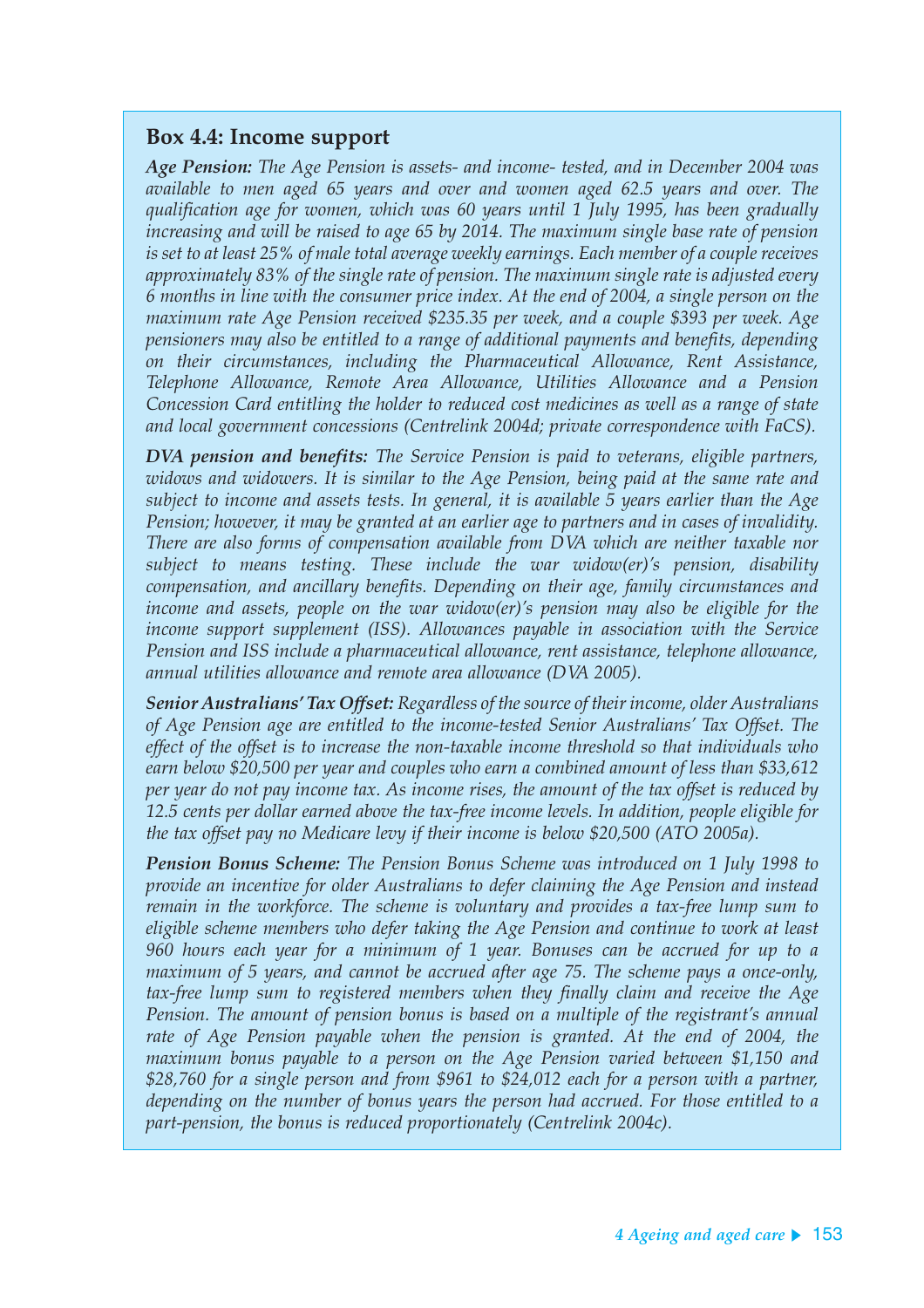### **Income support for older carers**

In addition to general income support, depending on their circumstances, older people who are carers may be able to access two government payments: the Carer Payment and the Carer Allowance. People receiving these payments may be caring for more than one person (see Tables A4.1, A4.2).

The Carer Payment is an income support benefit payable to people who, because of their caring responsibilities, are unable to support themselves (see Box 5.7). It is set at the same rate as the Age Pension and is subject to the same income and assets tests. Because it is for people forgoing paid work due to caring responsibilities, relatively few older people receive it. At the end of 2004, a total of 91,024 people were receiving the Carer Payment (see Table A4.1). People aged 65 and over accounted for just over 3% (2,863) of all recipients. A large majority (85%) of these older recipients were aged 65–74, and just over one-half were female.

The Carer Allowance is payable to carers who provide full-time daily care at home to people who need substantial amounts of care because of a disability or a severe medical condition or because they are frail older people (see Box 5.7). The allowance can be paid to carers whether or not they are in receipt of a government pension or benefit and is not income- or assets-tested. Since 1 April 2005, some non-co-resident carers have also been eligible for this allowance (see Box 4.3). It is adjusted on 1 January each year, and in 2005 was set at \$92.40 per fortnight (Centrelink 2004b). In December 2004, 324,030 people were receiving the Carer Allowance (see Table A4.1). The majority (56%, or 66,610) of recipients looking after people aged 65 and over were themselves aged at least 65, while just 6% (12,696) of recipients caring for younger people were aged 65 and over. Older allowance recipients were more likely to be men than younger recipients: 40% compared with 18%for recipients aged under 65.

# **Care for older people**

While many older people manage on their own at home, or with help from relatives and friends, others rely on a range of care services or a combination of services and informal help (Figure 4.2). In some cases, without these services people would not be able to remain living in the community, but would need to move into residential care.

There is evidence that in recent years there has been a shift in the mix of formal and informal care services that people access. In 1998 nearly 347,000 people aged 65 and over were living at home using only informal care services (that is, unpaid care), and 507,000 were living at home accessing formal care services. Seventy-two per cent of this second group were also assisted by unpaid carers (AIHW 2003a:294). By 2003, despite population growth, there had been virtually no change in the number of older people at home with only unpaid care (345,500), while the number using formal care services had increased by 20% to 607,100. Again, nearly three-quarters of those with formal care also had unpaid carers (73%). Over the same period, the number of people aged 65 and over grew by 10% while the number of older people with a severe or profound limitation grew by 17% (see Table 5.1; ABS 1999) These figures suggest that the use of formal care services increased in line with the number of people with a severe or profound core activity limitation. At the same time, relatively fewer people were remaining at home with only unpaid care.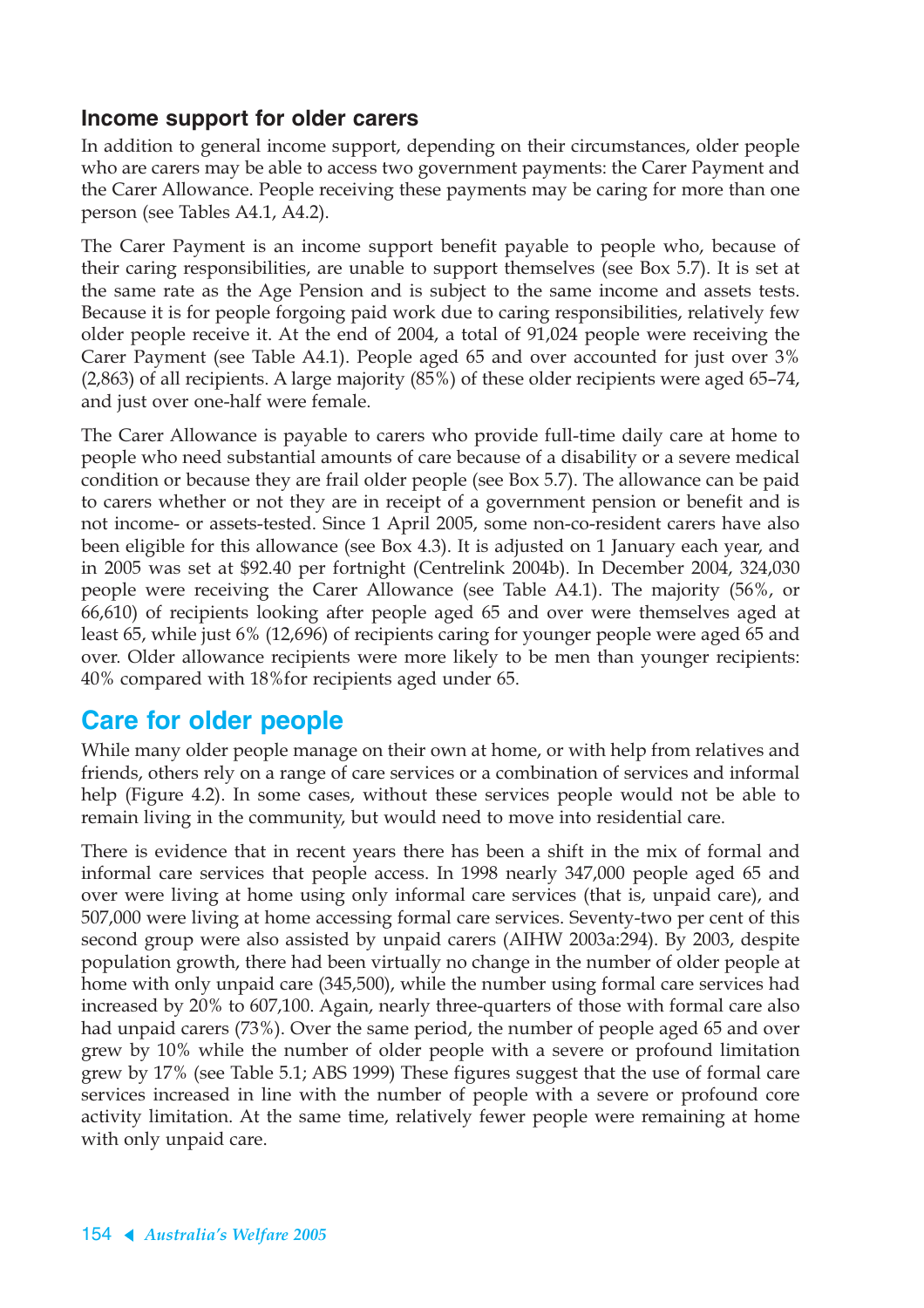

Note: Figure includes selected government-funded programs only. Some services can be used concurrently. Hospital services are not included.

Sources: Tables 4.1, 4.7, 4.19, A5.1; AIHW analysis of ABS SDAC data; AIHW analysis of DoHA ACCMIS database.

**Figure 4.2: Range of care arrangements for older people(a)**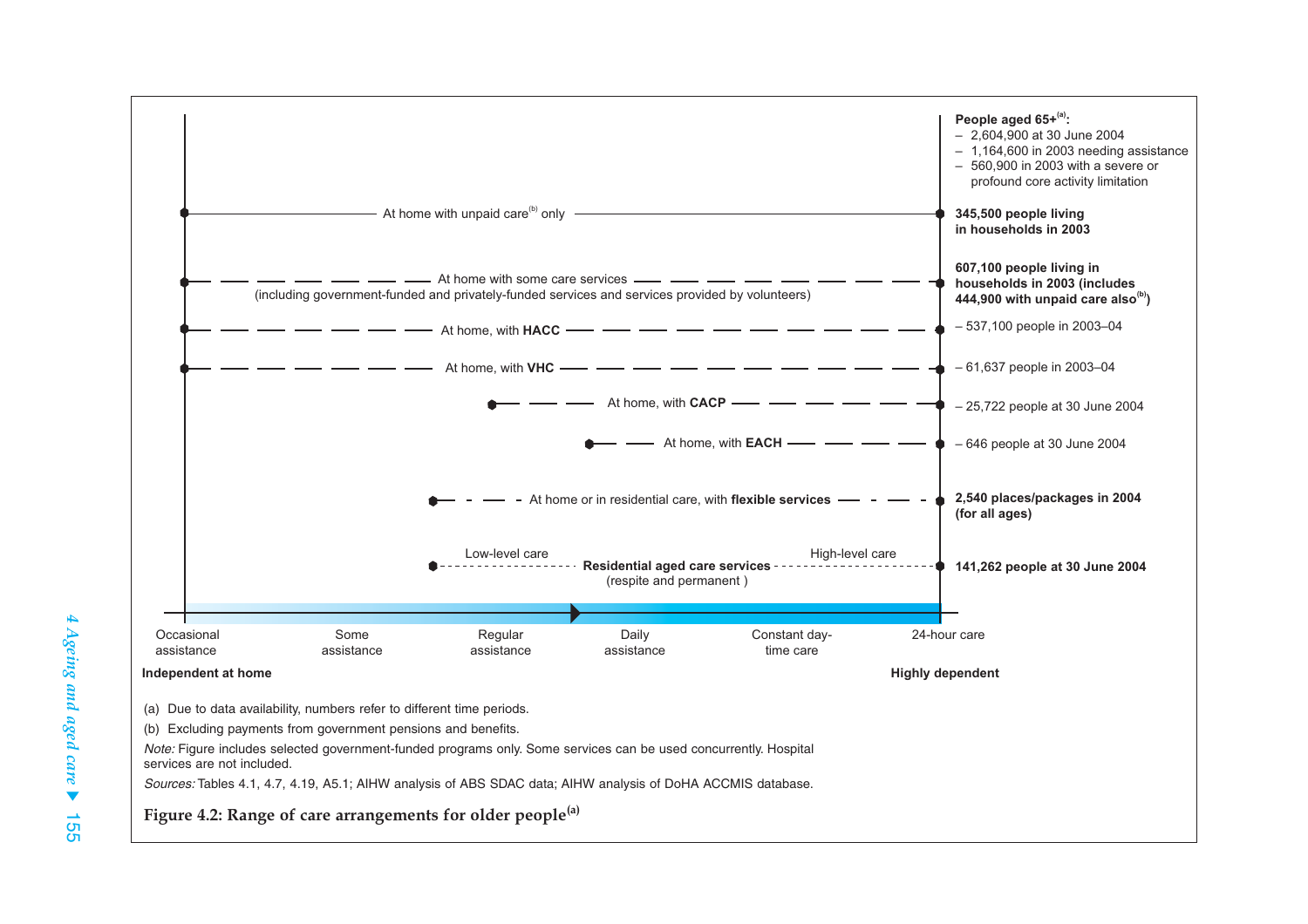There are three main national programs which provide care to people living in their own homes: Home and Community Care, Community Aged Care Packages, and Veterans' Home Care and associated programs such as DVA nursing. A fourth program—the Extended Aged Care at Home Program—is still quite new and therefore provides services to a relatively small number of people. In addition, there are a number of smaller programs which also support people and their carers, including the National Respite for Carers Program. When people can no longer remain at home, either in the short term due to a temporary change in care needs, or for the longer term, they may access residential aged care services. States and territories may also provide a range of services independently of the Australian Government.

### **Care needs**

A person's care needs and their personal resources (both social and economic) influence whether and how they access care. The assistance needed varies from person to person depending on the type and severity of the disability being experienced. In 2003, 47% of people aged 65 years or over (1,164,600 persons) reported needing assistance with at least one personal activity (for example, self-care or health care) or other daily activities (for example, paperwork, housework or meal preparation). People often required assistance in more than one area—on average, with three to four activities (Table 4.7).

|                                              | 65-69                     | $70 - 74$ | $75 - 79$ | $80 - 84$ | $85 - 89$ | $90+$  | Total         | No. ('000) |
|----------------------------------------------|---------------------------|-----------|-----------|-----------|-----------|--------|---------------|------------|
| Personal activities <sup>(a)</sup>           | Per cent within age group |           |           |           |           |        |               |            |
| Self-care                                    | 6.1                       | 8.4       | 12.2      | 21.2      | 34.7      | 58.0   | 14.3          | 356.2      |
| Mobility                                     | 7.2                       | 11.6      | 17.8      | 31.1      | 46.6      | 69.4   | 19.3          | 482.9      |
| Communication                                | 1.7                       | 2.2       | 3.4       | 8.7       | 17.1      | 34.2   | 5.6           | 139.9      |
| Cognition or emotion                         | 5.1                       | 5.9       | 9.2       | 17.0      | 29.5      | 46.4   | 11.3          | 282.0      |
| Health care                                  | 10.0                      | 18.3      | 24.5      | 40.3      | 53.7      | 72.5   | 25.2          | 629.8      |
| Total for personal activities <sup>(b)</sup> | 15.9                      | 23.2      | 29.9      | 46.9      | 60.0      | 79.9   | 30.9          | 772.5      |
| <b>Other activities</b>                      |                           |           |           |           |           |        |               |            |
| Paperwork                                    | 3.7                       | 5.4       | 10.8      | 19.1      | 34.9      | 49.3   | 11.9          | 298.5      |
| Transport                                    | 8.6                       | 15.8      | 22.6      | 33.4      | 43.3      | 36.7   | 20.7          | 516.5      |
| Housework                                    | 9.7                       | 15.1      | 20.5      | 30.0      | 34.6      | 29.8   | 18.9          | 473.2      |
| Property maintenance                         | 16.2                      | 23.8      | 31.6      | 37.2      | 39.5      | 35.3   | 26.9          | 672.3      |
| Meal preparation                             | 2.2                       | 4.2       | 7.8       | 10.6      | 18.2      | 15.5   | 6.8           | 170.3      |
| Total for any activity <sup>(b)</sup>        | 26.7                      | 38.2      | 49.6      | 65.5      | 79.2      | 94.8   | 46.6          | 1,164.6    |
| Assistance not needed                        | 73.3                      | 61.8      | 50.4      | 34.5      | 20.8      | $*5.2$ | 53.4          | 1,334.2    |
| Number ('000)                                | 701.6                     | 622.0     | 525.2     | 366.3     | 191.5     | 92.1   | $\sim$ $\sim$ | 2,498.7    |

**Table 4.7: Need for assistance, 2003**

(a) These activities were only asked of persons with a disability.

(b) Total may be less than the sum of the components as persons may need assistance with more than one activity.

Note: Table includes people living in both private and non-private dwellings.

Source: Derived from ABS 2004a: Table 21.

Overall, 31% of all older Australians needed assistance with personal activities. Health care was the most common area of personal need for all age groups, with 25% needing help in this area; this was followed by need for assistance with mobility (19%), self-care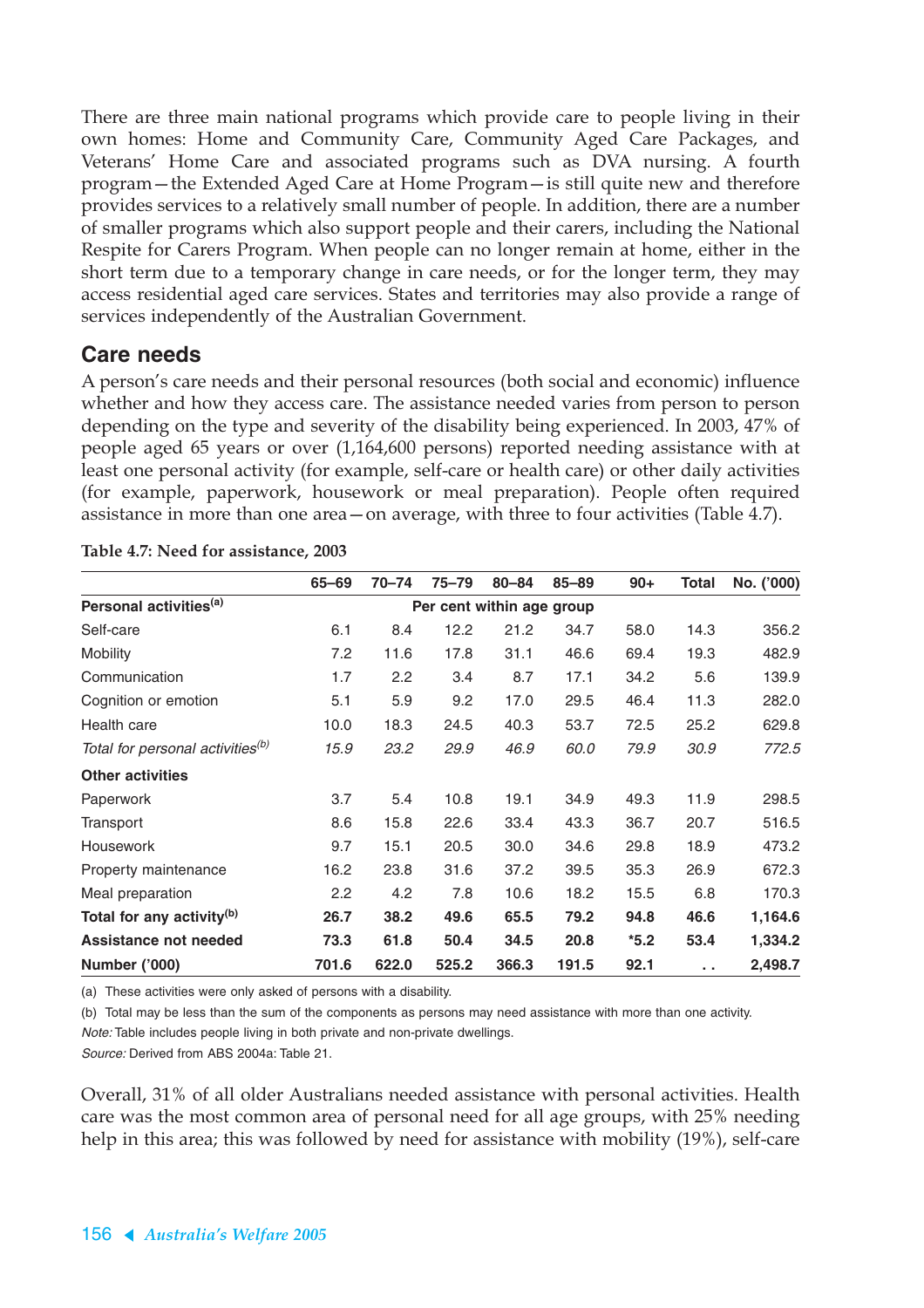$(14%)$ , and cognition or emotion  $(11%)$ . At 6%, assistance with communication was required the least. Twenty-seven per cent of older Australians needed help with property maintenance, with other common areas of need including transport (21%) and housework (19%).

The proportion of older people needing assistance with at least one activity increased with age, rising from 27% among those aged 65–69 to 95% among those aged 90 or over. This pattern held generally for all activities examined, although a drop in need for assistance was observed among the very old for all the non-personal activities looked at, except paperwork.

### **Sources of care**

The group of older people who could be considered as most in need of assistance are those with a profound or severe core activity limitation in the areas of self-care, mobility or communication. Informal care networks of family, friends and neighbours provided much of the help received by this group of older people living in the community in 2003 (Table 4.8). Over one-third relied solely on social networks, and 62% on a combination of both formal and informal care providers. Only 3% received only formal care assistance.

| Assistance needed                                                                        | <b>None</b> | <b>Informal</b><br>only | <b>Formal</b><br>only | Informal and<br>formal | <b>Total needing</b><br>assistance |            |
|------------------------------------------------------------------------------------------|-------------|-------------------------|-----------------------|------------------------|------------------------------------|------------|
| Core activity                                                                            |             |                         | Per cent              |                        |                                    | No. ('000) |
| Self-care                                                                                | 9.6         | 64.3                    | 9.8                   | 16.2                   | 100.0                              | 207.9      |
| Mobility                                                                                 | 7.7         | 67.8                    | 5.7                   | 18.8                   | 100.0                              | 339.8      |
| Communication                                                                            | $*2.5$      | 91.5                    | $**1.6$               | $*4.4$                 | 100.0                              | 35.7       |
| Total core activity <sup>(a)</sup>                                                       | 7.4         | 65.2                    | 6.7                   | 20.7                   | 100.0                              | 400.5      |
| Other activity (in addition to core activity)                                            |             |                         |                       |                        |                                    |            |
| Cognition or emotion                                                                     | $*4.1$      | 73.2                    | $*3.0$                | 19.7                   | 100.0                              | 107.2      |
| Health care                                                                              | 4.7         | 36.9                    | 33.6                  | 24.8                   | 100.0                              | 286.3      |
| Housework                                                                                | $*2.7$      | 53.7                    | 19.4                  | 24.1                   | 100.0                              | 281.9      |
| Property maintenance                                                                     | 3.5         | 59.1                    | 19.5                  | 17.8                   | 100.0                              | 291.5      |
| Paperwork                                                                                | $*3.2$      | 90.8                    | $*2.5$                | $*3.5$                 | 100.0                              | 129.5      |
| Meal preparation                                                                         | $*2.8$      | 74.4                    | 10.9                  | 11.9                   | 100.0                              | 146.9      |
| Transport                                                                                | 5.5         | 79.3                    | 4.6                   | 10.6                   | 100.0                              | 298.3      |
| Total with core activity limitation and<br>limitation in another activity <sup>(b)</sup> | $*1.2$      | 33.2                    | 5.0                   | 60.5                   | 100.0                              | 383.7      |
| Total with core activity limitation and<br>perhaps limitation in another activity        | $*1.3$      | 33.7                    | 3.2                   | 61.8                   | 100.0                              | 400.5      |

**Table 4.8: Source of assistance received by people aged 65 years and older with profound or severe limitations living in households, 2003**

(a) Includes people who need help sometimes or always with at least one core activity. As people may have different sources of care for different activities, these percentages are not simply the average of the percentages for the individual activities.

(b) Includes people who need help with one or more non-core activities and who sometimes or always need help with at least one core activity. As people may have different sources of care for different activities, the percentages are not simply the average of the percentages for the individual activities.

Note: Components may not add to total due to rounding.

Source: AIHW analysis of ABS 2003 Survey of Disability, Ageing and Carers confidentialised unit record file.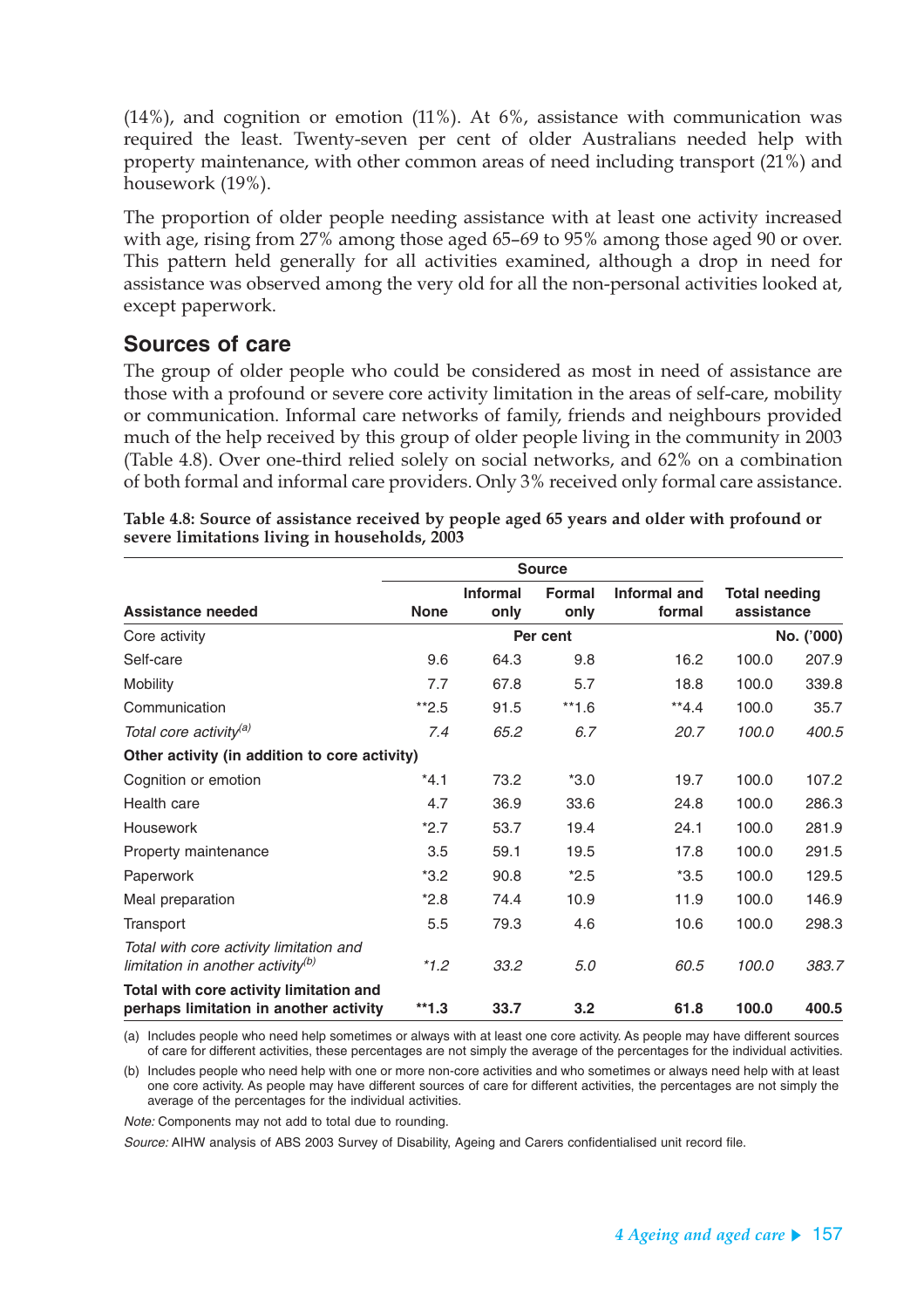Assistance with communication (92%) and paperwork (91%) were most often provided through social networks alone, along with transport (79%) and meal preparation (74%). Such informal assistance was least likely to be the source of help with health care (37%), which was more likely than other types of assistance to be obtained only through formal providers (34%) (including government organisations, private agencies funded through government programs and privately purchased services). For most activities, 10–25% of those needing and receiving assistance were getting help from both formal and informal sources.

### **Unmet need for care**

Unmet need occurs when a person receives insufficient or no assistance with activities when help is required. Figures on receipt of assistance show that relatively large numbers of older people with a profound or severe core activity limitation living in households reported receiving no assistance. Overall, 7% of such people reported receiving no assistance with these core activities. Between 3% and 6% of those needing assistance with another activity as well as a core activity had no assistance with that other activity. Within particular care needs, 10% of those needing assistance with self-care received no help; other needs which had relatively high levels of unmet need were mobility (8%) and transport (5.5%) (Table 4.8).

These figures do not tell the full story as having a source of assistance does not imply that a person's needs are fully met: a person's need for assistance in one or more areas may still only be partially met. Also, people with care needs do not all have a severe or profound core activity limitation. Looking at the broader population, among all people aged 60 years or over who were living in households in 2003 and who needed some assistance, either with core activities or other activities, 64.5% (788,100 out of 1,221,500 people) had all their needs fully met and 29.7% (363,400) had their needs partly met; 5.7% (70,000) reported that none of their needs were met, even partially. The areas with the highest proportions of older people reporting that their need for assistance was completely unmet were transport (11%) and self care (10%) (ABS 2004a: Table 22).

The above figures give an indication of the level of unmet need in 2003. If the provision of help by either informal or formal care providers changes relative to the number of people requiring assistance, then the level of unmet need will also change. Analysis of the likely availability of primary carers over the next few years indicates that, on the basis of demographic changes alone, the ratio of primary carers to persons with a severe or profound core activity limitation is expected to fall— by an estimated 7% between 1998 and 2013 (AIHW 2004b:xiv, 41–3). This is despite a projected 27% increase in the absolute number of primary carers (AIHW 2003a:108). A general decline in propensity to become a carer, due to other social or economic factors, will aggravate this situation. For highly dependent people, reduced assistance from family and friends (especially co-resident carers) will place increased demands on formal care services to provide assistance that enables the person to remain in their own home. For people with relatively few care needs, lower availability of informal care may result in their accessing formal care services earlier than is currently the case.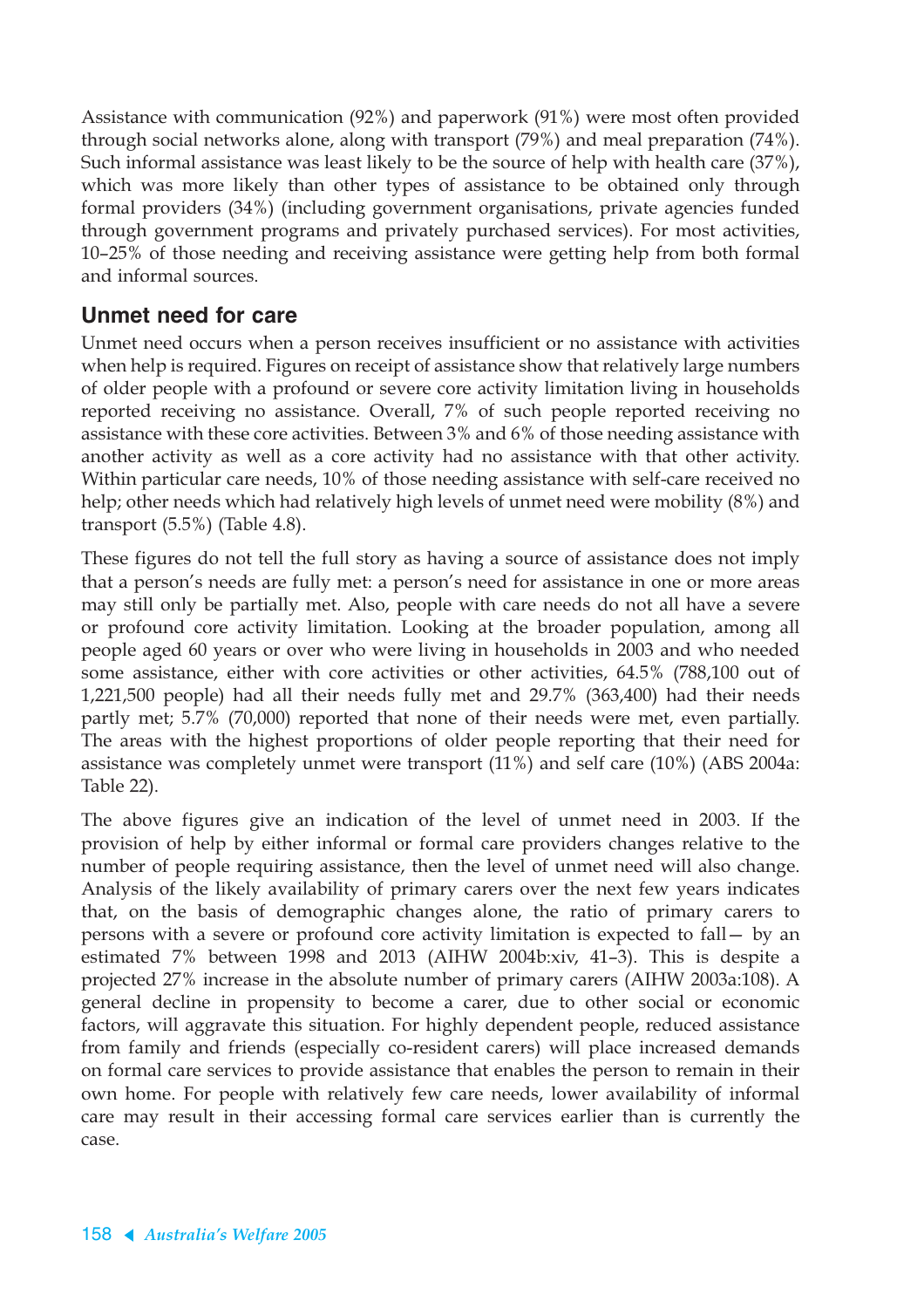# **Accessing aged care services**

While access to most community care services can be gained directly through providers, there are two key programs which provide information on available services and which assist people in accessing residential and community care: the Commonwealth Carelink Centres and the Aged Care Assessment Program.

### **Commonwealth Carelink Centres**

To help people find appropriate services, in 2001 the Australian Government set up a network of Commonwealth Carelink Centres. These centres provide a single point of contact for obtaining comprehensive information on community aged care, residential care, and disability and other support services available in any region within Australia. The centres are operated by a wide range of organisations, including not-for-profit and for-profit non-government organisations, and government agencies, with a total of 65 shopfronts and over 90 access points such as free phones in rural and remote localities (Centrelink 2005). During 2004–05, the centres had 235,000 contacts, including phone calls, visits, emails and facsimiles, up from almost 200,000 the year before (DoHA unpublished data; SCRCSSP 2005: table 12A.59).

### **Aged Care Assessment Program**

The Aged Care Assessment Program (ACAP) funds Aged Care Assessment Teams (ACATs) across Australia. These teams play a crucial role in the aged care system as they determine eligibility for Community Aged Care Packages, Extended Aged Care at Home places, and residential aged care. They also function as a source of advice and referral concerning Home and Community Care services but do not determine eligibility for these services.

Implementation of the revised ACAP minimum data set (MDS v2.0), begun in April 2003, has improved the information available on assessments undertaken, on the people seeking assessment and the resulting ACAT recommendations. While recommendations are valid for up to 12 months, people may have multiple assessments in a year if their situation changes; data from the last assessment in the financial year were used in the following analysis. Data on assessments undertaken in Queensland and some parts of New South Wales (for about one-third of clients) were not available in the MDS v2.0 format, and are therefore not included in the analysis. $<sup>1</sup>$ </sup>

In 2003–04, 158,988 people had 176,955 assessments completed by an ACAT, an average of 1.1 per client over the year. Close to 95% of clients were aged 65 and over (see Table 4.19). The proportion of the population having an assessment during the year increased substantially with age, from 14 per 1,000 people aged 65–74 up to 220 per 1,000 aged 85 and over (see Table 4.22). When compared with the number of people with a severe or profound core activity limitation, for every 1,000 people aged 65 and over with such a limitation 261 had an assessment some time during the year (Table A4.5).

<sup>1.</sup> Data for this analysis were provided by the Lincoln Centre for Ageing and Community Care Research (Lincoln Centre).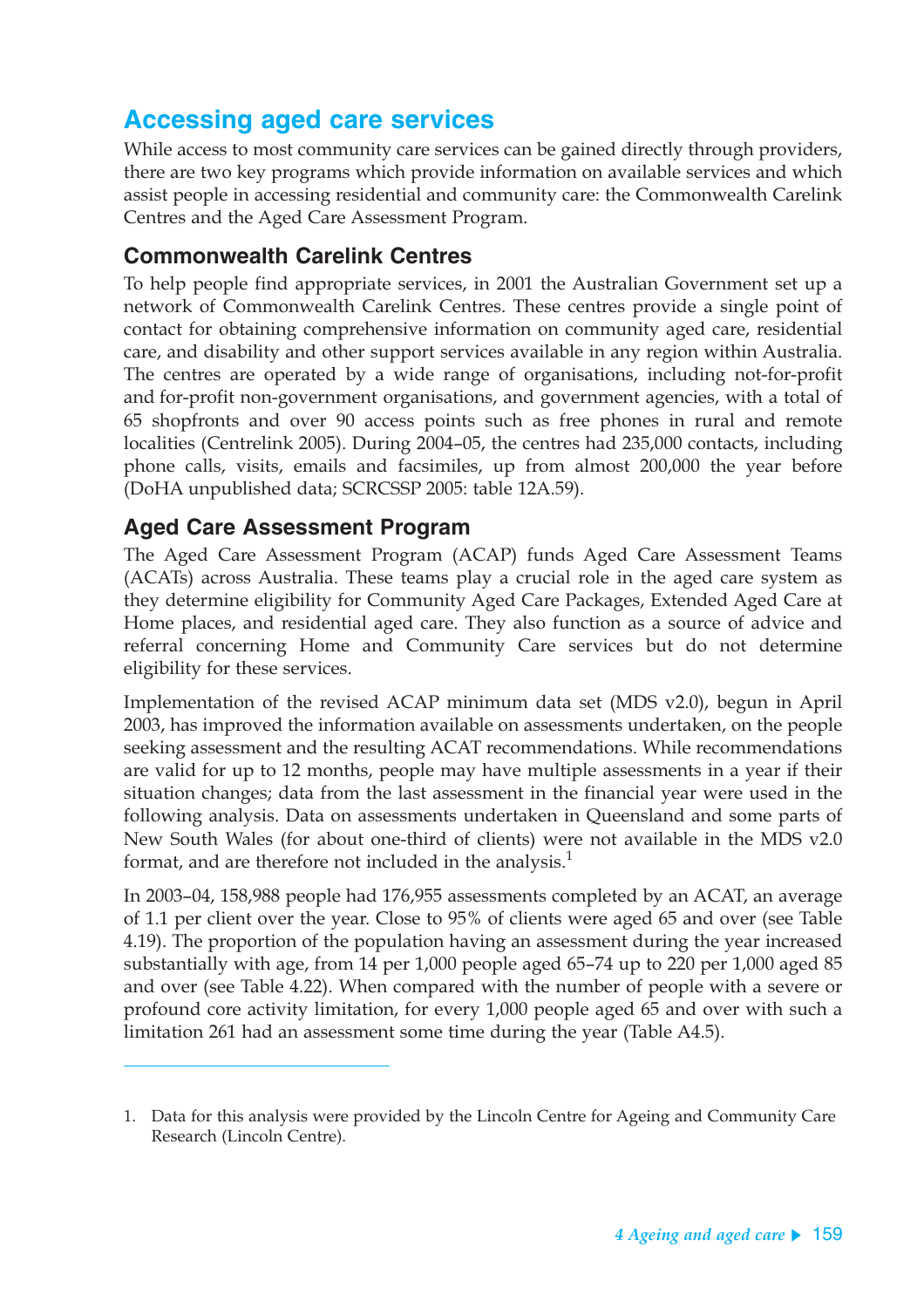Up until 30 June 2004, all aged care residents needed an assessment in order to change from low care to high care (or vice versa). Consequently, at the time of assessment, although nearly three-quarters of ACAP clients aged 65 and over were living in a private residence, 13% were in institutional settings, predominantly residential aged care (Table 4.9). Of those still living in the community, 37% were already receiving services through Home and Community Care (HACC) and 10% through Community Aged Care Packages (CACPs) (Table 4.10). Smaller numbers were getting help through Veterans' Home Care, Extended Aged Care at Home (EACH) places and other programs. Thirty-five per cent of those assessed while still living at home were not receiving any assistance through government programs at the time of their assessment.

|                                                  | Usual accommodation<br>at assessment |              |              |       | <b>Recommended long-term</b><br>care setting at assessment |              |  |
|--------------------------------------------------|--------------------------------------|--------------|--------------|-------|------------------------------------------------------------|--------------|--|
|                                                  | $<$ 65                               | $65+$        | <b>Total</b> | $65$  | $65+$                                                      | <b>Total</b> |  |
| <b>Community setting</b>                         |                                      |              |              |       |                                                            |              |  |
| Private residence                                | 76.1                                 | 74.0         | 74.1         | 51.5  | 43.3                                                       | 43.7         |  |
| Independent living within a retirement village   | 1.1                                  | 6.9          | 6.6          | 1.1   | 2.9                                                        | 2.8          |  |
| Supported community accommodation                | 5.5                                  | 1.6          | 1.8          | 5.3   | 0.9                                                        | 1.1          |  |
| Other                                            | 9.4                                  | 4.3          | 4.6          | 2.8   | 0.8                                                        | 0.9          |  |
| Total                                            | 92.1                                 | 86.8         | 87.0         | 60.8  | 47.9                                                       | 48.5         |  |
| <b>Institutional setting</b>                     |                                      |              |              |       |                                                            |              |  |
| Residential aged care service-low-level<br>care  | 4.4                                  | 11.5         | 11.2         | 13.9  | 22.1                                                       | 21.7         |  |
| Residential aged care service-high-level<br>care | 1.5                                  | 1.1          | 1.1          | 24.0  | 29.5                                                       | 29.2         |  |
| Hospital                                         | 0.8                                  | 0.3          | 0.3          | 0.4   | 0.4                                                        | 0.4          |  |
| Other institutional care                         | 1.2                                  | 0.3          | 0.4          | 0.9   | 0.1                                                        | 0.1          |  |
| Total                                            | 7.8                                  | 13.2         | 13.0         | 39.2  | 52.1                                                       | 51.5         |  |
| <b>Total</b>                                     | 100.0                                | 100.0        | 100.0        | 100.0 | 100.0                                                      | 100.0        |  |
| Total (number)                                   |                                      | 5,117 97,257 | 102.374      | 5,264 | 99,750                                                     | 105,014      |  |

|  | Table 4.9: ACAP clients: accommodation at assessment and as recommended, <sup>(a)</sup> 2003–04 (per cent) |  |  |  |
|--|------------------------------------------------------------------------------------------------------------|--|--|--|
|--|------------------------------------------------------------------------------------------------------------|--|--|--|

(a) Qld and some parts of NSW have not yet adopted the MDS v2 format for reporting data on usual accommodation setting; 51,974 clients assessed in these regions are therefore not included in this table.

**Notes** 

1. Table excludes cases with missing, unknown or inadequately described information on accommodation setting: 4,592 cases at assessment (including all assessments in the ACT), and 1,952 recommendations; 48 cases with missing age are also excluded.

2. Components may not add to total due to rounding.

Source: Lincoln Centre and AIHW analysis of ACAP MDS v2.

Permanent residential aged care was recommended for over half of older ACAP clients (52%), mostly for high care (Table 4.9). Among those with recommendations to stay living in the community, HACC services were recommended for 40% and a CACP or EACH place was recommended for 40% (Table 4.10). No continuing program support was recommended for a relatively small number of people (15%).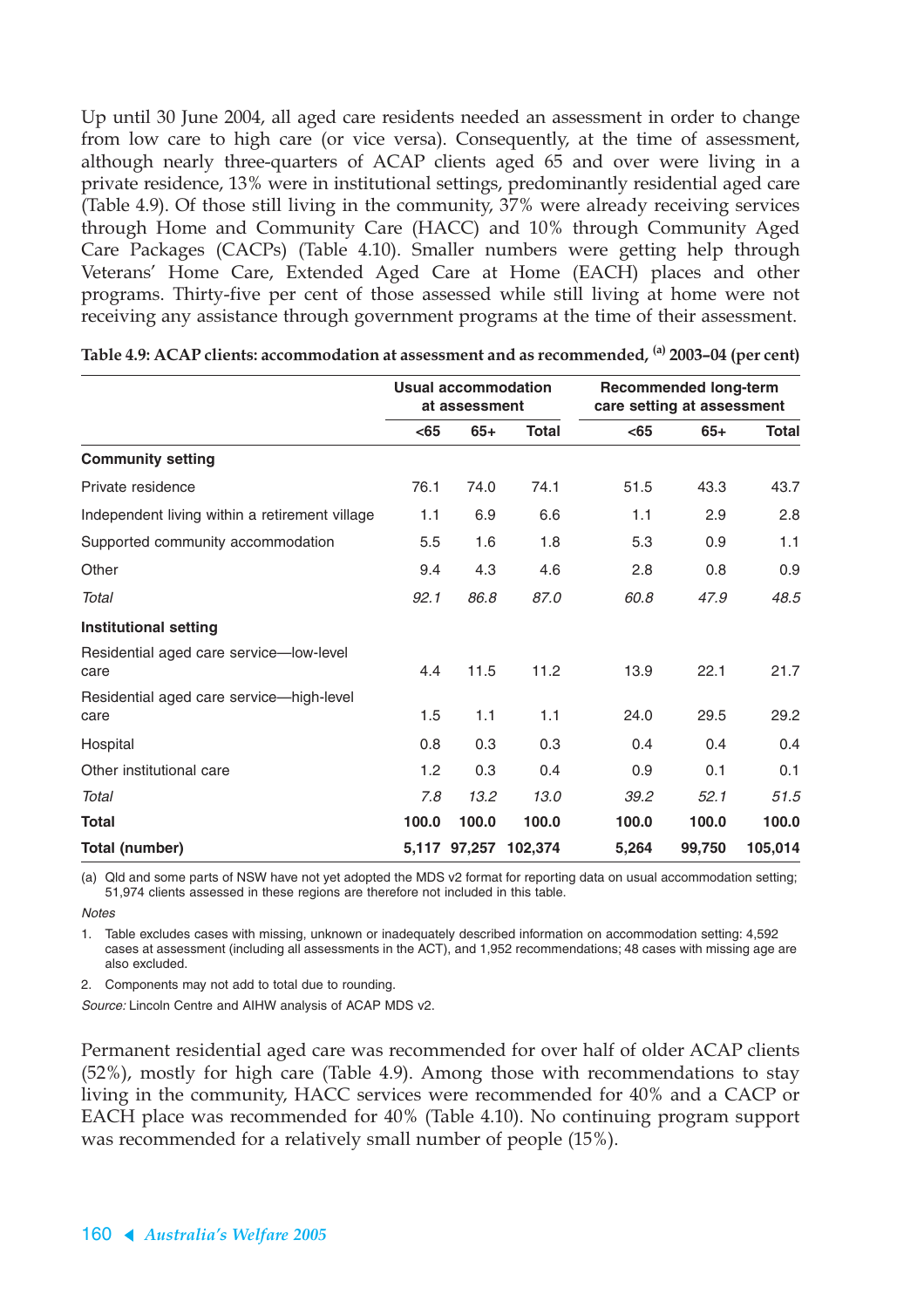|                                     | assessment received by clients | Program support at time of<br>living in the community |        | Program support recommended<br>at assessment for clients with a<br>recommendation to live in the<br>community |        |              |  |
|-------------------------------------|--------------------------------|-------------------------------------------------------|--------|---------------------------------------------------------------------------------------------------------------|--------|--------------|--|
|                                     | $65$                           | $65+$                                                 | Total  | $65$                                                                                                          | $65+$  | <b>Total</b> |  |
| <b>CACP</b>                         | 6.0                            | 9.8                                                   | 9.6    | 26.3                                                                                                          | 36.9   | 36.3         |  |
| <b>EACH</b>                         | 0.7                            | 0.4                                                   | 0.4    | 2.8                                                                                                           | 1.9    | 2.0          |  |
| <b>HACC</b>                         | 33.8                           | 36.5                                                  | 36.4   | 37.5                                                                                                          | 39.6   | 39.5         |  |
| Veterans' Home Care                 | 0.4                            | 6.5                                                   | 6.2    | 0.5                                                                                                           | 7.5    | 7.0          |  |
| Day Therapy Centre                  | 2.3                            | 2.4                                                   | 2.3    | 4.1                                                                                                           | 4.7    | 4.6          |  |
| National Respite for Carers Program | 5.7                            | 4.3                                                   | 4.4    | 16.5                                                                                                          | 17.0   | 17.0         |  |
| Other                               | 13.0                           | 6.2                                                   | 6.6    | 13.2                                                                                                          | 7.7    | 8.0          |  |
| None                                | 39.3                           | 35.1                                                  | 35.3   | 21.7                                                                                                          | 15.1   | 15.5         |  |
| Total (number)                      | 4,552                          | 82,209                                                | 86,761 | 3,040                                                                                                         | 45,716 | 48,756       |  |

**Table 4.10: ACAP clients: community program support at assessment and as recommended,(a) 2003–04 (per cent)**

(a) Qld and some parts of NSW have not yet adopted the MDS v2 format for reporting data on program support; 51,974 clients assessed in these regions are therefore not included in this table.

**Notes** 

1. 'At time of assessment' figures exclude clients living permanently in residential aged care, hospitals or other institutional settings. 'Recommended at assessment' figures exclude clients recommended to living permanently in residential aged care or other institutional settings.

2. Table excludes cases with missing, unknown or inadequately described information on program support: 2,325 cases at assessment, and 2,187 recommendations.

3. As clients can receive assistance from/be recommended for more than one program, percentages do not sum to 100. Source: Lincoln Centre and AIHW analysis of ACAP MDS v2.

Among older people living at home at the time of assessment, over two-thirds were receiving help in the areas of domestic assistance, meals and transport, with around half receiving assistance with health-care tasks, home maintenance and self-care; only 8% were not already getting some kind of assistance (Table 4.11). For many activities, the assistance was provided most commonly by unpaid carers. The exceptions to this were self-care, health-care tasks and domestic assistance: for these three activities the majority of assistance was provided either by paid helpers or through a combination of paid and unpaid carers.

For the clients with an ACAT recommendation to live in the community, domestic assistance was the most commonly recommended formal assistance (recommended for 68% of older clients). Recommendations for between 35% and 45% of clients were also made for formal assistance with meals, transport, social activities, health-care tasks and self-care. Around 11% received no recommendation for formal assistance with particular tasks. At 5%, communication was the activity least likely to get a recommendation for formal assistance, followed by movement activities (8%).

In addition to continuing program support, ACATs may recommend respite care. Among people assessed in 2003–04, a large majority of those living in the community at the time of assessment had not used respite care in the previous 12 months (82% of older clients).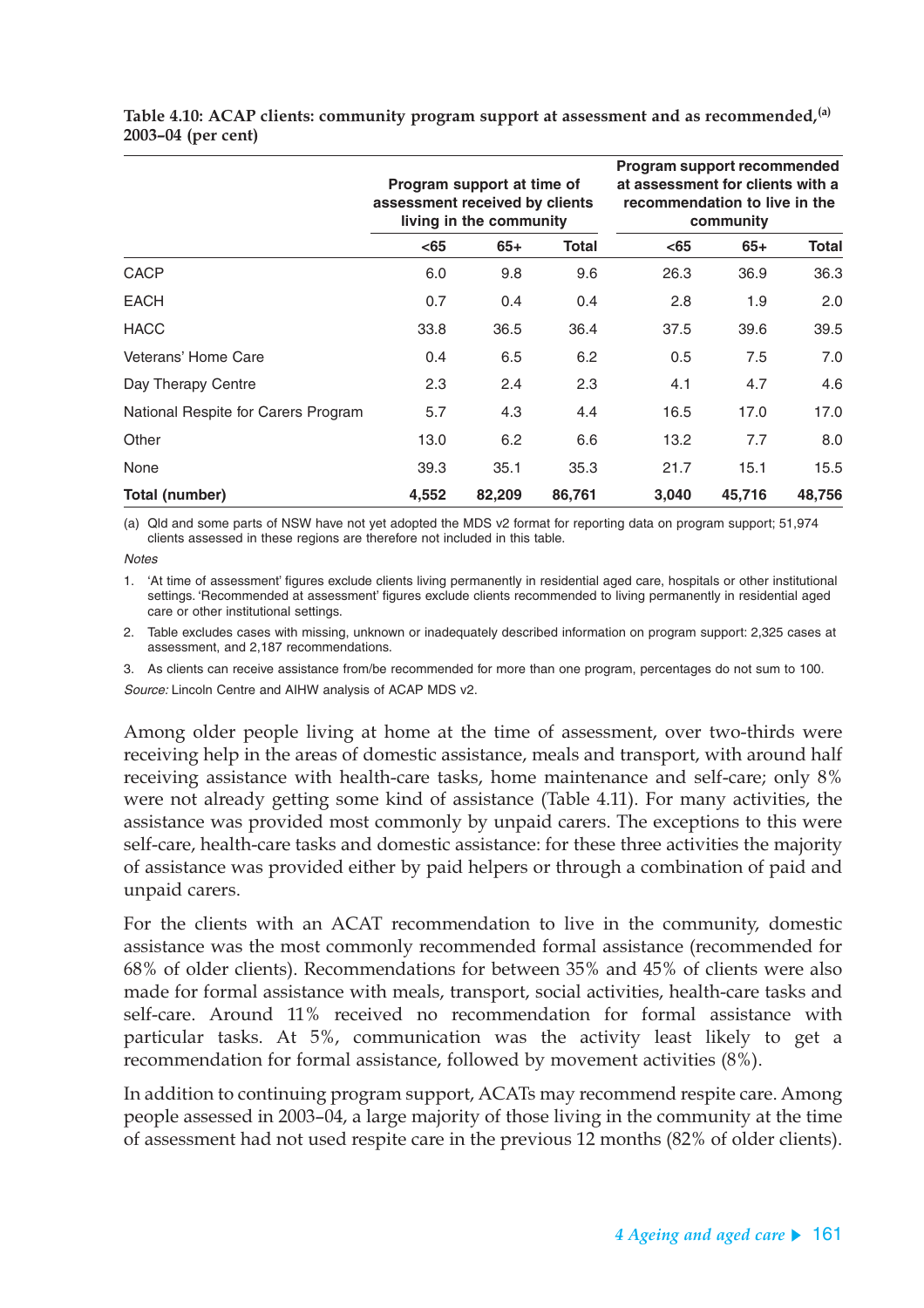In contrast, respite care was recommended for 69% of clients aged 65 and over with a recommendation to live in the community (Lincoln Centre unpublished data). Most of the respite recommendations involved residential respite care, with non-residential respite care alone being recommended for a small number of clients (2%); both residential and non-residential respite care were recommended for 12%.

|                                                              |      | Source of assistance for clients living in the | community   | <b>Formal assistance</b><br>recommended for clients |              |        |                                                   |
|--------------------------------------------------------------|------|------------------------------------------------|-------------|-----------------------------------------------------|--------------|--------|---------------------------------------------------|
| <b>Assistance</b>                                            |      | <b>Formal Informal</b>                         | <b>Both</b> | <b>Not</b><br>stated                                | <b>Total</b> | All    | with a recommendation to<br>live in the community |
| Self-care                                                    | 39.6 | 42.2                                           | 13.1        | 5.0                                                 | 100.0        | 46.4   | 36.2                                              |
| Movement activities                                          | 20.5 | 62.1                                           | 11.3        | 6.1                                                 | 100.0        | 17.6   | 7.6                                               |
| Moving around places at or<br>away from home                 | 13.0 | 70.9                                           | 11.1        | 5.0                                                 | 100.0        | 38.2   | 20.5                                              |
| Communication                                                | 10.9 | 73.4                                           | 10.9        | 4.8                                                 | 100.0        | 12.5   | 4.6                                               |
| Health-care tasks                                            | 35.1 | 48.5                                           | 12.0        | 4.4                                                 | 100.0        | 55.4   | 38.5                                              |
| Transport                                                    | 13.1 | 69.3                                           | 13.5        | 4.1                                                 | 100.0        | 70.3   | 44.4                                              |
| Activities involved in social<br>and community participation | 16.9 | 64.9                                           | 13.8        | 4.4                                                 | 100.0        | 55.1   | 42.4                                              |
| Domestic assistance                                          | 40.0 | 41.7                                           | 13.9        | 4.4                                                 | 100.0        | 82.6   | 68.5                                              |
| Meals                                                        | 29.1 | 57.8                                           | 8.9         | 4.3                                                 | 100.0        | 71.1   | 44.7                                              |
| Home maintenance                                             | 23.5 | 64.9                                           | 7.3         | 4.3                                                 | 100.0        | 53.7   | 33.3                                              |
| Other                                                        | 37.6 | 48.8                                           | 3.5         | 10.1                                                | 100.0        | 4.0    | 7.5                                               |
| None                                                         | . .  |                                                |             |                                                     |              | 7.5    | 11.1                                              |
| Total (number)                                               | a, a | . .                                            | . .         | . .                                                 |              | 77,875 | 44,260                                            |

| Table 4.11: Older ACAP clients (65+): assistance with activities, $^{(a)(b)}$ 2003–04 (per cent) |  |  |  |
|--------------------------------------------------------------------------------------------------|--|--|--|
|--------------------------------------------------------------------------------------------------|--|--|--|

(a) Qld and some parts of NSW have not yet adopted the MDS v2 format for reporting data on assistance; 51,974 clients assessed in these regions are therefore not included in this table.

(b) Formal assistance involves payment for services; informal assistance is unpaid.

**Notes** 

1. 'Source of assistance for clients living in the community' figures exclude clients living permanently in residential aged care, hospitals or other institutional settings. 'Clients with a recommendation to live in the community' figures exclude clients recommended to living permanently in residential aged care or other institutional settings.

2. Table excludes cases with missing or inadequately described data on assistance: 5,955 cases at assessment and 2,122 recommendations, as recorded on MDS v2.

3. Components may not add to total due to rounding.

Source: Lincoln Centre and AIHW analysis of ACAP MDS v2.

# **4.4 Use of community care**

In general, aged care programs are targeted at frail or disabled older people with care needs related to activities of daily living (personal care, mobility and communication), and their carers. The following discussion examines the use of services from the main community care programs by all people aged 65 years and over. It also examines the services provided relative to the number of people defined in the 2003 ABS Survey of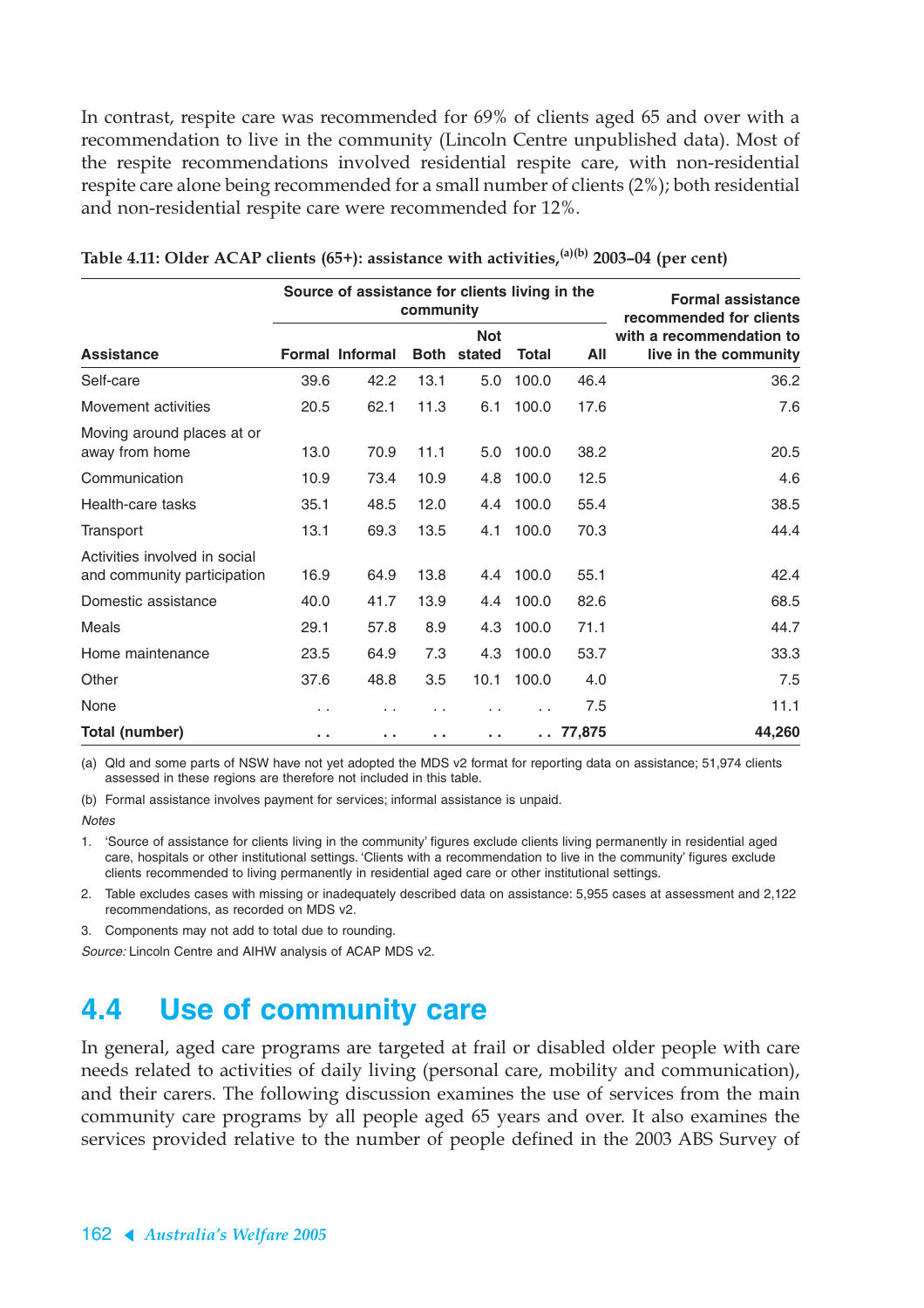Disability, Ageing and Carers as having a severe or profound core activity restriction the categories of people identified by the survey as sometimes or always needing assistance with core activities of daily living (see Technical Appendix).

# **Home and Community Care**

The bulk of home- and community-based services for older people are provided under the auspices of the HACC program. While it is important to recognise that the HACC target population is people of all ages requiring assistance due to disability and/or frailty (and their carers), older people account for the great majority of clients. During the 12 months between 1 July 2003 and 30 June 2004, at least 707,000 clients received services through HACC (see Table 4.19). Of these, just over three-quarters (76%, or 537,100) were aged 65 years or more. Information on services provided to people aged under 65 with a disability are discussed in Chapter 5.

The aim of the program is to enhance the independence of people and avoid premature or inappropriate admission to long-term residential care. The program is jointly funded by the Australian (60%) and state and territory governments (40%); clients can be asked to contribute to the cost of services provided.

An ACAT assessment is not a prerequisite to accessing the program. However, many clients assessed by ACATs are recommended for HACC services, which include home nursing services, delivered meals, home help and home maintenance services, transport and shopping assistance, allied health services, home- and centre-based respite care, and advice and assistance of various kinds. HACC also provides brokered or coordinated care for some clients, through community options or linkages projects.

The HACC program commenced in 1985, and since then both the quantity and variety of service types have increased substantially, as has government expenditure (see Table 4.24 and AIHW 2001:243). As at 30 June 2003, there were around 3,100 service providers across the country who were part of this program, and throughout 2003–04 approximately 3,500 organisations provided HACC-funded services (DoHA 2004b:4, 13). In the following discussion, data from the HACC minimum data set quarterly collections—begun in January 2001—are used to describe the services provided. Not all agencies participate in the collection, and, as for 2002–03, it is estimated that 83% of funded service providers submitted data for 2003–04. Using these data, the demographic profile of service users, and the services they received, are examined.

### **Patterns of service use (HACC)**

During 2003–04, among every 1,000 people aged 65 years and over in the population at least 210 used HACC services (see Table A4.5). In general, people are increasingly more likely to access these services as they get older, with at least 100 per 1,000 people aged 65–74 doing so in 2003–04, compared with at least 480 per 1,000 aged 85 and over (see Table 4.22). For every 1,000 people aged 65 and over with a severe or profound core activity limitation there were at least 930 who used HACC services at some time during the year.<sup>2</sup>

In 2003–04, assessment and associated services were the service types reported for the largest number of older HACC clients (44%) (Table 4.12). Other services commonly reported were assistance with domestic chores (31% of older clients), and meals, nursing and transport services (all around 20%). Centre-based day care and personal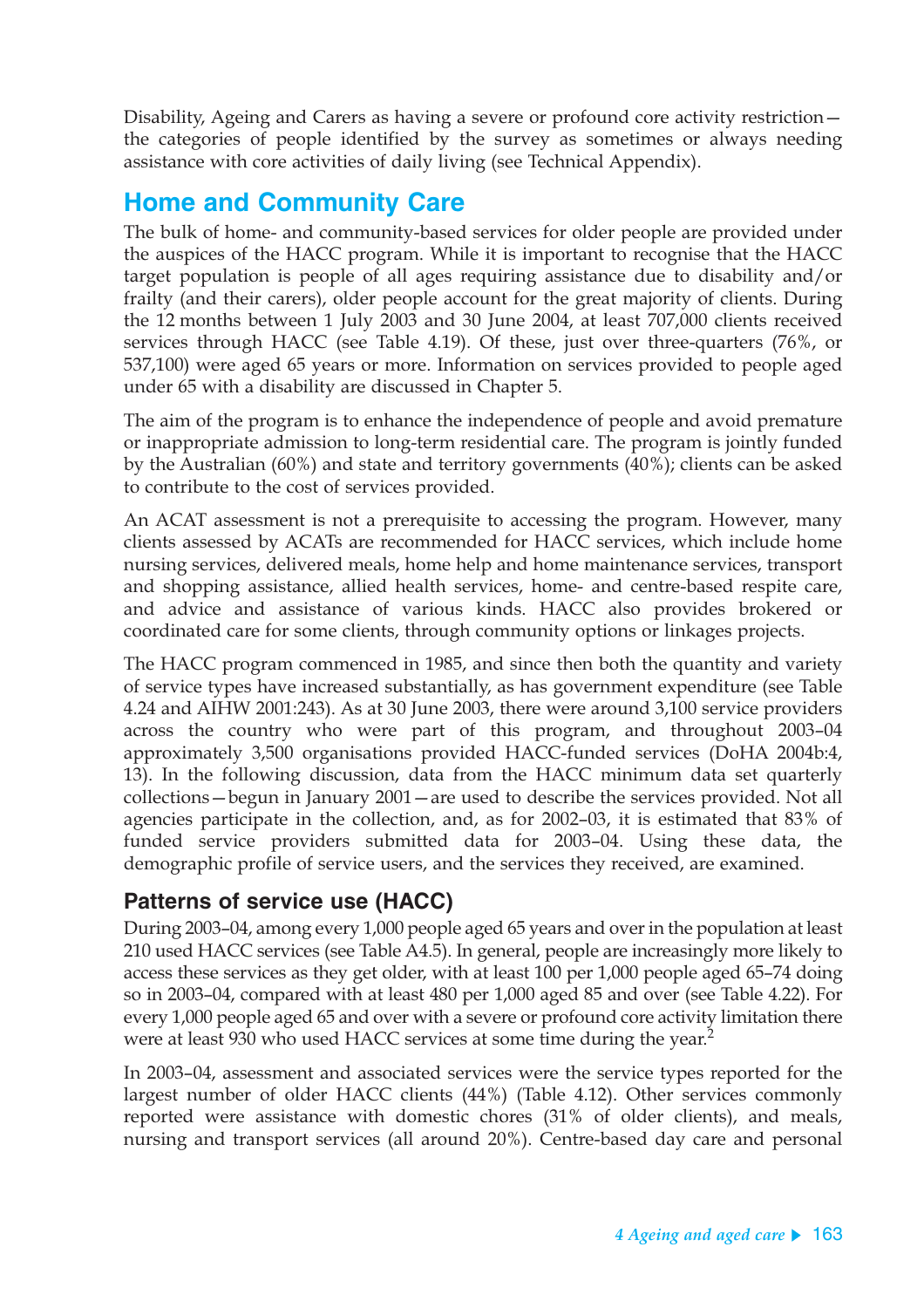care were used by around 10% of older HACC clients, while respite care was reported for 1%. Based on reported service use, during 2003–04 older HACC clients used an average of 2.1 of the service groups listed in the table.

|                                                           | $65$    | $65 - 74$                            | $75 - 84$ | $85+$   | Total 65+ |
|-----------------------------------------------------------|---------|--------------------------------------|-----------|---------|-----------|
|                                                           |         | Per cent of clients within age group |           |         |           |
| Assessment, case management and case                      |         |                                      |           |         |           |
| planning/review <sup>(a)</sup>                            | 40.1    | 42.2                                 | 43.9      | 45.0    | 43.6      |
| Domestic assistance                                       | 19.8    | 26.9                                 | 31.5      | 33.6    | 30.7      |
| Meals (at home and/or at a centre) $(a)$                  | 11.1    | 15.9                                 | 22.7      | 28.4    | 22.4      |
| Nursing (home and/or centre-based) <sup>(a)</sup>         | 24.6    | 20.5                                 | 19.7      | 23.8    | 20.9      |
| <b>Transport services</b>                                 | 13.3    | 15.7                                 | 17.7      | 16.5    | 17.0      |
| Allied health (at home and/or at a centre) <sup>(a)</sup> | 14.0    | 19.0                                 | 15.3      | 14.4    | 16.0      |
| Home maintenance                                          | 8.5     | 15.3                                 | 16.1      | 13.6    | 15.1      |
| Counselling and/or social support <sup>(a)</sup>          | 18.9    | 14.4                                 | 14.4      | 15.5    | 14.8      |
| Centre-based day care                                     | 11.5    | 10.7                                 | 10.6      | 11.2    | 10.8      |
| Personal care                                             | 7.1     | 6.5                                  | 8.1       | 12.7    | 8.8       |
| Goods and equipment <sup>(a)</sup>                        | 4.4     | 5.3                                  | 5.2       | 5.5     | 5.3       |
| Home modification                                         | 2.1     | 3.5                                  | 3.5       | 3.3     | 3.4       |
| Respite care <sup>(b)</sup>                               | 6.5     | 1.6                                  | 0.8       | 0.5     | 1.0       |
| Other food services                                       | 0.5     | 0.3                                  | 0.4       | 0.5     | 0.4       |
| Linen services                                            | 0.3     | 0.2                                  | 0.2       | 0.2     | 0.2       |
| Average number of services per client                     | 1.8     | 2.0                                  | 2.1       | 2.2     | 2.1       |
| <b>Total clients (number)</b>                             | 170,100 | 139,200                              | 257,600   | 140,300 | 537,100   |

|  |  |  | Table 4.12: Services received by Home and Community Care clients, 2003-04 |  |  |
|--|--|--|---------------------------------------------------------------------------|--|--|
|  |  |  |                                                                           |  |  |

(a) Service type includes more than one service category.

(b) For respite care, the carer is considered the HACC client. Anecdotal evidence indicates that the provision of respite care may be under-reported.

**Notes** 

1. Age is as at 30 June 2004. Age was missing (date of birth reported as 1 January 1900 or 1901 (see AIHW: Karmel 2005)) or greater than 110 for 3,243 clients. These clients are assumed to be aged 65 and over, and have been pro-rated accordingly.

2. Not all HACC agencies submitted data to the HACC MDS. For 2003–04, the proportion of HACC-funded agencies that submitted HACC MDS data differed across jurisdictions, and ranged from 77% to 99%. Actual client numbers will therefore be higher than those reported here. Because of this incomplete coverage, and because of cases with missing age, numbers have been rounded to the nearest 100.

Source: AIHW analysis of the HACC MDS.

Overall, the average number of services used by clients increased with age, from 1.8 services for clients aged under 65 to 2.2 for those aged 85 and over. However, use did not increase with age for all service types. While older clients were more likely than younger clients to receive services involving assessment and associated services, domestic assistance, nursing, transport and personal care, for most other services there

<sup>2.</sup> Note that this is a ratio of clients to potential users and not a usage rate, as disability status is not available in the HACC MDS and not all HACC clients will necessarily have a profound or severe core activity restriction as defined by the ABS.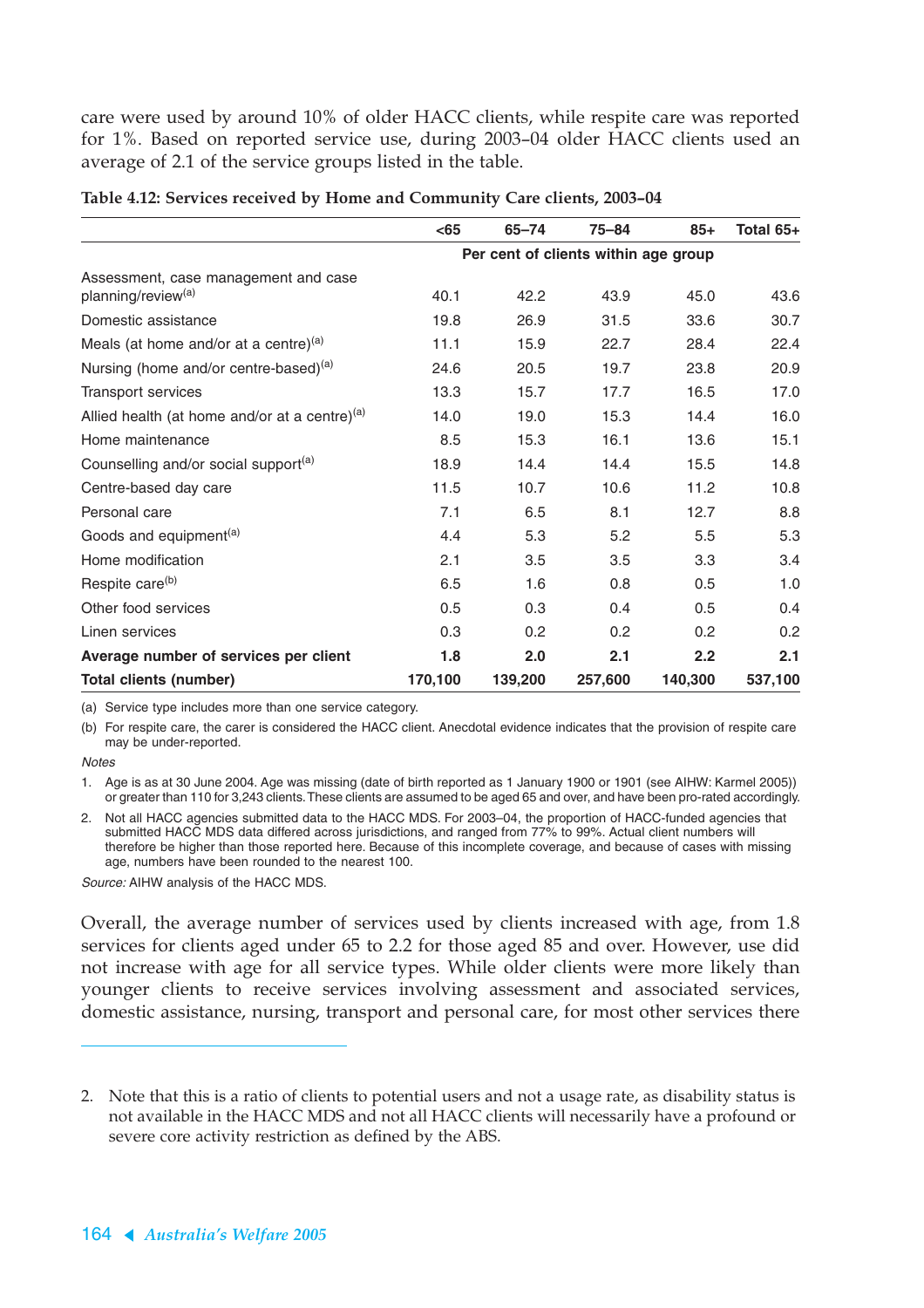was no strong relationship between age and service provision. In contrast, use of respite services declined with age, from almost 7% of clients aged under 65 to 1.6% of those aged 65–74 and 0.5% of clients aged 85 and over.

|                                    |                   |           |                 |       | <b>Total</b> | <b>Total</b>   |                      |
|------------------------------------|-------------------|-----------|-----------------|-------|--------------|----------------|----------------------|
|                                    |                   | $65 - 74$ | $75 - 84$       | $85+$ | $65+$        | $65+$          | $65$                 |
|                                    |                   |           |                 |       |              | <b>Volume</b>  |                      |
| <b>Time-based services</b>         |                   |           | Column per cent |       |              |                | ('000) Per cent      |
| Centre-based day care              | Care hours        | 40.4      | 42.1            | 40.3  | 41.1         | 8,161.7        | 32.2                 |
| Domestic assistance                | Care hours        | 24.4      | 26.6            | 25.4  | 25.7         | 5,096.6        | 16.7                 |
| Personal care                      | Care hours        | 10.2      | 9.4             | 13.7  | 10.8         | 2.144.3        | 18.1                 |
| Nursing (home and/or centre-based) | Care hours        | 8.5       | 8.6             | 9.8   | 8.9          | 1.769.1        | 6.5                  |
| Assessment, case management        |                   |           |                 |       |              |                |                      |
| and/or case planning/review        | Care hours        | 5.6       | 5.6             | 5.5   | 5.5          | 1,102.0        | 5.4                  |
| Home maintenance                   | Care hours        | 3.2       | 3.2             | 2.4   | 3.0          | 593.6          | 2.0                  |
| Allied health (at home and/or at a |                   |           |                 |       |              |                |                      |
| centre)                            | Care hours        | 2.5       | 1.9             | 1.5   | 2.0          | 387.9          | 2.4                  |
| Respite care                       | Care hours        | 3.8       | 1.5             | 0.6   | 1.9          | 370.5          | 14.4                 |
| Counselling and/or social support  | Care hours        | 1.2       | 0.8             | 0.6   | 0.8          | 168.5          | 1.8                  |
| Other food services                | Care hours        | 0.3       | 0.3             | 0.4   | 0.3          | 65.5           | 0.5                  |
| <b>Total</b>                       | <b>Care hours</b> | 100.0     | 100.0           | 100.0 | 100.0        | . .            | 100.0                |
| Total volume (row % and '000)      | <b>Care hours</b> | 24.4      | 46.4            | 29.2  |              | 100.0 19,859.5 | 8,521.9              |
| <b>Unit-based services</b>         |                   |           | Row per cent    |       |              |                | <b>Volume ('000)</b> |
| Meals (at home and/or at a centre) | <b>Number</b>     | 14.9      | 47.1            | 38.0  |              | 100.0 10,297.1 | 1,410.2              |
| Linen services                     | <b>Deliveries</b> | 26.1      | 43.1            | 30.8  | 100.0        | 18.0           | 9.9                  |
| Transport                          | One-way trips     | 22.1      | 49.5            | 28.4  | 100.0        | 3,196.4        | 932.5                |
| Goods and equipment                | <b>Number</b>     | 39.0      | 46.8            | 14.3  | 100.0        | 16.6           | 5.2                  |
| Home modification                  | \$                | 30.6      | 45.7            | 23.8  | 100.0        | 4.643.6        | 2,574.2              |

**Table 4.13: Volume of services received by Home and Community Care clients, 2003–04**

**Notes** 

1. Age is as at 30 June 2004. Age was missing or greater than 110 for 3,243 clients. These clients are assumed to be aged 65 and over, and are included in the Total 65+.

2. Not all HACC agencies submitted data to the HACC MDS. For 2003–04, the proportion of HACC-funded agencies that submitted HACC MDS data differed across jurisdictions, and ranged from 77% to 99%. Actual volume will therefore be greater than reported here.

3. Components may not add to total due to rounding.

Source: AIHW analysis of the HACC MDS.

HACC provided 19.9 million hours of service to older clients during 2003–04 (Table 4.13). Because some services by their very nature take longer to deliver than others, higher use of one service than another by clients does not necessarily translate into greater numbers of service hours. For example, while only 11% of older HACC clients used centre-based day care, the time involved in providing a single instance of this service meant that it accounted for the greatest number of hours of service: 8.2 million hours, or 41% of hours of timed services. The next most time-consuming service was domestic assistance which used 26% of total hours of service, with personal care and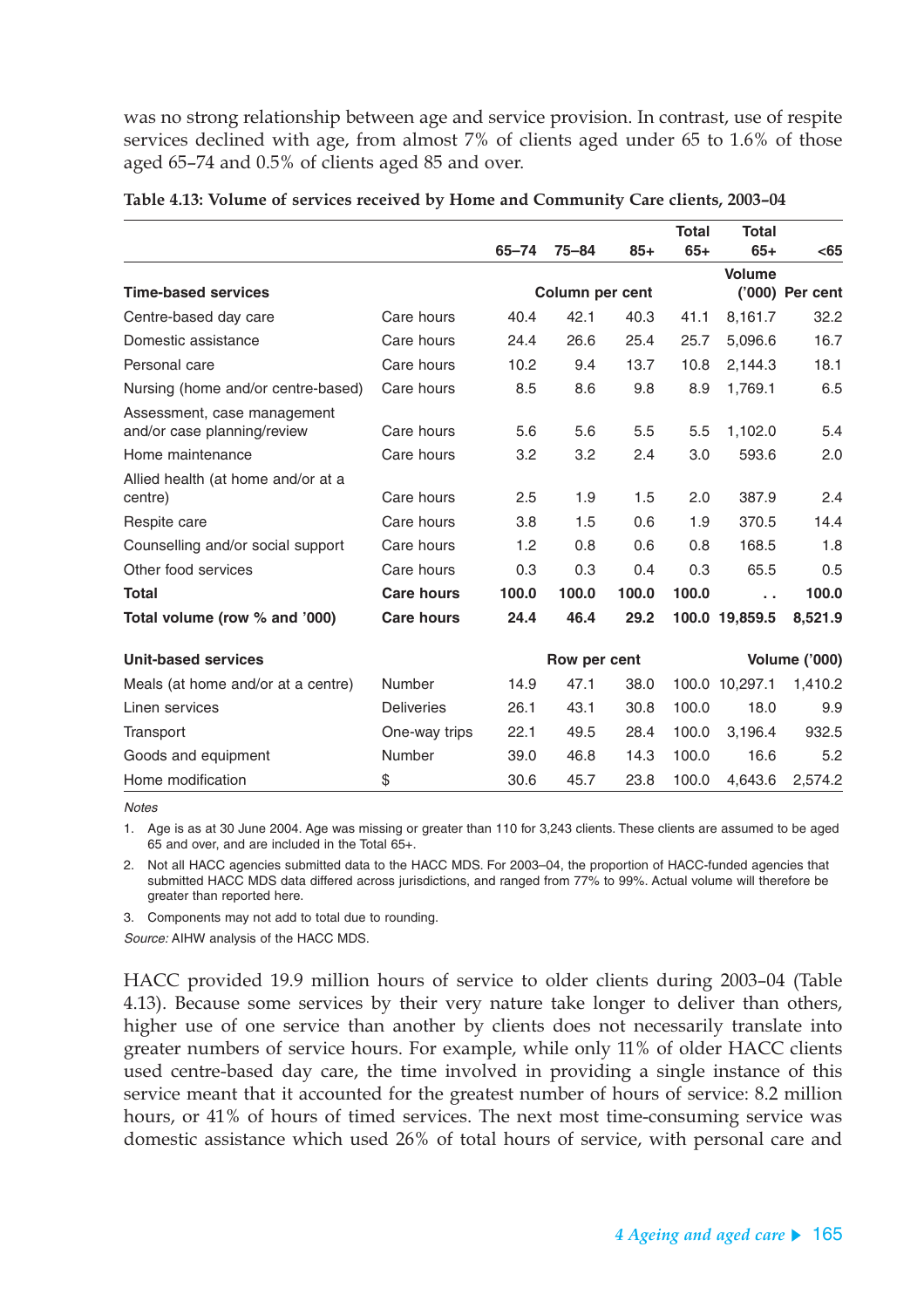nursing accounting for around 10% of service hours each. The distribution of volume of service provision was very similar among the three older age groups examined, with a slightly higher percentage of hours of service to very old clients (aged 85+) being used for personal care and fewer being expended on respite care compared with younger clients. The distribution of service hours was quite different for clients aged under 65.

In addition to hour-based services, over the year older HACC clients received between them a total of 10.3 million meals, and went on 3.2 million one-way trips. In addition, just over \$4.6 million was used to fund home modifications. Formal linen services were rarely provided to HACC clients, with only 0.2% of older HACC clients (920 people) using this service. Consequently, in 2003–04 only 18,000 deliveries were made by HACC providers.

# **Veterans' Home Care and in-home respite for veterans**

Begun in January 2001, Veterans' Home Care (VHC) is similar in purpose and content to the HACC program, and is designed to help veterans, war widows and widowers with low-level care needs to enjoy a healthier lifestyle and remain living in their own homes longer. The program has a preventive focus and, through the early intervention of home support services, aims to reduce the use of formal medical services and delay entry to residential aged care services. While available generally to eligible veterans and war widow(er)s, the program targets those aged 70 years and over.

Provision of services is based on assessed need. Assessments are undertaken by designated regional assessment agencies, which also arrange for the services to be provided. Services include domestic assistance, personal care and safety-related home and garden maintenance (the latter limited to 15 hours in a financial year). Although funded separately, respite care is also arranged through Veterans' Home Care, up to a limit of 28 days (196 hours) of in-home or residential respite, or a combination of both, in any one financial year (7 hours in-home respite is deemed equivalent to 1 day in residential respite care). Except for respite care, clients are required to make a co-payment for VHC services.

Veterans and war widow(er)s continue to be eligible to be assessed for the full range of services provided under HACC through arrangements with state and territory governments. Veterans and war widow(er)s currently receiving HACC services are able to transfer to Veterans' Home Care. However, clients can access different services from both programs at the same time.

### **Patterns of service use (VHC)**

During 2003–04, just over 62,700 people received services through Veterans' Home Care. Of these, just over 61,600 (98%) were aged 65 years and over. Domestic assistance (90% of clients) and safety-related maintenance (18%) were the services received by the most clients some time during the year (Table 4.14). Similar proportions of clients in the three age groups examined used domestic assistance. However, older clients were more likely than younger clients to receive in-home respite care and personal care, while the reverse was true for home and garden maintenance.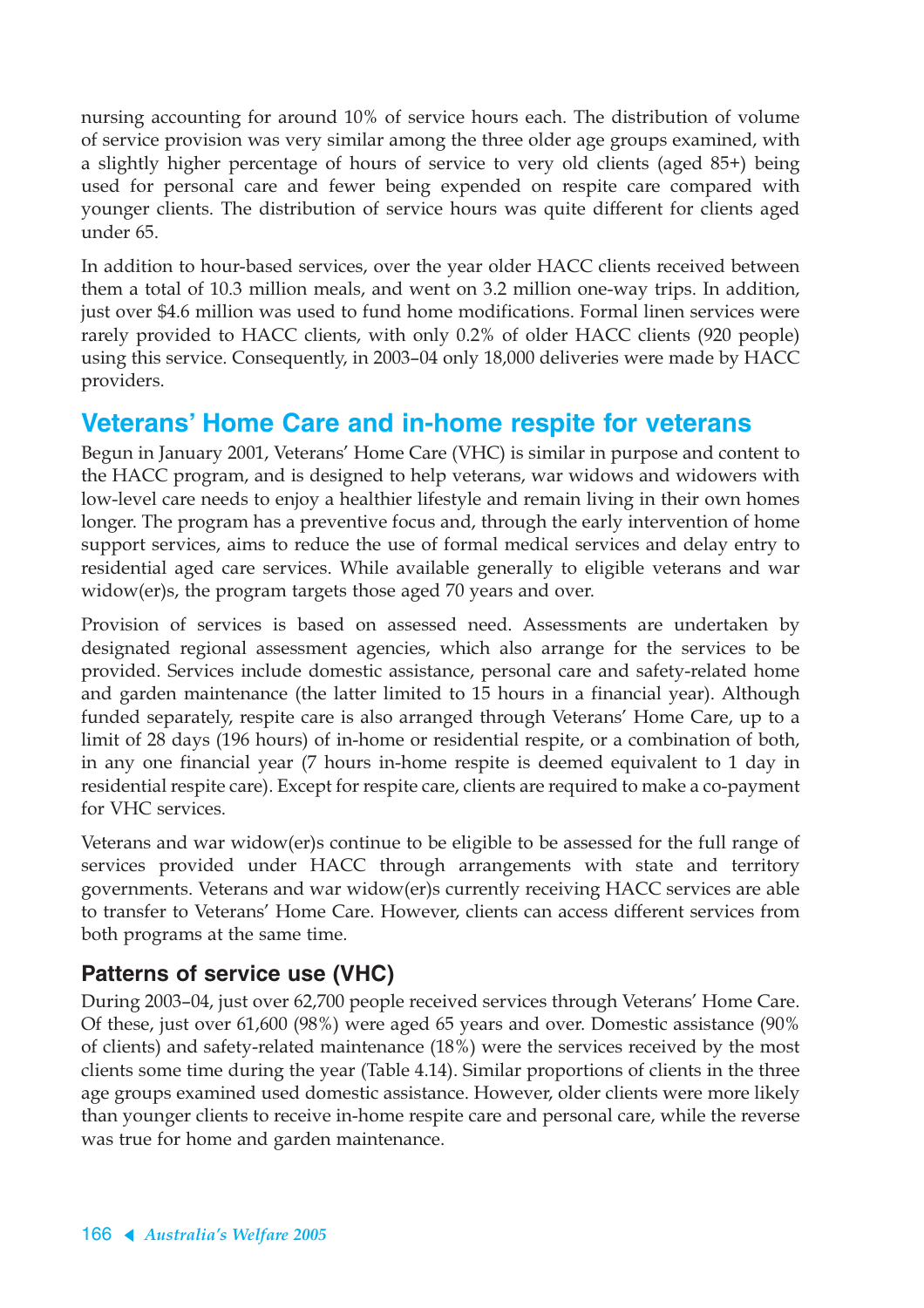|                                              | $65 - 74$ | $75 - 84$                        | $85+$  | Total 65+     |                              |
|----------------------------------------------|-----------|----------------------------------|--------|---------------|------------------------------|
| <b>Clients</b>                               |           | Per cent within client age group |        |               | <sup>(a)</sup> Number        |
| Domestic assistance                          | 91.0      | 89.3                             | 91.7   | 90.1          | 55,506                       |
| Home and garden maintenance                  | 26.5      | 19.0                             | 13.7   | 18.0          | 11,119                       |
| Respite care (excluding residential respite) | 7.8       | 12.0                             | 17.4   | 13.2          | 8,144                        |
| Personal care                                | 2.3       | 3.3                              | 6.2    | 4.0           | 2,492                        |
| Total (number)                               | 3,663     | 41,266                           | 16,708 | $\sim$ $\sim$ | 61,639                       |
| <b>Volume of assistance</b>                  |           | Per cent                         |        |               | <b>Total ('000</b><br>hours) |
| Domestic assistance                          | 79.7      | 73.9                             | 65.6   | 71.7          | 1,698.1                      |
| Home and garden maintenance                  | 3.7       | 2.4                              | 1.4    | 2.1           | 50.2                         |
| Respite care (excluding residential respite) | 14.8      | 21.1                             | 28.8   | 23.1          | 548.0                        |
| Personal care                                | 1.8       | 2.6                              | 4.2    | 3.1           | 72.7                         |
| Total (all types)                            | 100.0     | 100.0                            | 100.0  | 100.0         | 2,369.1                      |
| Total volume ('000s)                         | 113.1     | 1,538.2                          | 717.8  | 2,369.1       | $\sim$                       |

**Table 4.14: Services received by Veterans' Home Care clients, 2003–04**

(a) Total number of recipients will be less than the sum for all service types, as one recipient may receive more than one service type during the financial year. Table totals include services provided to two people of unknown age.

Note: Components may not add to total due to rounding.

Source: DVA unpublished data (DVA database as at 15 April 2005).

During 2003–04, nearly 2.4 million hours of assistance were provided to people aged 65 and over through Veterans' Home Care—around 12% of the volume of hours provided through the HACC program. Reflecting the time-consuming nature of respite care, this type of assistance accounted for 23% of the total hours of assistance although it was used by only 13% of clients. Conversely, although 18% of clients received home and garden maintenance, this type of help accounted for only 2% of all hours of assistance. Over two-thirds of hours of assistance related to domestic assistance. The proportion of hours of service expended on respite care and personal care increased with age, while younger clients used more hours for domestic assistance and maintenance than their older counterparts.

### **Community Aged Care Packages**

Community Aged Care Packages (CACPs) provide support services for older people with complex needs living at home who would otherwise be eligible for admission to 'low-level' residential care. They provide a range of home-based services, excluding home nursing assistance (which may, however, be provided through HACC), with care being coordinated by the package provider. To receive a package, an ACAT approval specifically for a CACP is required. On 30 June 2004 there were 27,657 people in receipt of a Community Aged Care Package; 25,722 of these recipients were aged 65 and over (see Table 4.19). These figures do not include supplementary clients or recipients of flexible care and Multi-purpose Service packages.<sup>3</sup>

Unlike the HACC program which is jointly funded by the Australian and state and territory governments, the CACP program is solely Commonwealth funded. On 1 July 2004, the daily subsidy paid by the Australian Government for a Community Aged Care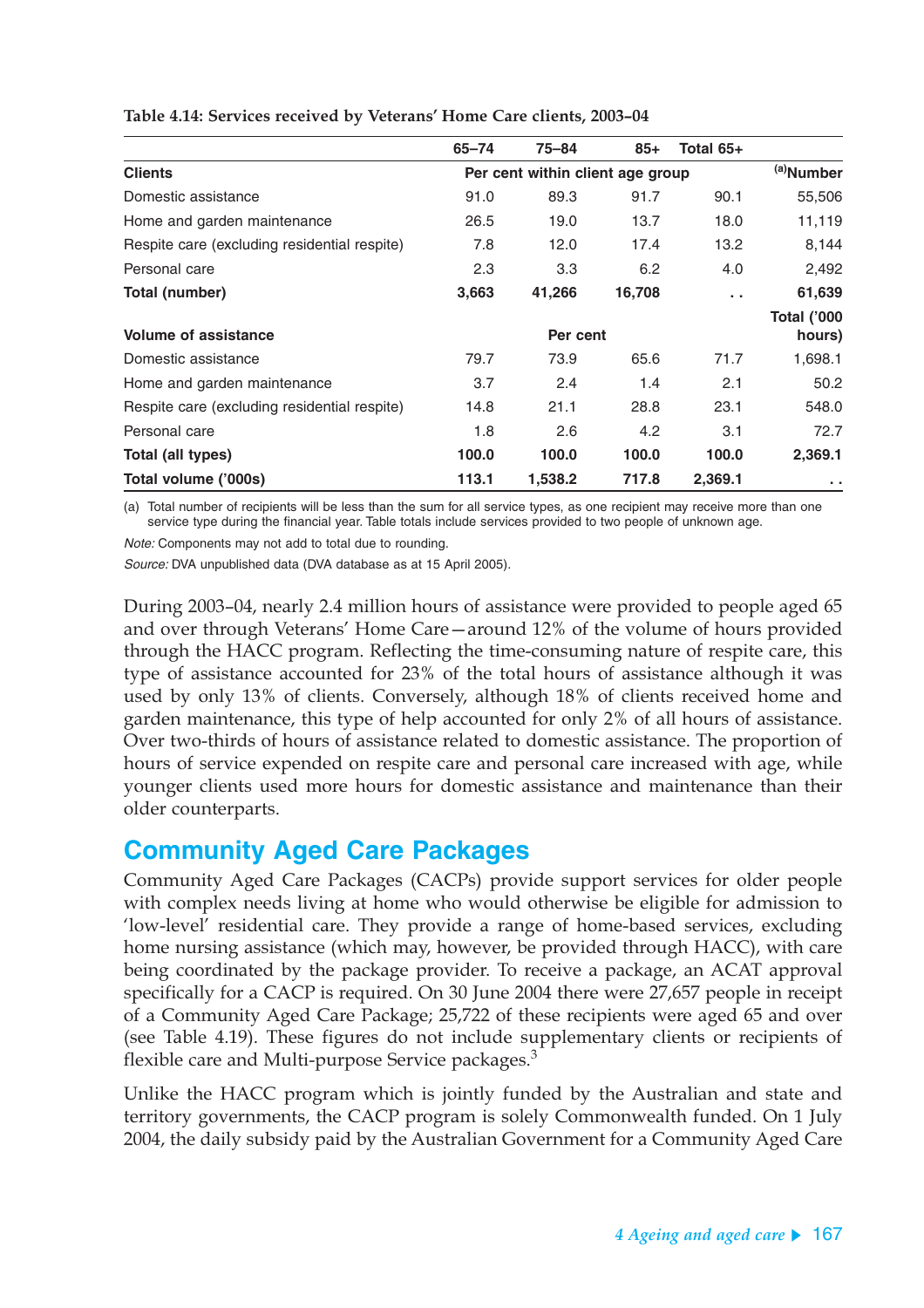Package was \$32.04, which is in the middle of the subsidy range for low-level residential aged care (DoHA 2004d). Clients may be asked to contribute towards the cost of their care (see Section 4.7). Begun in 1992, the program has expanded rapidly, and reached 29,048 operational packages as at 30 June 2004 (including flexible care and Multi-purpose Service packages, discussed separately later).

### **Patterns of service use (CACP)**

On 30 June 2004, nearly 10 out of every 1,000 people aged 65 years and over were receiving a Community Aged Care Package (not including supplementary clients or recipients of flexible care and Multi-purpose Service packages). This equates to 44 CACP recipients for every 1,000 people aged 65 and over with a severe or profound core activity limitation (see Table A4.5). As with HACC services, use of a package increased with age, from 3 per 1,000 people aged 65–74 to 33 per 1,000 people aged 85 and over (see Table 4.22).

At the time of the 2002 CACP census, more than half of older CACP recipients had a carer, with the percentage increasing with age (from 50% among recipients aged 65–69 to 60% among those aged 90 and over). However, carers were more likely to be coresident for younger than older package recipients: for recipients aged 60–64, 73% of people with a carer lived with their carer compared with 40% for those aged 90 and over (AIHW 2004c:44–5).

A range of services can be included in a Community Aged Care Package, including domestic assistance, personal care, social support, rehabilitation, respite care, meals and food preparation, home maintenance, transport and linen services. In 2002, data on the type and quantity of services people received were collected for the first time, via the CACP census (AIHW 2004c). The collection reported information on services provided to package recipients within the census week. Since not all services used by a CACP recipient are provided each week, the census underestimates the total number of services provided to an individual as part of the package. Four service types were received by more than half the package recipients aged 65 and over during the census week: domestic assistance (received by 83% of recipients aged 65 or more), case management and care coordination (73%), social support (60%) and personal care (54%) (Table 4.15). Transport services (36% of older clients), meal preparation and other food services (29%), and delivered meals (21%) were also commonly received.

The percentage of clients receiving the service increased with age for personal care, domestic assistance, social support, and other food services. For delivered meals there was no clear relationship between service provision and client age. For all other service types the proportion of clients in a particular age group receiving the service decreased with age.

<sup>3.</sup> Package recipients are permitted to take leave from their packaged care for a number of reasons (e.g. for a holiday, residential respite care, or a stay in hospital). In these situations, the subsidy paid for these packages may be used to fund care for other recipients who are eligible for placement in a package. These recipients are called 'supplementary care recipients'.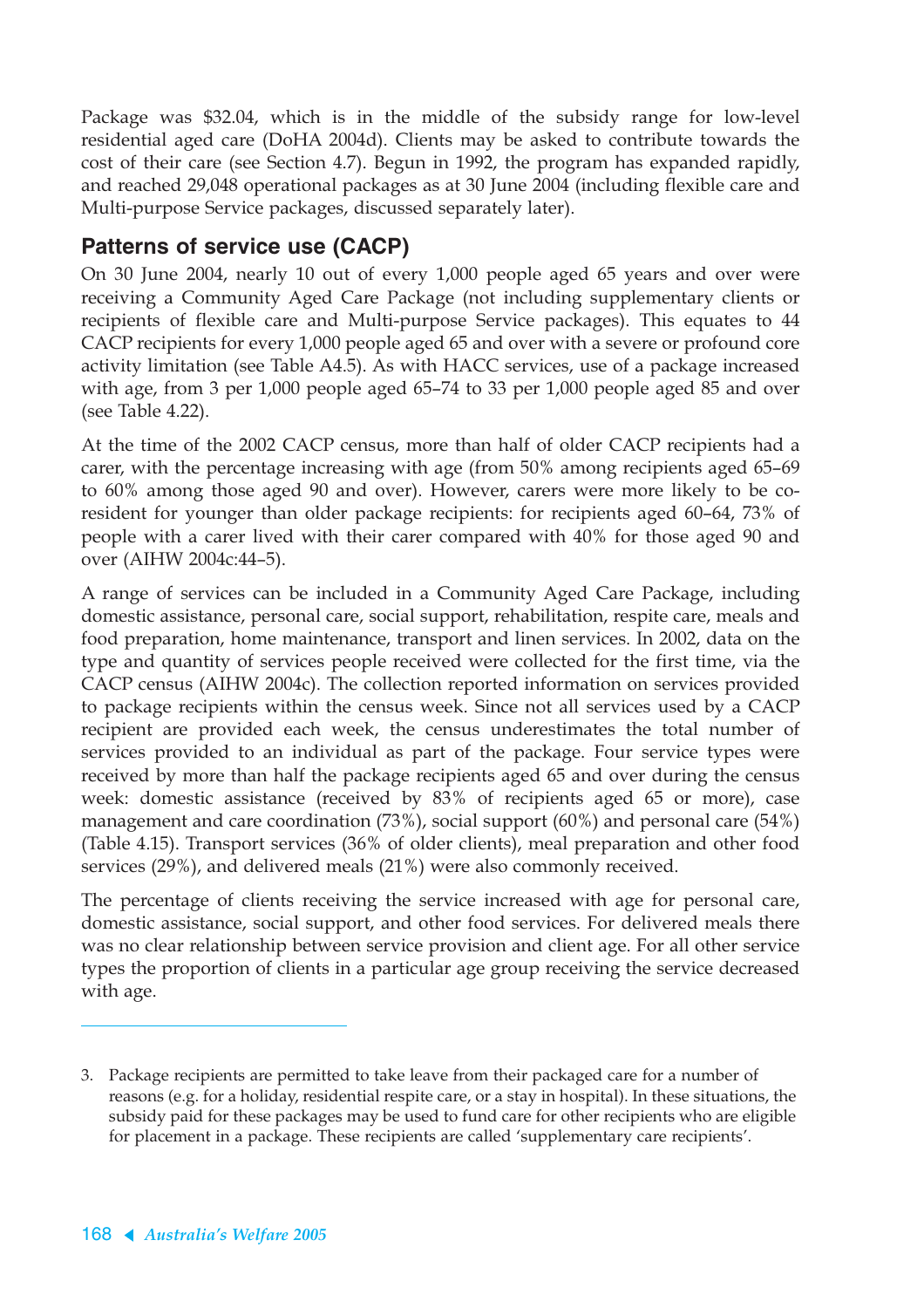Older CACP clients receiving assistance during the census received an average of 3.8 service types each. The amount of assistance provided varied by type (Table 4.16). Although provided to only 4% of clients, respite care involved the most time per client, entailing at least  $2^{1/2}$  hours per week for half of the older people using this service. Other services commonly involving more than 1 hour of help per week were domestic assistance (median of 2 hours), meal preparation and other food services  $(1^{1/4}$  hours), personal care (2 hours) and social support  $(1^{3}/4 \text{ hours})$ .

|                                    | $65$  | $65 - 74$ | $75 - 84$                            | $85+$ | Total 65+ |
|------------------------------------|-------|-----------|--------------------------------------|-------|-----------|
|                                    |       |           | Per cent of clients within age group |       |           |
| Domestic assistance                | 74.8  | 81.3      | 83.2                                 | 83.9  | 83.1      |
| Case management/care coordination  | 73.4  | 72.5      | 73.1                                 | 73.0  | 73.0      |
| Social support <sup>(a)</sup>      | 53.0  | 57.1      | 60.7                                 | 60.7  | 60.1      |
| Personal care                      | 42.2  | 48.4      | 52.0                                 | 59.2  | 54.2      |
| Transport trips                    | 38.8  | 38.3      | 36.7                                 | 32.9  | 35.5      |
| Other food services                | 21.6  | 24.7      | 27.8                                 | 33.2  | 29.4      |
| Delivered meals                    | 21.3  | 17.9      | 20.1                                 | 23.4  | 21.0      |
| Home maintenance                   | 19.9  | 17.2      | 15.6                                 | 14.9  | 15.6      |
| Respite care                       | 6.4   | 6.3       | 4.3                                  | 3.5   | 4.3       |
| Rehabilitation                     | 3.8   | 3.0       | 2.4                                  | 1.7   | 2.2       |
| Linen deliveries                   | 1.7   | 1.2       | 0.8                                  | 0.9   | 0.9       |
| No service recorded in census week | 2.8   | 3.3       | 2.6                                  | 2.6   | 2.7       |
| Total clients (number)             | 1,743 | 3,896     | 10,494                               | 9,117 | 23,507    |
| Average number of services for     |       |           |                                      |       |           |
| people receiving any services      | 3.6   | 3.7       | 3.8                                  | 3.9   | 3.8       |

**Table 4.15: Services received by CACP recipients, census week 2002**

(a) Includes services to assist people with their personal affairs, such as letter writing, managing paperwork and making telephone-based contacts; shopping, bill paying and banking (when the person is accompanied by the care worker); keeping the person company; and, accompanying the person to social activities. Also includes attending centre-based day care where attendance at the centre is paid for by the CACP provider, or the care recipient is accompanied by a CACP care worker.

**Notes** 

2. Table excludes 189 cases with missing age.

3. Not all CACP service outlets submitted data; an estimated that 94% of CACP service outlets responded to the census.

4. Table includes clients of Multi-purpose and flexible service places or packages.

Source: AIHW analysis of 2002 CACP census.

Overall, the median number of hours of assistance given to people aged 65 years and over receiving timed assistance during the census week was  $5<sup>1</sup>/2$ . While there were some differences between the age groups in the amount of assistance being provided, there was not a strong relationship between age and amount. Because of the large number of people receiving domestic assistance, overall this service accounted for the greatest number of hours of services (32%) provided under Community Aged Care Packages during the census week. Personal care and social support each accounted for just over one-fifth of all hours of service provided.

<sup>1.</sup> Age is as at end of the census period.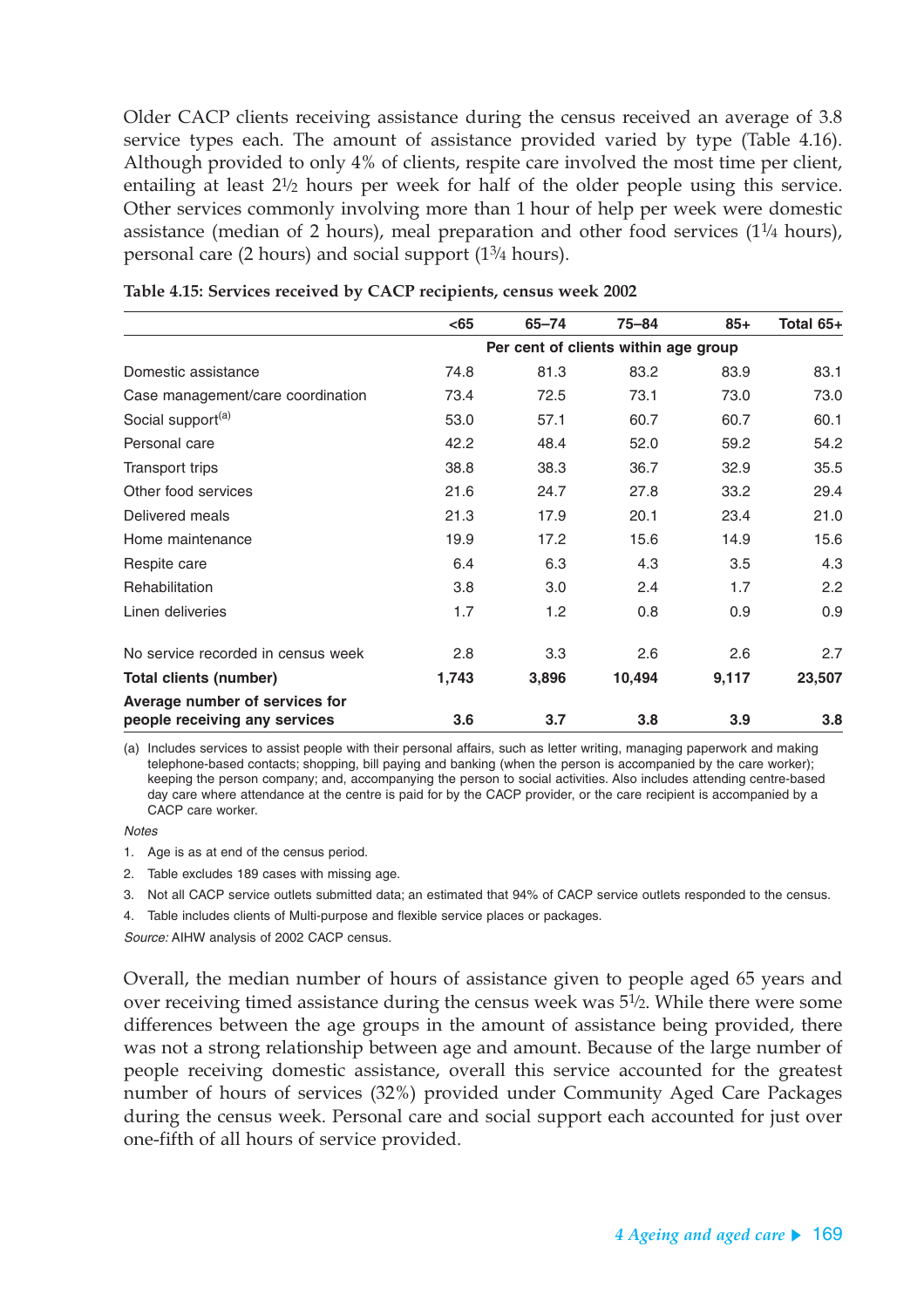|                                    | $65$                          | 65-74          | $75 - 84$            |                      | 85+ Total 65+     |                      | Total volume 65+ |  |
|------------------------------------|-------------------------------|----------------|----------------------|----------------------|-------------------|----------------------|------------------|--|
| <b>Time-based services</b>         |                               |                |                      | <b>Median volume</b> |                   | Unit                 |                  |  |
| Personal care                      | 2                             | 2              | $\overline{c}$       | 2                    | $\overline{2}$    | 29,592               | hours            |  |
| Domestic assistance                | $\overline{c}$                | $\overline{c}$ | $\overline{c}$       | $\overline{2}$       | $\overline{2}$    | 43,833               | hours            |  |
| Social support <sup>(a)</sup>      | $\overline{2}$                | 2              | $1^{3/4}$            | 11/2                 | 13/4              | 30,250               | hours            |  |
| Other food services                | 11/4                          | 1              | 11/4                 | 11/4                 | $1\frac{1}{4}$    | 11,592               | hours            |  |
| Respite care                       | 3                             | $2^{3/4}$      | $2^{1/2}$            | $2^{1/2}$            | $2^{1/2}$         | 3,322                | hours            |  |
| Rehabilitation                     | 1 <sup>1</sup> / <sub>4</sub> | 1              | 1                    | 1                    | 1                 | 685                  | hours            |  |
| Home maintenance                   | 1                             | 1              | 1                    | 3/4                  | 1                 | 3,725                | hours            |  |
| Case management/care co-ordination | 1                             | 3/4            | 3/4                  | 1/2                  | 3/4               | 16,107               | hours            |  |
| All hour-based services            | $5^{1/4}$                     | $5^{1/4}$      | $5^{1/2}$            | 5 <sup>1</sup> /2    | 5 <sup>1</sup> /2 | 139,105              | hours            |  |
| <b>Unit-based services</b>         |                               |                |                      |                      |                   |                      |                  |  |
| Delivered meals                    | 5                             | 5              | 5                    | 5                    | 5                 | 29,834               | meals            |  |
| Linen deliveries                   | 2                             | 1              | 1                    | 1                    | 1                 | 380                  | deliveries       |  |
| Transport trips                    | 2                             | 2              | $\overline{2}$       | $\overline{2}$       | 2                 | 24,094               | one-way trips    |  |
| <b>Total volume</b>                |                               |                |                      | <b>Total volume</b>  |                   |                      |                  |  |
| All hour-based services            |                               |                | 10,654 23,030 61,111 | 54,965               | 139,105           | . .                  | hours            |  |
| Total volume-delivered meals       | 2,393                         |                | 4,198 12,567 13,069  |                      | 29,834            | $\ddot{\phantom{1}}$ | meals            |  |
| Total volume-linen deliveries      | 81                            | 70             | 134                  | 176                  | 380               | . .                  | deliveries       |  |
| Total volume-transport trips       | 2,424                         |                | 4,588 11,145         | 8,361                | 24,094            |                      | one-way trips    |  |

**Table 4.16: Volume of services received by CACP recipients, census week 2002 (median)**

(a) Includes services to assist people with their personal affairs, such as letter writing, managing paperwork and making telephone-based contacts; shopping, bill paying and banking (when the person is accompanied by the care worker); keeping the person company; and, accompanying the person to social activities. Also includes attending centre-based day care where attendance at the centre is paid for by the CACP provider, or the care recipient is accompanied by a CACP care worker.

#### Notes

1. Age is as at end of the census period.

2. Table excludes 189 cases with missing age.

3. Median hours for a service are based on people receiving some of the service. Amounts of service were reported to the nearest 15 minutes.

4. Not all CACP service outlets submitted data; an estimated that 94% of CACP service outlets responded to the census.

5. Table includes clients of Multi-purpose and flexible service places or packages.

6. Components may not add to total due to rounding.

Source: AIHW analysis of 2002 CACP census.

For the 21% of clients receiving delivered meals, at least half received 5 meals a week. The median number of one-way trips provided to CACP recipients was 2 per week, and the small number of people using formal linen services in general received 1 delivery a week.

In 2003–04, there were nearly 12,800 separations from packages by people aged 65 and over (see Table A4.4). Of these, nearly half of the recipients had been receiving the package for more than 1 year, with one-fifth having been in receipt of one for between 2 and 4 years. The most common reasons for the cessation of a package were clients moving into residential aged care, or death: in 2003–04, nearly half (48%) of all separations—including those for younger people—were to residential aged care, while 19% were the result of the death of the care recipient (AIHW 2005a:48). In addition, 8% of separations related to a recipient leaving one care package to take up another.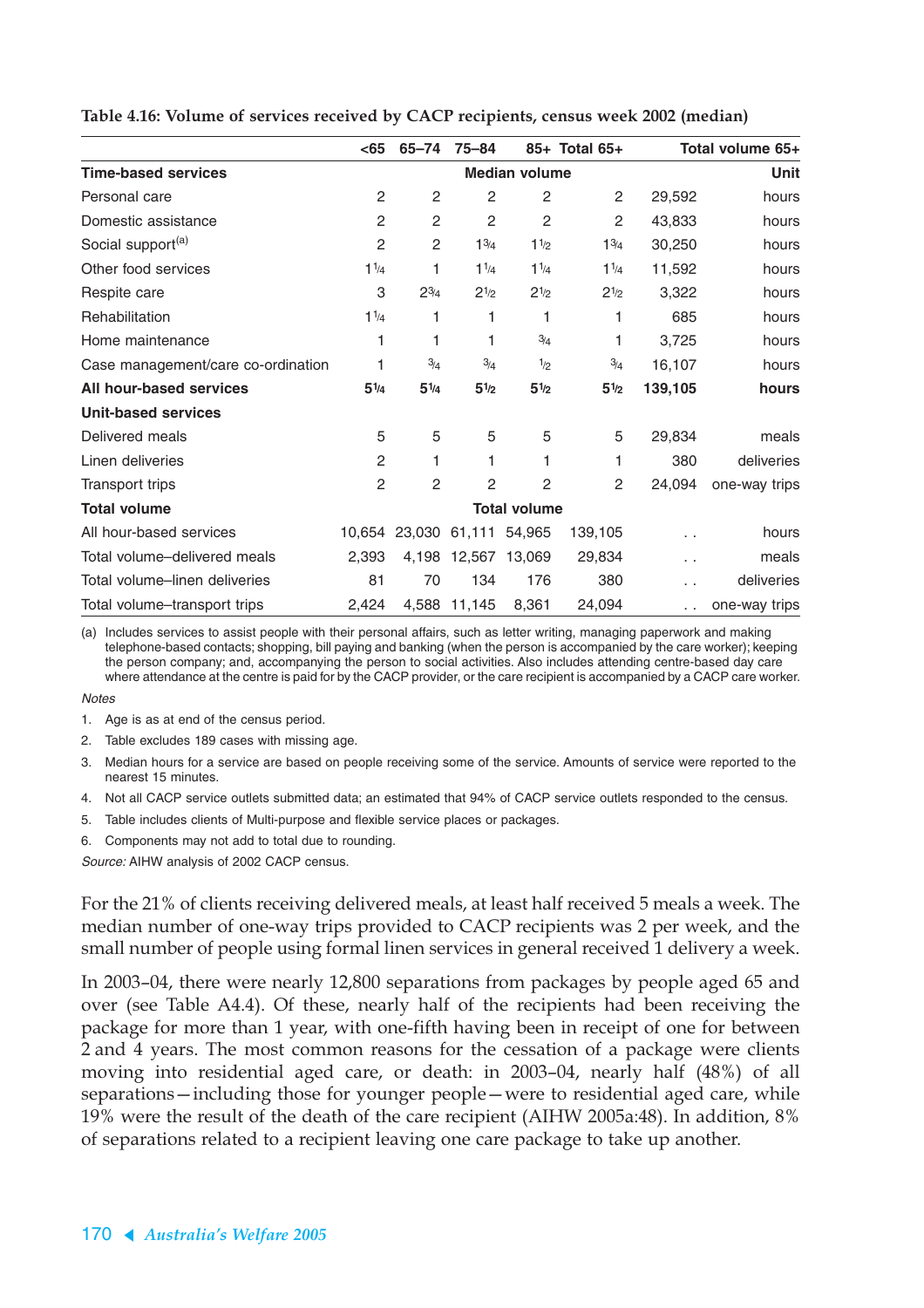# **Extended Aged Care at Home**

The Extended Aged Care at Home (EACH) program aims to deliver care at home that is equivalent to high-level residential care. Begun as a pilot in 2000 with 300 clients in 10 areas, EACH was established in 2002 by the Australian Government as an ongoing program. As with CACPs, access to a place is through assessment and approval by an ACAT. The daily subsidy for a place is aligned with that for the second highest careneed category in high-level residential aged care, with supplements for use of oxygen and enteral feeding. On 1 July 2004, the daily subsidy was set at \$107.10 (\$109.25 in Victoria), with care service supplements of up to \$23.24 (DoHA 2004d). As with the other community care programs, clients may be asked to contribute to the cost of their care (see Section 4.7).

As at 30 June 2004, there were 858 EACH operational places (see Table 4.25). Because of small delays in converting operational places into occupied places, at that time there were 707 people living at home with the support of EACH, including 646 aged 65 and over. Illustrating the rapid growth of the program, by the end of June 2005 the number of operational places had grown to 1,672 and the number of recipients had reached 1,125 (DoHA unpublished). It is planned that by 2006 there will be over 3,224 places available (DoHA 2004c:14).

Many of the services available to EACH recipients are similar to those provided to CACP recipients. In addition, nursing and allied health care services can be provided as part of an EACH place. Information on the characteristics of recipients, and the services they received, was collected for the pilot project in the 2002 EACH one-week census (AIHW 2004d:28). At that time, nearly 90% of EACH clients received personal care and 65% were provided with domestic assistance. In addition, nursing was provided to 54% of recipients, and social support to 47%. At 13% and 9% of recipients, allied health services and home maintenance, respectively, were the services least likely to be provided. Three-quarters of EACH recipients had a co-resident carer and a further 15% had a non-resident carer (AIHW 2004d:22). While administrative by-product data on people accessing EACH places are available on an ongoing basis, data on services provided to recipients have not been collected since EACH was established as an ongoing program.

### **Respite care and National Respite for Carers Program**

With the trend towards increasing home-based care and reduced rates of residential care, respite care has emerged as an important area of service provision. This has been evident in a number of government policy initiatives, in particular in the development of the National Respite for Carers Program.

Respite care may be provided in the home, at a centre during the day, or in a residential service. In 2003–04, 11% (57,800) of older HACC clients used centre-based day care and  $1\%$  (5,200) used in-home respite care services (see Table 4.12).<sup>4</sup> In

<sup>4.</sup> In the case of respite care, the carer is considered the HACC client. Anecdotal evidence suggests that the provision of respite care may be under-reported.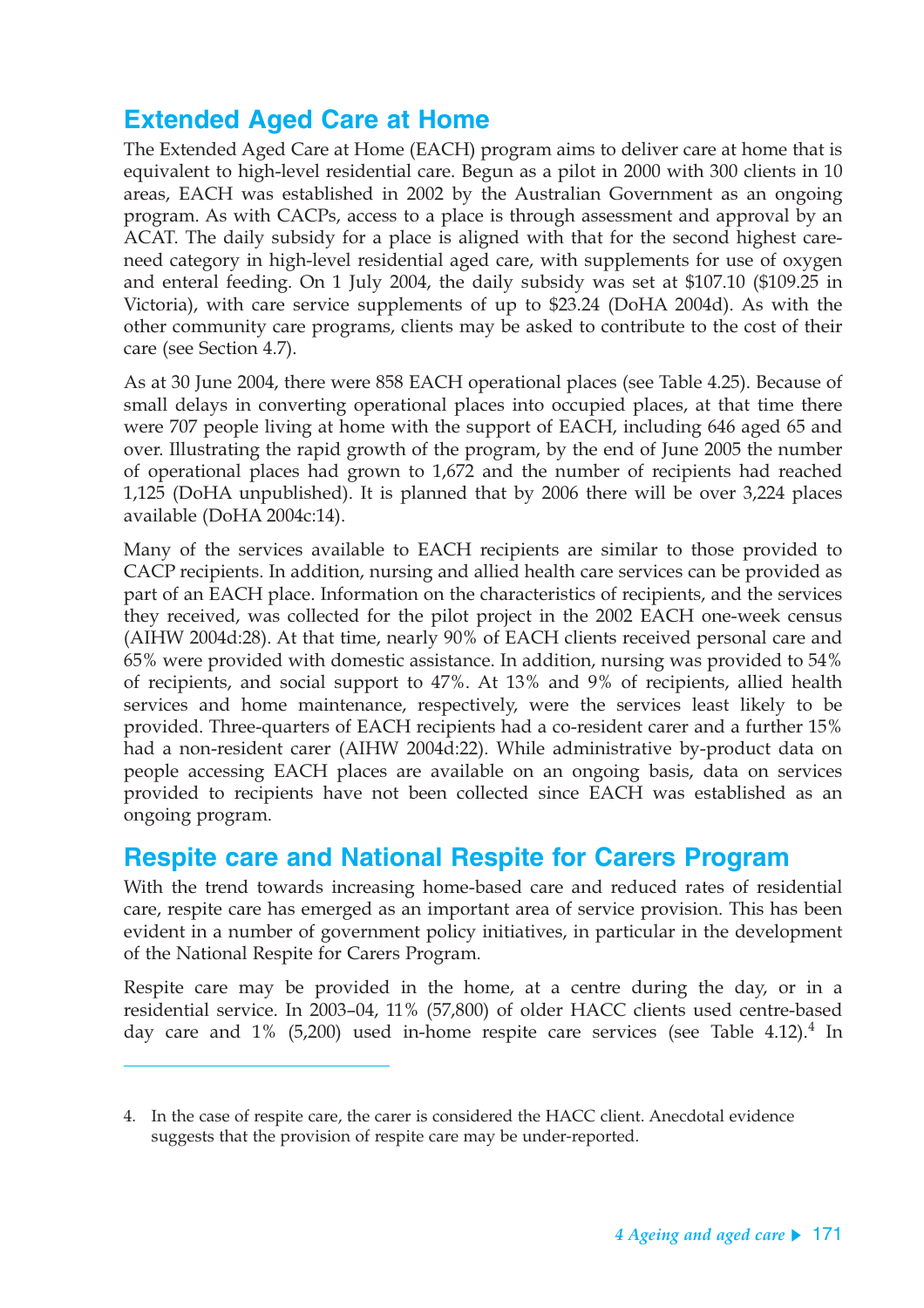addition, 13% (8,100) of Veterans' Home Care clients aged 65 years and over received in-home or emergency respite care during 2003–04 (see Table 4.14). Among older CACP recipients, 4%(about 1,000 people) accessed respite assistance during the 2002 census week (see Table 4.15).

In addition to the above respite services, nearly half of all admissions into residential aged care are for respite care. Among the 95,322 admissions for older people into residential care in 2003–04, nearly 44,100 were for respite care—an increase of 8% since 2001–02 (AIHW 2003a:466, 2005b:52, 54). In addition, while the average length of stay in respite care fell slightly between 2001–02 and 2003–04 (from 3.2 to 3.1 weeks for respite care residents of all ages), the increase in respite admissions resulted in the total number of respite bed-days rising by over 4%, from 960,300 occupied place-days to over 1 million (1,002,200) (AIHW 2003b:24, 2005b:15).

Respite services can also be accessed through the National Respite for Carers Program, which provides information and support for carers as well as respite care. The program funds respite services, Commonwealth Carer Respite Centres (which provide information on respite services and arrange respite), Commonwealth Carer Resource Centres (which provide carers with information about their caring role and the services available to them), and the National Carer Counselling Program. An ACAT assessment is not required for people accessing respite through the National Respite for Carers Program; there are, however, assessment procedures within the program with the focus being on primary carers and the relative need of clients. An ACAT assessment is necessary for people wanting respite care in aged care facilities.

In 2003–04, the program funded the eight state- and territory-based and one national Commonwealth Carer Resource Centres, over 90 regional Commonwealth Carer Respite Centres and outlets, and more than 430 community-based respite service providers. During 2003–04, the Respite Centres assisted an estimated 47,800 carers providing 110,100 occasions of service, and the Resource Centres helped 42,600 carers. In addition, an estimated 2,000 carers received counselling under the National Carer Counselling Program delivered through Commonwealth Carer Resource Centres (DoHA 2004a: carer support, 2005c:139).

### **Other programs**

In addition to the main national services, there are many smaller programs—at Australian, state/territory and local government levels—targeting older people. Given the importance of dementia in an ageing population (as reflected in its becoming a National Health Priority—see Box 4.2), a number of national programs focus on people with dementia and their carers, including the National Dementia Helpline (through Alzheimer's Australia), the Early Stage Dementia Support Program and Psychogeriatric Care Units. Other programs include the Day Therapy Centre Program, which provides therapy services to people to maintain or recover a level of independence, the Continence Aids Assistance Scheme, and the Assistance with Care and Housing for the Aged program which assists frail low-income older people who are renting, are in insecure or inappropriate housing, or are homeless, to remain in the community by accessing suitable housing linked to community care.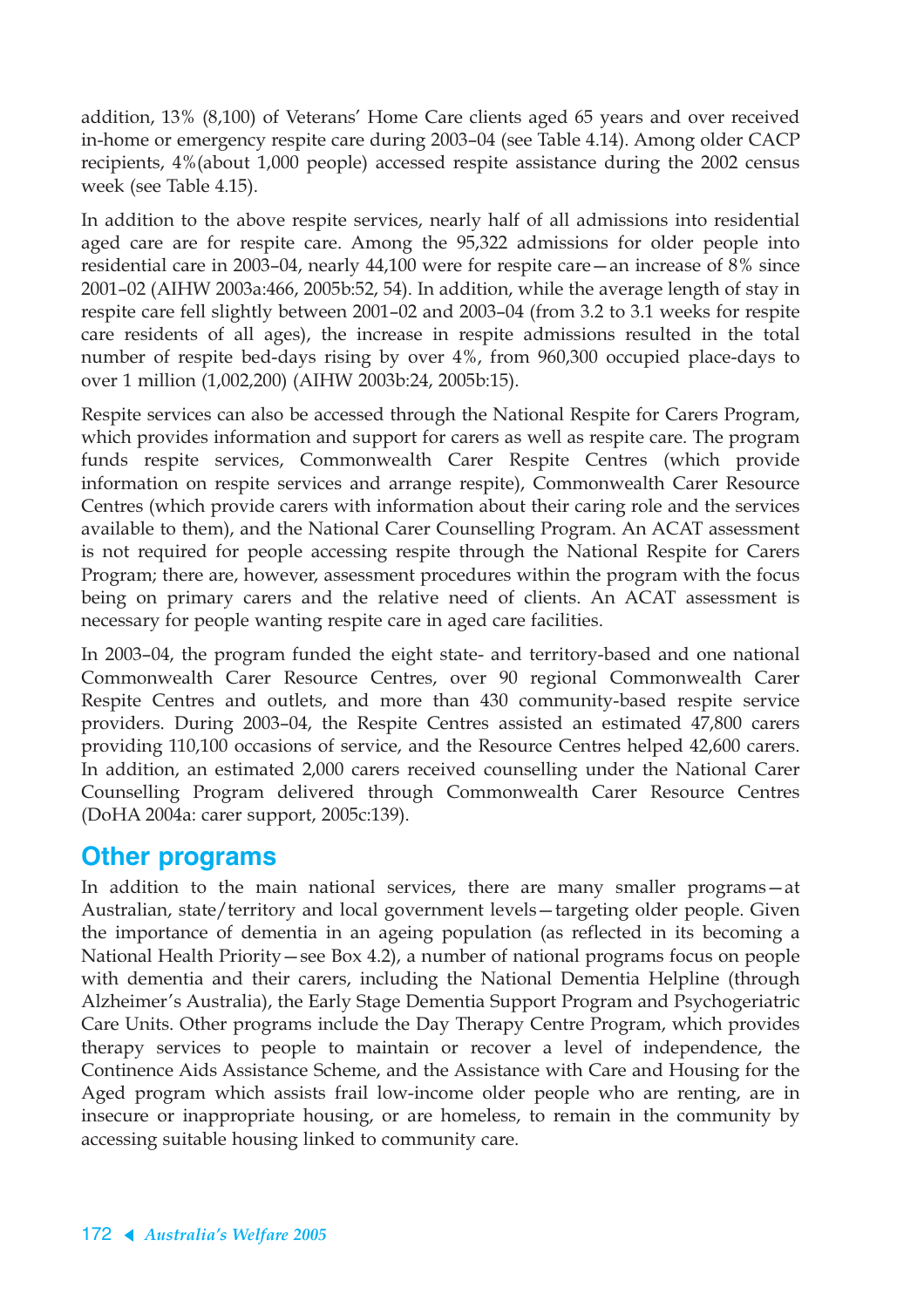# **4.5 Use of residential care**

Residential aged care services provide accommodation and support for older people who can no longer live at home. Two levels of care are available: low-level care (Resident Classification Scale (RCS) categories 5 to 8, see later), and high-level care (RCS categories 1 to 4). Short-term respite care services are also available. All residential care services are required to meet a number of national standards (see Section 4.8). To enter residential care, people must have an assessment and approval for such care by an ACAT. In addition, up to 30 June 2004 an ACAT approval was also required for people moving between low and high permanent residential aged care. However, from 1 July 2004, this requirement was lifted if the person remained within the same facility.

Residential aged care is mainly funded by the Australian Government, via daily subsidies. In addition, all residents pay fees, including an income-tested component, and government subsidies for individual permanent residents are reduced in line with the income-tested fees paid by residents (see Section 4.7). The daily subsidy paid by the government varies with the type of care provided and the situation of the residential aged care service, including the number of concessional residents it has and the viability of the facility (due, for example, to operating in a remote area). Subsidies increase with the care-needs category of the resident, with permanent residents in the lowest care-needs category (RCS8) attracting no daily subsidy. Excluding all supplements, for 2004–05 basic subsidies for permanent residents in other RCS groups ranged from \$25.27 per day for RCS7 up to \$118.12 for RCS1 (Table 4.17). The basic subsidy for respite residents has two levels, and during 2004–05 these were \$32.92 for low-care residents and \$92.27 for high-care residents.

|           |                  | High care        |                  |         | Low care         |                  |         |        |
|-----------|------------------|------------------|------------------|---------|------------------|------------------|---------|--------|
| Care type | RCS <sub>1</sub> | RCS <sub>2</sub> | RCS <sub>3</sub> | RCS4    | RCS <sub>5</sub> | RCS <sub>6</sub> | RCS7    | RCS8   |
| Permanent | \$118.12         | \$107.10         | \$92.27          | \$65.22 | \$39.73          | \$32.92          | \$25.27 | \$0.00 |
| Respite   | \$92.27          |                  |                  |         | \$32.92          |                  |         |        |

| Table 4.17: Australian Government residential care basic daily subsidy rates, 2004-05 |  |  |  |
|---------------------------------------------------------------------------------------|--|--|--|
|---------------------------------------------------------------------------------------|--|--|--|

**Notes** 

1. Amounts do not include any supplements that may be applicable. Supplements depend on the type of care provided and the situation of the residential aged care service.

2. Rates vary marginally across states and territories.

Source: DoHA 2004d.

# **Growth in provision of residential care**

Between 30 June 1998 and 30 June 2002, the number of operational residential aged care places grew by an average of 1% a year (including flexible and Multi-purpose Service places) (AIHW 2003a:307). However, after 2002 the growth rate increased, with the number of operational places rising by 3.4% and then 3.6% in the 2 years from June 2002 (see Table 4.25). At 30 June 2004, there were 2,961 residential aged care services in Australia providing 156,580 operational places. By 30 June 2005, there were 161,165 operational places (DoHA provisional estimate).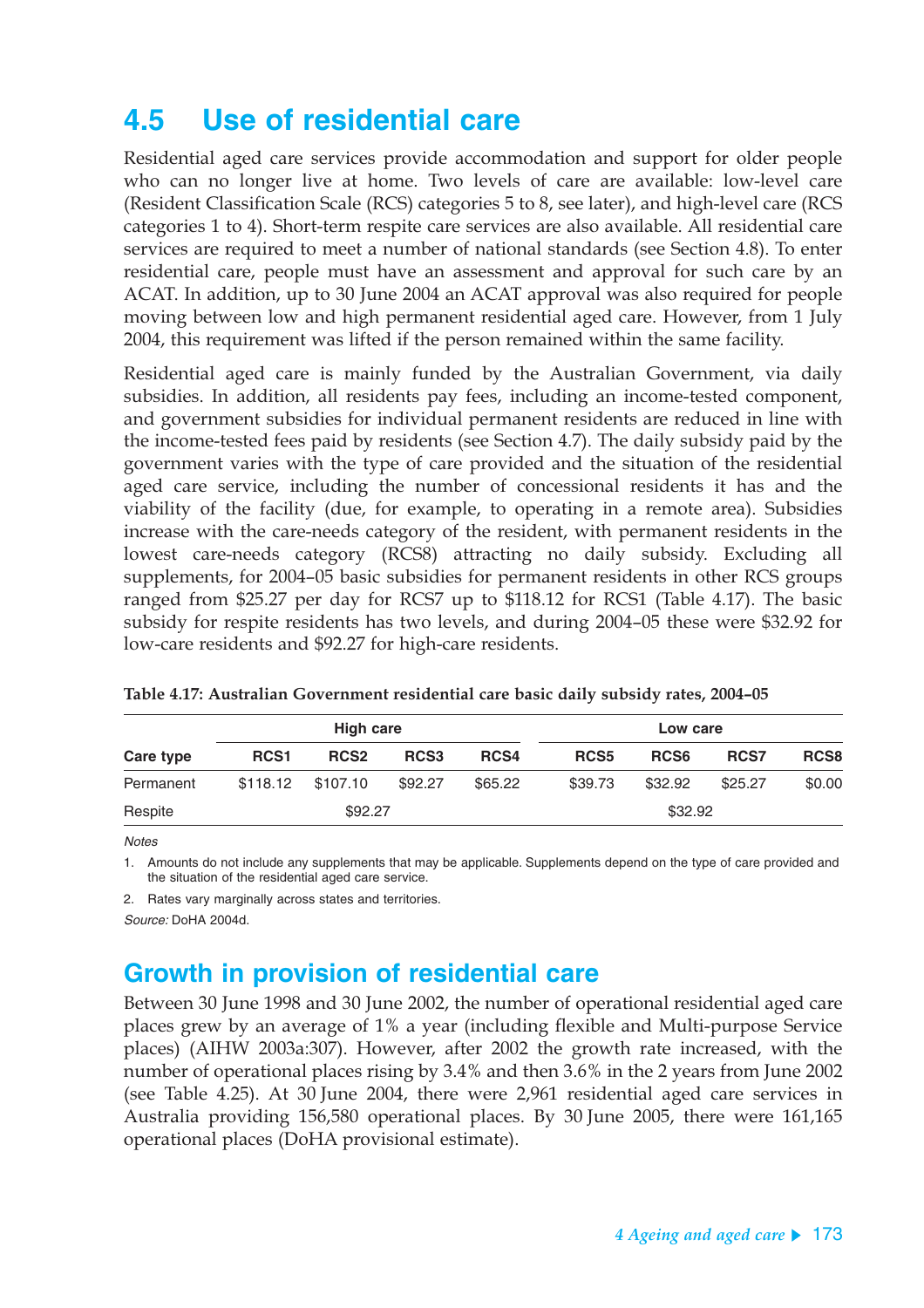Given the time lags between residential places being approved and allocated and then becoming operational, consideration of operational places alone does not give the complete picture of aged care provision. The development of residential aged care places (and similarly new CACPs and EACH places) can only occur when they have been formally allocated to a provider by the Australian Government, usually through an Approvals Round.

While the majority of CACPs and EACH places become available for use reasonably quickly, residential aged care places may take longer to come on line, especially where capital works are involved. The time lag between allocation of residential places and their becoming operational is apparent in Figure 4.3 which shows that, while allocations began to increase from 1998–99, the number of new operational places in a year did not start to increase until 2 years later. As can be seen, between 1998–99 and 2001–02 there were substantially more approvals than new places coming on line. However, the number of new operational places in 2002–03 was over 4,500—more than double the number for 2001–02—and in both 2002–03 and 2003–04 the increase in new places was higher than it had been at any time in the preceding decade. In addition, a further 8,860 places were approved for allocation in the 2004 Aged Care Approvals Round (DoHA 2005a). Since the majority of allocated places do generally become operational, and because 30,600 new places have been allocated since 1997–98 and only 15,400 have as yet become newly operational, such growth is likely to continue over the next few years.

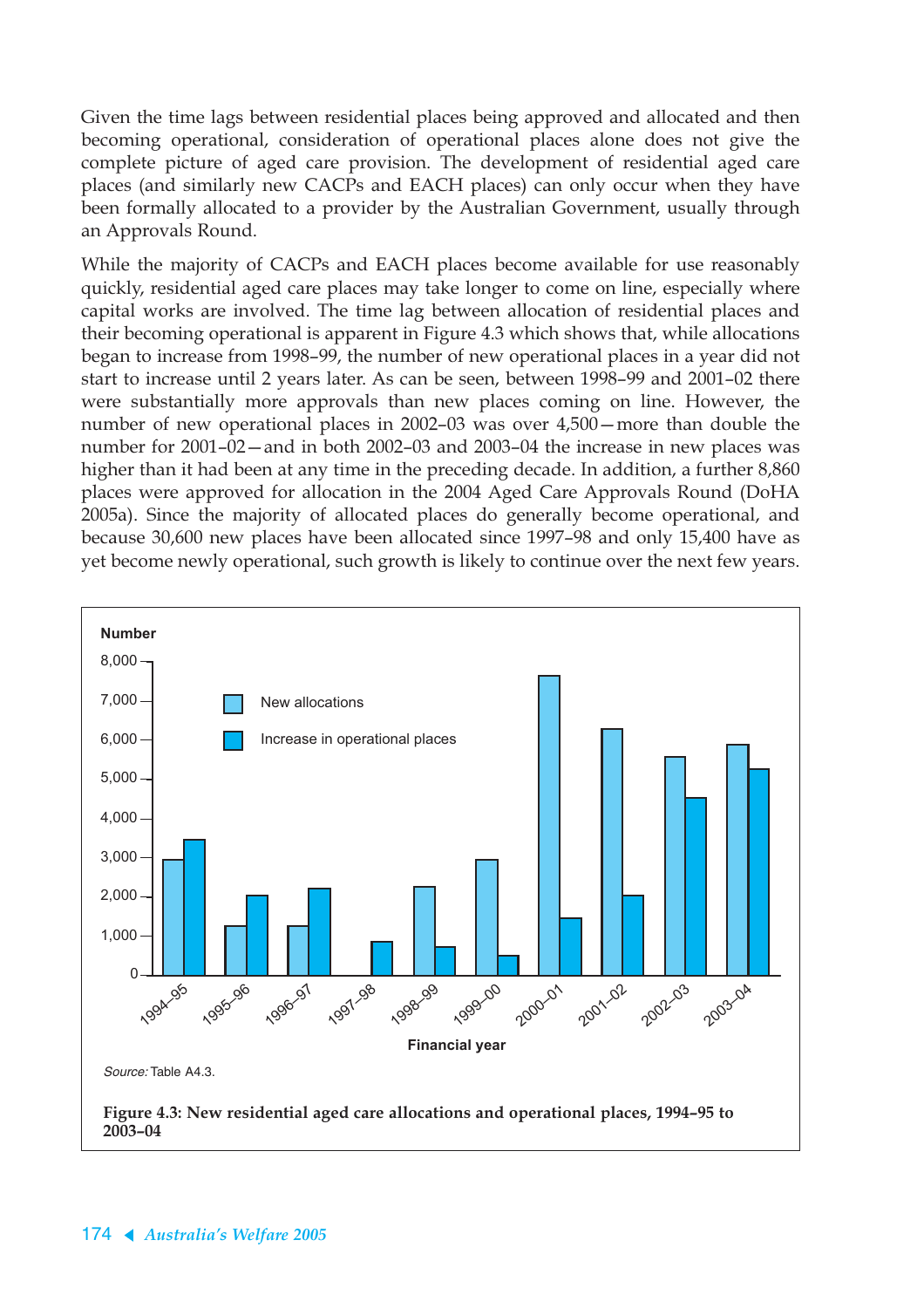# **Mix of respite and permanent care**

People may use residential care either as their permanent place of residence, or for the short-term accommodation and care associated with respite care. Residential respite care is important both for people who need a higher level of care just for the short term and as a component of the carer support system, whether for emergency care or to provide a 'break' while carers attend to other affairs or take a holiday. On 30 June 2004, respite residents made up just under 2% (2,508) of the 141,262 aged care service residents aged 65 years and over (AIHW 2005b:35–7). However, because it provides short-term care, respite accounted for over half (54%) of the 95,332 admissions for older people during 2003–04. Just over 60% of respite care episodes lasted 3 weeks or less compared with a similar proportion of permanent care episodes lasting at least 9 months (Figure 4.4).

As the name 'respite' suggests, most of the people who are admitted for respite care return to the community: 69% in 2003–04 (AIHW 2005b:27–8). In only 1% of episodes the person died while in residential respite care, with the remainder either going to another residential aged care service or to hospital (13% and 5%, respectively). The story for permanent residents is quite different, with 84% of separations resulting from the death of the resident, and just 4% involving a return to the community. The remainder of people who left a permanent residential aged care service were fairly evenly split between going to hospital and moving to another aged care service (following 6% and 5% of separations, respectively).

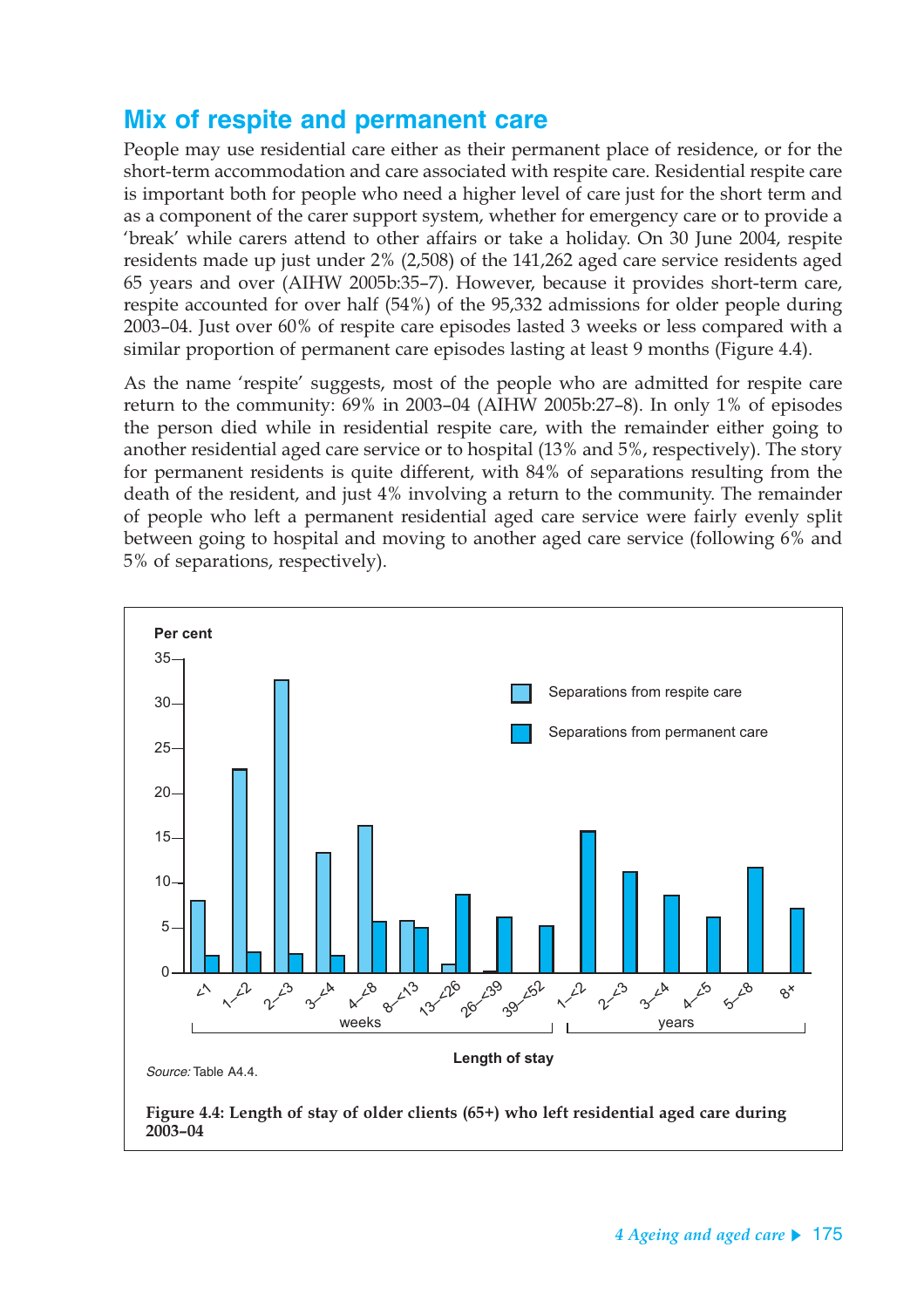### **Patterns of service use**

Currently, residential aged care is the second most commonly used aged care program after HACC. While there has been some fluctuation, there has been little change in the use of residential aged care since 2000: on 30 June 2004, 53 out of every 1,000 people aged 65 years and over (or 5%) were permanent aged care residents, compared with 54 per 1,000 in 2000. Just 1 additional person per 1,000 was in residential respite care on 30 June 2004 (see Table A4.5; AIHW 2001:247, 2005b:37). Use of residential care increases substantially with age, from 10 permanent residents per 1,000 people aged 65–74 to 249 per 1,000 people aged 85 and over (see Table 4.22). Comparing use with the number of people with a disability, on 30 June 2004 for every 1,000 people aged 65 and over with a severe or profound core activity limitation, there were 237 people in permanent residential aged care and 4 people in residential respite care.

Overall, during the 12 months to 30 June 2004, there were 17 respite admissions into residential services per 1,000 people aged 65 and over (see Table A4.5). As with permanent residential care, residential respite care is accessed more by older than younger people: there were 4 respite admissions over the year per 1,000 people aged 65–74, 21 per 1,000 aged 75–84 and 64 per 1,000 aged 85 and over (see Table 4.22).

### **Use of permanent residential care by younger people**

While the vast majority of permanent residents of residential aged care services are aged at least 65 (96% in 2004; see Table 4.19), age per se is not a criterion for admission and younger people also use these services. On 30 June 2004, there were around 6,200 people aged under 65 living permanently in residential aged care, and of these the great majority were aged 50–64 with one-sixth (almost 1,000) aged under 50 (Table 4.18). In comparison, nearly 33,200 people used CSTDA-funded accommodation support in 2003–04, comprising 5,300 people using institutional accommodation, 11,300 using group homes and 17,300 using other types of accommodation support (see Table 5.13).

|              |                  |                  | <b>High care</b> |       |               | Low care         |                  |        |       |             |                |
|--------------|------------------|------------------|------------------|-------|---------------|------------------|------------------|--------|-------|-------------|----------------|
| Age          | RCS <sub>1</sub> | RCS <sub>2</sub> | RCS <sub>3</sub> |       | RCS4 RCS1-4   | RCS <sub>5</sub> | RCS <sub>6</sub> | RCS7   |       | RCS8 RCS5-8 | <b>Total</b>   |
|              |                  |                  |                  |       | <b>Number</b> |                  |                  |        |       |             |                |
| Under 50     | 381              | 280              | 130              | 26    | 817           | 58               | 59               | 48     | 5     | 170         | 987            |
| $50 - 64$    | 1.396            | 1,274            | 739              | 251   | 3,660         | 592              | 488              | 444    | 28    | 1,552       | 5,212          |
| $65+$        | 29.692           | 33,680           | 19.973           | 6,577 | 89.922        | 16.630           | 14,653           | 15,450 | 1,052 |             | 47.785 137.707 |
| <b>Total</b> | 31.469           | 35,234           | 20,842           | 6,854 | 94.399        | 17.280           | 15,200           | 15,942 | 1.085 |             | 49.507 143.906 |
|              |                  |                  |                  |       | Per cent      |                  |                  |        |       |             |                |
| Under 50     | 38.6             | 28.4             | 13.2             | 2.6   | 82.8          | 5.9              | 6.0              | 4.9    | 0.5   | 17.2        | 100.0          |
| $50 - 64$    | 26.8             | 24.4             | 14.2             | 4.8   | 70.2          | 11.4             | 9.4              | 8.5    | 0.5   | 29.8        | 100.0          |
| $65+$        | 21.6             | 24.5             | 14.5             | 4.8   | 65.3          | 12.1             | 10.6             | 11.2   | 0.8   | 34.7        | 100.0          |
| <b>Total</b> | 21.9             | 24.5             | 14.5             | 4.8   | 65.6          | 12.0             | 10.6             | 11.1   | 0.8   | 34.4        | 100.0          |

**Notes** 

1. Table excludes 1,088 residents whose dependency was not reported.

2. Components may not add to total due to rounding.

Source: AIHW 2005b: table 4.27.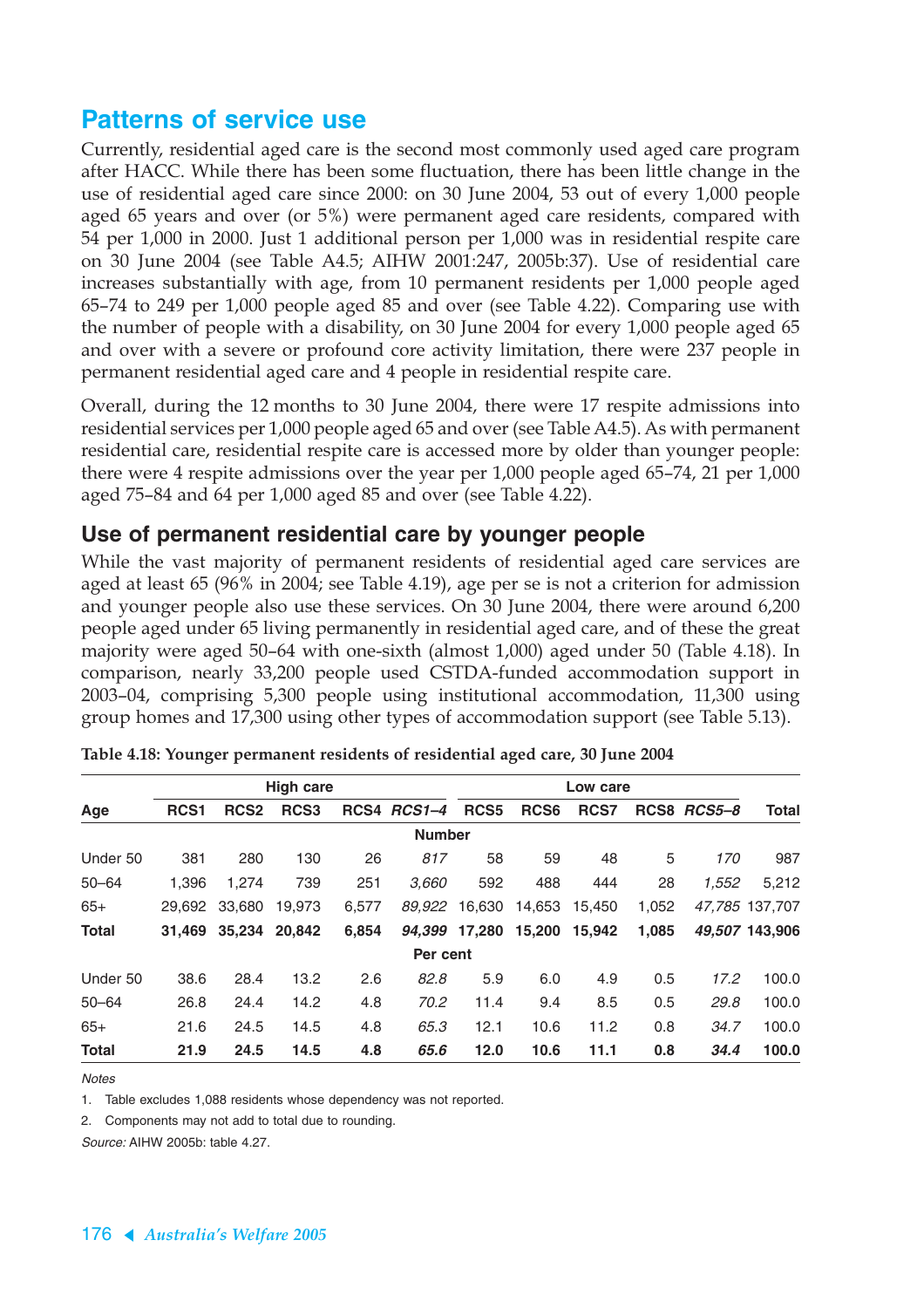While permanent residents aged 50–64 have a dependency profile which is similar to that of older residents, younger residents have greater levels of dependency. Men were more common among younger than older clients: 53% of clients aged under 50 compared with 28% of those aged 65 and over (AIHW 2005b:66).

# **Flexible aged care services**

The Australian Government also provides flexible aged care services through Multipurpose Services in rural and remote communities, and through services under the National Aboriginal and Torres Strait Islander Aged Care Strategy. Multi-purpose Services were trialled in 1990 and expanded in 1994. As at June 2004, there were 95 of these services providing 1,757 residential care places and 204 Community Aged Care Packages. Flexible services provided under the strategy began operating in 1996. In June 2004, there were 29 operational flexible services providing 336 residential care places and 243 packages (AIHW 2005a:4).

Data on clients of these flexible aged care services are not currently included on the national database (ACCMIS) for residential aged care and Community Aged Care Packages. Consequently, there is no information available on the precise number and characteristics of people using these services.

### **Support services for residential care**

A number of programs support residential care providers and their clients, such as: the Community Visitors Scheme,a national program that provides companionship to socially isolated people living in Australian Government-funded aged care facilities; resident advocacy services, including the Complaints Resolution Scheme which seeks to resolve complaints about the health, safety and/or welfare of people receiving aged care; and aged care workforce support which includes funding to train staff, for example, to ensure they are able to meet the diverse cultural needs of older Australians as overseas-born people make up an increasing proportion of people using residential aged care (Bishop 2005; DoHA 2004a).

# **4.6 Client profiles**

The programs included in this section are the Aged Care Assessment Program, Home and Community Care, Veterans' Home Care, Community Aged Care Packages, Extended Aged Care at Home and residential aged care. For most programs, care (or assessment) is long-term, and so the characteristics of individuals using a service are of interest. However, respite care is generally for short periods and a client may have multiple care episodes in a year. In this case, client profiles across all respite admissions in a year are examined. Data limitations have meant that some client characteristics for particular programs could not be assessed.

### **Age and sex**

In all the aged care services examined, except Veterans' Home Care, the clients were predominantly women (Table 4.19). In 2004, 49% of VHC clients were women; for other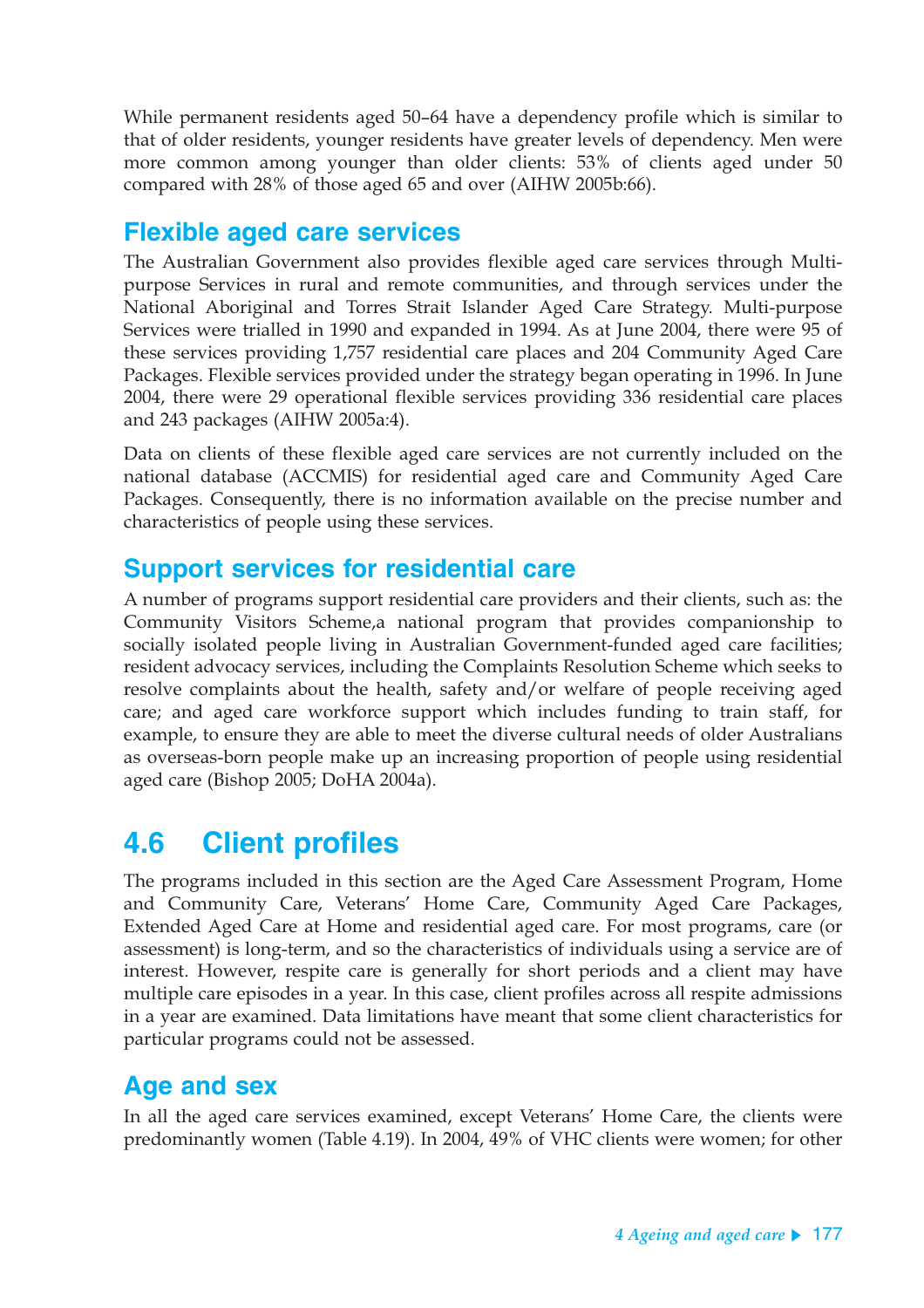services, the proportion ranged from 62% of EACH recipients to 73% of permanent aged care residents. Reflecting their greater longevity, the predominance of women in aged care services generally increases with age (again, with the exception of VHC). This effect is particularly noticeable in permanent residential aged care: in June 2004 in the 65–74 year age group, there were similar numbers of male and female residents, while among residents aged 90 and over there were nearly five times as many women as men.

A greater proportion of people in residential aged care than in community care is very old (aged 85+) (Figure 4.5). On 30 June 2004, over half (54%) of older permanent residents were aged 85 and over, and, during 2003–04, 42% of respite admissions were for very old people. Of the community care programs examined, Community Aged Care Packages had the oldest age profile, with two-fifths of older recipients being aged 85 and over. HACC and VHC had the youngest age profiles, and around one-quarter of their older clients were aged 85 and over. Although Extended Aged Care at Home places provide a higher level of care than Community Aged Care Packages, EACH recipients had an age profile between those of HACC and CACP clients, with 31% of older recipients being aged 85 and older. People being assessed for aged care services—that is, ACAP clients—had a slightly older profile than CACP clients  $(43% \text{ aged } 85+)$ .

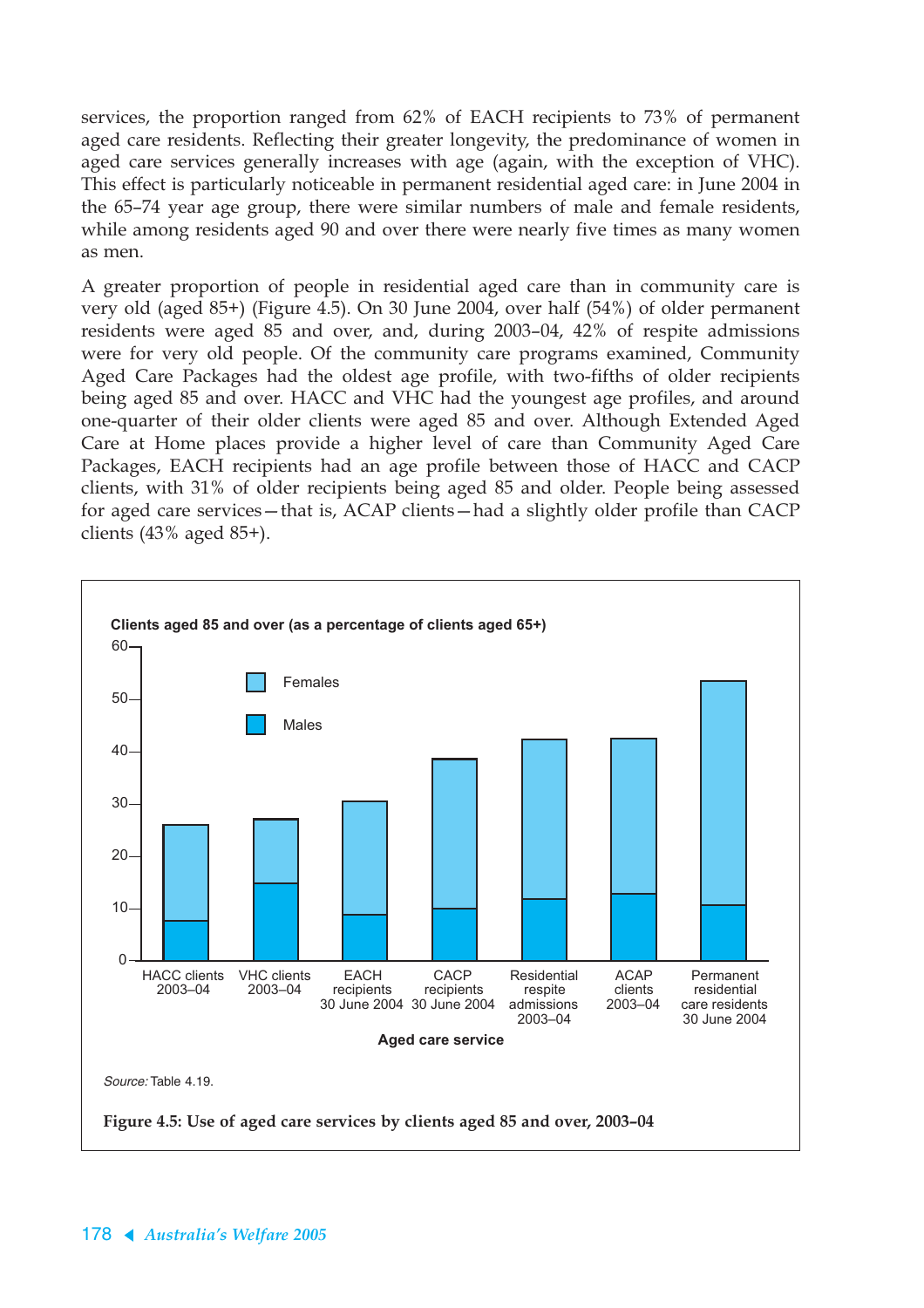|                      |                       |                        |                        |                             |                             | <b>Permanent</b>     |                    |
|----------------------|-----------------------|------------------------|------------------------|-----------------------------|-----------------------------|----------------------|--------------------|
|                      |                       |                        |                        |                             |                             | residential          | <b>Residential</b> |
| Sex/age              | <b>VHC</b><br>2003-04 | <b>HACC</b><br>2003-04 | <b>ACAP</b><br>2003-04 | <b>CACP</b><br>30 June 2004 | <b>EACH</b><br>30 June 2004 | care<br>30 June 2004 | respite<br>2003-04 |
| <b>Males</b>         | <b>Clients</b>        | <b>Clients</b>         | <b>Clients</b>         | <b>Recipients</b>           | <b>Recipients</b>           | <b>Residents</b>     | <b>Admissions</b>  |
| $65 - 69$            | 0.5                   | 3.6                    | 2.1                    | 2.4                         | 4.3                         | 1.6                  | 2.4                |
| $70 - 74$            | 1.1                   | 5.6                    | 3.8                    | 3.2                         | 7.1                         | 2.8                  | 4.3                |
| $75 - 79$            | 9.9                   | 7.8                    | 7.0                    | 5.4                         | 9.8                         | 4.9                  | 7.9                |
| $80 - 84$            |                       |                        | 9.6                    | 6.8                         | 8.2                         | 6.7                  | 10.0               |
|                      | 24.8                  | 7.9                    |                        |                             |                             |                      |                    |
| $85 - 89$            | 11.9                  | 5.0                    | 7.9                    | 6.0                         | 5.6                         | 6.0                  | 7.6                |
| $90+$                | 2.9                   | 2.6                    | 5.0                    | 4.0                         | 3.3                         | 4.8                  | 4.2                |
| <b>Total males</b>   | 51.1                  | 32.5                   | 35.4                   | 27.8                        | 38.2                        | 26.7                 | 36.4               |
| <b>Females</b>       |                       |                        |                        |                             |                             |                      |                    |
| 65-69                | 0.8                   | 6.5                    | 2.3                    | 3.6                         | 5.6                         | 1.6                  | 2.1                |
| $70 - 74$            | 3.6                   | 10.2                   | 4.9                    | 7.2                         | 8.2                         | 3.4                  | 4.2                |
| $75 - 79$            | 13.7                  | 15.0                   | 10.4                   | 13.1                        | 13.6                        | 8.4                  | 10.1               |
| $80 - 84$            | 18.6                  | 17.3                   | 17.4                   | 19.6                        | 12.5                        | 17.0                 | 16.6               |
| $85 - 89$            | 9.4                   | 11.8                   | 16.9                   | 17.3                        | 12.5                        | 20.5                 | 17.9               |
| $90+$                | 2.9                   | 6.7                    | 12.8                   | 11.3                        | 9.3                         | 22.2                 | 12.6               |
| <b>Total females</b> | 48.9                  | 67.5                   | 64.6                   | 72.2                        | 61.8                        | 73.3                 | 63.6               |
| <b>Persons</b>       |                       |                        |                        |                             |                             |                      |                    |
| $65 - 69$            | 1.3                   | 10.1                   | 4.3                    | 6.0                         | 9.9                         | 3.2                  | 4.5                |
| $70 - 74$            | 4.7                   | 15.8                   | 8.7                    | 10.4                        | 15.3                        | 6.3                  | 8.5                |
| $75 - 79$            | 23.6                  | 22.8                   | 17.3                   | 18.5                        | 23.4                        | 13.3                 | 18.0               |
| $80 - 84$            | 43.3                  | 25.2                   | 27.0                   | 26.4                        | 20.7                        | 23.7                 | 26.7               |
| $85 - 89$            | 21.3                  | 16.8                   | 24.8                   | 23.3                        | 18.1                        | 26.5                 | 25.5               |
| $90+$                | 5.8                   | 9.3                    | 17.8                   | 15.3                        | 12.5                        | 27.0                 | 16.9               |
| <b>Total persons</b> | 100.0                 | 100.0                  | 100.0                  | 100.0                       | 100.0                       | 100.0                | 100.0              |
| Total persons 65+    |                       |                        |                        |                             |                             |                      |                    |
| (number)             | 61,637                | 537,100                | 150,672                | 25,722                      | 646                         | 138,754              | 44,068             |
| Clients aged <65     |                       |                        |                        |                             |                             |                      |                    |
| (number)             | 1,082                 | 170,100                | 8,172                  | 1,935                       | 61                          | 6,240                | 2,564              |
| Clients aged <65     |                       |                        |                        |                             |                             |                      |                    |
| (% clients all ages) | 1.7                   | 24.0                   | 5.1                    | 7.0                         | 8.6                         | 4.3                  | 5.5                |

|  |  |  |  | Table 4.19: Use of selected aged care services, 2004 (per cent) |  |  |  |  |
|--|--|--|--|-----------------------------------------------------------------|--|--|--|--|
|--|--|--|--|-----------------------------------------------------------------|--|--|--|--|

**Notes** 

1. For point in time estimates, age is as at the point in time. For ACAP clients age is as at the time of the last assessment in the financial year. For residential respite, age is as at the end of the respite period. For HACC and VHC clients, age is as at 30 June 2004.

2. Residential respite care annual figures exclude transfers between service providers for care of the same type (that is, respite care).

3. For ACAP, 144 clients with missing age and/or sex have been excluded; for VHC, 2 cases with both sex and age missing have been excluded from the table. There were no cases with missing age and/or sex for CACP, EACH or residential aged care.

4. In the HACC MDS, age was unknown (date of birth reported as 1 January 1900 or 1901 (see AIHW: Karmel 2005), or age greater than 110) for 3,243 clients. These clients are assumed to be aged 65 and over, and have been pro-rated accordingly. Sex was missing for 1,224 and 3,386 records for people aged under 65 and aged 65 and over, respectively; 342 records had both missing age and sex. Percentages are based on cases with known sex after pro-rating for unknown age.

5. Not all HACC agencies submitted data to the HACC MDS. For 2003–04, the proportion of HACC-funded agencies that submitted HACC MDS data differed across jurisdictions, and ranged from 77% to 99%. Actual client numbers will therefore be higher than those reported here. Because of this incomplete coverage, and because of cases with missing age and sex, numbers have been rounded to the nearest 100.

6. Table does not include clients of Multi-purpose and flexible service places or packages.

7. Components may not add to total due to rounding.

Sources: AIHW analysis of DoHA ACCMIS database (as at November 2004), AIHW analysis of HACC MDS; DVA unpublished data (DVA database as at 15 April 2005); Lincoln Centre analysis of ACAP MDS v1 and v2.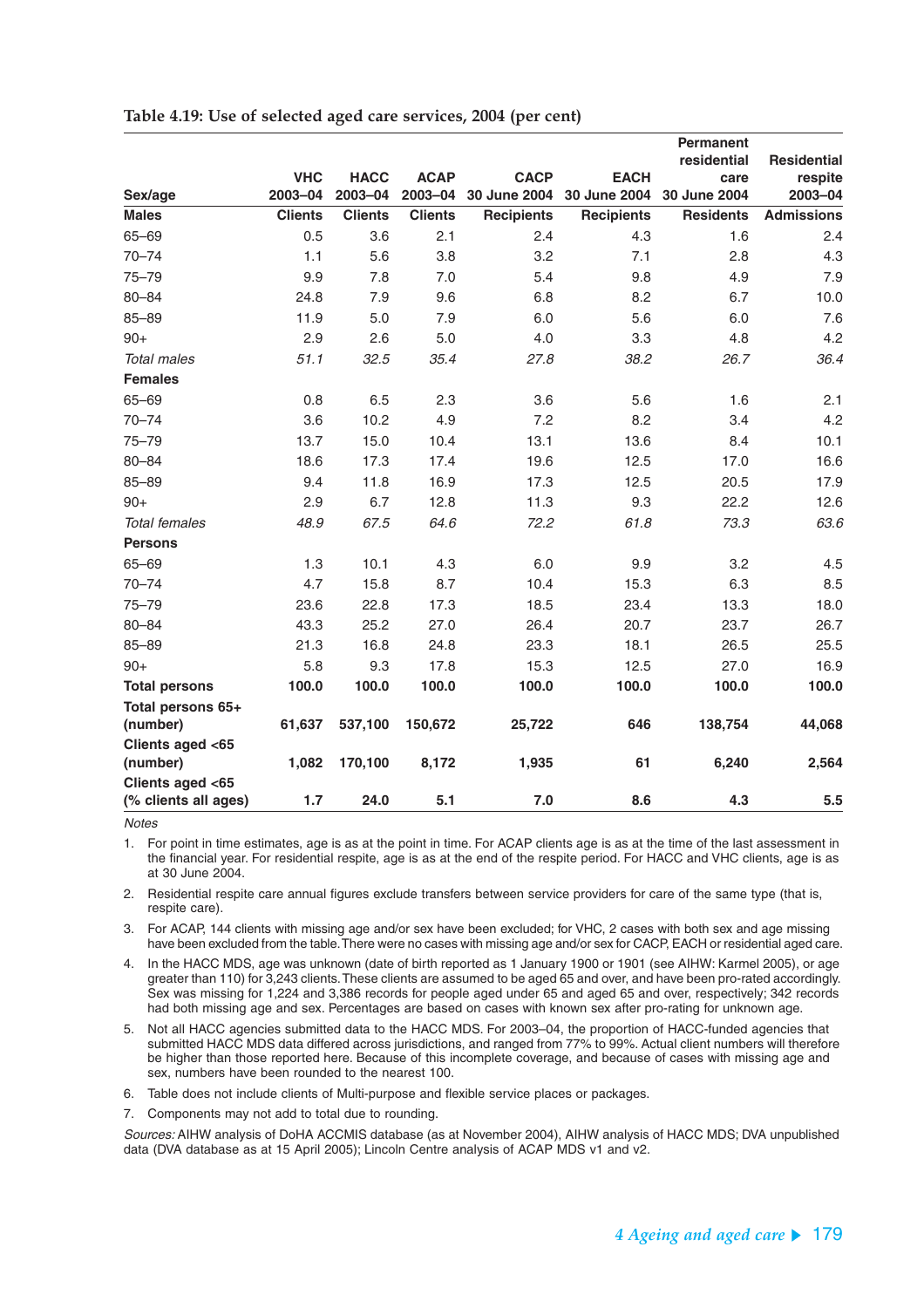# **Dependency**

No dependency information is available from the administrative by-product data collected regularly for CACP recipients. Using data from the 2002 CACP 1-week census, at that time around two-thirds of older CACP recipients had care needs related to selfcare and mobility (64% and 70%, respectively) (Table 4.20). Only 15% of recipients needed assistance or support with communication. Overall, 85% of CACP clients had care needs with one or more of self-care, mobility and communication. The proportion of clients with dependency needs in self-care increased with age, while dependency rates in communication decreased with age.

Recent years have seen a continuing rise in the profile of care needs of permanent aged care residents (AIHW 1999:205; Table 4.21). This trend has been in evidence at least since the early 1990s (DHAC: Gray 2001:44–6), and reflects both the increased availability of community care and greater targeting of residential aged care to people with high-level needs. In June 1999, 60% of older residents had high-care needs; by June 2004, this had risen to 65%. In addition, the greatest increase in the eight categories was in the highest care group (RCS1): from 12% of older permanent residents in 1999 to 22% in 2002. A shift towards higher care needs was also seen among low-care residents: in 1999, one-fifth (21%) were in the lowest two care groups (RSC7 and RCS8), compared with 12% in 2004.

As is to be expected given the CACP target group—that is, those requiring care equivalent to low-level residential care—the care needs of people in permanent residential care with respect to core activities are considerably more than those of CACP recipients. In June 2004, 98% of older permanent residents had needs in at least one of eating, bathing, dressing, toileting and managing incontinence (i.e. with self-care), and 97% required some assistance with communication (i.e. with understanding others or being understood) (Table 4.20). A large majority also had problems related to mobility  $(85\%)$ <sup>5</sup> Furthermore, nearly all had care needs related to their behaviour  $(96\%)$  or other needs such as particular medical or social needs (99.9%). From this it can be seen that an overwhelming majority of aged care residents have multiple care requirements. Of the dependency items examined, only the prevalence of mobility problems appeared to increase with the age of residents: 81% of residents aged 65–74 had mobility-related care needs compared with 86% of those aged 85 and over.

### **Service use by people born overseas**

People born overseas are an increasing proportion of the older population (see Section 4.2). The use of particular aged care services varies across birthplace groups. Programs providing community care have relatively more clients born in non-English-speaking countries compared with residential care services, and community care services providing packages of care (CACP and EACH) have even higher use by this group compared with the services provided through the HACC program. In 2004, between 18% and 25% of older community care recipients were born in non-English-speaking

<sup>5.</sup> In the CACP census, the measure of mobility needs included moving or manipulating objects, an aspect not included in the residential aged care measure.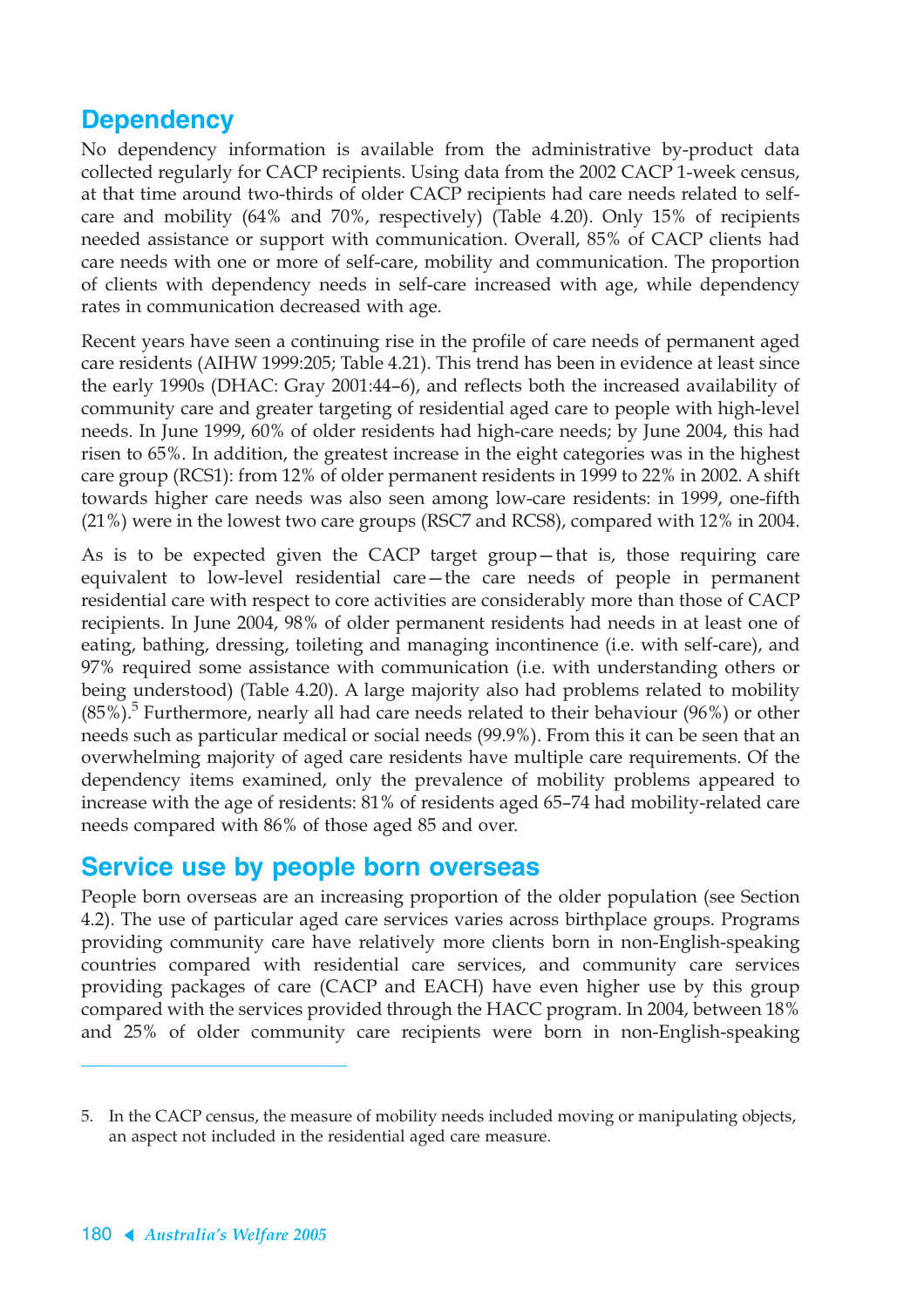countries, compared with around 13% of people in residential aged care and 20% of all people aged 65 and over (see Table A4.5; Section 4.2). A relatively low proportion of older people getting ACAT assessments (14%) were born in non-English-speaking countries.

| <b>Dependency item</b>                            | $65 - 74$ | $75 - 84$ | $85+$  | <b>Total</b> | <b>Number</b> |
|---------------------------------------------------|-----------|-----------|--------|--------------|---------------|
| Permanent residential aged care<br>(30 June 2004) |           |           |        |              |               |
| Self-care <sup>(a)</sup>                          | 98.1      | 98.0      | 98.1   | 98.0         | 135,007       |
| Mobility <sup>(b)</sup>                           | 81.3      | 83.7      | 86.0   | 84.7         | 116,671       |
| Communication <sup>(c)</sup>                      | 96.8      | 96.7      | 97.6   | 97.2         | 133,813       |
| Total with at least one of the above              | 99.4      | 99.4      | 99.6   | 99.5         | 137,034       |
| Behaviour <sup>(d)</sup>                          | 97.4      | 96.3      | 95.4   | 96.0         | 131,935       |
| Other $(e)$                                       | 99.9      | 99.9      | 99.9   | 99.9         | 131,041       |
| Total with at least one of all of the above       | 99.9      | 100.0     | 100.0  | 100.0        | 137,113       |
| <b>Total</b>                                      | 9.5       | 37.0      | 53.5   | 100.0        | $\sim$        |
| <b>Total (number)</b>                             | 13,062    | 50,970    | 73,675 | 137,707      | 137,707       |
| <b>Community Aged Care Packages</b><br>(2002)     |           |           |        |              |               |
| Self-care <sup>(f)</sup>                          | 61.0      | 62.0      | 68.4   | 64.3         | 14,884        |
| Mobility <sup>(g)</sup>                           | 68.7      | 68.9      | 70.6   | 69.5         | 16,087        |
| Communication <sup>(h)</sup>                      | 16.8      | 15.0      | 13.7   | 14.8         | 3,423         |
| Total with at least one of the above              | 82.7      | 83.9      | 87.2   | 85.0         | 19,659        |
| Total with none of the above                      | 17.3      | 16.1      | 12.8   | 15.0         | 3,479         |
| <b>Total</b>                                      | 16.5      | 44.7      | 38.8   | 100.0        | $\sim$ $\sim$ |
| Total (number)                                    | 3,820     | 10,332    | 8,986  | 23,138       | 23,138        |

**Table 4.20: Type of dependency (per cent within each age group)**

(a) Includes at least some assistance or support required in any of the following areas: meals and drinks, personal hygiene, toileting, bladder management and bowel management (RCS questions 3 to 7).

(b) Includes at least some assistance or support required in the area of walking and transfers (RCS question 2).

(c) Includes at least some assistance or support required in any of the following areas: communicating with staff, relatives, friends and others, and in understanding and undertaking living activities (RCS questions 1 and 8).

(d) Includes at least some assistance or support required in any of the following areas: problem wandering or intrusive behaviour, verbally disruptive or noisy, physically aggressive, emotional dependence, danger to self and others, and other behaviour (RCS questions 9 to 14).

- (e) Includes at least some assistance or support required in any of the following areas: social and human care needs (either for the care recipients or for family and friends), medication, technical and complex nursing procedures, therapy and 'other' services (RCS questions 15 to 20).
- (f) Recipient sometimes or always needs assistance/supervision with: eating; showering/bathing; dressing; toileting; or managing incontinence.
- (g) Recipient sometimes or always needs assistance/supervision with: maintaining or changing body position; carrying, moving or manipulating objects related to the tasks of daily living; getting in or out of bed or chair; or walking and related activities.
- (h) Recipient sometimes or always needs assistance/supervision with: understanding others or making oneself understood by others.

**Notes** 

- 1. Table does not include clients of Multi-purpose and flexible service places or packages.
- 2. RCS assessments were unavailable for 1,047 permanent residents aged 65 and over in 2004; table also excludes 588 cases with missing age and/or dependency information in the 2002 CACP census.

Sources: AIHW analysis of DoHA ACCMIS database as at November 2004, AIHW analysis of 2002 CACP census.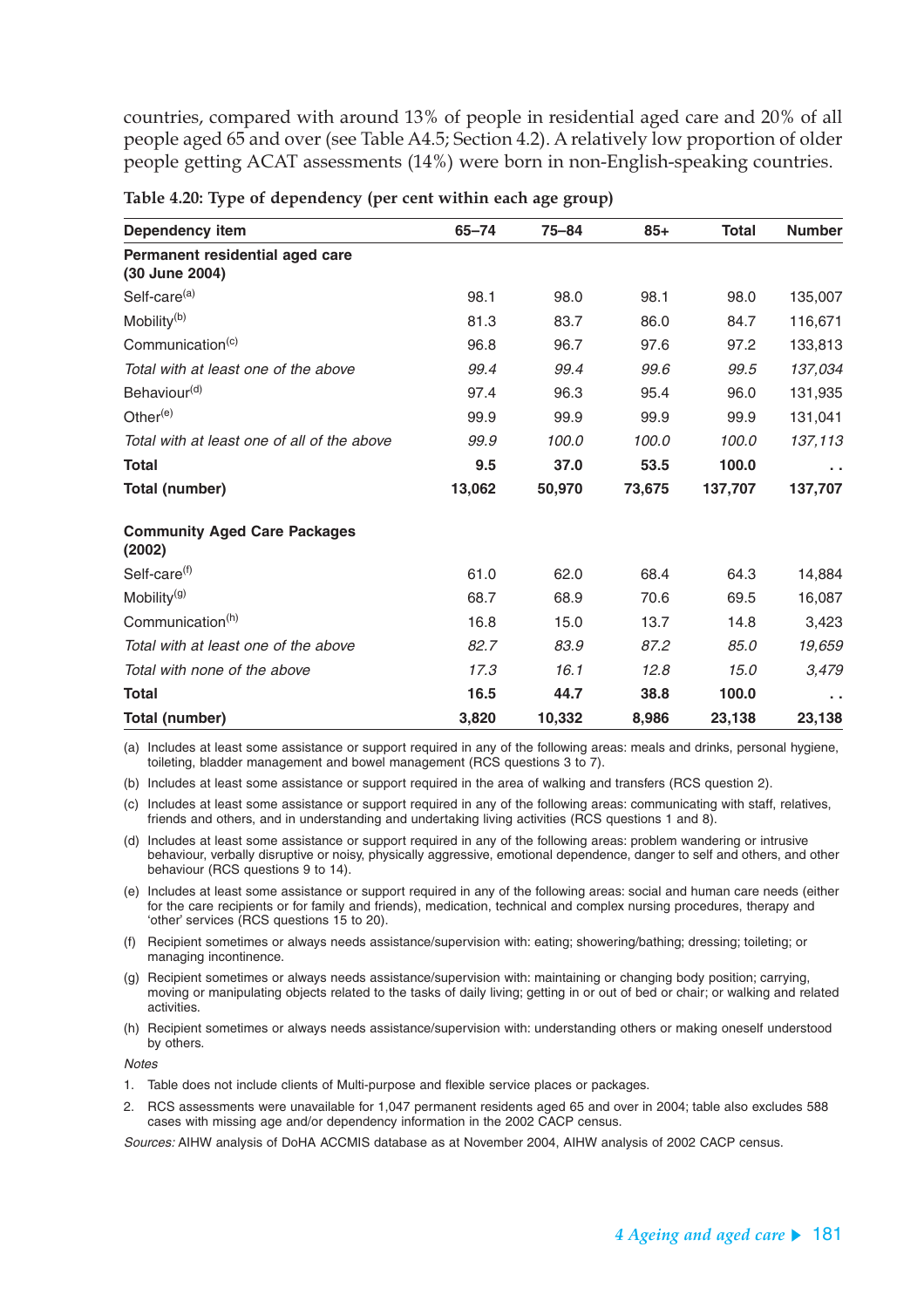|      | <b>High care</b> |                  |                  |       |               | Low care         |                  |        |                  |               |         |
|------|------------------|------------------|------------------|-------|---------------|------------------|------------------|--------|------------------|---------------|---------|
|      | RCS <sub>1</sub> | RCS <sub>2</sub> | RCS <sub>3</sub> | RCS4  | <b>RCS1-4</b> | RCS <sub>5</sub> | RCS <sub>6</sub> | RCS7   | RCS <sub>8</sub> | <b>RCS5-8</b> | Total   |
|      |                  |                  |                  |       |               | <b>Number</b>    |                  |        |                  |               |         |
| 1999 | 15,005           | 31,925           | 22,170           | 5,644 | 74.744        | 10.762           | 12,650           | 21.882 | 3,869            | 49,163        | 123,907 |
| 2000 | 17.618           | 32,205           | 20.818           | 5,820 | 76.461        | 11.071           | 12,933           | 21,153 | 2,978            | 48,135        | 124,596 |
| 2002 | 24.010           | 32,455           | 19.016           | 5,964 | 81.445        | 13.643           | 14.057           | 17.989 | 1.781            | 47.470        | 128,915 |
| 2004 | 29.692           | 33.680           | 19.973           | 6,577 | 89.922        | 16.630           | 14,653           | 15,450 | 1,052            | 47.785        | 137,707 |
|      |                  |                  |                  |       |               | Per cent         |                  |        |                  |               |         |
| 1999 | 12.1             | 25.8             | 17.9             | 4.6   | 60.3          | 8.7              | 10.2             | 17.7   | 3.1              | 39.7          | 100.0   |
| 2000 | 14.1             | 25.8             | 16.7             | 4.7   | 61.4          | 8.9              | 10.4             | 17.0   | 2.4              | 38.6          | 100.0   |
| 2002 | 18.6             | 25.2             | 14.8             | 4.6   | 63.2          | 10.6             | 10.9             | 14.0   | 1.4              | 36.8          | 100.0   |
| 2004 | 21.6             | 24.5             | 14.5             | 4.8   | 65.3          | 12.1             | 10.6             | 11.2   | 0.8              | 34.7          | 100.0   |

**Table 4.21: Level of dependency of permanent aged care residents aged 65 and over, at 30 June 1999,(a) 2000, 2002 and 2004**

(a) Reliable data for 30 June 1998 are not available.

**Notes** 

1. Assessments were unavailable for 2,722 residents in 1999, 2,821 residents in 2000, 1,591 residents in 2002, and 1,047 residents in 2004.

2. Table does not include clients of Multi-purpose and flexible services.

3. Components may not add to total due to rounding.

Source: AIHW analysis of DoHA ACCMIS database as at November 2004.

In the general community, the age and sex profiles of different population groups vary (see Section 4.2). Some of these differences are apparent in the observed usage patterns of the groups. For example, for all programs examined, the median age of older clients born in non-English-speaking countries was lower than that for those born elsewhere, and the ratio of female to male clients was lower among clients born overseas than among those born in Australia.

The pattern of increased use with age was evident for both Australian-born and overseas-born people for all services (Table 4.22). However, people born in Australia had higher usage rates than others in all age groups for all services except Community Aged Care Packages. For CACPs, people born in non-English-speaking countries had the highest usage rates among those aged at least 75.

# **Service use by Aboriginal and Torres Strait Islander people**

As a result of their poorer health status, Aboriginal and Torres Strait Islander people tend to need and use aged care services at a relatively young age. Consequently, the examination here of their use of these services includes people aged 50 and over.

Like other groups in the population, Indigenous Australians access some services in preference to others. A relatively high percentage of CACP recipients are Indigenous: 4%as at 30 June 2004 compared with less than 1% of aged care residents (0.6% of permanent residents and 1% of respite admissions) and 0.9% of all people aged 50 and over (see Table A4.6; ABS 2004b, 2004c). In comparison, it is estimated that Aboriginal and Torres Strait Islander people made up around 2% of HACC and EACH clients aged 50 and over.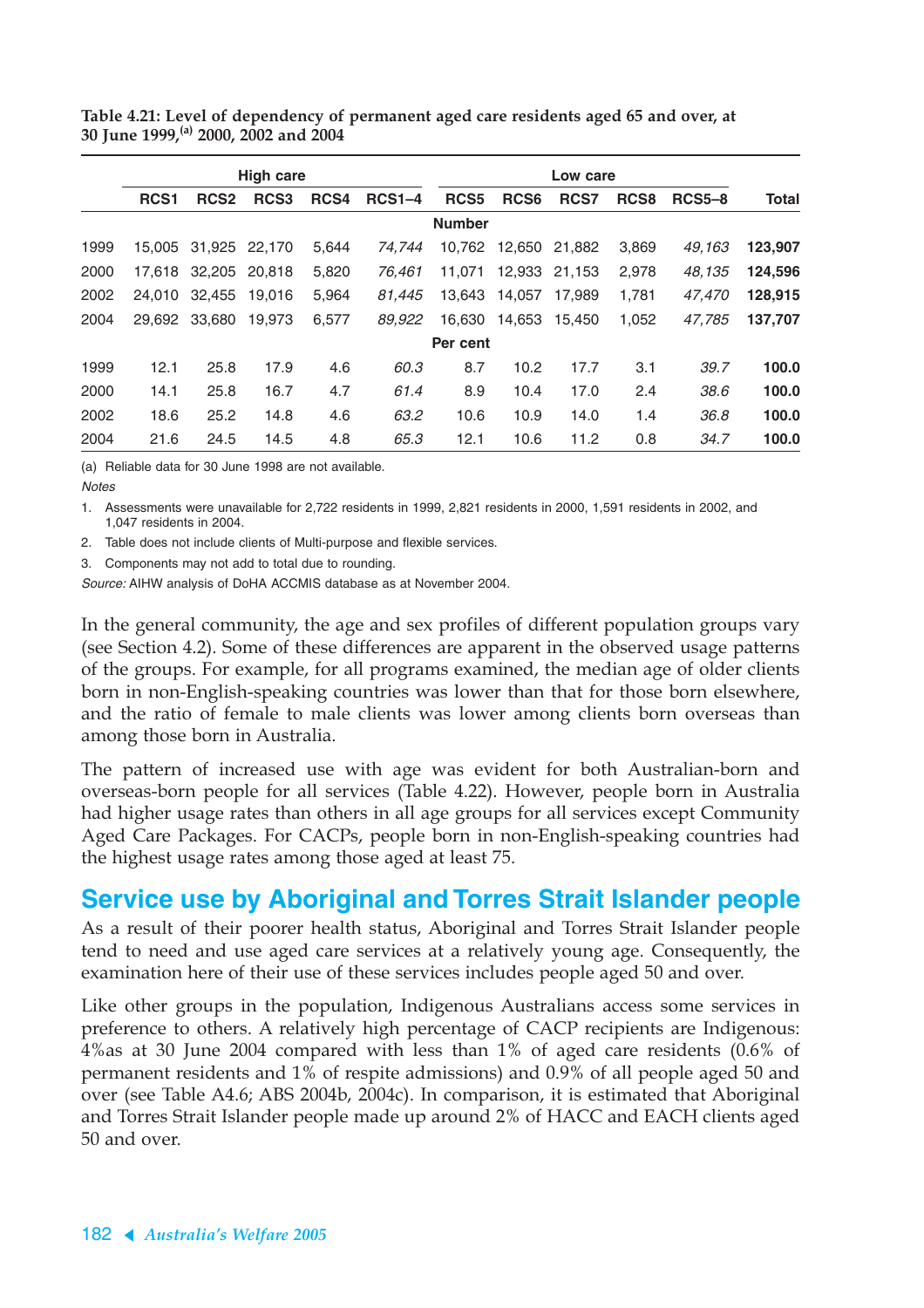The differences in the age profiles of Indigenous and other Australians are reflected in the client profiles of these two groups for all aged care services. For all services examined, Aboriginal and Torres Strait Islander clients had a younger median age than other clients: between 9 and 13 years less in 2004. However, although the sex ratio among older Indigenous and other Australians is very similar (on 30 June 2004, 47% and 48% of people aged 50 and over were male for the two groups, respectively), Indigenous clients of services have a lower female to male ratio than other clients.

Among people aged 50–74 years, Indigenous Australians had much higher usage rates than other people for all services examined. For example, Indigenous Australians aged 65–74 used HACC services at a rate of 393 per 1,000, compared with 99 per 1,000 for all other Australians and 73 per 1,000 for people born in the main English-speaking countries (Tables 4.22, 4.23). In the oldest age group for which population data were available for Indigenous Australians (75+), data given in Table 4.23 suggest that while they use community care and respite services at higher rates than other people, both groups use permanent residential aged care at the same rate. However, the comparison between usage rates is affected significantly by the different age structures of the two populations, that is, by the relatively low percentage of Indigenous Australians aged 75 and over.

|                                                          |                        |                            |                             |                                  | <b>Permanent Residential</b> |
|----------------------------------------------------------|------------------------|----------------------------|-----------------------------|----------------------------------|------------------------------|
| Age                                                      | <b>HACC</b><br>2003-04 | <b>ACAP</b><br>$2003 - 04$ | <b>CACP</b><br>30 June 2004 | residential care<br>30 June 2004 | respite<br>2003-04           |
|                                                          | <b>Clients</b>         | <b>Clients</b>             | <b>Recipients</b>           |                                  | <b>Residents Admissions</b>  |
| Australian-born                                          |                        |                            | Number per 1,000            |                                  |                              |
| $65 - 74$                                                | 111.1                  | 16.2                       | 3.4                         | 11.0                             | 4.8                          |
| $75 - 84$                                                | 290.8                  | 78.5                       | 11.6                        | 57.8                             | 22.4                         |
| $85+$                                                    | 506.3                  | 234.1                      | 32.7                        | 257.8                            | 65.8                         |
| Overseas-born: main<br><b>English-speaking countries</b> |                        |                            |                             |                                  |                              |
| $65 - 74$                                                | 72.8                   | 10.1                       | 2.0                         | 7.1                              | 3.7                          |
| $75 - 84$                                                | 233.1                  | 57.0                       | 11.0                        | 50.3                             | 21.8                         |
| $85+$                                                    | 396.3                  | 187.5                      | 31.3                        | 253.8                            | 69.1                         |
| Overseas-born: non-English-<br>speaking countries        |                        |                            |                             |                                  |                              |
| $65 - 74$                                                | 94.6                   | 12.0                       | 3.0                         | 7.0                              | 2.9                          |
| $75 - 84$                                                | 275.0                  | 63.1                       | 16.2                        | 47.6                             | 17.5                         |
| $85+$                                                    | 426.4                  | 176.9                      | 38.3                        | 195.1                            | 49.7                         |
| All                                                      |                        |                            |                             |                                  |                              |
| $65 - 74$                                                | 102.2                  | 14.4                       | 3.1                         | 9.6                              | 4.2                          |
| $75 - 84$                                                | 280.2                  | 72.8                       | 12.4                        | 54.9                             | 21.4                         |
| $85+$                                                    | 481.1                  | 220.3                      | 33.3                        | 248.8                            | 64.0                         |

| Table 4.22: Usage rates and country of birth of clients of selected aged care services, 2004 |  |  |
|----------------------------------------------------------------------------------------------|--|--|
|                                                                                              |  |  |

Note: See notes to Table A4.5 concerning derivation of statistics and caveats, including allowing for missing values.

Sources: ABS 2005c; AIHW analysis of DoHA ACCMIS database (as at 30 November 2004), AIHW analysis of HACC MDS; Lincoln Centre and AIHW analysis of ACAP MDS v1 and v2.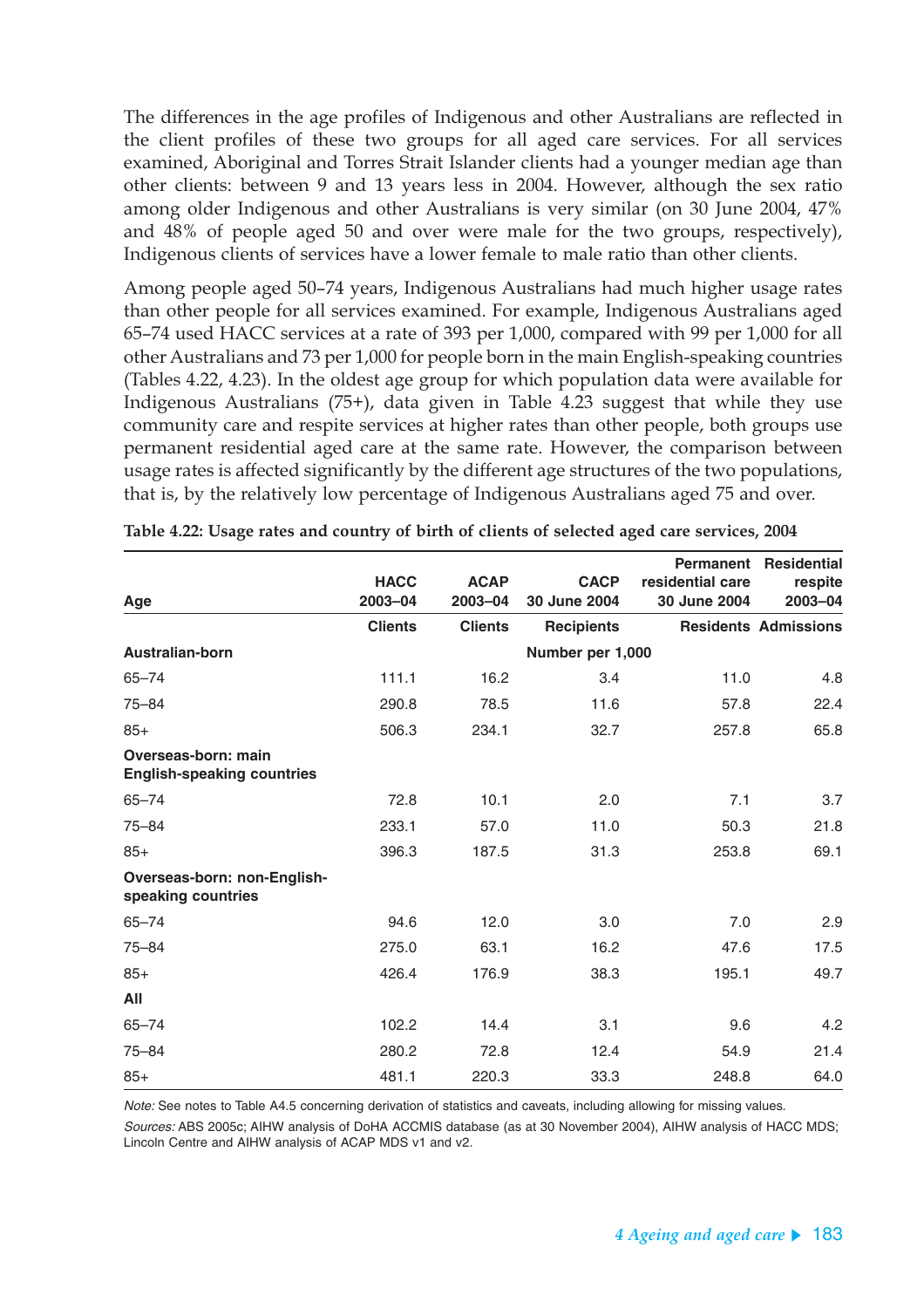| Age                               | <b>HACC</b><br>$2003 - 04$ | <b>CACP</b><br>30 June 2004 | <b>Permanent</b><br>residential care<br>30 June 2004 | <b>Residential</b><br>respite<br>2003-04 |
|-----------------------------------|----------------------------|-----------------------------|------------------------------------------------------|------------------------------------------|
|                                   | <b>Clients</b>             | <b>Recipients</b>           | <b>Residents</b>                                     | <b>Admissions</b>                        |
| <b>Indigenous Australians</b>     |                            |                             | Number per 1,000                                     |                                          |
| $50 - 64$                         | 132.7                      | 9.5                         | 5.1                                                  | 2.9                                      |
| $65 - 74$                         | 393.5                      | 41.9                        | 23.6                                                 | 14.8                                     |
| $75+$                             | 772.6                      | 71.1                        | 100.4                                                | 53.6                                     |
| <b>Non-Indigenous Australians</b> |                            |                             |                                                      |                                          |
| $50 - 64$                         | 23.7                       | 0.4                         | 1.5                                                  | 0.6                                      |
| $65 - 74$                         | 99.5                       | 2.8                         | 9.5                                                  | 4.1                                      |
| $75+$                             | 321.1                      | 17.2                        | 101.8                                                | 31.0                                     |
| <b>All Australians</b>            |                            |                             |                                                      |                                          |
| $50 - 64$                         | 24.9                       | 0.5                         | 1.5                                                  | 0.6                                      |
| $65 - 74$                         | 101.5                      | 3.1                         | 9.6                                                  | 4.2                                      |
| $75+$                             | 322.5                      | 17.4                        | 101.8                                                | 31.1                                     |

**Table 4.23: Usage rates and Indigenous status of clients of selected aged care services, 2004**

Note: See also notes to Table A4.6 concerning derivation of statistics and caveats, including allowing for missing values. Sources: AIHW analysis of DoHA ACCMIS database; ABS 2004b, 2004c.

# **4.7 Expenditure**

Overall, because it has primary responsibility for funding residential aged care, the largest source of funds for the aged care system is the Australian Government. It also provides funding for a number of other programs, including Community Aged Care Packages, Extended Aged Care at Home, Multi-purpose and flexible services, Aged Care Assessment Teams, and the Home and Community Care and Veterans' Home Care programs. The HACC program is cost-shared with state and territory governments, which also provide some funding for other areas of aged care, including residential aged care and assessment services. Governments are not, however, the only source of funding in the aged care system. Users of programs meet part of the costs, and nongovernment community services organisations contribute funds to some services (see Chapter 8). In addition, volunteers contribute to the sector.

### **Government expenditure on aged care**

Aged care expenditure is spread across both health and welfare services. When classifying expenditure to either health or welfare, expenditure on residents in highlevel care in residential aged care services is generally included in health while expenditure on low-level residential care and community-based programs is allocated to welfare. In the following discussion, expenditure on both levels of residential care is included, along with that for a range of community care programs, to give an overall picture of expenditure on aged care. For this reason, the figures presented here differ from those in Chapter 8 for expenditure on older people. In addition, due to data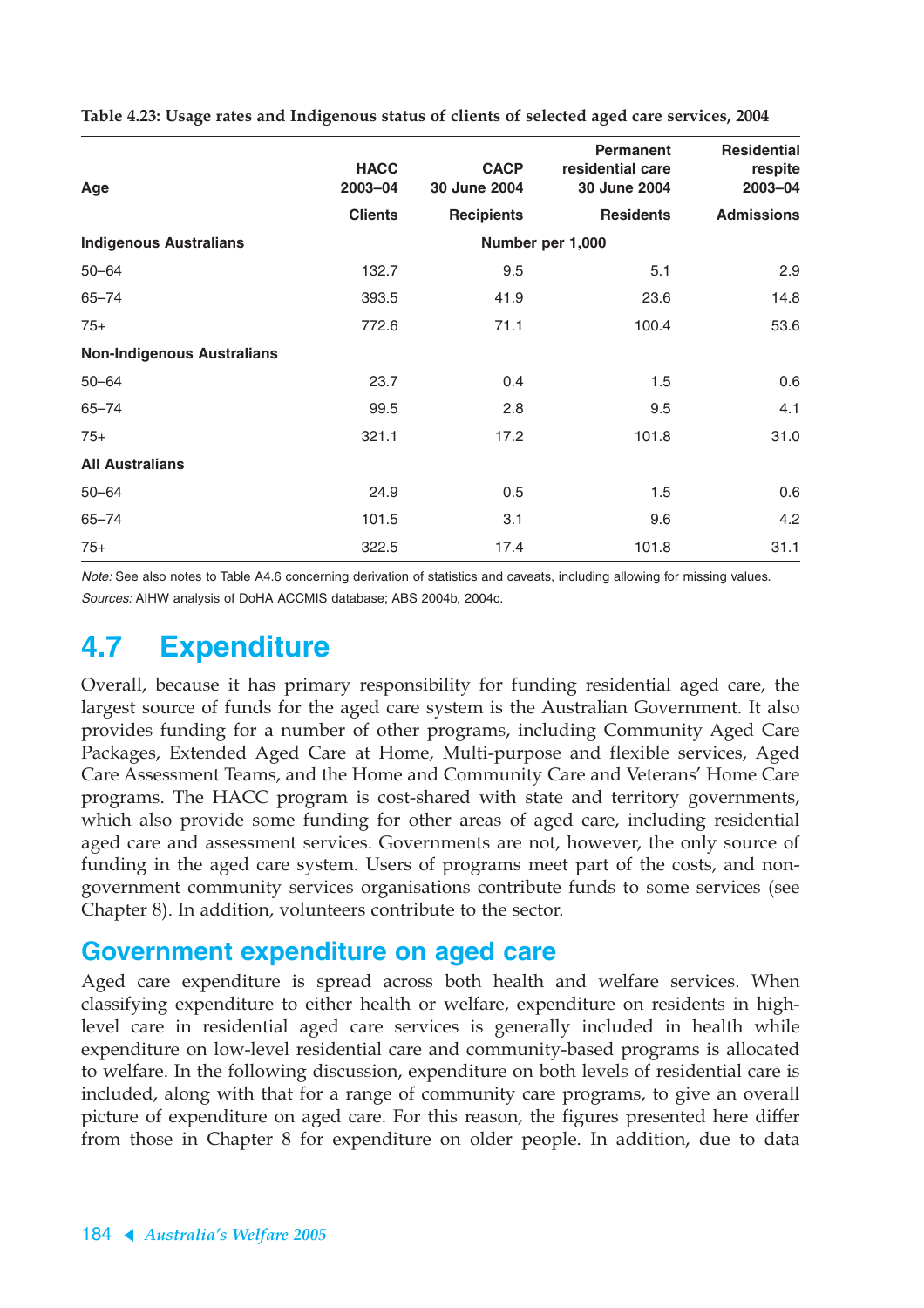availability, expenditure by local government and non-government organisations has not been included. Government concessions (such as concessional land and water rates) and welfare-related social expenditures (for example, the Age Pension) that can be accessed by older people are discussed in Chapter 8.

Total Australian, state and territory recurrent government expenditure on aged care services increased from \$5,339.7 million in 2000–01 to \$7,321.7 million in 2003–04 (see Table A4.7). As has been historically the case, in 2003–04 the largest area of expenditure was in residential aged care (\$5,356.5 million), representing 73% of expenditure, compared with  $75\%$  in 2000–01 (Table 4.24). $^6$  The overwhelming majority of these funds—over 99%—was spent on residential care subsidies. Expenditure on older people in the Home and Community Care Program was the second largest area of expenditure. Overall, around \$1.2 billion in capital and recurrent funds were provided for the HACC program in 2003–04; of this, an estimated \$917.1 million was used to deliver services to people aged 65 and over. Consequently, in 2003–04 HACC accounted for just under 13% of recurrent expenditure on aged care, slightly down from the 13–14% observed for the 3 previous years. Community care places and packages are the other main area of expenditure, and in 2003–04 EACH places and CACP packages together accounted for 4.4% of government expenditure on aged care services (\$15.5 and \$307.9 million, respectively). At \$326.9 million, expenditure on the Carer Allowance, where the care recipient was aged 65 and over, accounted for 4.5% of expenditure. This was up slightly on previous years due to the one-off payment of \$600 made to allowance recipients in June 2004. Other programs which accounted for more than 1% of expenditure in 2003– 04 were the National Respite for Carers program (\$101.5 million, or 1.4%), and Veterans' Home Care including in-home respite (\$91.1 million, or 1.2%).

Comparisons of program expenditure as expressed in constant prices show whether there has been growth in real terms; that is, in terms of what the programs would have cost had the same prices operated in each of the years being compared. As such, changes in constant prices reflect changes in the actual quantity of goods and services used to produce welfare services (that is, real growth) rather than simply showing the amount of dollars used each year. For example, given a fixed amount of money, the 60% increase that occurred in average weekly earnings of carers and aides between 2002 and 2004 would have resulted in a substantial reduction in the capacity to produce welfare services, simply because each dollar could purchase fewer resources (see Table 8.24 and AIHW 2003a:145). The constant price estimates remove the effect of such distortions due to inflation and show whether more or fewer physical resources were being used.

In real terms, total government expenditure on aged care services increased by 23% over the years examined, from \$5,747.8 million in 2000–01 to \$7,067.3 million in 2003–04 (expressed in 2002–03 prices, Table 4.24). Overall expenditure on largest program, residential aged care, rose 20% in the same period. This growth was driven by both the increasing provision of residential aged care and the rising care needs of residents

<sup>6.</sup> Figures do not include some state and territory expenditure, see note (a) to Appendix Table 4.24.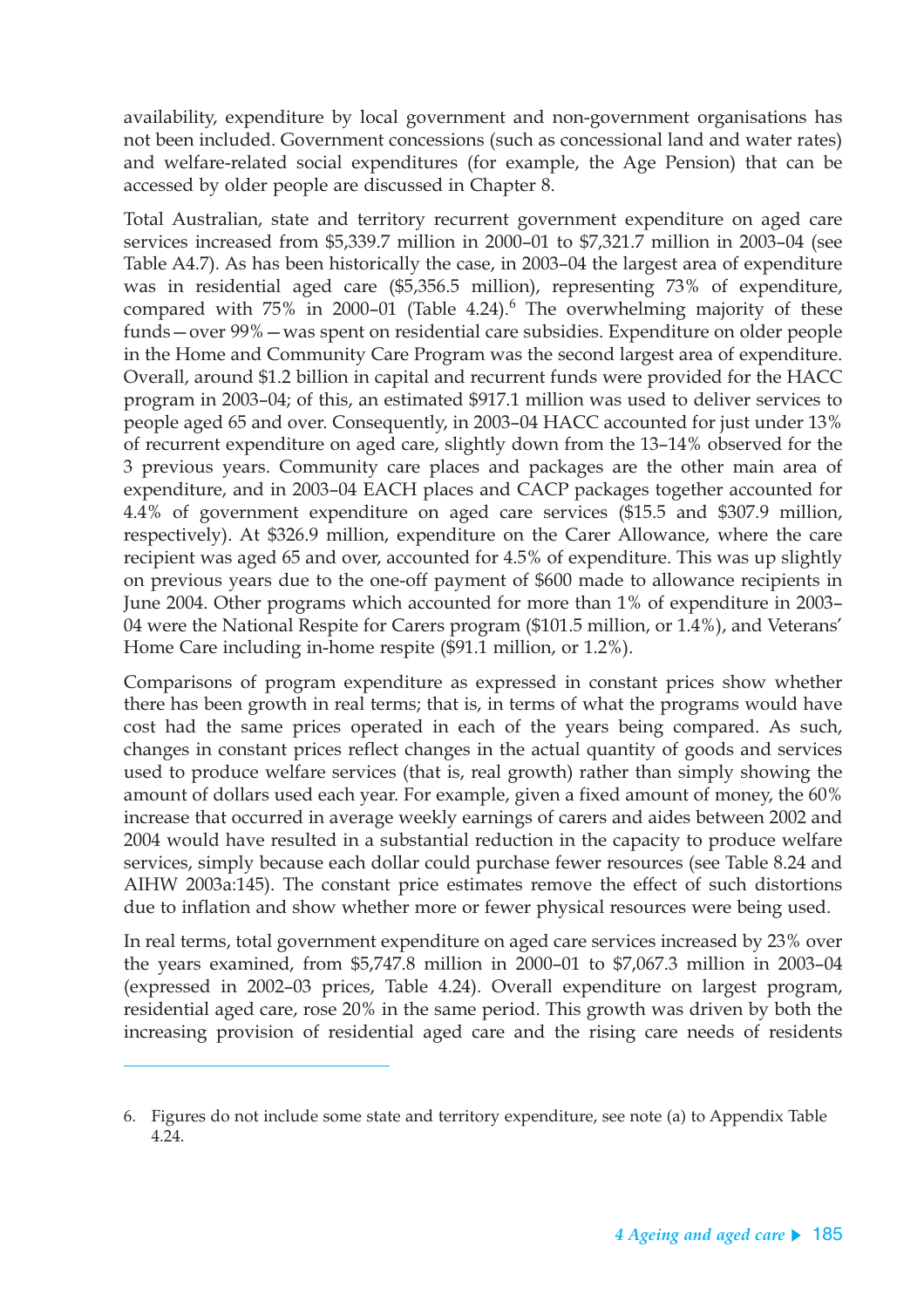(see Sections 4.6, 4.8). Between 2000–01 and 2003–04 the number of high-care bed-days occupied by permanent residents increased by nearly 12%, while the number of lowcare days declined by 0.5% (AIHW analysis of ACCMIS database). In addition, more of those receiving high care were in the top care-need category (RCS1) which attracts the highest subsidies: among residents aged 65 and over, between June 2002 and June 2004 there was a 24% increase in the number of people in RCS1 but only a 7% increase in the number of permanent residents overall (see Table 4.21). The effect that these two trends have on expenditure on subsidies is clear when noting that on 1 July 2004 the RCS1 basic subsidy was 10% higher than that for RCS2 and 38% higher than that for RCS3 (DoHA 2004d).

| Program <sup>(b)</sup>                                                                             | $2000 - 01$   | $2001 - 02$             | $2002 - 03$ | 2003-04 | 2003-04   |  |
|----------------------------------------------------------------------------------------------------|---------------|-------------------------|-------------|---------|-----------|--|
|                                                                                                    |               | Constant 2002-03 prices |             |         |           |  |
| Residential aged care-subsidies                                                                    | 4,291.7       | 4,375.7                 | 4,506.7     | 5,150.6 | 5,336.0   |  |
| Residential aged care–resident and provider support                                                | 9.3           | 9.9                     | 15.5        | 19.7    | 20.4      |  |
| <b>Community Aged Care Packages</b>                                                                | 209.5         | 255.0                   | 287.9       | 297.2   | 307.9     |  |
| Home and Community Care                                                                            | 780.5         | 814.0                   | 853.0       | 885.2   | 917.1     |  |
| Veterans' Home Care and DVA in-home respite                                                        | 25.1          | 64.1                    | 93.5        | 87.9    | 91.1      |  |
| Extended Aged Care at Home                                                                         | 9.1           | 9.3                     | 10.5        | 14.9    | 15.5      |  |
| Day Therapy Centres                                                                                | 30.7          | 30.3                    | 31.0        | 30.5    | 31.6      |  |
| Multi-purpose and flexible services                                                                | 36.6          | 41.7                    | 51.4        | 58.6    | 60.7      |  |
| National Respite for Carers                                                                        | 73.9          | 70.9                    | 94.0        | 98.0    | 101.5     |  |
| Carer Allowance                                                                                    | 193.3         | 197.2                   | 228.0       | 315.5   | 326.9     |  |
| Assessment                                                                                         | 42.2          | 42.4                    | 42.9        | 46.7    | 48.4      |  |
| <b>Commonwealth Carelink Centres</b>                                                               | 13.0          | 11.9                    | 12.1        | 13.4    | 13.9      |  |
| Accreditation                                                                                      | 11.2          | 13.0                    | 11.9        | 6.3     | 6.5       |  |
| Flexible care pilot projects                                                                       | $\sim$ $\sim$ | $\ddot{\phantom{0}}$    | 4.6         | 16.9    | 17.6      |  |
| Other                                                                                              | 21.8          | 30.5                    | 27.7        | 25.7    | 26.6      |  |
| Total                                                                                              | 5,747.8       | 5,965.9                 | 6,270.6     | 7,067.3 | 7,321.7   |  |
| Amount per person aged 65 and over with a profound<br>or severe core activity limitation (dollars) | 10,682        | 10,763                  | 11,008      | 12,057  | 12,491    |  |
| <b>GFCE</b> deflator                                                                               | 92.9          | 96.6                    | 100         | 103.6   | $\cdot$ . |  |

**Table 4.24: Recurrent government expenditure on aged care services, 2000–01 to 2003–04(a) (\$m)**

(a) Expenditure excludes departmental program administration and running costs. Only state and territory funding for highlevel residential aged care subsidies and HACC have been included. Comparisons with ABS welfare expenditure estimates on older people (see AIHW 2003c:5, 9; excludes expenditure on high-level residential care) indicate that including other state/territory expenditure would have resulted in an increase in the estimate of expenditure for 2000–01 of about 7%.

(b) To improve coverage, the programs included here have changed slightly from those in the corresponding table in the previous edition of this publication (AIHW 2003a: table 7.13). Consequently, the numbers in the two publications are not strictly comparable.

**Notes** 

1. See notes to Appendix Table A4.7 for information on expenditure derivation and comparability with previous editions. Constant dollar values were calculated using the GFCE deflator, referenced to 2002–03.

2. Components may not add to total due to rounding.

Sources: Tables A4.7, A4.8.

Expenditure in real terms on HACC services (provided to people aged 65+) increased by 13%. VHC and HACC provide similar services, and if the expenditures on these programs are amalgamated, the combined rise for these home-based services was 21%.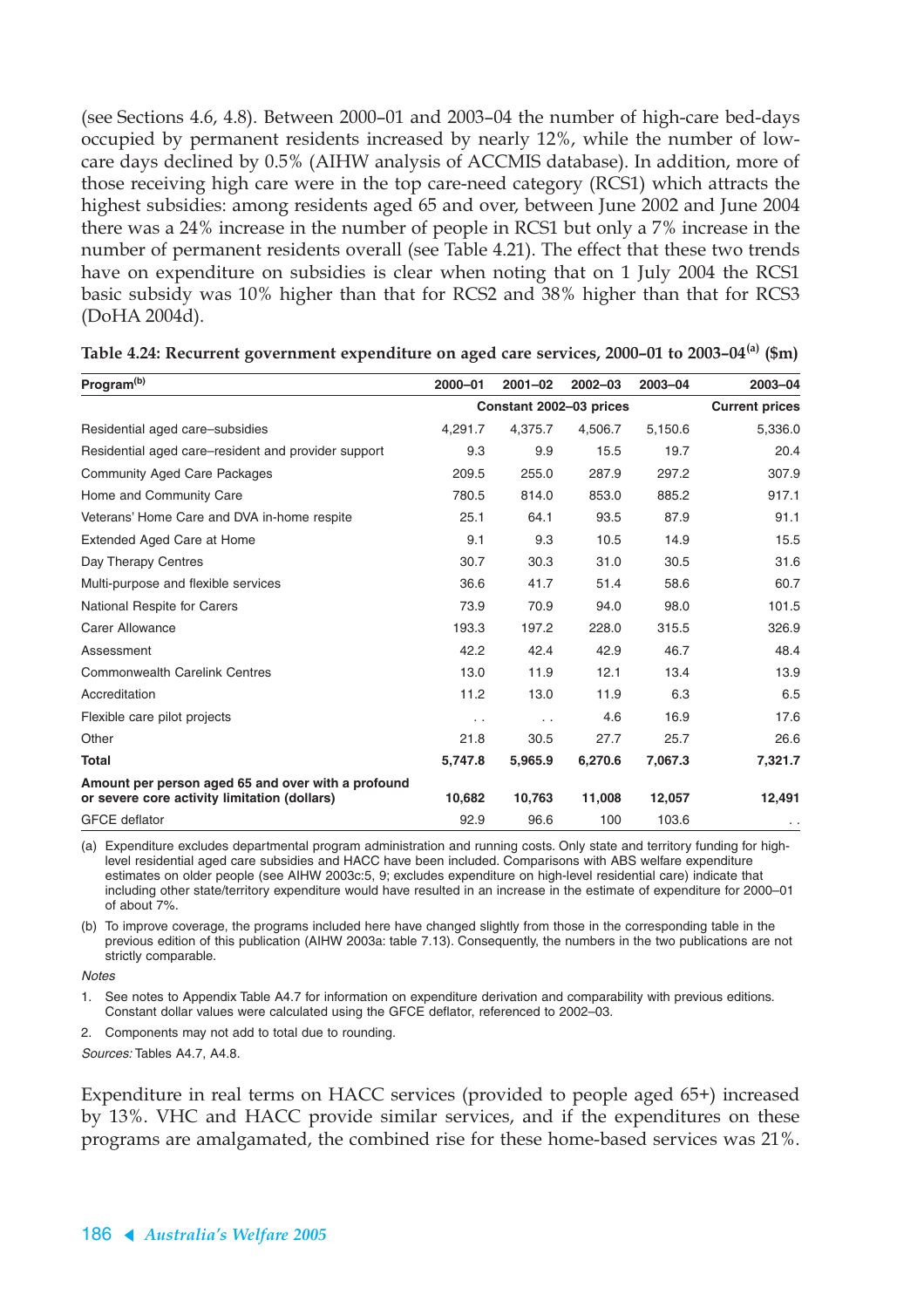The emphasis on developing community support programs is demonstrated in expenditure on the CACP and the National Respite for Carers programs, which rose by 42% and 33%, respectively, over the 3 years. Expenditure on Carer Allowance also increased—by 63%. In contrast, expenditure on the accreditation of residential aged care providers dropped by 44%, reflecting the cyclic nature of residential aged care facility accreditation, with the second round of accreditation being completed mid 2003–04.

While the above analysis shows that expenditure on aged care services has been increasing in real terms, it does not indicate whether expenditure has been keeping pace with the growing need for services caused by the ageing of the population. As stated earlier, the segment of the older population most likely to be in need of assistance from aged care programs in general is people aged 65 and over with a severe or profound core activity limitation. Over the 3 years since 2000–01, estimates indicate that the number of such people grew by 9%, compared with a 23% growth in real expenditure (AIHW estimates). Consequently, real (constant price) program expenditure has been more than keeping pace with the increasing number of people in this group (see Table A4.8). In 2000–01, total aged care expenditure in real terms broadly equated to \$10,682 for every person aged 65 and over with a profound or severe limitation (in 2002–03 prices). By 2003–04, this figure is estimated to have risen by 13% to \$12,057. More than half of this growth occurred in the last year (10% between 2002–03 and 2003–04).

Per person growth was not consistent either over time or across programs. Relative to the number of people aged 65 and over with a profound or severe core activity limitation, expenditure on residential aged care subsidies rose by 10% to \$8,787 (in 2002–03 prices) between 2000–01 and 2003–04, with nearly all of this growth occurring in the last year. Relative expenditure on the Carer Allowance rose by around 50%; again most of this growth happened in the last year and was partly due to the one-off lump sum paid to allowance recipients in June 2004. On the other hand, while CACP expenditure grew by 30% over the period to \$507 for every person aged 65 years and over with a profound or severe limitation, nearly all of this growth occurred before 2003–04. Taken together, the HACC and VHC programs increased by 11% over the 3 years, and reached \$1,660 per person by 2003–04. However, the two programs had quite different growth patterns.

### **User contributions to cost of aged care**

Users of many aged care services pay a contribution towards the provision of the service. However, in both residential and community care, government-set limits are placed on fees chargeable by providers.

Clients of the HACC program may be asked to pay a service fee in accordance with the relevant state or territory government's fees policy (which are based on the draft HACC Fees Policy (DoHA 2002:28–33)). The amount charged varies across service types and between states and territories. However, if such a contribution causes financial difficulty for the user, the provider is obliged to reduce or waive charges. Veterans' Home Care clients are required to make a co-payment for all services except respite care. As at July 2005, contributions for VHC services were \$5 per hour of assistance, with the contribution for personal care capped at \$10 a week.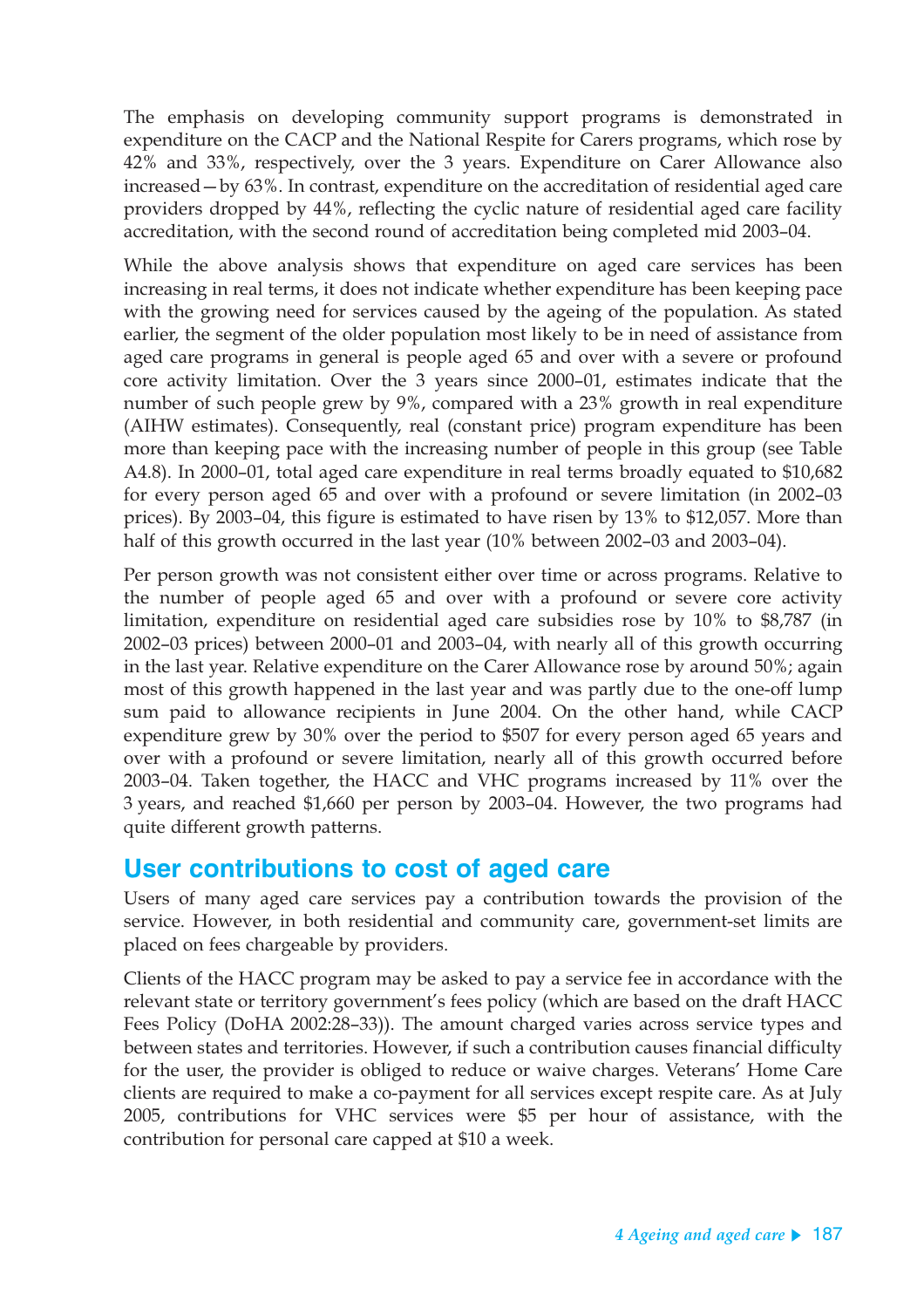CACP and EACH recipients may also be required to make a contribution. Full pensioners can be asked to pay up to 17.5% of their pension (excluding the GST supplement), and at 30 June 2004 this equated to \$5.67 per day, or 18% and 5% of the basic daily CACP and EACH subsidies, respectively. Those on higher incomes can be asked to pay more, up to a maximum of 50% of their income above the pension. As for HACC services, people cannot be denied services they need based on an inability to pay fees. Data are not generally collected on user payments for community care; however, estimates for the above three programs were derived for the Review of Pricing Arrangements in Residential Aged Care. For 2002–03, user payments by HACC clients were estimated at \$43 million, and CACP and EACH recipients contributed an estimated \$50 million towards service provision (Hogan 2004:108).

Care fees payable by people in residential aged care depend on both the person's resident status and pensioner status. For all respite residents and pensioner permanent residents (both full and part-pensioner), the maximum standard daily care fee is set at 85% of the Age Pension (\$27.54 at 1 January 2005). Non-pensioner permanent residents can be charged a higher standard daily fee—up to \$34.76 as at 1 January 2005 (DoHA 2005g). In addition to these maximum basic daily care fees, part-pensioner and nonpensioner permanent residents who are on higher incomes may pay income-tested fees (reviewed quarterly). Such fees are capped at 25 cents for every additional dollar of income over the relevant pension income test free area, and cannot exceed three times the daily standard pensioner rate or the cost of care, whichever is the lower (DoHA 2001: section 7.3.4.1). In 2002–03, the basic daily care fees yielded \$1,274.8 million in basic user charges, and income-tested fees amounted to an additional \$92.9 million (AIHW and DoHA analysis of ACCMIS database). Basic daily care fees raised \$1,411.8 million in 2003–04, while the income-tested contributions provided \$119.2 million. These fees were in addition to the \$5,336.0 million spent in 2003–04 on residential aged care subsidies by the Australian, state and territory governments (Table 4.24), and, similar to previous years, accounted for just over one-fifth of the \$6,867 million spent in total on care in residential aged services.

In addition to the basic and income-tested care fees, people entering permanent residential aged care may contract, on entry, to make accommodation payments to contribute to the cost of their accommodation. These payments are assets-tested, and can only be charged to people who have assets exceeding a prescribed minimum level and who entered into an accommodation payment agreement on entry into their current permanent care. Payments may be either in the form of an accommodation bond or accommodation charge. An accommodation bond is an amount payable by people who enter residential care at low-level care, and by those who receive care on an extra service basis (with either high- or low-level care needs). Residents can choose to pay an accommodation bond as a lump sum, as a regular periodic payment, or a combination of both. The service provider can retain part of the accommodation bond, with the balance of the bond being refunded to the resident (or their estate) on departure. An accommodation charge is an additional daily amount which is payable by people who enter permanent residential care at a high level of care; it is payable for up to 5 years.

The amount of the accommodation bond or charge is agreed by the resident and the aged care provider, and may vary widely between residents, both within a residential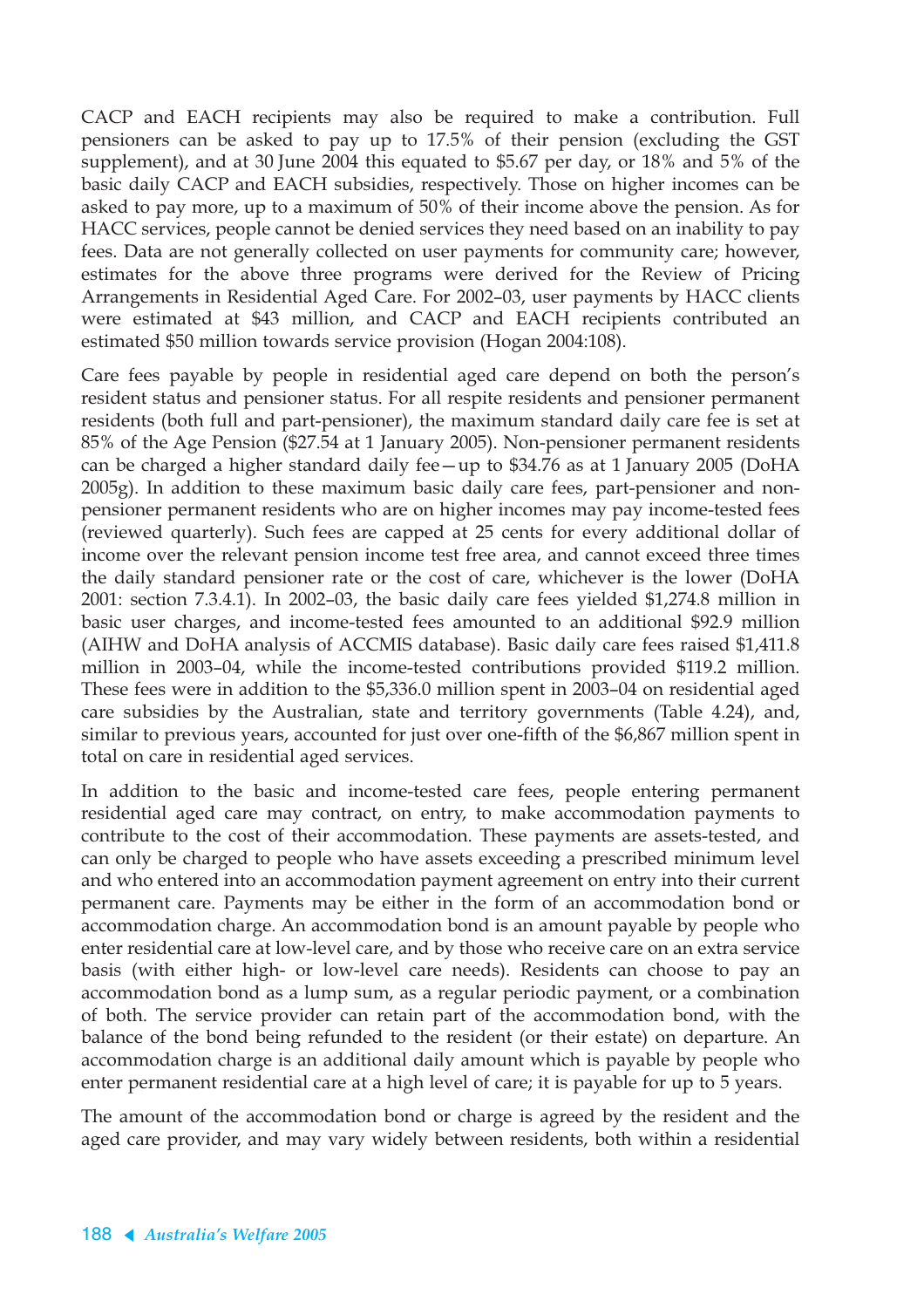aged care service and between services. The Australian Government does not dictate the amount of bonds for residents at different assets levels, but provides a number of legislative protections, including the requirement that residents be left with a minimum level of assets after payment of the accommodation bond; as at 1 July 2004 this minimum was set at \$29,000, indexed to \$29,500 on 20 September 2004 and \$30,000 on 20 March 2005. Other than meeting the minimum assets requirement, there is no upper limit for an accommodation bond. Unlike accommodation bonds, maximum daily accommodation charges are set by the Australian Government, with annual indexation. However, the daily rate for existing residents does not change when these indexations occur. For 2004–05, the maximum daily accommodation charge for new residents was \$16.25 (DoHA 2001: ch. 8, 2005g). In addition, residents may choose to pay for additional services not funded through care fees.

# **4.8 Outcomes**

As with other welfare services, the measurement of outcomes for aged care services is an important tool for examining the delivery and quality of the services provided. However, outcome measurement lends itself more readily to the acute care context, where desired outcomes can be more clearly specified, than to aged care services. In care contexts where successful management may be followed by death or deterioration in health status, determining and then measuring desired outcomes is problematic. However, it is still possible to report on measures relevant to program achievements. This section presents data on the accessibility and quality of aged care services.

# **Accessibility**

Accessibility is examined below by considering the provision of residential and community care places and packages, and their use over time. It is currently not possible to provide similar analysis of the HACC program—the other key aged care program—as the provision of HACC services is not bundled into countable packages, and much of the large increase in client numbers seen in the recent HACC MDS collections is more likely the result of increasing participation in the collection than the result of large increases in client numbers.

### **Supply of residential aged care places and community packages**

One of the tools used to plan the provision of residential aged care places and community care places and packages is the planning ratio; this ratio is based on achieving a desired number of places and packages for the number of people likely to need these services. Residential aged care places, Extended Aged Care at Home places and Community Aged Care Packages are intrinsically linked because CACPs aim to provide care equivalent to low care in residential aged care, and EACH places are intended to provide care equivalent to high care in residential aged care. All three are included in the planning ratio, and so are combined to present a comparison of the provision of aged care services against the planning ratio. At the same time, an individual's circumstances may affect whether or not the person can take up a CACP or EACH place, so there is not a strict substitution effect.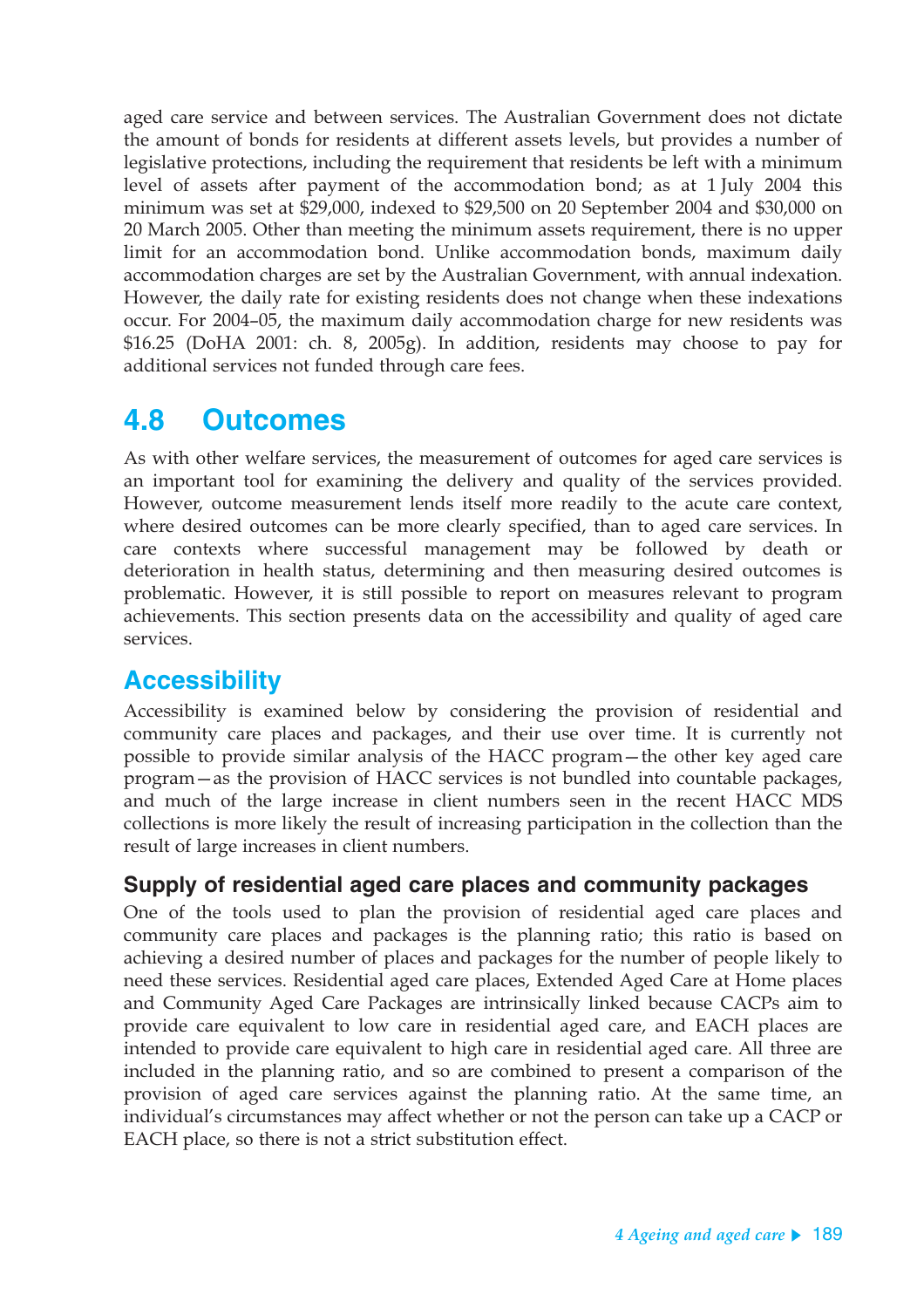As part of the Australian Government's response to the 2004 Review of Pricing Arrangements in Residential Aged Care (Australian Government 2004; Hogan 2004), the planning ratio will be increased from the long-standing 100 operational places and packages per 1,000 persons aged 70 years and over (including places in flexible care) to 108 over 4 years from July 2004. The new provision ratio will be divided into 88 residential aged care places and 20 community care places and packages per 1,000 people aged 70 and over; 55 of the residential places are assigned to high-level care.

In 1999, the total provision of places and packages stood at 94.0 per 1000 people aged 70 and over (AIHW 2003a:321). However, as a result of continued growth in the CACP program and large increases in aged care places since 2001–02, this ratio had reached 100.3 places and packages by 30 June 2004 (Table 4.25). An additional 7,252 places and packages became operational during 2004–05 (DoHA provisional estimate).

While the overall ratio has been increasing since 1996, the provision of residential aged care places declined steadily during the 1990s relative to the number of people aged 70 and over (AIHW 1999:192, 2003a:321). However, this trend has been reversed, with the provision ratio for residential aged care places increasing since 2002. On 30 June 2004, the ratio stood at 84.2 per 1,000 people aged 70 and over, up from its low of 81.7 places in June 2002.

Since the program's inception, CACP provision has grown from year to year relative to the older (70+) population, although in recent years this growth has been slowing. By June 2004 there were 15.6 Community Aged Care Packages per 1,000 people aged 70 and over, up from 14.0 in 2001, and 10.8 in 2000 (AIHW 2003a:321). In addition to these places, the nascent EACH program provided 0.5 community care places per 1,000 in June 2004.

In terms of the more closely targeted supply measure of places and/or packages per 1,000 people aged 65 and over with a severe or profound core activity limitation, between 2001 and 2004 provision changed from 45.8 to 51.0 community care places and packages, and from 267.6 to 267.1 residential aged care places. Consequently, on this measure over the 4 years the number of places and packages per 1,000 people aged 65 and over with a severe or profound limitation rose from 313.4 to 318.2. This equates to an increase of 1.5%, compared with an increase of 7% in places per 1,000 people aged 70 and over. The difference in growth for these two measures is a consequence of the ageing of the population: because disability rates increase with age, as greater proportions reach very old age so too are larger proportions of the older population affected by severe or profound core activity limitations.

### **Use of residential aged care places and community packages**

The use of places and packages by older people reflects the growth patterns in their provision discussed above. Between 2001 and 2004, the rates of use of packages grew for both men and women in all age groups (Table 4.26): by between 14% (among men aged 85 and older) and 33% (among women aged 65–74). On the other hand, within age and sex groups, the use of residential aged care places remained stable or decreased slightly over the period. Taken together, the use of residential aged care places and community care packages rose for women in all age groups, and for men aged 75–84; for men in the other age groups, small declines in use were observed.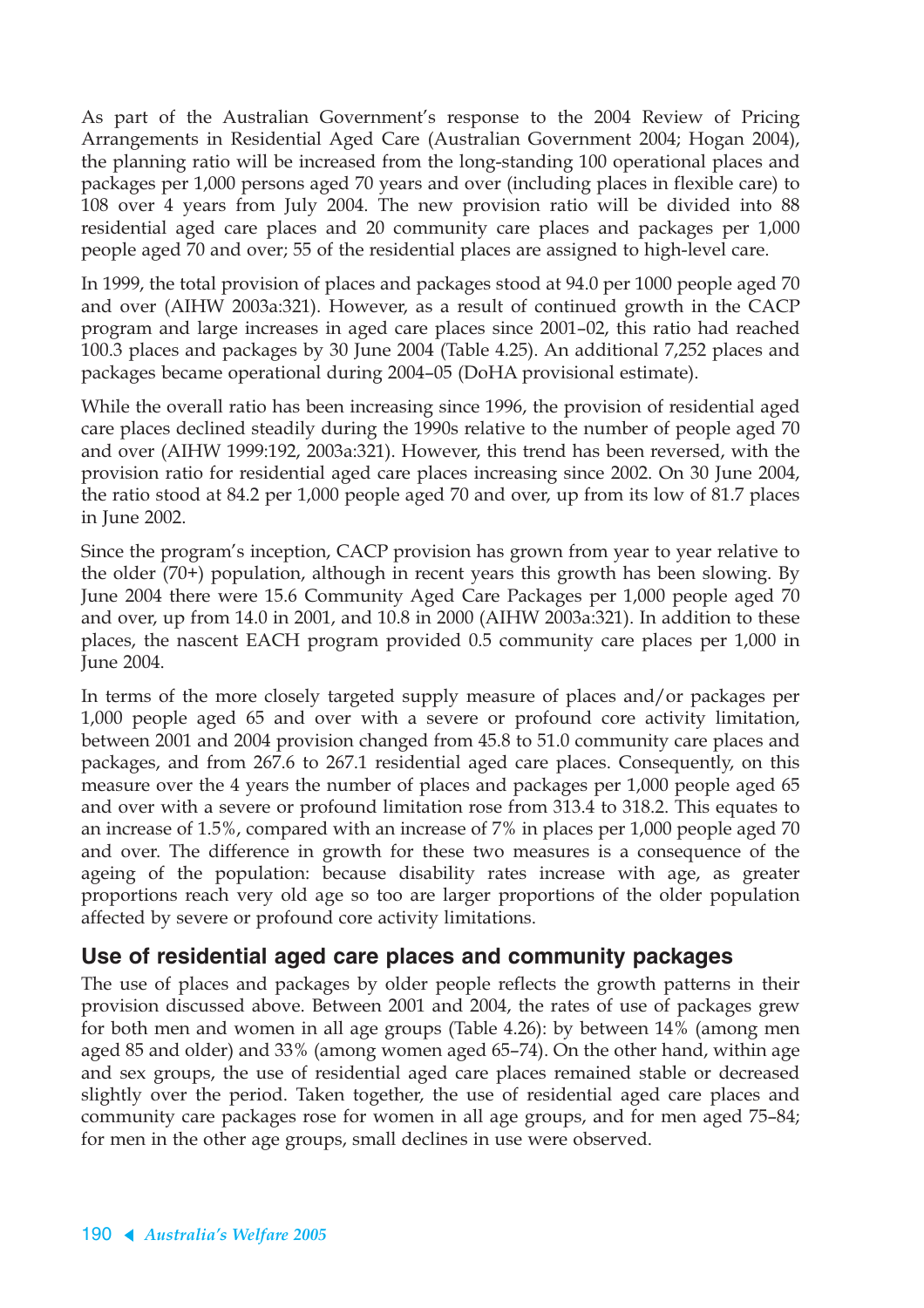|      |                                                     | <b>Number</b>          | Places/packages per 1,000 persons |                                                                |  |
|------|-----------------------------------------------------|------------------------|-----------------------------------|----------------------------------------------------------------|--|
|      |                                                     | of places/<br>packages | Aged $70+$                        | Aged 65+ with a severe or<br>profound core activity limitation |  |
| 2001 | <b>Community Aged Care Packages</b>                 | 24,629                 | 14.0                              | 45.8                                                           |  |
|      | Residential aged care places                        | 144,013                | 82.2                              | 267.6                                                          |  |
|      | <b>Total</b>                                        | 168,642                | 96.2                              | 313.4                                                          |  |
| 2002 | <b>Community Aged Care Packages</b>                 | 26,425                 | 14.8                              | 47.7                                                           |  |
|      | Extended Aged Care at Home<br>places <sup>(a)</sup> | 290                    | 0.2                               | 0.5                                                            |  |
|      | Residential aged care places                        | 146,268                | 81.7                              | 263.9                                                          |  |
|      | <b>Total</b>                                        | 172,983                | 96.6                              | 312.1                                                          |  |
| 2003 | <b>Community Aged Care Packages</b>                 | 27,881                 | 15.3                              | 48.9                                                           |  |
|      | Extended Aged Care at Home places                   | 255                    | 0.1                               | 0.4                                                            |  |
|      | Residential aged care places                        | 151,181                | 82.8                              | 265.4                                                          |  |
|      | <b>Total</b>                                        | 179,317                | 98.3                              | 314.8                                                          |  |
| 2004 | <b>Community Aged Care Packages</b>                 | 29,063                 | 15.6                              | 49.6                                                           |  |
|      | Extended Aged Care at Home<br>places <sup>(a)</sup> | 858                    | 0.5                               | 1.5                                                            |  |
|      | Residential aged care places                        | 156,580                | 84.2                              | 267.1                                                          |  |
|      | <b>Total</b>                                        | 186,501                | 100.3                             | 318.2                                                          |  |
|      | 2005 <sup>(b)</sup> Community Aged Care Packages    | 30,916                 | n.a.                              | n.a.                                                           |  |
|      | Extended Aged Care at Home places                   | 1,672                  | n.a.                              | n.a.                                                           |  |
|      | Residential aged care places                        | 161,165                | n.a.                              | n.a.                                                           |  |
|      | <b>Total</b>                                        | 193,753                | n.a.                              | n.a.                                                           |  |

#### **Table 4.25: Operational residential aged care places and community care places and packages, 30 June 2001 to 30 June 2005**

(a) In June 2002, EACH places were still formally provided under pilot projects.

(b) 2005 data supplied by DoHA are provisional figures. Places/packages per 1,000 people can be derived once ABS population estimates for June 2005 become available.

**Notes** 

1. Table includes places and packages provided by Multi-purpose Services and flexible funding under the Aboriginal and Torres Strait Islander Aged Care Strategy.

2. Resident population estimates used to derive provision rates are from those released by the ABS in December 2004.

3. Population estimates by disability status are obtained using age/sex disability rates from the ABS 1998 Survey of Disability, Ageing and Carers in conjunction with the estimated resident population. The estimates assume constant disability rates over time within age/sex groups.

Sources: ABS 2004b; AIHW 2005b:3; AIHW analysis of DoHA ACCMIS database (as at 30 November 2004), AIHW analysis of ABS 2003 Survey of Disability, Ageing and Carers; DoHA unpublished data.

While the use of residential care within all age and sex groups examined dropped over the 3-year period, the overall usage rate among people aged 65 and over increased. This apparently contradictory result arises directly from the ageing of the population: although use within groups dropped, the ageing of the population meant that a greater proportion of people fell into the older age groups, which had higher use of residential care than younger groups, so that the overall effect was a rise in the usage rate among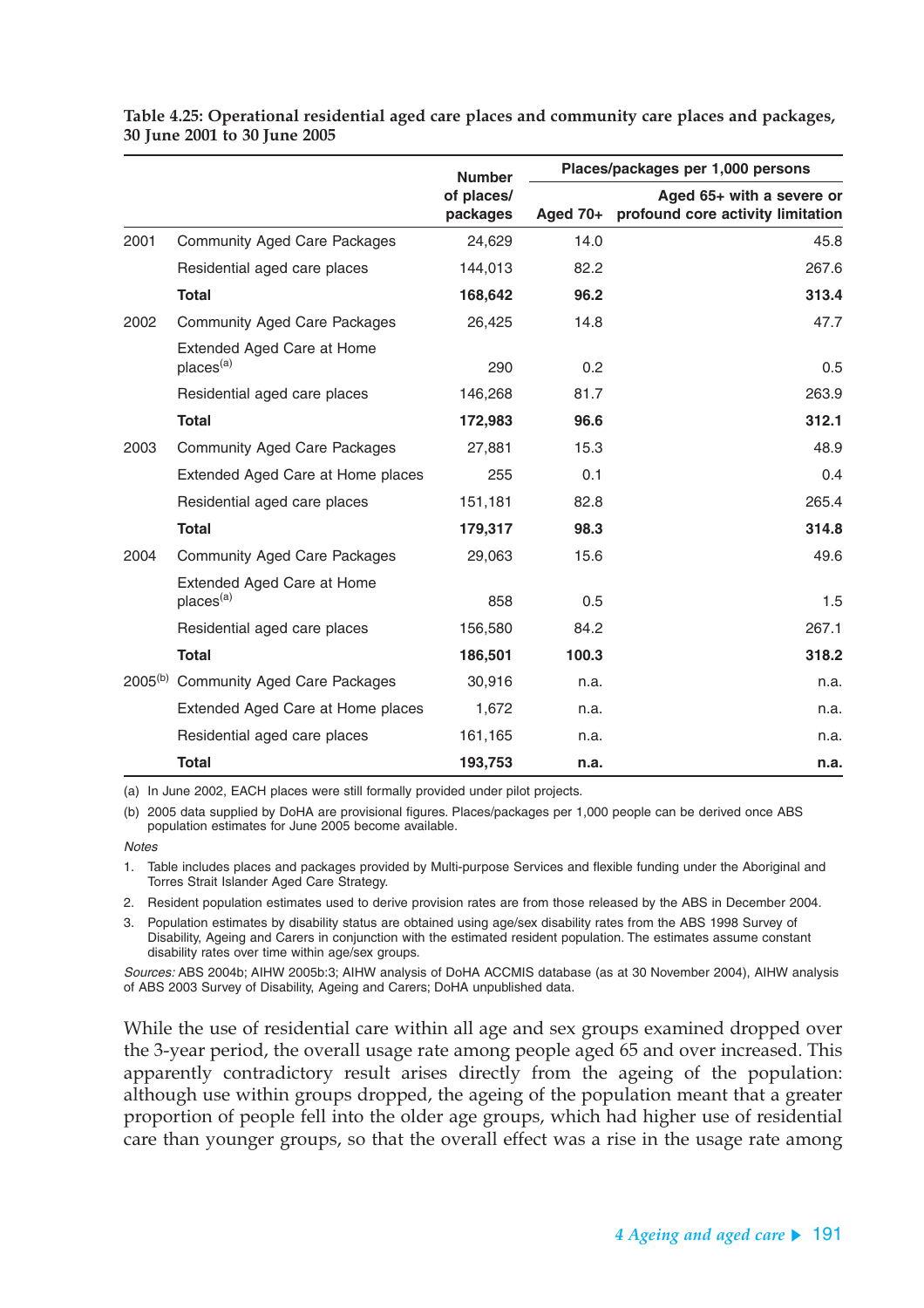those aged 65 and over. The effect is also seen in the usage rates for places and packages combined: the growth in use among those aged 65 and over is greater than would be expected on simple inspection of the changes in the rates within age groups. This phenomenon illustrates the importance of looking more deeply into use patterns when the structure of a population is changing, as a simple total population usage rate may not provide a true indication of whether provision of services is keeping pace with population growth and change.

The high occupancy rate seen recently in residential care services—averaging around 96% since 2000—indicates continuing high demand for residential places (AIHW 2005b:17, and earlier editions). While the overall provision of aged care places and packages has been keeping pace with the growth in the population aged 70 and over, the ageing of the older population, combined with the greater use of services at older ages, is likely to place increasing pressure on the accessibility of aged care. The announced changes in the planning ratio and rising new annual allocations are both aimed at addressing this issue. Whether these measures will be effective is yet to be seen. However, to obtain a broader picture of the accessibility of aged care, and to examine how general access is changing as the population ages, time-series data on age-specific usage rates of HACC services and unmet demand for all programs would be required. Such data are not currently available.

|                              |           | <b>Females</b> |        |       |           | <b>Persons</b> |        |       |           |           |        |       |
|------------------------------|-----------|----------------|--------|-------|-----------|----------------|--------|-------|-----------|-----------|--------|-------|
|                              | $65 - 74$ | $75 - 84$      | $85+$  | $65+$ | $65 - 74$ | $75 - 84$      | $85+$  | $65+$ | $65 - 74$ | $75 - 84$ | $85+$  | $65+$ |
| <b>CACP and EACH</b>         |           |                |        |       |           |                |        |       |           |           |        |       |
| 2001                         | 1.8       | 6.7            | 24.5   | 5.1   | 3.1       | 12.8           | 29.8   | 10.2  | 2.5       | 10.3      | 28.1   | 8.0   |
| 2004                         | 2.3       | 8.1            | 27.8   | 6.4   | 4.1       | 16.1           | 36.8   | 13.2  | 3.2       | 12.7      | 33.9   | 10.1  |
| 3-year growth<br>$(\%)$      | 27.9      | 19.9           | 13.5   | 23.5  | 32.7      | 26.1           | 23.8   | 29.0  | 30.8      | 23.5      | 20.7   | 27.0  |
| <b>Residential aged care</b> |           |                |        |       |           |                |        |       |           |           |        |       |
| 2001                         | 10.1      | 41.0           | 166.1  | 32.1  | 11.0      | 68.0           | 299.0  | 70.6  | 10.6      | 56.7      | 257.9  | 53.6  |
| 2004                         | 9.5       | 41.0           | 160.1  | 32.6  | 10.1      | 67.6           | 295.6  | 71.7  | 9.8       | 56.1      | 252.5  | 54.2  |
| 3-year growth<br>$(\%)$      | $-5.9$    | $-0.1$         | $-3.6$ | 1.4   | $-8.1$    | $-0.6$         | $-1.1$ | 1.7   | $-7.1$    | $-1.0$    | $-2.1$ | 1.2   |
| <b>Total</b>                 |           |                |        |       |           |                |        |       |           |           |        |       |
| 2001                         | 11.8      | 47.7           | 190.6  | 37.3  | 14.1      | 80.8           | 328.7  | 80.8  | 13.0      | 67.0      | 286.0  | 61.6  |
| 2004                         | 11.7      | 49.0           | 187.9  | 38.9  | 14.2      | 83.7           | 332.4  | 84.9  | 13.0      | 68.8      | 286.5  | 64.4  |
| 3-year growth<br>$(\%)$      | $-0.8$    | 2.7            | $-1.4$ | 4.5   | 0.8       | 3.6            | 1.1    | 5.1   | 0.1       | 2.7       | 0.1    | 4.5   |

**Table 4.26: Usage rates of residential and community care, 30 June 2001 to 2004 (per 1,000 population)**

**Notes** 

1. Until June 2002, EACH places were provided under pilot projects. EACH recipients recorded on ACCMIS as at 30 November 2004 were: 51 in 2001, 82 in 2002, 138 in 2003 and 707 in 2004.

2. Residential care includes permanent and respite residents.

3. Table does not include clients of Multi-purpose and flexible service places or packages.

4. Resident population estimates used to derived usage rates are from those released by the ABS in December 2004.

5. Components may not add to total due to rounding.

Sources: ABS 2004b; AIHW analysis of DoHA ACCMIS database as at November 2004.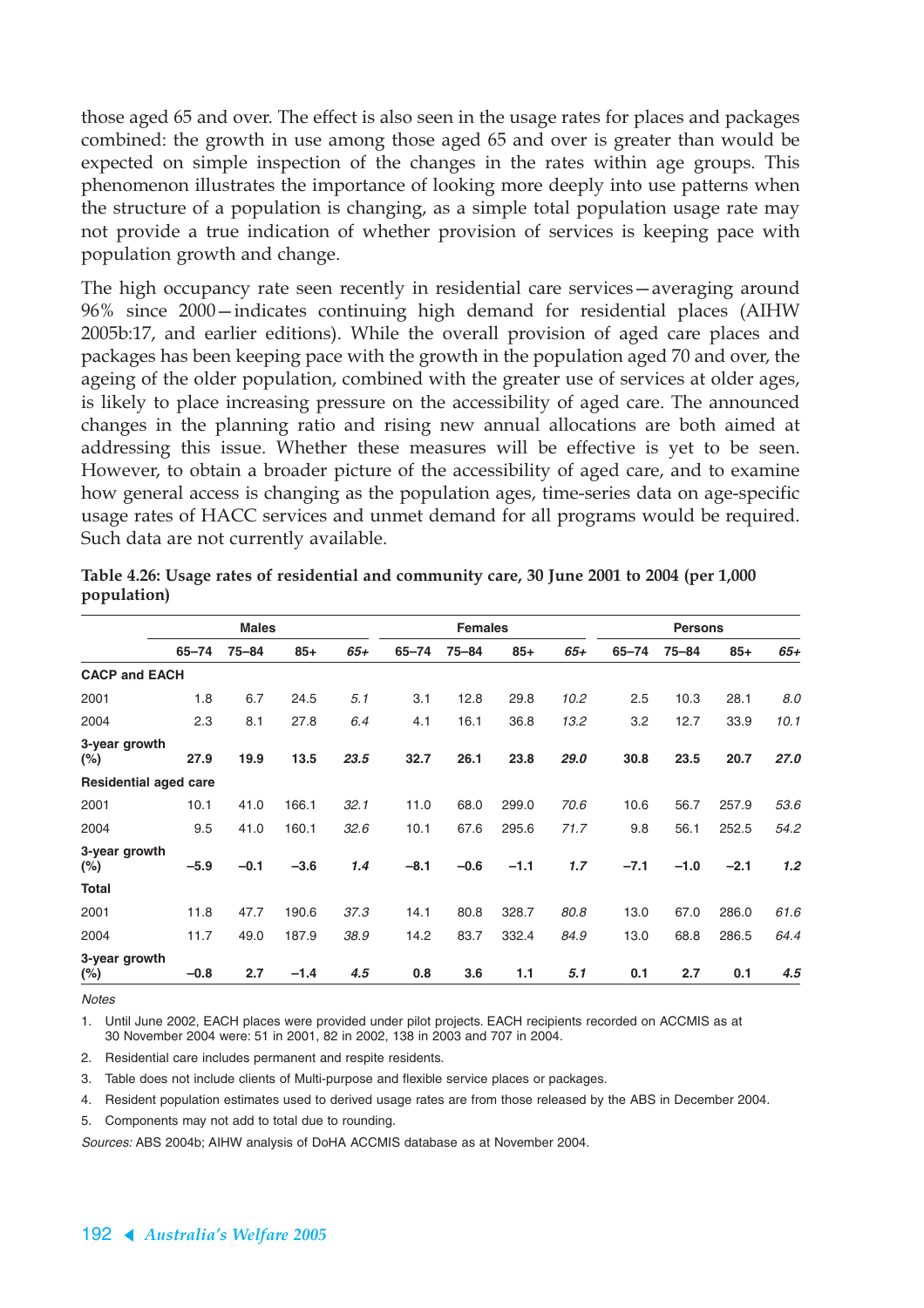# **Standards and quality of care**

Previously data on national standards and quality of care have only been available for residential aged care services. However, the completion in June 2004 of a 3-year appraisal program for HACC agencies means that data on quality of care are now also available for the HACC program.

The HACC National Service Standards were introduced by the Australian Government in 1991 'as part of a commitment to providing high quality services to consumers of community care' (Australian Healthcare Associates 2005:15). The HACC National Service Standards Instrument and Guidelines were developed in 1998 to provide a nationally consistent and reliable means of measuring and monitoring agency compliance with the standards (Box 4.5).

### **Box 4.5: HACC National Service Standards Instrument (NSSI)**

*The NSSI addresses the seven objectives of the HACC National Service Standards:*

- *1. Access to services*
- *2. Information and consultation*
- *3. Efficient and effective management*
- *4. Coordinated, planned and reliable service delivery*
- *5. Privacy, confidentiality and access to personal information*
- *6. Complaints and disputes*
- *7. Advocacy.*

*The NSSI comprises 25 performance questions and the Consumer Survey Instrument, and is designed to identify whether agencies are meeting the standards. (HACC Officials 1998; DoHA 2000; see AIHW 1999 and AIHW 2001 for discussion of instrument development).*

Between 2000–01 and 2003–04, HACC-funded agencies underwent their first external appraisal using the HACC National Service Standards Instrument (NSSI). In the absence of detailed implementation guidelines, each state and territory adopted individual approaches when assessing agencies against the NSSI. As a consequence, the results for each state and territory from the first 3-year assessment cycle are not directly comparable. During the evaluation cycle, 2,709 out of 3,335 HACC agencies were assessed using the HACC NSSI; of these, 46% had an overall rating of 'High', 29% rated 'Good', 18% rated 'Basic' and 7% rated 'Poor'. The level of compliance varied across the states and territories, both in terms of their overall rating and within the seven service standard objectives for individual jurisdictions (Australian Healthcare Associates 2005:22–3).

Unlike HACC, national data on standards and quality of care for residential aged care have been available for a number of years. Two processes are in place to ensure quality of residential aged care: certification and accreditation (Box 4.6).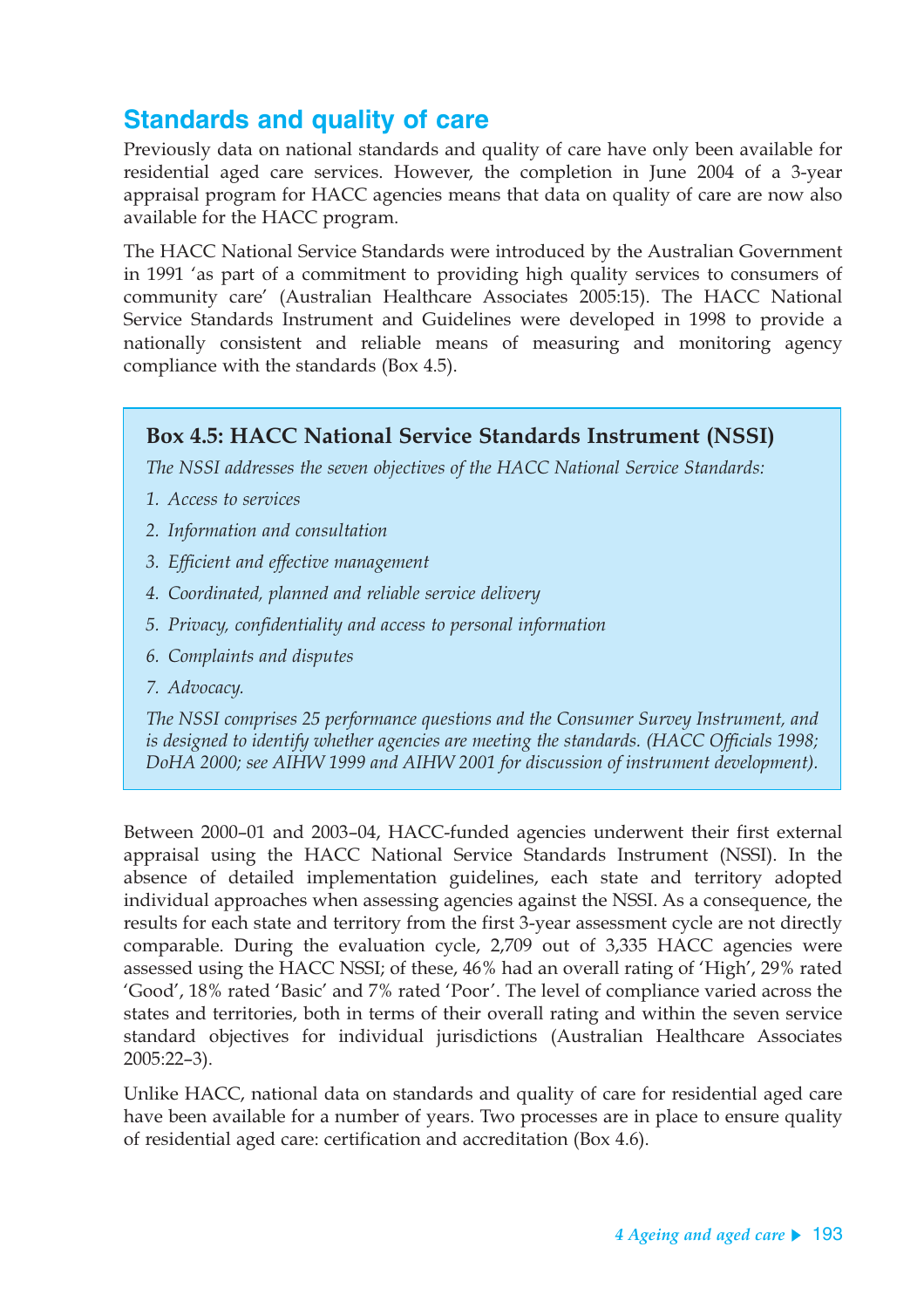### **Box 4.6: Residential aged care service certification and accreditation processes**

### *Certification*

*Certification is managed by the Department of Health and Ageing. New services, and extensions and modifications to existing services, are assessed for certification either prior to occupancy or once residents have moved in. To achieve certification a service is assessed in an on-site building inspection. The building assessments focus on seven areas, with the following weightings: fire safety (25%); hazards (12%); privacy (26%); access, mobility and occupational health and safety (13%); heating and cooling (6%); lighting and ventilation (6%); and security (12%) (DoHA 2001: ch. 13). Residential aged care services are required to achieve a safety score of at least 19 out of 25, and an overall score of 60 out of 100. If the service is new, compliance with the 1999 privacy and space standards is also assessed; these include a mandatory maximum average of 1.5 residents per room, with no room accommodating more than two people.*

### *Accreditation*

*Service accreditation is undertaken by the Aged Care Standards and Accreditation Agency Ltd. Accreditation is based on assessment against the residential aged care Accreditation Standards. These standards include 44 expected outcomes relating to four matters: management systems, staffing and organisational development; health and personal care; residents' lifestyle; and physical environment and safe systems (for details, see AIHW 2001:442–3).*

*The agency makes accreditation decisions based on audits by registered aged care quality assessors, other site visits, and other relevant information. It is currently funded for an average of 1.25 visits per residential aged care facility per year, with most services getting one visit per year and a few getting multiple visits, depending on the risk profile (ACS&AA 2004b:2).*

*Generally, residential aged care services that satisfy all of the Accreditation Standards receive 3 years accreditation. Services accredited for periods of less than 3 years may have areas of current non-compliance or a recent history of non-compliance, and the agency may refuse to accredit a service altogether. Before new residential aged care services can claim residential care subsidies they must be accredited. Such commencing services can only receive 12 months accreditation (ACS&AA 2003:24–5, 2005). The agency regularly reviews all residential aged care services through planned accreditation rounds.*

Certification aims to ensure the physical quality of the residential aged care service. A service must be certified for it to be able to charge accommodation payments or to receive concessional resident supplements. While there is no mandatory review mechanism for certification, the certification status of an established residential aged care service can be re-assessed at any time. Many of the issues that could lead to a review of certification are covered in the accreditation process, and consequently the need for review of a service's certification may be indicated by poor performance in one or more of the areas (including the physical environment) examined in the accreditation process.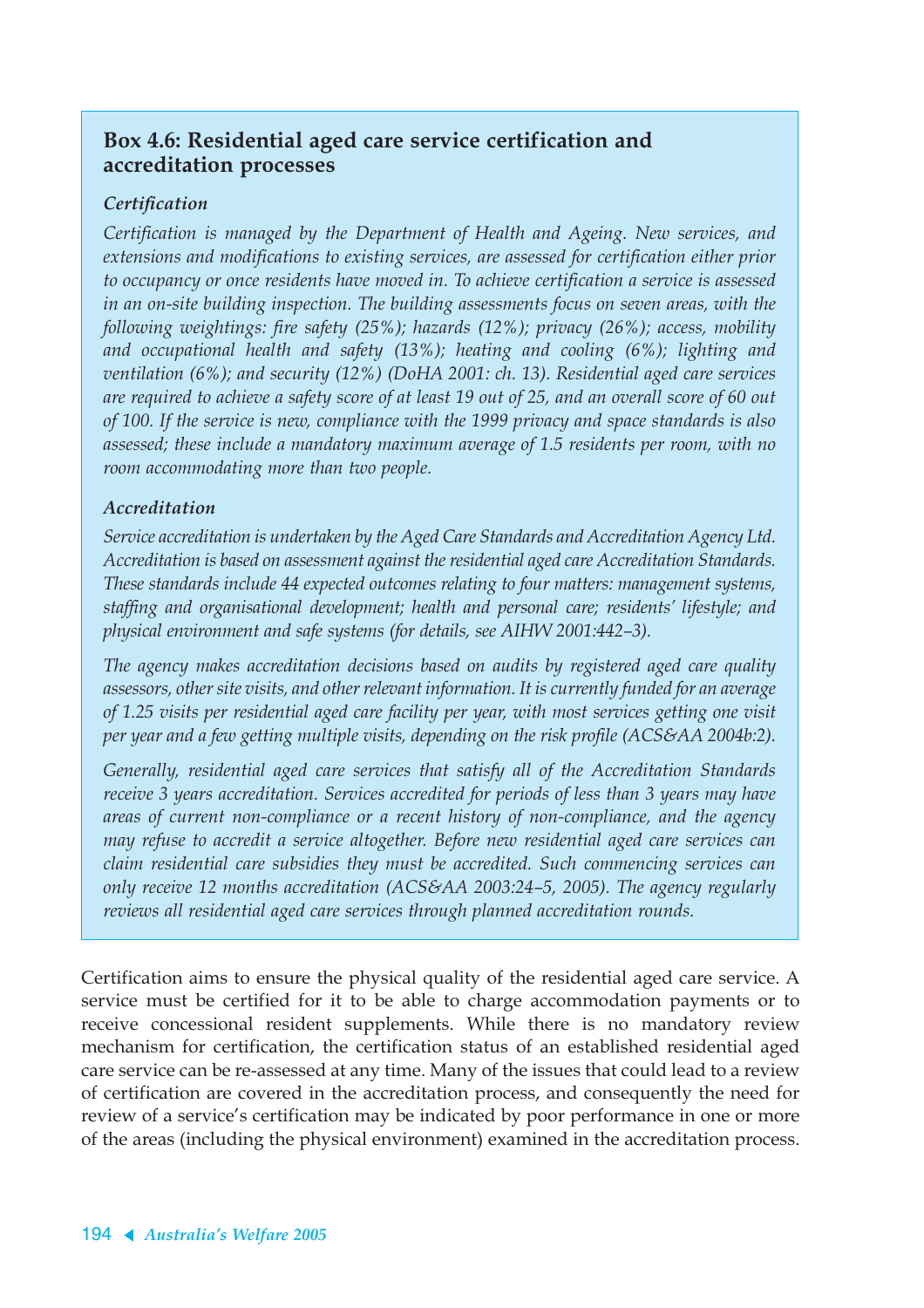Because services are certified when they are new, or when building modifications are made, data on the certification status relate to the date of its certification, and so, as these dates differ for each service, it is not possible to provide data on the physical quality of all services at any one time.

While certification ensures the quality of the building when a residential aged care service is established, regular accreditation ensures the ongoing quality of care for aged care residents. Established in 1997, the Aged Care Standards and Accreditation Agency Ltd manages the accreditation process and promotes high-quality care. Residential aged care services must be accredited in order to receive residential care subsidies from the Department of Health and Ageing (ACS&AA 2004a:16).

During 2003–04 the agency completed its second round of accreditation, round one having been completed at the end of 2000. It conducted 879 accreditation site visits, 86 review audits and 553 spot checks. In addition, its assessors carried out 2,815 on-site support contacts (ACS&AA 2004a:22). The previous year 1,965 site audits, 68 review audits, 242 spot checks and 1,310 on-site support contacts were conducted (ACS&AA 2003:15). The difference in activity mix between the 2 years resulted from the cyclic nature of accreditation.

In the 2 years up to 30 June 2004, two services were refused accreditation (Table 4.27), and as at 30 June 2004, 91% of the 2,898 accredited residential aged care services (not including 51 commencing facilities) had been given 3 years accreditation. In addition, 'of those that did have some non-compliance, about half were non-compliant in only one expected outcome' (ACS&AA 2004a:4). Excluding the 51 commencing services, 91% of accredited services were accredited for at least 3 years, and 6% were accredited for between 2 and 3 years. Just 1% were accredited for 1 year or less. Similar results were observed for the previous year, although a higher proportion of services had 3 years accreditation (96%).

# **4.9 Summary**

# **Policy developments**

The last 2 years have witnessed a continuing strong interest in population ageing and its implications for the social and economic future of Australia. Reflecting this, there has been a considerable amount of activity in respect of aged care policy. The Review of Pricing Arrangements in Residential Aged Care was completed, and the 2004 and 2005 federal budgets included a number of initiatives which responded to its recommendations. These include increasing the provision ratio for aged care places, introducing funding supplements for residents with complex care needs and declaring dementia a National Health Priority. The Community Care Review resulted in the 2004 release of *A New Strategy for Community Care—The Way Forward* which establishes a framework to progress work on improving accessibility to and coordination of community care programs.

The establishment of the Ageing Well Research Network and the funding available through the Ageing Well, Ageing Productively Research Program confirm the importance of building ageing research capacity and provide new opportunities to strengthen the evidence base for future policy.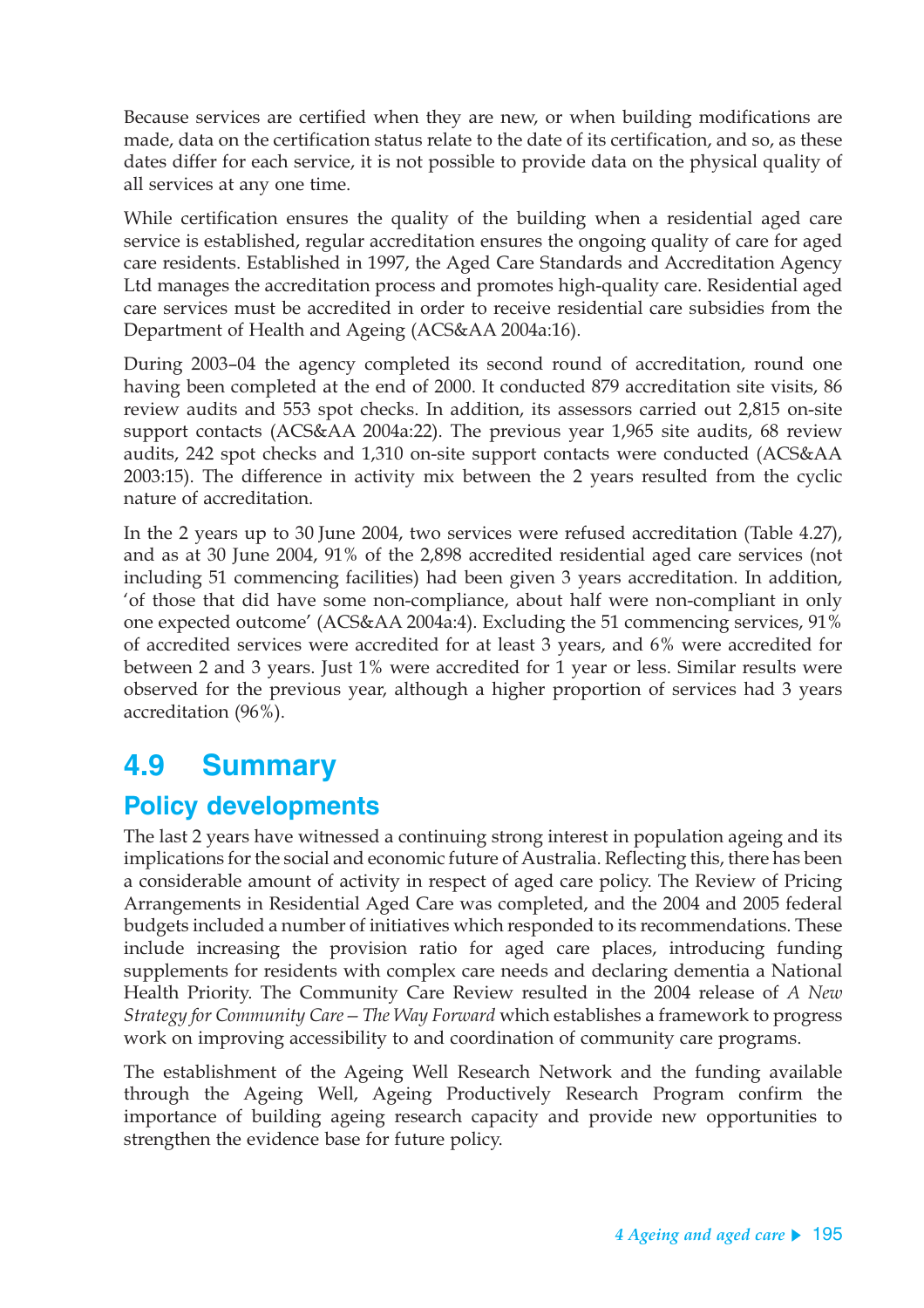| Length of accreditation                          | 2003  | 2004  |
|--------------------------------------------------|-------|-------|
| <b>Existing residential aged care services</b>   |       |       |
| <1 year                                          |       | 0.1   |
| 1 year                                           | 0.5   | 0.9   |
| >1 and <2 years                                  | 0.2   | 1.2   |
| 2 years                                          | 2.1   | 3.7   |
| >2 and <3 years                                  | 1.7   | 2.7   |
| 3 years                                          | 95.5  | 91.1  |
| 4 years <sup>(a)</sup>                           |       | 0.2   |
| Total                                            | 100.0 | 100.0 |
| Total number                                     | 2,887 | 2,898 |
| <b>Commencing residential aged care services</b> |       |       |
| 1 year $(b)$                                     | 57    | 51    |
| Total accredited residential aged care services  | 2,944 | 2,949 |
| Accreditations undertaken in the year            |       |       |
| Accreditation granted                            | 1,655 | 294   |
| Accreditation refused                            | 2     |       |
| <b>Total</b>                                     | 1,657 | 294   |

**Table 4.27: Accreditation status of residential aged care services as at 30 June 2003 and 2004**

(a) Prior to July 2005, a service could be awarded 4 years accreditation after showing consistent and exceptional performance against the Accreditation Standards. From 1 July 2005, the maximum period of accreditation was limited to 3 years, with higher ratings being replaced with Better Practice in Aged Care awards.

(b) Legally, commencing services can be accredited for 1 year only.

Note: Components may not add to total due to rounding.

Sources: ACS&AA 2003:24–5, 2004a:16–17.

### **Ageing in Australia**

In the 20 years from 2004, the number of people aged 65 years and over is expected to increase by 92% to reach almost 5 million by 2024. The number of very old people (85+) is expected to grow even faster and is projected to reach 725,300 in 2024; by then this group of people will make up nearly 15% of the population aged 65 and over, up from 12% in 2004.

Like the total Australian population, the Aboriginal and Torres Strait Islander population is ageing both numerically and structurally, albeit at a much slower pace. The older population (65+) born in non-English-speaking countries is projected to increase more quickly and age more rapidly than the older Australian-born population.

Ageing of the population is one of the most important issues facing Australia over the coming decades, with significant implications for the health sector, the economy, and the social and physical environments. A range of strategies and policies have been and are being developed to address these issues, and there is increasing emphasis on facilitating healthy and productive ageing.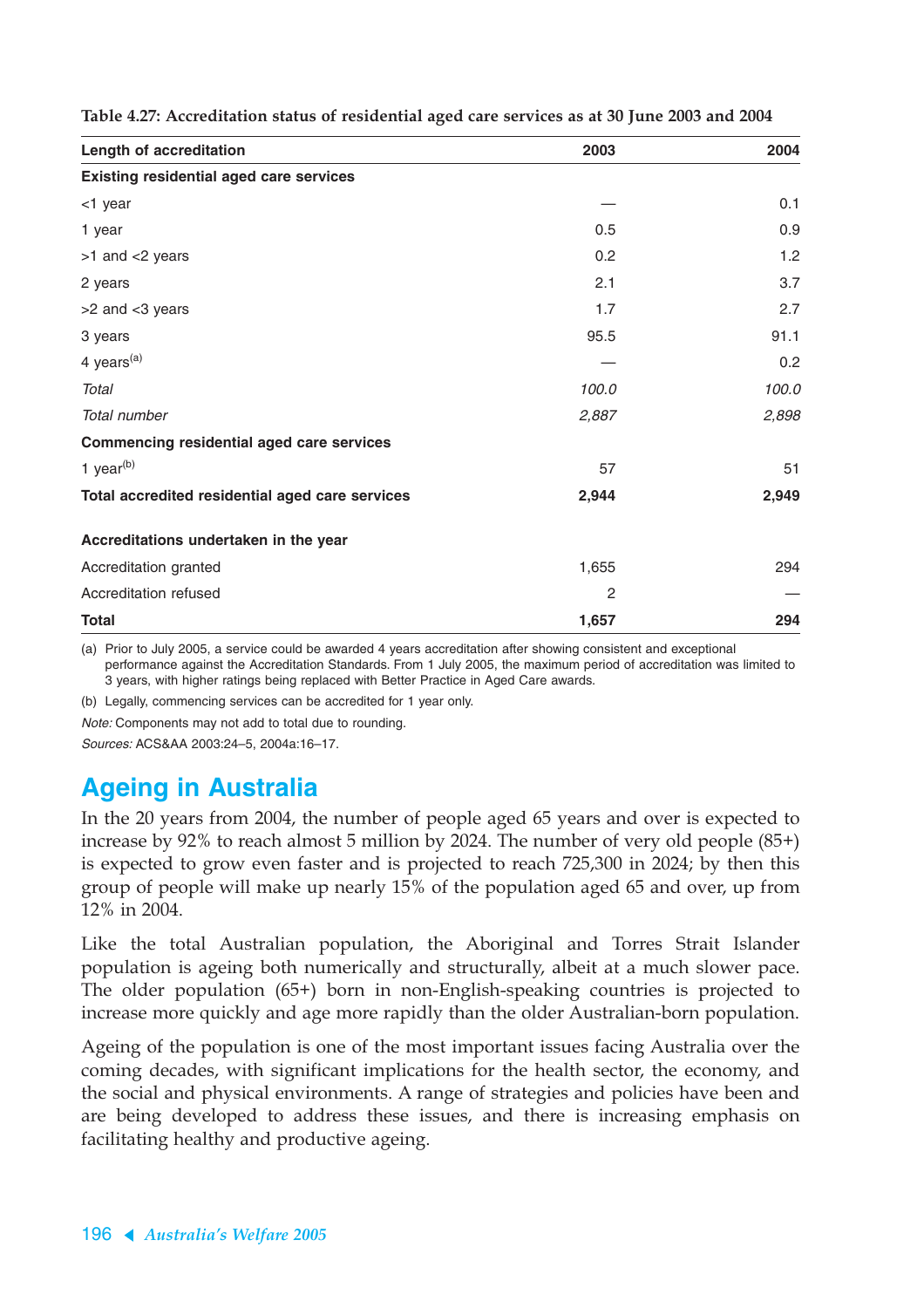Older Australians are experiencing falling death rates and greater life expectancy, most of which is lived without reduced functioning, and most rate their health as good or better. While many older people live with some disability, the rates of profound or severe limitation are quite low until age 75 (under 15% in 2003). Only around 5% of people aged over 65 live permanently in residential aged care.

Older people contribute to society in a variety of ways, including through volunteer work and caring. In 2002, 634,000 people aged 65 and over (28%) undertook volunteer work through an organisation or group. Many older people also provide care for family and friends. In 2003, nearly 454,000 people aged 65 and over provided assistance to people with a disability—113,200 as the primary carer of the care recipient (equating to 4.5% of older people).

# **Aged care services**

Increasing emphasis on community care and decreasing emphasis on residential care has continued. For all aged care services, the proportion of people using a service increases with age.

The bulk of home- and community-based services for older people is provided under the auspices of the Home and Community Care program. In 2003–04, at least 537,100 people aged 65 and over received HACC services—or 210 people per 1,000. In the same year, Veterans' Home Care assisted 61,600 older people, and as at 30 June 2004, 25,700 people aged 65 and over were on a Community Aged Care Package.

Respite services continue to play an important role in supporting home-based care. In 2003–04, 57,800 older HACC clients used centre-based respite care and 5,200 used in-home respite. In addition, 8,100 VHC clients aged 65 and over received in-home or emergency respite. Furthermore, 46% (or 44,100) of admissions into residential aged care for older people during 2003–04 were for respite care.

Residential aged care is the second most commonly used aged care service after HACC. At 30 June 2004, 141,300 people aged 65 and over were in residential aged care, either permanently or for respite care, so that out of every 1,000 people aged 65 and over, 53 were in permanent residential aged care, with just 1 additional person being in residential respite care. The profile of care needs of permanent residents has continued to shift towards higher care, and 65% of older permanent residents had high care needs, with nearly all having multiple care needs. There were 161,165 operational residential aged care places, including flexible and Multi-purpose Service places, by 30 June 2005.

Aboriginal and Torres Strait Islander peoples have a shorter life expectancy than other Australians, and use aged care services at a younger age: among people aged 50–74 years, Indigenous people had much higher usage rates than other people for all services examined.

Programs providing community care have relatively more clients born in non-Englishspeaking countries compared with residential care services. However, people born in Australia had higher usage rates than others in all age groups for all services except Community Aged Care Packages.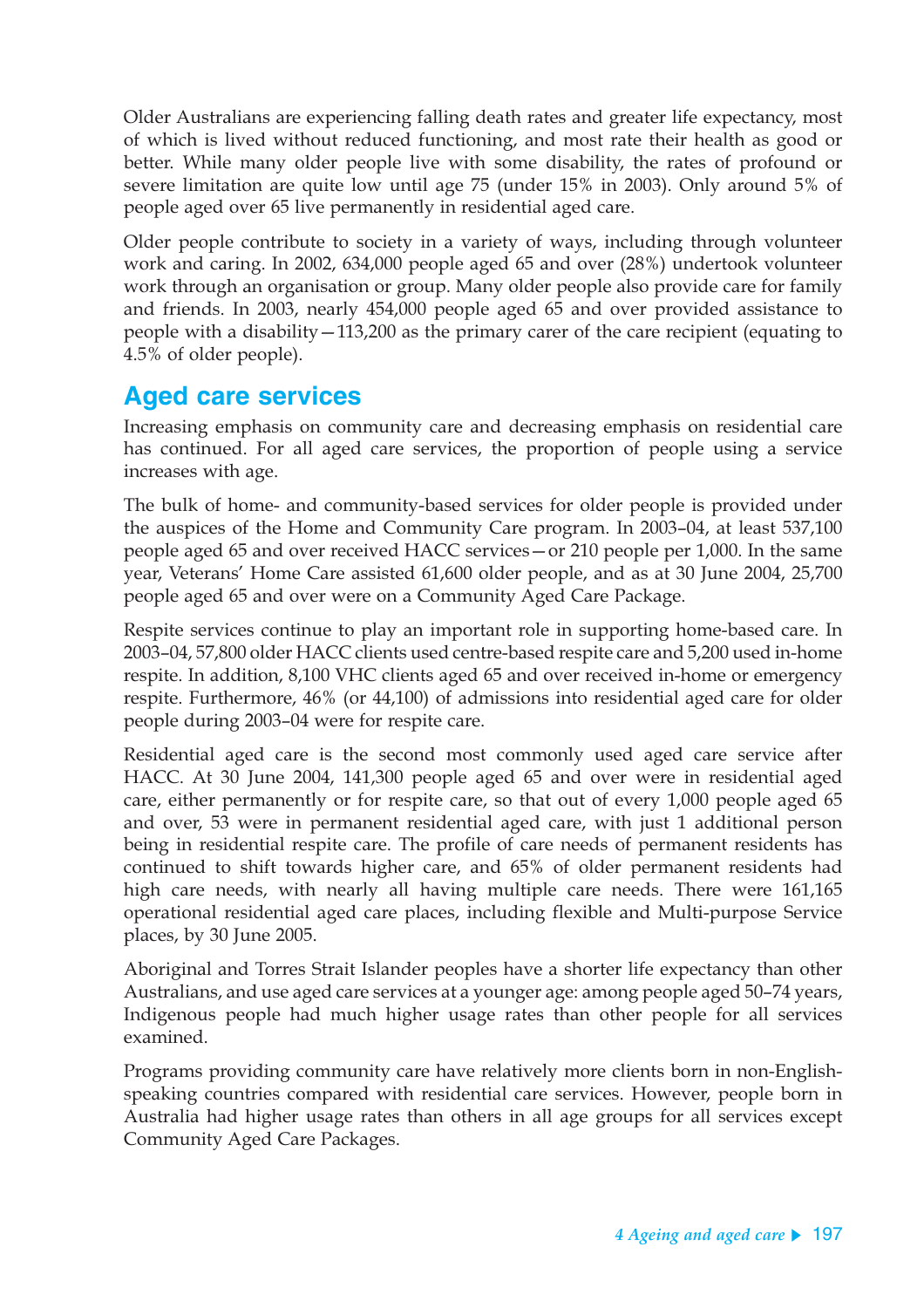The provision of residential aged care places and community places and packages would appear to be keeping pace with growth in the population aged 65 and over with a severe or profound limitation. However, growth in the population of very old people aged 85 and above would appear to be driving increased demand for care and a rise in the overall usage rate for the population aged 65 and over.

# **Expenditure**

Total government expenditure on aged care services was \$7,321.7 million in 2003–04, an increase of 23% in real terms since 2000–01. Overall, the increase in expenditure on aged care services kept pace with the growth in the number of older people likely to need some assistance.

Users of aged care services also contribute to the cost of their care. In 2003–04, residents of residential aged care services contributed just over \$1,500 million in basic and income-tested fees. Clients of community care programs also make contributions, and for 2002–03 it is estimated that HACC clients contributed \$43 million and CACP and EACH recipients together paid \$50 million towards the cost of their care.

# **References**

- ABS & AIHW (Australian Institute of Health and Welfare) 2005. The health and welfare of Australia's Aboriginal and Torres Strait Islander peoples, 2005. ABS cat. no. 4704. AIHW cat. no. IHW 14. Canberra: AIHW.
- ABS (Australian Bureau of Statistics) 1999. Disability, ageing and carers: summary of findings Australia, 1998. Cat. no. 4430.0. Canberra: ABS.
- ABS 2001. Voluntary work 2000, Australia. Cat. no. 4441.0. Canberra: ABS.
- ABS 2002. National health survey 2001. Summary of results. Cat. no. 4364.0. Canberra: ABS.
- ABS 2003a. General social survey. Summary of results. Australia 2002. Cat. no. 4159.0. Canberra: ABS.
- ABS 2003b. Population projections, Australia: 2002 to 2101. Cat. no. 3222.0. Canberra: ABS.
- ABS 2004a. 2003 Disability, ageing and carers: summary of findings Australia. Cat. no. 4430.0. Canberra: ABS.
- ABS 2004b. Australian demographic statistics. Cat. no. 3101.0. Canberra: ABS.
- ABS 2004c. Experimental estimates and projections, Aboriginal and Torres Strait Islander Australians. Cat. no. 3238.0. Canberra: ABS.
- ABS 2005a. Australian demographic statistics. Cat. no. 3101.0. Canberra: ABS.
- ABS 2005b. Australian labour market statistics July 2005. Cat. no. 6105.0. Canberra: ABS.
- ABS 2005c. Migration Australia. Cat. no. 3412.0. Canberra: ABS.
- ACS&AA (Aged Care Standards and Accreditation Agency Ltd) 2003. Annual report 2002–2003. Sydney: ACS&AA.
- ACS&AA 2004a. Annual report 2003–2004. Sydney: ACS&AA.
- ACS&AA 2004b. The standard. Sydney: ACS&AA.
- ACS&AA 2005. Industry information. ACS&AA, Sydney. Viewed 18 January 2005, <http:// www.accreditation.aust.com/industry/faqs.html>.
- Aged Care Workforce Committee 2005. National Aged Care Workforce Strategy. Canberra: DoHA.
- AIHW (Australian Institute of Health and Welfare) 1999. Australia's welfare 1999: services and assistance. Cat. no. AUS 16. Canberra: AIHW.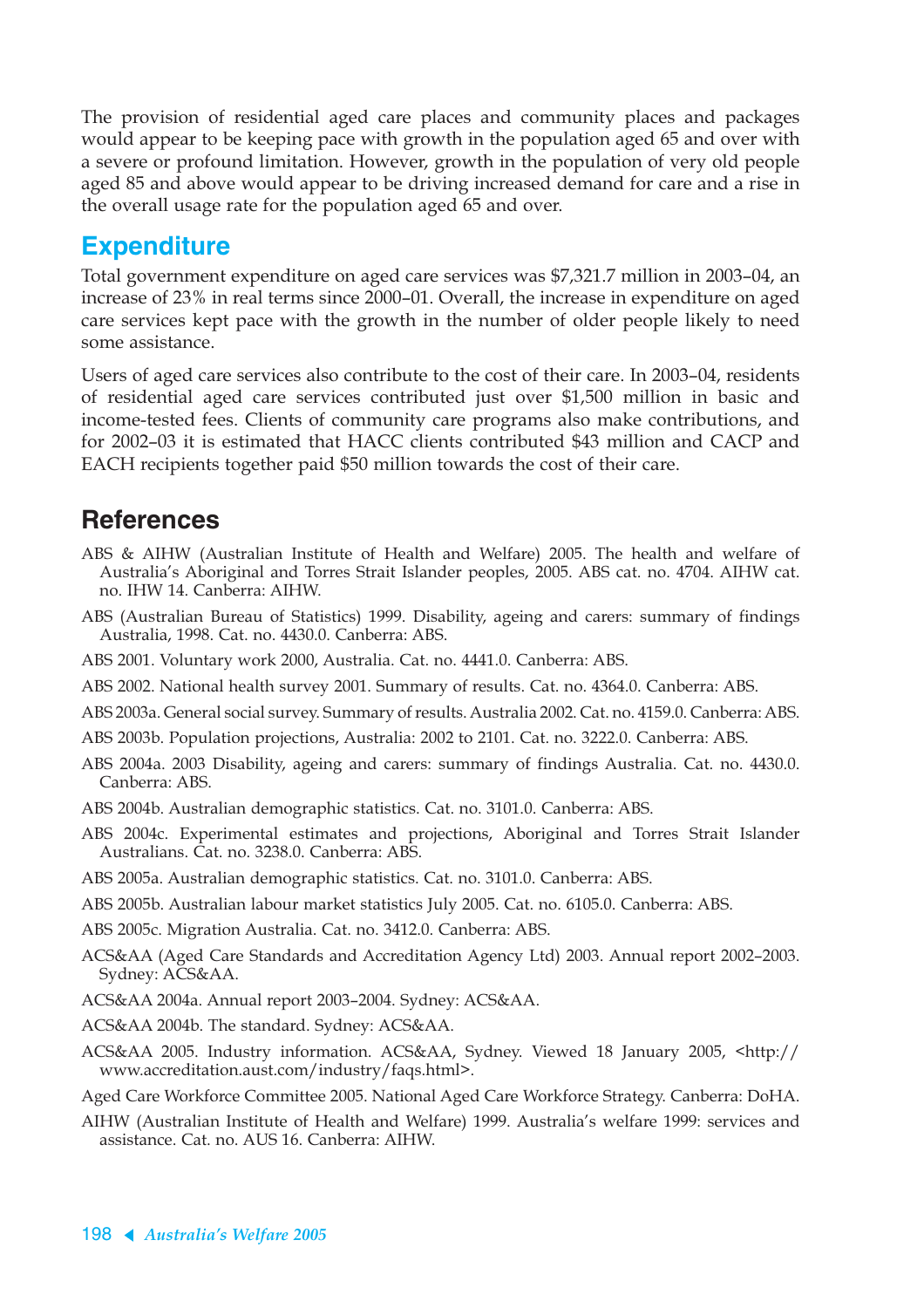AIHW 2001. Australia's welfare 2001. Cat. no. AUS 24. Canberra: AIHW.

- AIHW 2003a. Australia's welfare 2003. Cat. no. AUS 41. Canberra: AIHW.
- AIHW 2003b. Residential aged care in Australia 2001–02: a statistical overview. AIHW Cat. no. AGE 29. Canberra: AIHW (Aged Care Statistics Series no. 13).
- AIHW 2003c. Welfare expenditure Australia 2000–01. Cat. no. HWE 21. Canberra: AIHW (Health and Welfare Expenditure Series no. 15).
- AIHW 2004a. Australia's health 2004. Cat. no. AUS 44. Canberra: AIHW.
- AIHW 2004b. Carers in Australia: assisting frail older people and people with a disability. Cat. no. AGE 41. Canberra: AIHW (Aged Care Series no. 8).
- AIHW 2004c. Community Aged Care Packages census 2002. Cat. no. AGE 35.. Canberra: AIHW (Aged Care Statistics Series no. 17).
- AIHW 2004d. Extended Aged Care at Home census 2002: a report on the results of the census conducted in May 2002. Cat. no. AGE 33. Canberra: AIHW (Aged Care Statistics Series no. 15).
- AIHW 2004e. National palliative care information collection: a way forward for Community-Based Palliative Care. Cat. no. HWI 77. Canberra: AIHW.
- AIHW 2005a. Community Aged Care Packages in Australia 2003–04: a statistical overview. Cat. no. AGE 44. Canberra: AIHW (Aged Care Statistics Series no. 21).
- AIHW 2005b. Residential aged care in Australia 2003–04: a statistical overview. Cat. no. AGE 43. Canberra: AIHW (Aged Care Statistics Series no. 20).
- AIHW: Bennett S, Magnus P & Gibson D 2004. Obesity trends in older Australia. Canberra: AIHW (Bulletin Issue 12).
- AIHW: Bricknell S 2003. Disability: the use of aids and the role of the environment. Cat. no. DIS 32. Canberra: AIHW.
- AIHW: Gibson D, Braun P, Benham C, et al. 2001. Projections of older immigrants: people from culturally and linguistically diverse backgrounds, 1996–2026, Australia. Cat. no. AGE 18. Canberra: AIHW.
- AIHW: Karmel R 2005. Data linkage protocols using a statistical linkage key. Cat. no. CSI 1. Canberra: AIHW.
- AIHW: Rowland F & Karmel R 2004. Diversity among older Australians in capital cities 1996– 2011. Canberra: AIHW (Bulletin Issue 18).
- Alt Beatty Consulting & Australian Institute for Primary Care 2003 (unpublished). Report of consultations. Evaluation of HACC minimum data set version 1: progress report. Melbourne: La Trobe University.
- Anthonisen N, Skeans M, Wise R, et al. 2005. The effects of smoking cessation intervention on 14.5-year mortality. Annals of Internal Medicine 142:233–9.
- ARC (Australian Research Council)/NHMRC (National Health and Medical Research Council) Research Network in Ageing Well 2005. About the Ageing Well Research Network. ARC/ NHMRC Research Network in Ageing Well, Canberra. Viewed 19 May 2005, <http:// www.ageingwell.edu.au/network/intro.htm>.
- ATO (Australian Tax Office) 2005a. Senior Australians tax offset—calculating your tax offset. ATO, Canberra. Viewed 23 February 2005, <www.ato.gov.au/individuals/content/15408.htm>.
- ATO 2005b. Taxation statistics 2002–03: a summary of taxation, superannuation and industry benchmark statistics 2002–03 and 2003–04. Canberra: ATO.
- Australian Government 2004. Australian Government's response to the review of pricing arrangements in residential aged care. DoHA, Canberra. Viewed May 2004, <http:// www.health.gov.au/investinginagedcare/response/index.html>.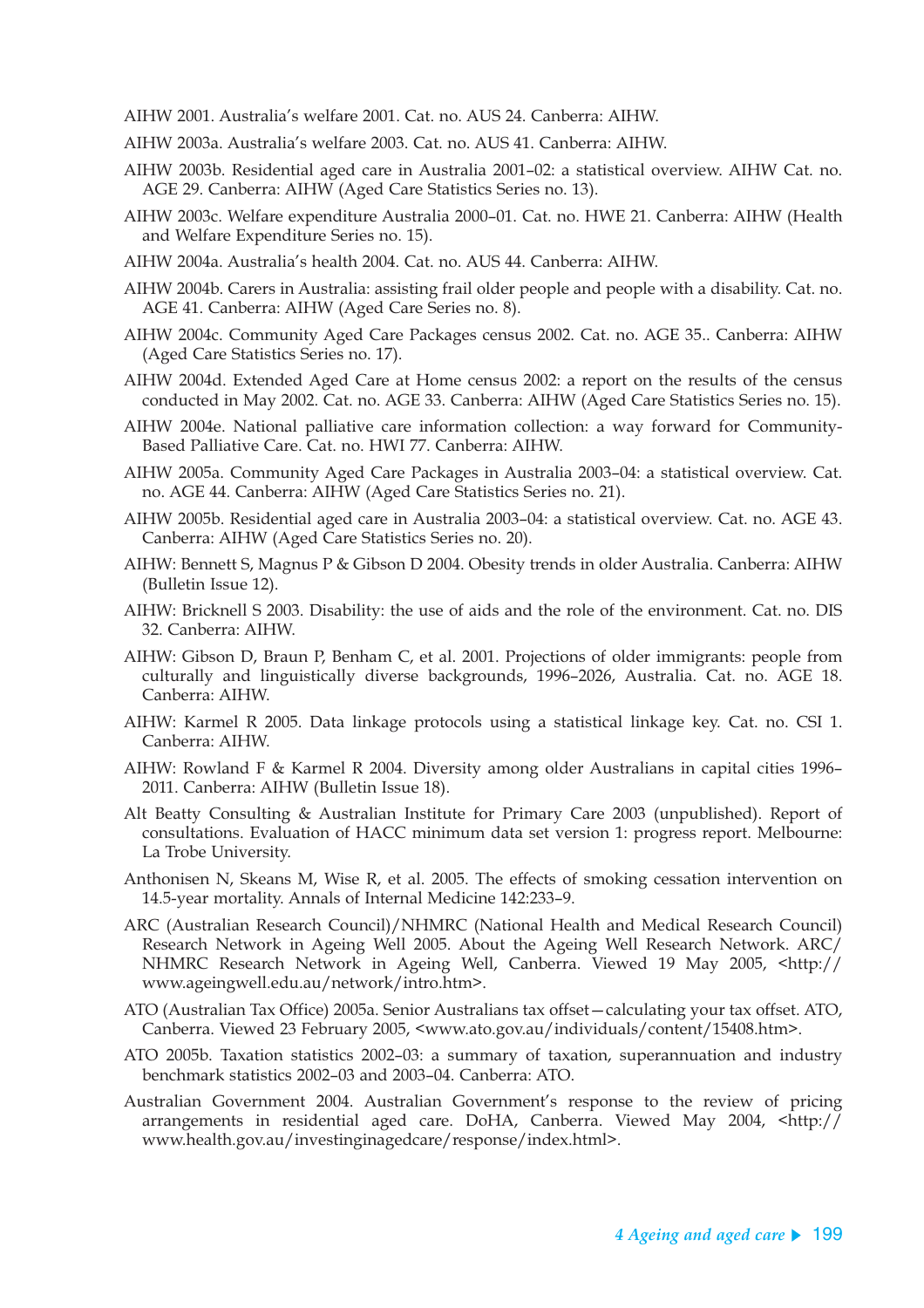- Australian Healthcare Associates 2005 (unpublished). Evaluation of the Home and Community Care program: national standards three year appraisal, final report.
- Bauman A & Smith B 2000. Healthy ageing: what role can physical activity play? Medical Journal of Australia 173:88-90.
- Bishop J 2004. Investing in Australia's aged care: more places, better care. DoHA, Canberra. Viewed 19 September 2005, <http://www.health.gov.au/internet/wcms/publishing.nsf/ Content/health-investinginagedcare-book-index.htm>.
- Bishop J 2005. New services to bridge the aged care cultural divide. Media release by Minister for Ageing, 6 April. DoHA, Canberra. Viewed 27 April 2005, <http://www.health.gov.au/ internet/wcms/publishing.nsf/Content/health-mediarel-yr2005-jb-bis036.htm>.
- Bureau of Immigration Research: Young C 1990. Australia's ageing population: policy options. Canberra: AGPS.
- Centrelink 2004a. A guide to Australian Government payments, 20 March–30 June 2004. Canberra: Centrelink.
- Centrelink 2004b. Individuals: How much Carer Allowance (adult) do I get? Canberra: Centrelink. Viewed 24 February 2005, <http://www.centrelink.gov.au/internet/internet.nsf/payments/ carer\_allow\_adult.htm>.
- Centrelink 2004c. Individuals: Pension Bonus Scheme. Centrelink, Canberra. Viewed 23 February 2005, <http://www.centrelink.gov.au/internet/internet.nsf/payments/pension\_bonus.htm>.
- Centrelink 2004d. Individuals: who can get Age Pension? Centrelink, Canberra. Viewed 23 February 2005, <http://www.centrelink.gov.au/internet/internet.nsf/payments/age\_pension.htm>.
- Centrelink 2005. What is a Commonwealth Carelink Centre? Centrelink, Canberra. Viewed 24 February 2005, <http://www.commcarelink.health.gov.au/aboutus.htm>.
- Costello P 2002. 2002–03 Budget Paper no. 5: intergenerational report 2002–03. Canberra: Commonwealth of Australia.
- COTA National Seniors 2003. Grandparents raising grandchildren. Canberra: COTA National Seniors (Strategic Ageing no. 17/2004).
- DEST (Department of Education, Science and Training) 2002. National research priorities. DEST, Canberra. Viewed 7 June 2005, <http://www.dest.gov.au/priorities>.
- DHAC (Department of Health and Aged Care): Gray L 2001. Two year review of aged care reforms. Canberra: DHAC.
- DoHA (Department of Health and Ageing) 2000. Home and Community Care program consumer survey instrument and guidelines. DoHA, Canberra. Viewed 11 May 2005, <http:// www.health.gov.au/internet/wcms/publishing.nsf/Content/hacc-pub\_isd\_ nssi.htm>.
- DoHA 2001. Residential care manual. DoHA, Canberra. Viewed 13 January 2005, <http:// www.health.gov.au/internet/wcms/publishing.nsf/Content/ageing-manuals-rcm-rcmindx1. htm-copy2>.
- DoHA 2002. National program guidelines for the Home and Community Care program 2002. Canberra: DoHA.
- DoHA 2004a. Aged care services. DoHA, Canberra. Viewed 25 February, <http:// www.health.gov.au/internet/wcms/publishing.nsf/Content/Aged+care+services-1>.
- DoHA 2004b. Home and Community Care program Minimum Data Set, 2003–04 Annual Bulletin. DoHA, Canberra. Viewed 21 February 2005, <http://www.health.gov.au/internet/wcms/ publishing.nsf/Content/hacc-pub\_mds\_sb.htm/\$FILE/mds\_annual\_ 04.pdf>.
- DoHA 2004c. A new strategy for community care—the way forward. DoHA, Canberra. Viewed 6 April 2005, <http://www.health.gov.au/internet/wcms/Publishing.nsf/Content/ageingresearch-commcare.htm>.